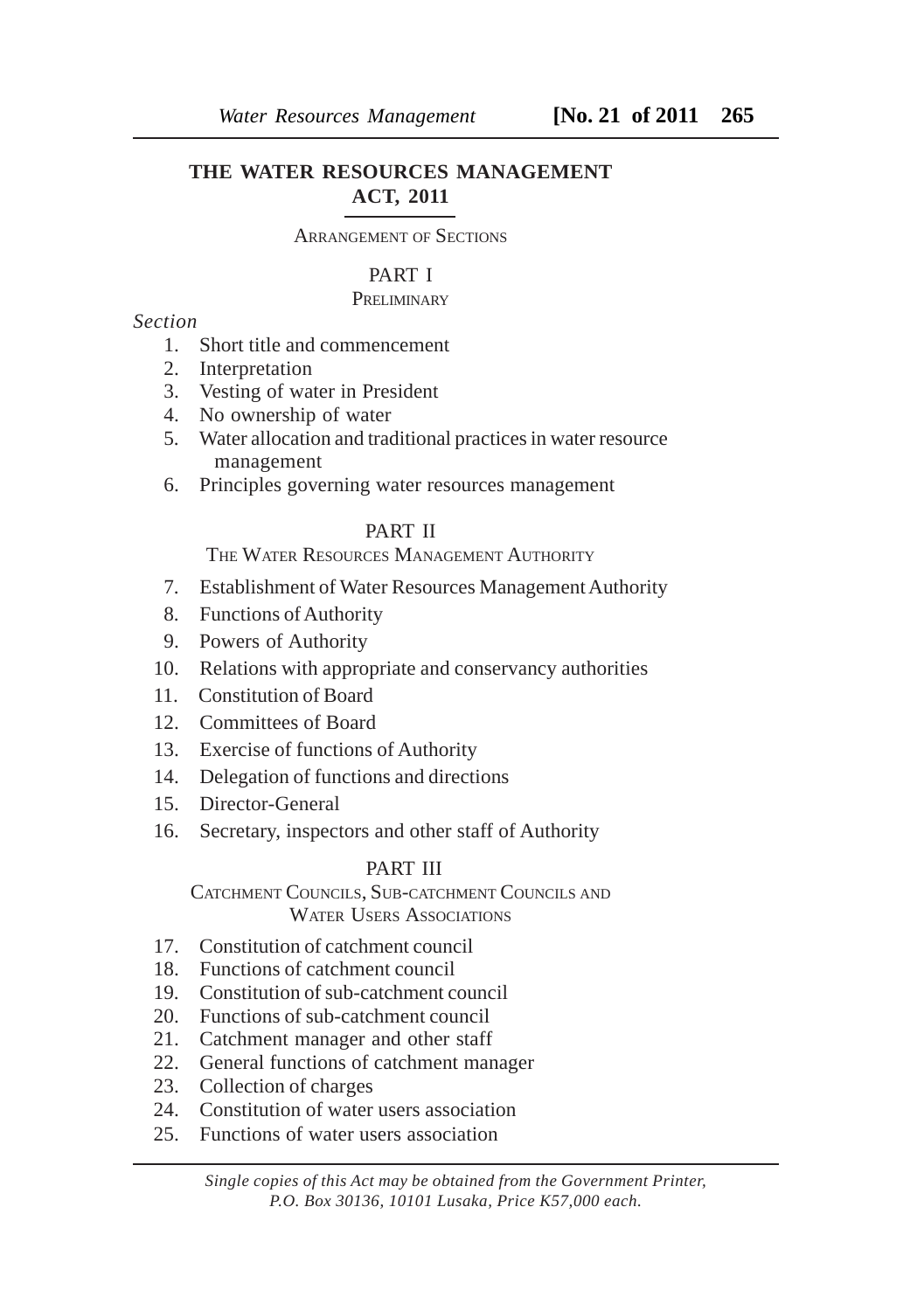# PART IV

#### WATER RESOURCES PLANNING

#### *Section*

- 26. General functions of Minister
- 27. Appointment of Director responsible for water resources planning and policy development
- 28. Designation of catchment and sub-catchment
- 29. Protected areas
- 30. Consistency of water resources management with environmental and national heritage protection
- 31. National water resources strategy and plan
- 32. Catchment management plan
- 33. Contents of catchment management plan
- 34. Publication of catchment management plan
- 35. Approval of catchment management plan
- 36. Effect of catchment management plan
- 37. Review of catchment management plan
- 38. National monitoring and information system
- 39. Establishment of hydrological stations
- 40. Arrangements with utility, appropriate or conservancy authority
- 41. Compulsory acquisition of land
- 42. Delegation of functions to local authorities and other authorities

## PART V

#### WATER QUANTITY AND QUALITY MANAGEMENT

- 43. Environmental flow, level or volume of water resource
- 44. Reserve
- 45. Water conservation management practices
- 46. Diluting effluent and discharge into water resource
- 47. Ambient standards, resource quality monitoring and pollution control
- 48. Pollution of water resources
- 49. Steps to control or prevent water pollution
- 50. Resource quality objectives

#### PART VI

## WATER SHORTAGE AREAS

- 51. Declaration of water shortage areas
- 52. Powers of Authority in water shortage areas
- 53. Sinking, deepening or altering boreholes in water shortage areas restricted
- 54. Maximum volume and rate of abstraction in water shortage areas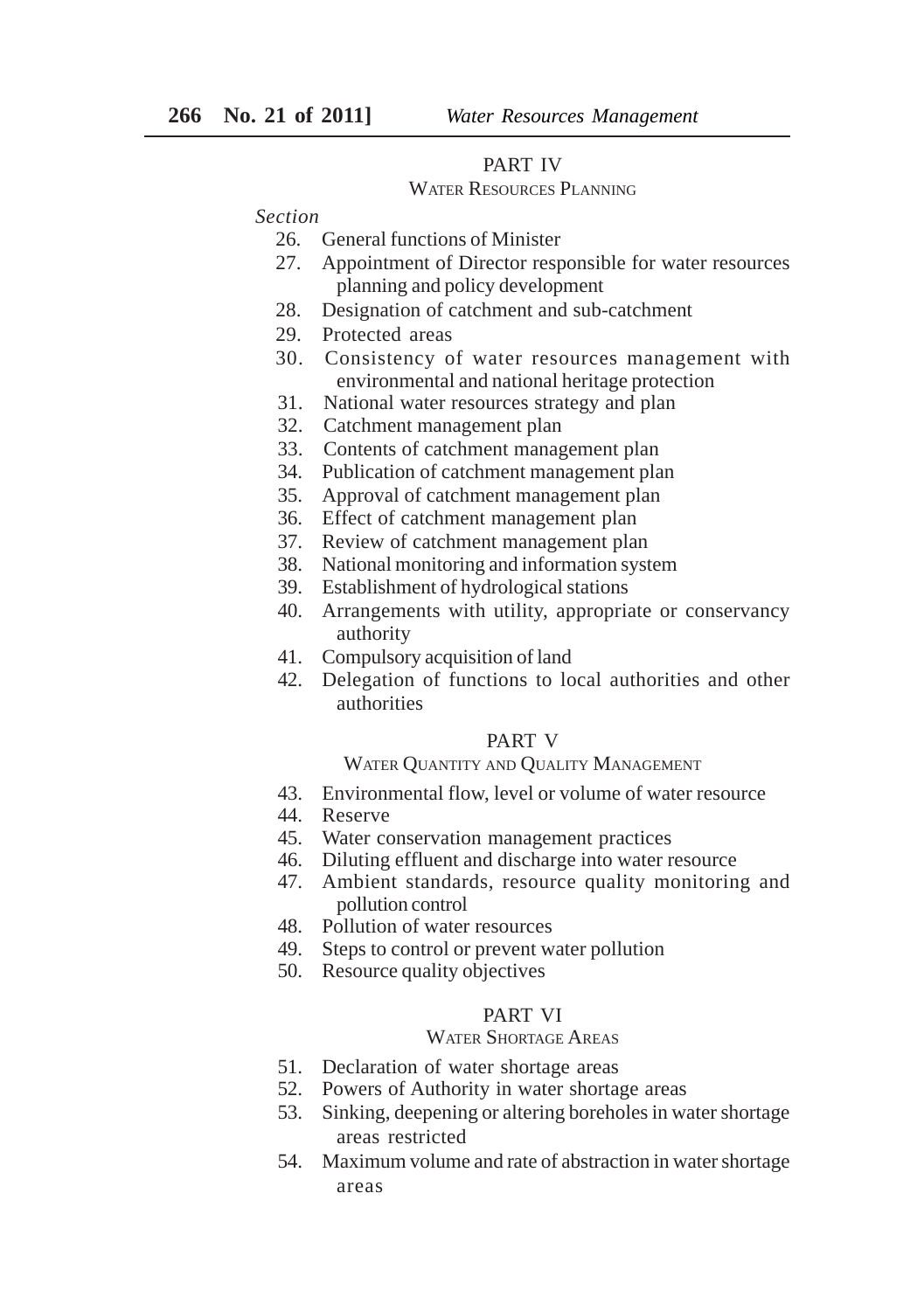#### PART VII

MANAGEMENT OF SHARED WATER COURSES AND WATER RESOURCES

*Section*

- 55. Policy on management of shared water resources
- 56. Co-operation over shared water resources
- 57. Powers and duties of Minister on management of shared water resources
- 58. Establishment of institutions to implement agreements
- 59. Transitional provisions for existing institutions

#### PART VIII

#### WATER USE

- 60. Uses of water
- 61. Allocation of water and prioritising its uses
- 62. Use of water for domestic purposes domestic and non-commercial purposes
- 63. Water for domestic purposes domestic and non-commercial purposes in customary area
- 64. Use of minimum quantities of water for investigating ground water and preliminary works
- 65. Investigation of use of water
- 66. Wastage of water
- 67. Records of amount of water used to be maintained
- 68. Regulations for use of water

## PART IX

## PERMITS FOR WATER USE

- 69. Integrated decision-making process and single permit or licence system
- 70. Activities where no permits required
- 71. Activities where permits required
- 72. Application for permit
- 73. Duty to consider application for permit
- 74. Considerations before grant of permit
- 75. Temporary permit
- 76. Grant of permit and conditions of permit
- 77. Duration of permit
- 78. Refusal of permit
- 79. Renewal of permit
- 80. Permit to run with land or undertaking
- 81. Variation of permit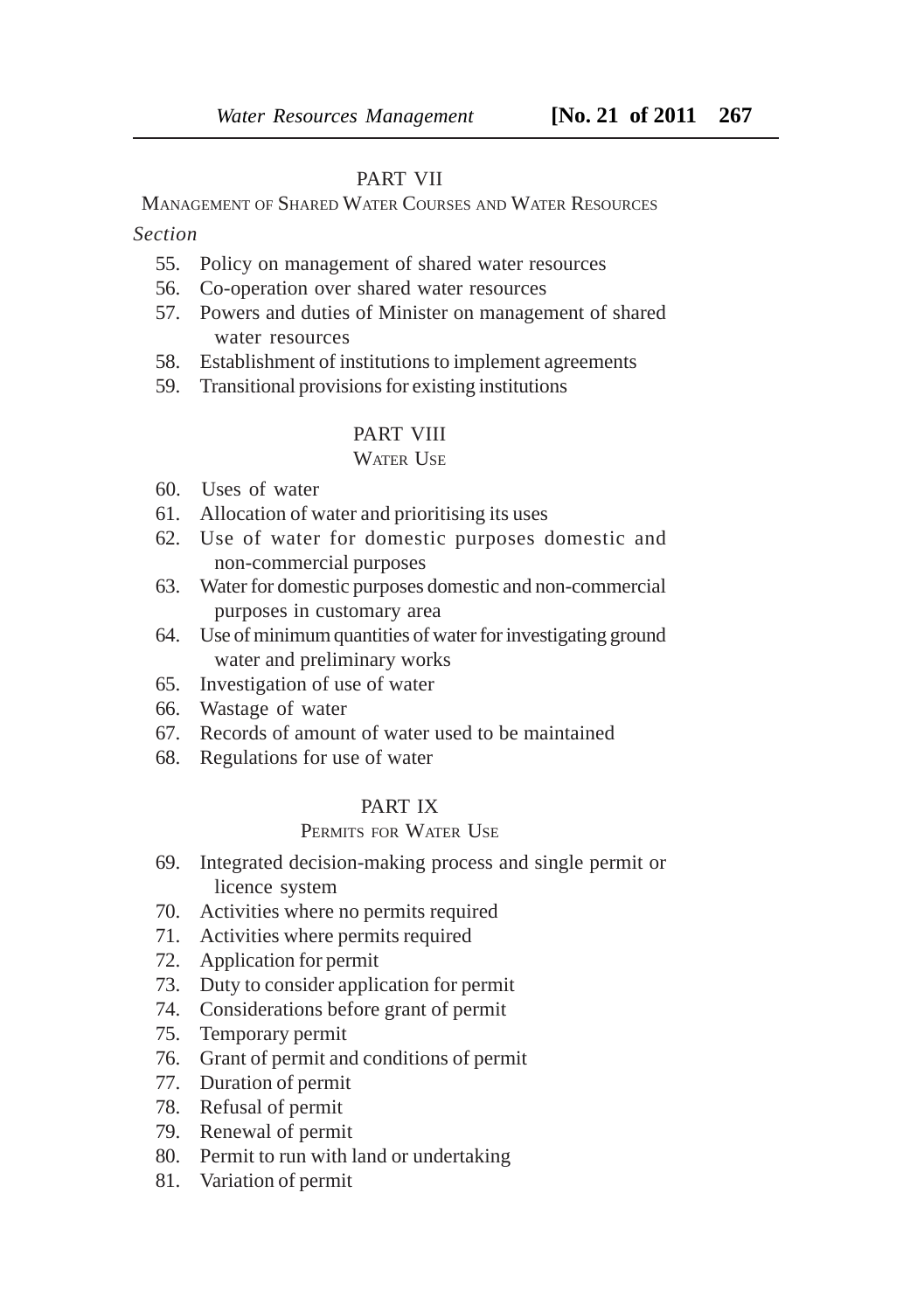*Section*

- 82. Variation of permit at request of permit holder
- 83. Power to require permit application or re-application
- 84. Cancellation of permit
- 85. Abandonment of activities under permit
- 86. Surrender of permit
- 87. Register of permits

#### PART X

#### LICENSING OF CONSTRUCTORS AND DRILLERS

- 88. Licensing of constructors and drillers
- 89. Procedure for application, grant, modification etc, of licence
- 90. Approved engineers
- 91. Contractor deemed to be constructor or driller
- 92. Register of constructors, drillers and engineers

## PART XI

#### GROUND WATER AND BOREHOLES

- 93. Protection of ground water
- 94. Notice to drill borehole
- 95. Permission to drill and access for inspection
- 96. Defective borehole
- 97. Interference with defective borehole
- 98. Offences
- 99. Information on ground water and confidentiality
- 100. Register of boreholes
- 101. Reporting of existing boreholes

## PART XII

#### WATER WORKS

- 102. Definitions
- 103. Permission to construct water works
- 104. Reporting of existing water works
- 105. Register of water works
- 106. Government schemes
- 107. Community projects
- 108. Precedence of Government schemes and community projects
- 109. Monitoring of dam works
- 110. Commencement of dam works for dams
- 111. Duty of owner on completion of dams and registration
- 112. Reporting of dams in certain areas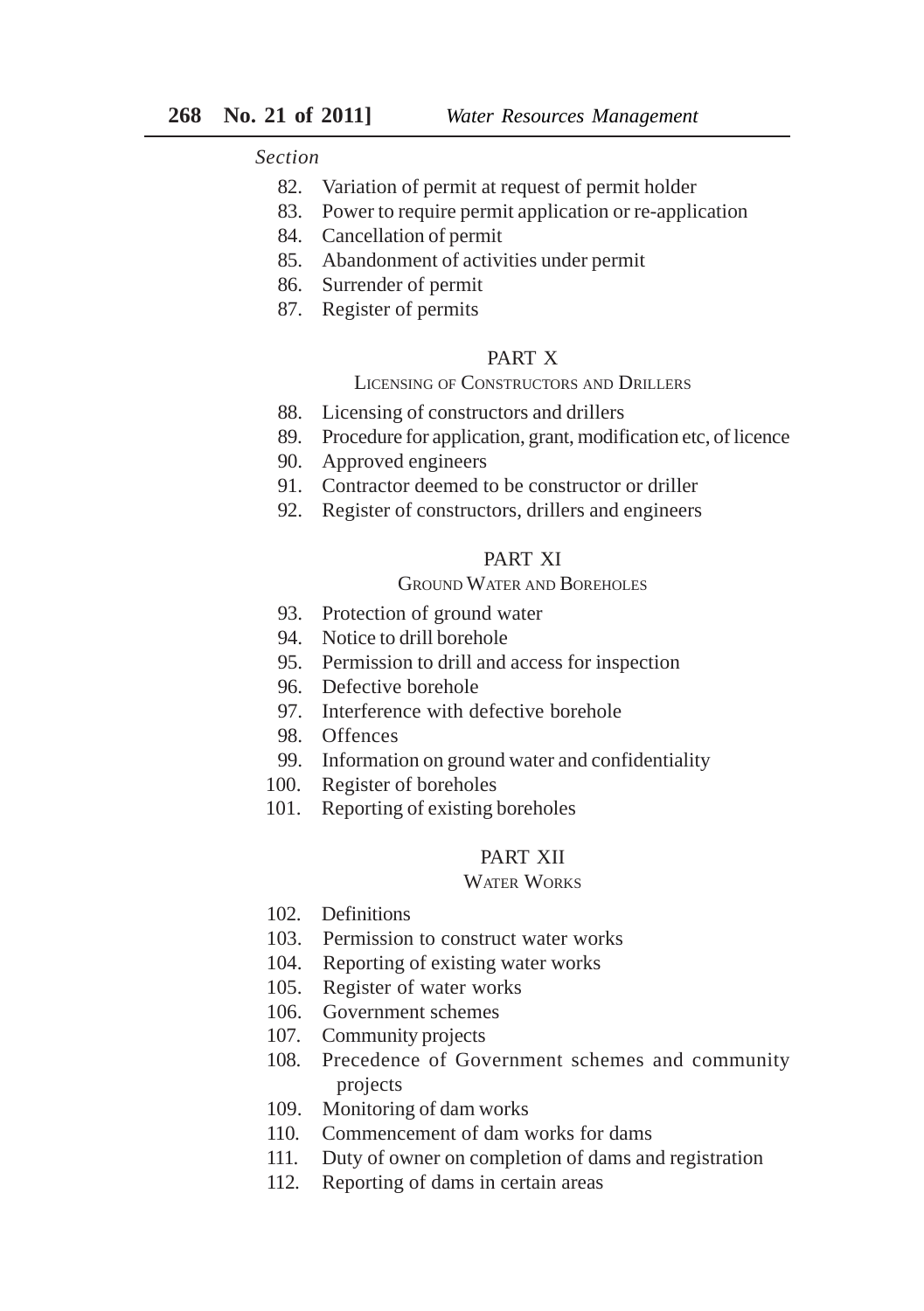#### *Section*

- 113. Supervision of dam works for large dams
- 114. Maintenance and operation of large dams
- 115. Periodic inspections of large dams
- 116. Owner to carry out dam works
- 117. Right of access, inspection, investigation and survey
- 118. Emergencies arising during execution of dam works
- 119. Access to dam for certain purposes
- 120. Declaration of dam with safety risk
- 121. Factors to determine whether dam is dam with safety risk
- 122. Control measures for dam with safety risk and decommissioning of dams
- 123. Registration of dam with safety risk
- 124. Responsibilities of constructor or engineer over works

## PART XIII

## **EASEMENTS**

- 125. Easement not proprietary interest in land
- 126. Encumbrances
- 127. Easement includes right of access
- 128. Publication of easement
- 129. Claim of easement and entry on land
- 130. Method of claiming easement
- 131. Consent of occupier to easement
- 132. Application when occupier does not consent
- 133. Determination of application for easement
- 134. Lapsing of easement
- 135. Damage caused by waterworks of permit holder
- 136. Construction of waterworks and enjoyment of existing waterworks
- 137. Waterworks to be in state of repair
- 138. Use of waterworks by occupier
- 139. Excavated material
- 140. Easements to be registered
- 141. Termination of easement
- 142. Registration of termination, lapse or variation of easement

# PART XIV

# EMERGENCY SITUATIONS

- 143. Definitions
- 144. Early warning system
- 145. Declarations of emergencies
- 146. Measures during droughts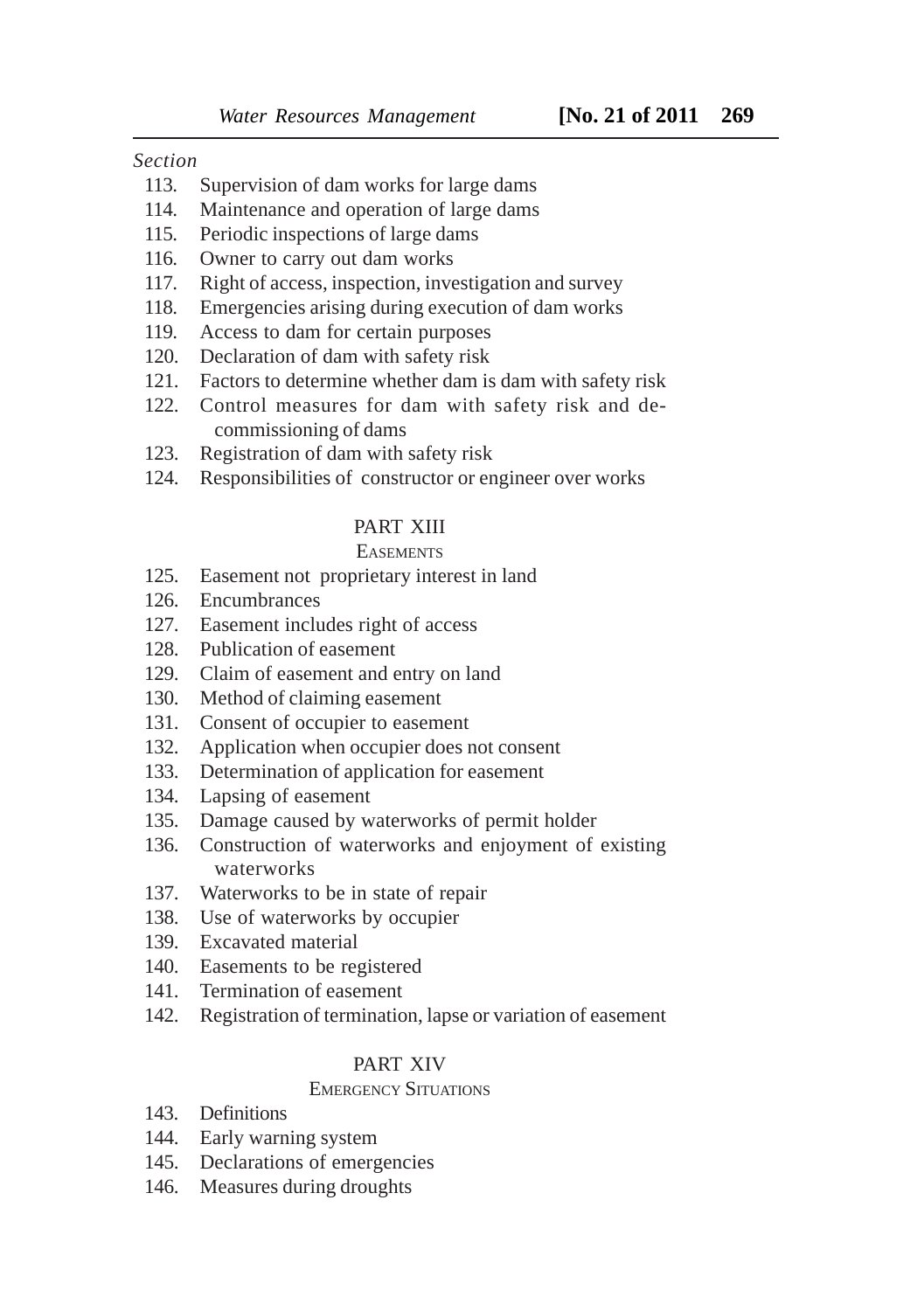# *Section*

- 147. Measures during floods
- 148. Emergency waterworks
- 149. Spillage of harmful or toxic substances

#### PART XV

WATER USE CHARGES, FEES AND WATER DEVELOPMENT TRUST FUND

- 150. Pricing Strategy
- 151. Water use charges
- 152. Fees
- 153. Recovery of water use charges and fees
- 154. Retention of charges and fees and application of funds
- 155. Water Development Trust Fund
- 156. Financial matters of Fund

#### PART XVI

#### ENFORCEMENT AND GENERAL PROVISIONS

- 157. Appeals and disputes
- 158. Time for lodging appeal
- 159. Determination of appeals and disputes
- 160. Entry by permit holder or person applying for permit
- 161. Entry by inspectors or other authorised persons
- 162. Manner of entry
- 163. Use of water without permit prohibited
- 164. Miscellaneous offences
- 165. Remedy of defaults where not provided
- 166. Duty to provide information to inspector
- 167. Requirement to state name and address
- 168. Service of notices
- 169. Order, etc, to be in writing
- 170. Authentication of documents
- 171. Protection of Minister and others from liability
- 172. General penalties for offences
- 173. Offences by corporation
- 174. Prosecutions
- 175. Fine in lieu of prosecution
- 176. Recovery by distress
- 177. Public consultation
- 178. No warranty implied by inspection
- 179. Regulations
- 180. Repeal, savings and transitional provisions

FIRST SCHEDULE

SECOND SCHEDULE

THIRD SCHEDULE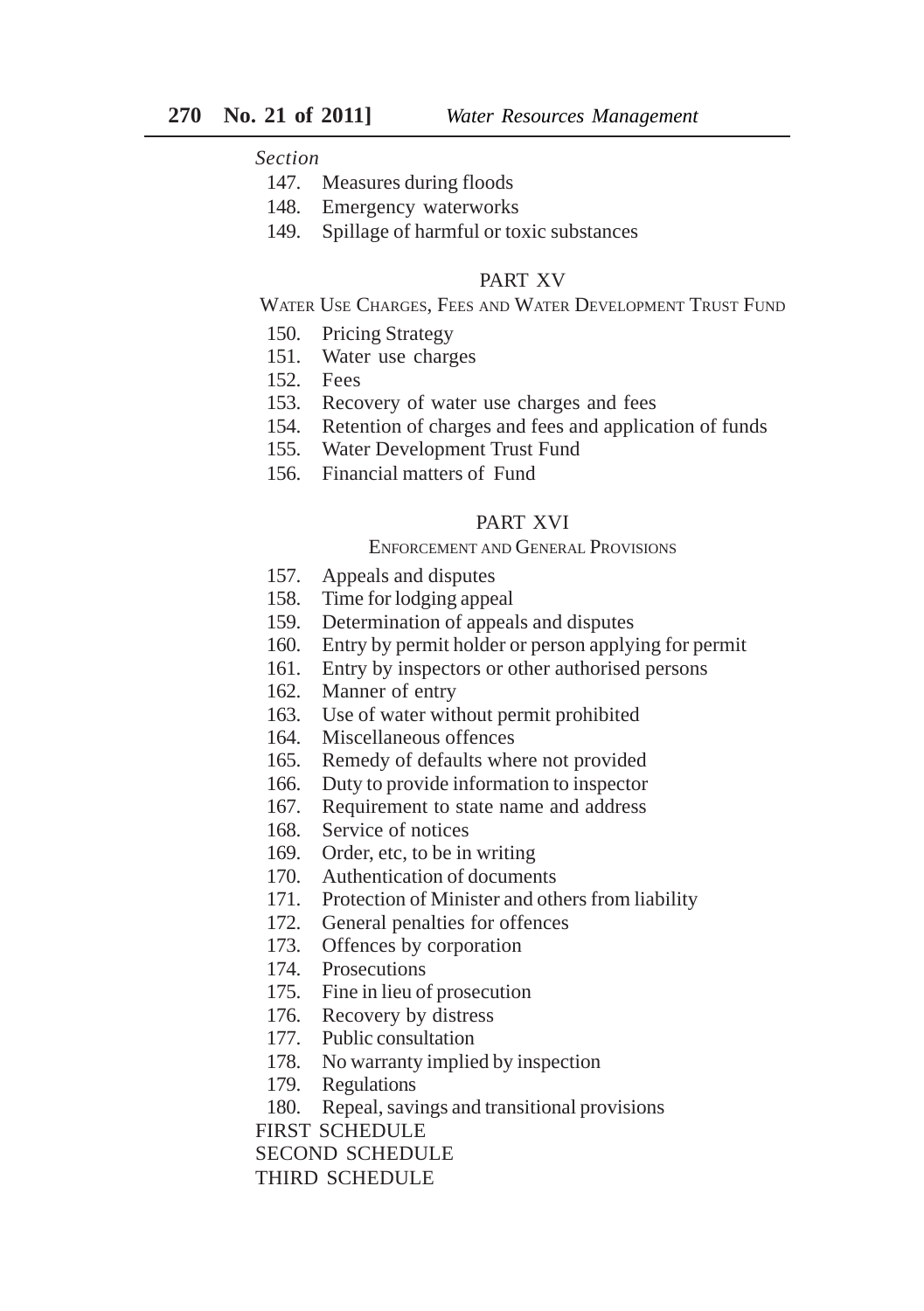#### GOVERNMENT OF ZAMBIA

# **ACT**

**No. 21 of 2011**

Date of Assent:15th April, 2011

**An Act to establish the Water Resources Management Authority and define its functions and powers; provide for the management, development, conservation, protection and preservation of the water resource and its ecosystems; provide for the equitable, reasonable and sustainable utilisation of the water resource; ensure the right to draw or take water for domestic and noncommercial purposes, and that the poor and vulnerable members of the society have an adequate and sustainable source of water free from any charges; create an enabling environment for adaptation to climate change; provide for the constitution, functions and composition of catchment councils, sub-catchment councils and water users associations; provide for international and regional cooperation in, and equitable and sustainable utilisation of, shared water resources; provide for the domestication and implementation of the basic principles and rules of international law relating to the environment and shared water resources as specified in the treaties, conventions and agreements to which Zambia is a State Party; repeal and replace the Water Act, 1949; and provide for matters connected with, or incidental to, the foregoing.**

**[**18th April, 2011

ENACTED by the Parliament of Zambia.

#### PART I

#### **PRELIMINARY**

**1.** This Act may be cited as the Water Resources Management Act, 2011, and shall come into operation on such date as the Minister may, by statutory instrument, appoint.

**2.** In this Act, unless the context otherwise requires— " abstraction " means the removal of water from any water resource, whether temporarily or permanently, and

Short title and commencement

Interpretation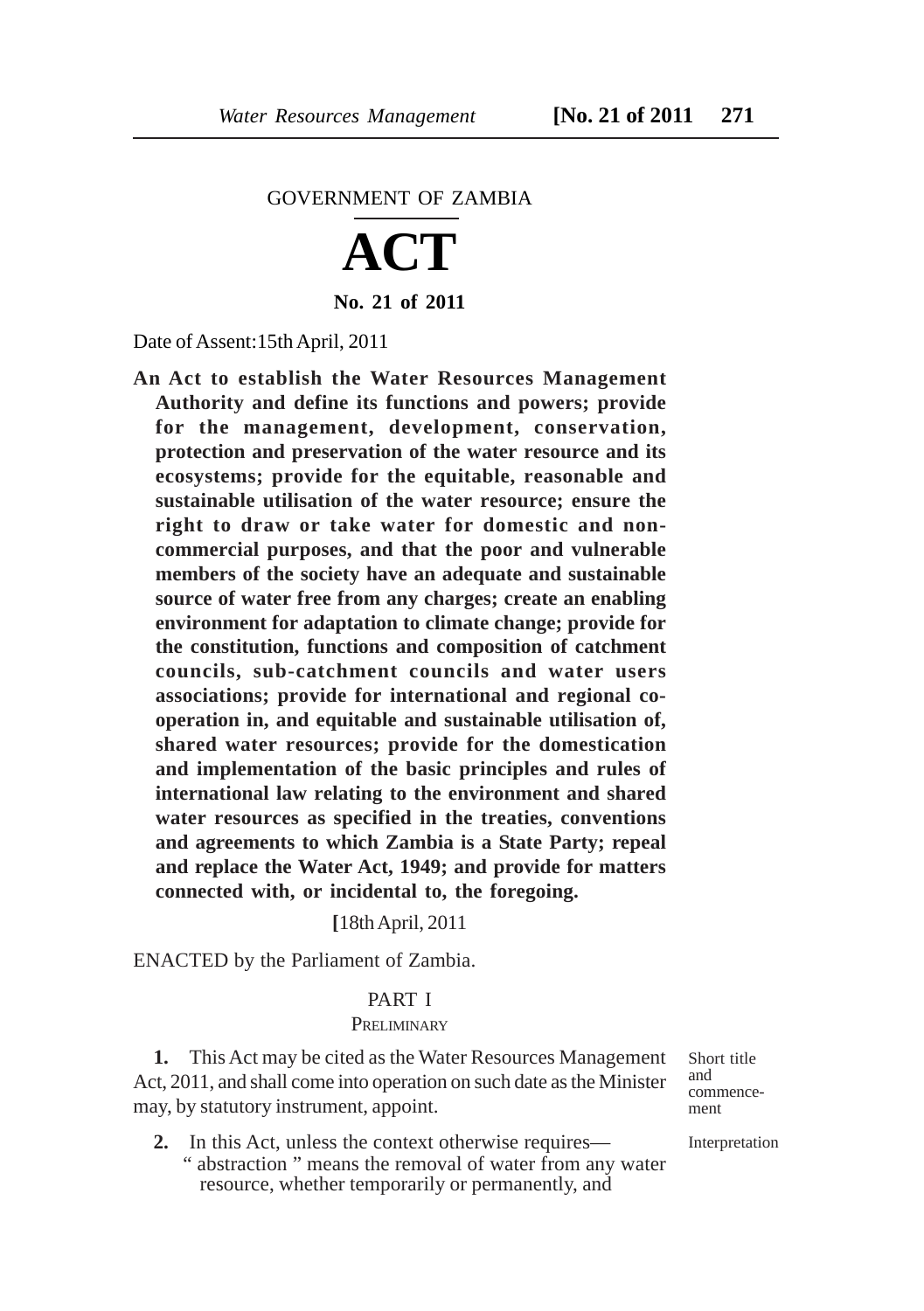- " abstract " shall be construed accordingly;
- " agricultural purposes " means the use of water for commercial—
	- *(a)* irrigation;
	- *(b)* fishing; or
	- *(c)* livestock husbandry;
- " allocation " means the quantity of water set aside for a specific purpose or that which the permit holder is entitled to take or use for a particular purpose as specified in the permit, and "allocate" or "allocated" shall be construed accordingly;
- " appointed date " means the date appointed by the Minister under section *one*;
- " appropriate authority " means the Minister for the time being having responsibility for, or such public or statutory officer or body having powers under any other law over, any natural resource situated in, or other activity in, a catchment or sub-catchment and includes a public or statutory officer, body or institution under the following—

| Act No 12 of          | (a) the Zambia Wildlife Act, 1998;                     |
|-----------------------|--------------------------------------------------------|
| 1998<br>Act No. 12 of | (b) the Environmental Management Act, $2011$ ;         |
| 2011<br>Act No. 28 of | $(c)$ the Water Supply and Sanitation Act, 1997;       |
| 1997<br>Cap. 173      | (d) the National Heritage Conservation Commission Act; |
| Cap. 184              | $(e)$ the Lands Act;                                   |
| Cap. 185              | (f) the Lands and Deeds Registry Act;                  |
| Act No. 7 of<br>2008  | $(g)$ the Mines and Minerals Development Act, 2008;    |
| Act No. 22 of         | $(h)$ the Fisheries Act, 2011;                         |
| 2011<br>Cap. 199      | $(i)$ the Forests Act;                                 |
| Cap. 466              | $(i)$ the Inland Water Shipping Act;                   |
| Cap. 283              | $(k)$ the Town and Country Planning Act;               |
| Cap. 295              | $(l)$ the Public Health Act;                           |
| $Cap$ 416             | $(m)$ the Standards Act;                               |
| Cap. 281              | $(n)$ the Local Government Act;                        |
| Act No. 13 of<br>2010 | ( $o$ ) the Disaster Management Act, 2010;             |
| Act No. 9 of<br>2006  | $(p)$ the Citizens Economic Empowerment Act, 2006;     |
| Act No. 11 of<br>2006 | $(q)$ the Zambia Development Agency Act, 2006;         |
| Act No. 14 of<br>2009 | $(r)$ the Public Private Partnership Act, 2009;        |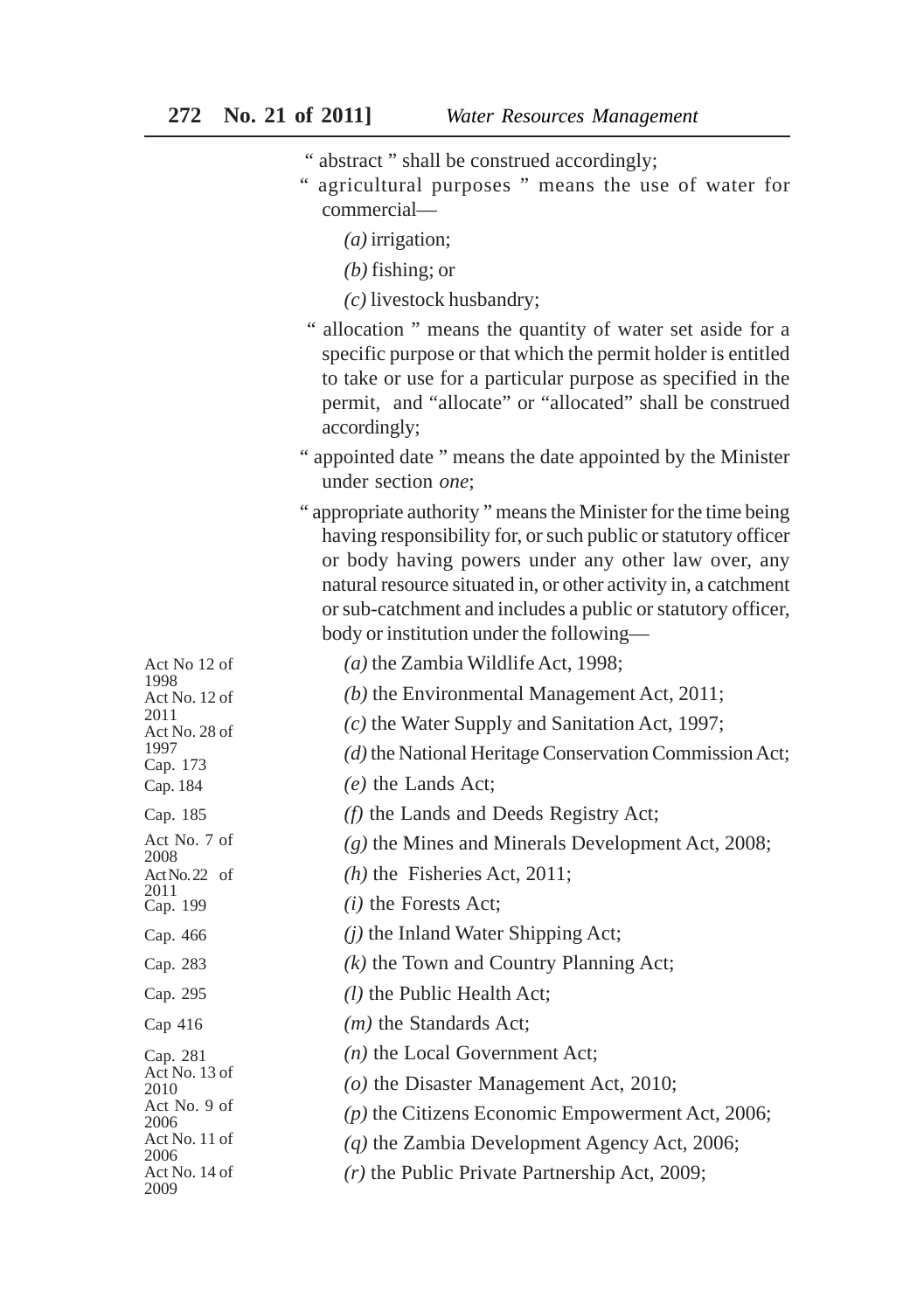*(s)* the Tourism and Hospitality Act, 2010; *(t)* the Energy Regulation Act; and *(u)* any treaty, agreement or convention, to which Zambia is a State Party, relating to the management of a shared water resource; " aquifer " means any geological formation which absorbs, stores and transmits ground water; " arbitration " means the resolution of disputes or conflicts

- under this Act or in accordance with the Arbitration Act, 2000;
- " Authority " means the Water Resources Management Authority established under section *seven*;
- " biodiversity " means the variability among living organisms from all sources, including genetically modified organisms, terrestrial, marine and other aquatic ecosystems and the ecological complexes of which they are a part of;
- " Board " means the Board of the Authority constituted under section *eleven*;
- " borehole " includes an excavation or any artificially constructed or improved underground cavity, as may be prescribed, which can be used for —
	- *(a)* intercepting, collecting or storing water in, or removing water from, an aquifer;
	- *(b)* observing and collating data and information on water in an aquifer; or
	- *(c)* recharging an aquifer; but does not include a well;
- " brackish " means salty;
- " catchment " means a geographical area which naturally drains into a water resource and from which the water resource receives surface or ground flow that originates from rainfall;
- " catchment council " means a catchment council constituted under section *seventeen*;
- " catchment manager " means a person appointed as a catchment manager under section *twenty-one*;
- " Chairperson " means the person appointed as Chairperson of the Board under section *eleven*;
- " charges " include levies and tariffs;

Act No. of 2010 Cap. 436

Act No. 19 of 2000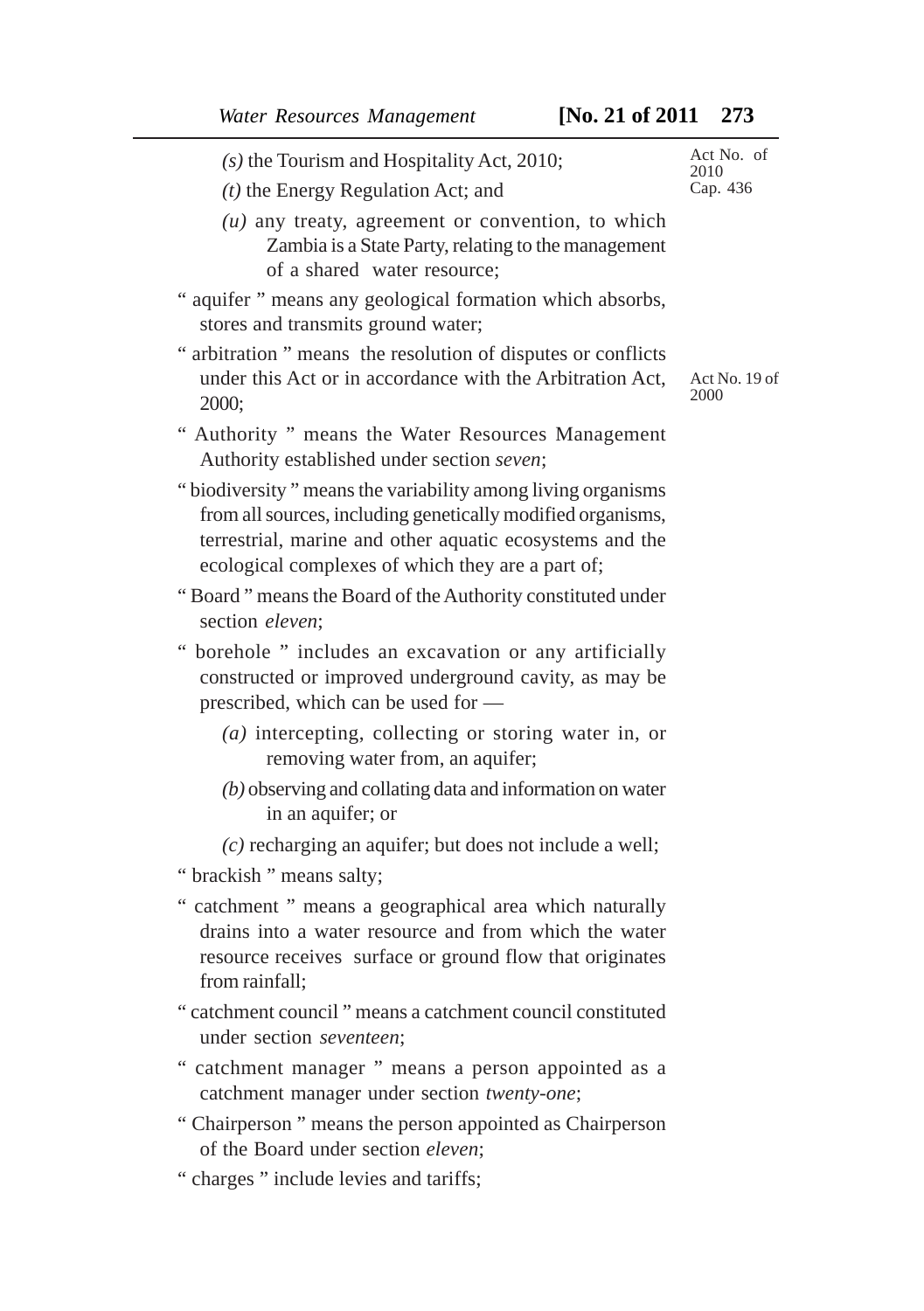- " climatic " means amounts of seasonal precipitation and evapo-transpiration contributing to the water balance and water resource flow;
- " climate change " means weather changes such as heat waves, extreme weather, temperature and precipitation with its modulating influences such as microbial contamination pathways, transmission dynamics, agro-ecosystems, hydrology, socio-economic and demographic factors and their resultant effects on the water resources and human health and wellbeing;
- " commercial livestock husbandry " means the use of water for the sustenance and support of livestock which are not kept only for the subsistence needs of a household;
- " commercial fishing " means the catching of fish in bulk for sale or in order to realise a profit, and includes aquaculture;
- " commercial irrigation " means the use of water for farming that exceeds the number of cubic meters a day as prescribed;
- " committee " means a committee of the Board established under section *twelve*;
- " conservancy authority " means any person or institution who, either voluntarily or under the authority of any law, manages, conserves, preserves, maintains or protects the environment;
- " constructor " means any person or institution licensed by the Board to construct waterworks under section *eightyeight*;
- " customary area " means the area described as such in the Schedules to the Zambia (State Lands and Reserves) Orders, 1928 to 1964 and the Zambia (Trust Lands) Orders, 1947 to 1964, as specified under the Lands Act;
- " Director " means the person appointed as such under section *twenty-seven*;
- " Director-General" means the person appointed as such under section *fifteen*;
- " district council " includes a city council and municipal council;
- " domestic or non-commercial purposes " means the household use of water for—
	- *(a)* drinking, cooking, washing, bathing or sanitation;
	- *(b)* subsistence gardening and support of livestock not being commercial livestock husbandry;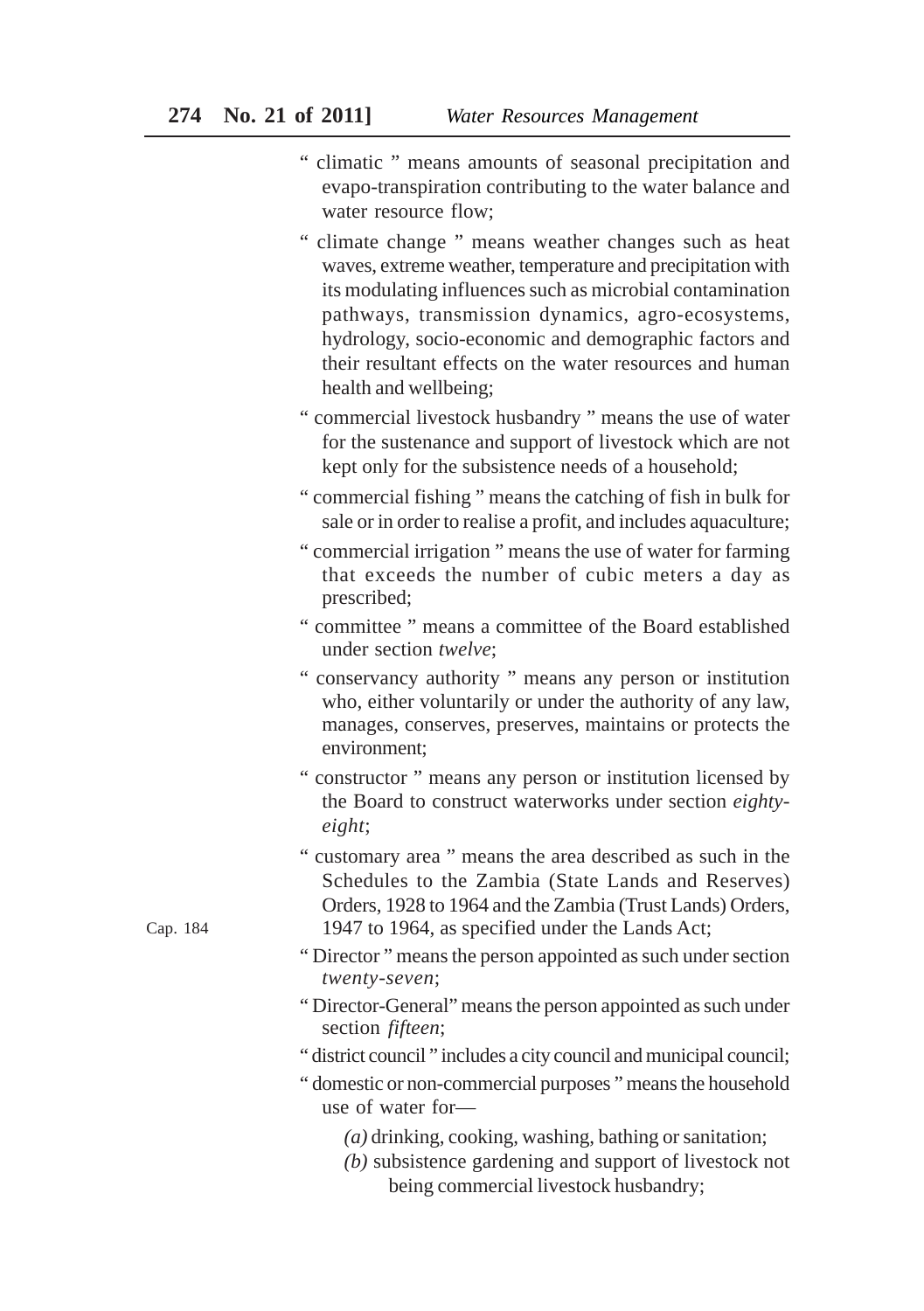- *(c)* subsistence fishing;
- *(d)* the making of bricks for the private use of the occupier;
- *(e)* the dipping of livestock not being commercial livestock husbandry; or
- *(f)* firefighting; for which no permit is required for the use of that water under this Act;
- " driller " means any person or institution licensed by the Board to drill boreholes under section *eighty-eight*;

" easement " means the right, under a permit, to enter, use and occupy so much of the land of another person as may be necessary for, or incidental to, the construction or maintenance of waterworks authorised under this Act or the exercise or enjoyment of any entitlement conferred by a permit;

" ecological " means an amount of seasonal water needed for environmental and ecosystem maintenance and sustainability, including the quantities and carrying capacities of ecosystems;

- " ecosystem " means the biological community of interacting organisms and their physical environment;
- " effluent " means waste water or fluid of domestic, agricultural, trade, industrial or other origin, treated or untreated and discharged, directly or indirectly, into the aquatic environment;
- " engineer " means an engineer approved by the Board under section *ninety*;
- " Environmental Agency " means the Agency established under the Environmental Management Act, 2011;

Act No.12 of 2011

- " environmental flow " means the water provided within a water resource to maintain ecosystems and their benefits where there are competing users and where flows are regulated by means of waterworks or management instruments;
- " environmental purposes " means the use of water for the preservation and maintenance of the ecosystem;
- " equitable " means fair, reasonable and just;
- " existing right " means an entitlement to use water granted under the repealed Act or any permit to discharge effluent granted under any other law;
- " Fund " means the Water Development Trust Fund established under section *one hundred and fifty-five*;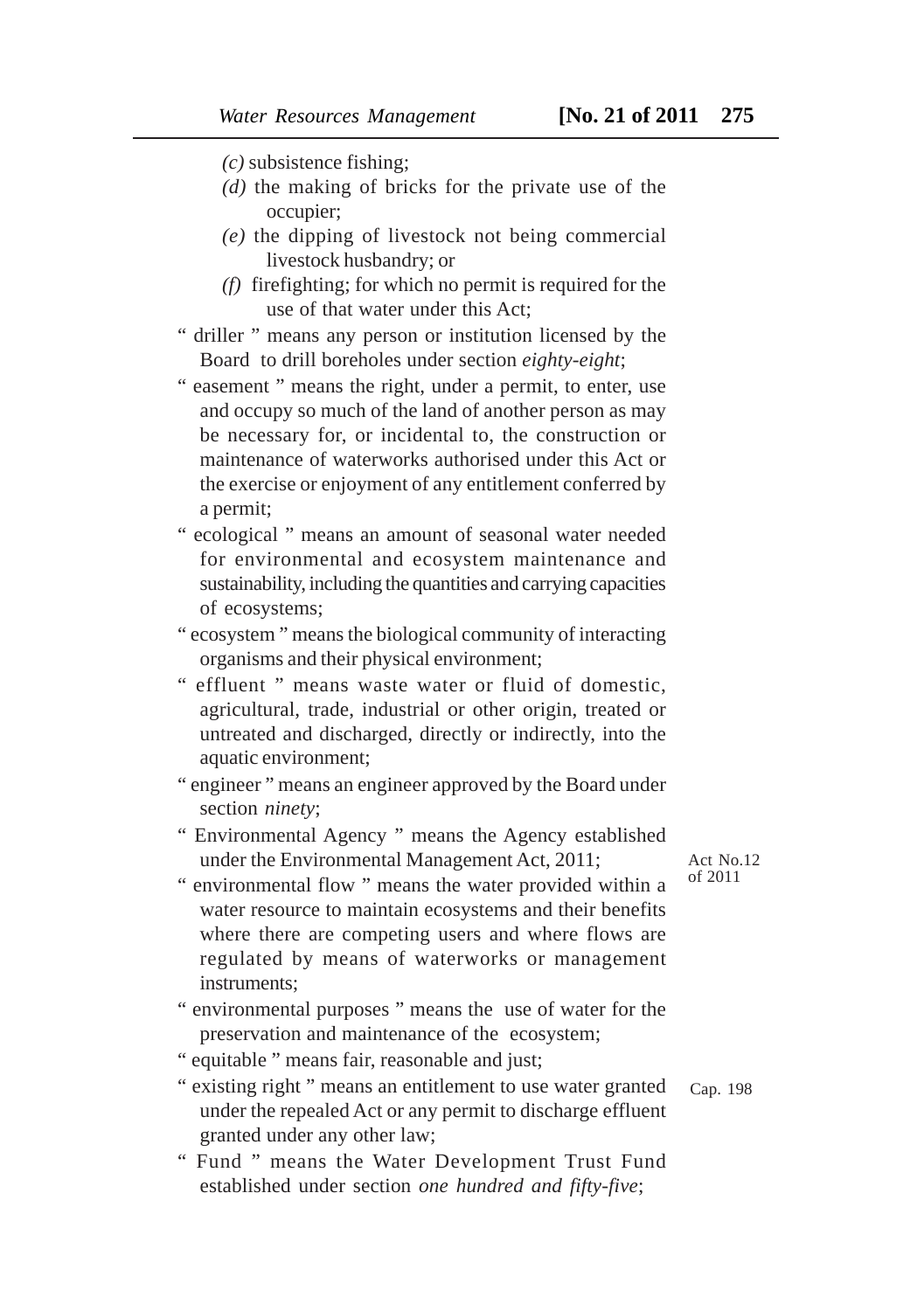| " gender" means female or male and the role individuals play |  |
|--------------------------------------------------------------|--|
| in society as a result of their sex and status;              |  |

- " geographic " means the relative position and size of an area in terms of a catchment;
- " ground water " means any water resource found under the surface of the ground;
- " HIV and AIDS " means the human immunodeficiency virus and the acquired immunodeficiency syndrome;
- " hydroelectric purposes " means the use of water for the production of electricity;
- " hydrographic " means the measured seasonal quantities and quality of water available in a water resource in terms of water levels and streams contributing to the water level, sedimentation and chemical quality;
- " hydrologic " means the seasonal quantities of water resources available in a water resource in terms of river flow, underground flow and surface runoff;
- " hydrological " means all the elements relating to the properties, occurrence and movement of water;
- " hydrological cycle " means the complete cycle of phenomena through which water passes from the atmosphere to the earth and back to the atmosphere;
- " hydrological station " means a place where measurements and observations of the flow, level or other parameter of any surface or ground water are taken, made or recorded;
- " industrial purposes " includes the use of water for manufacturing or commercial activities, processing, construction, fabrication, quarrying, smelting, mechanical or slaughtering;
- " licence " means a licence granted to a constructor or driller under section *eighty-eight*;
- " licensee " means a person holding a licence granted under this Act;
- " livestock " has the meaning assigned to it in the Animal Health Act, 2010;
- " local authority " means a city council, municipal council or district council as established under the Local Government Act;
- " management " in relation to a water resource includes—
	- *(a)* planning the sustainable development of the water resource and providing for the implementation of any catchment management plan and national water resources strategy and plan; and

Act No. of 27 2010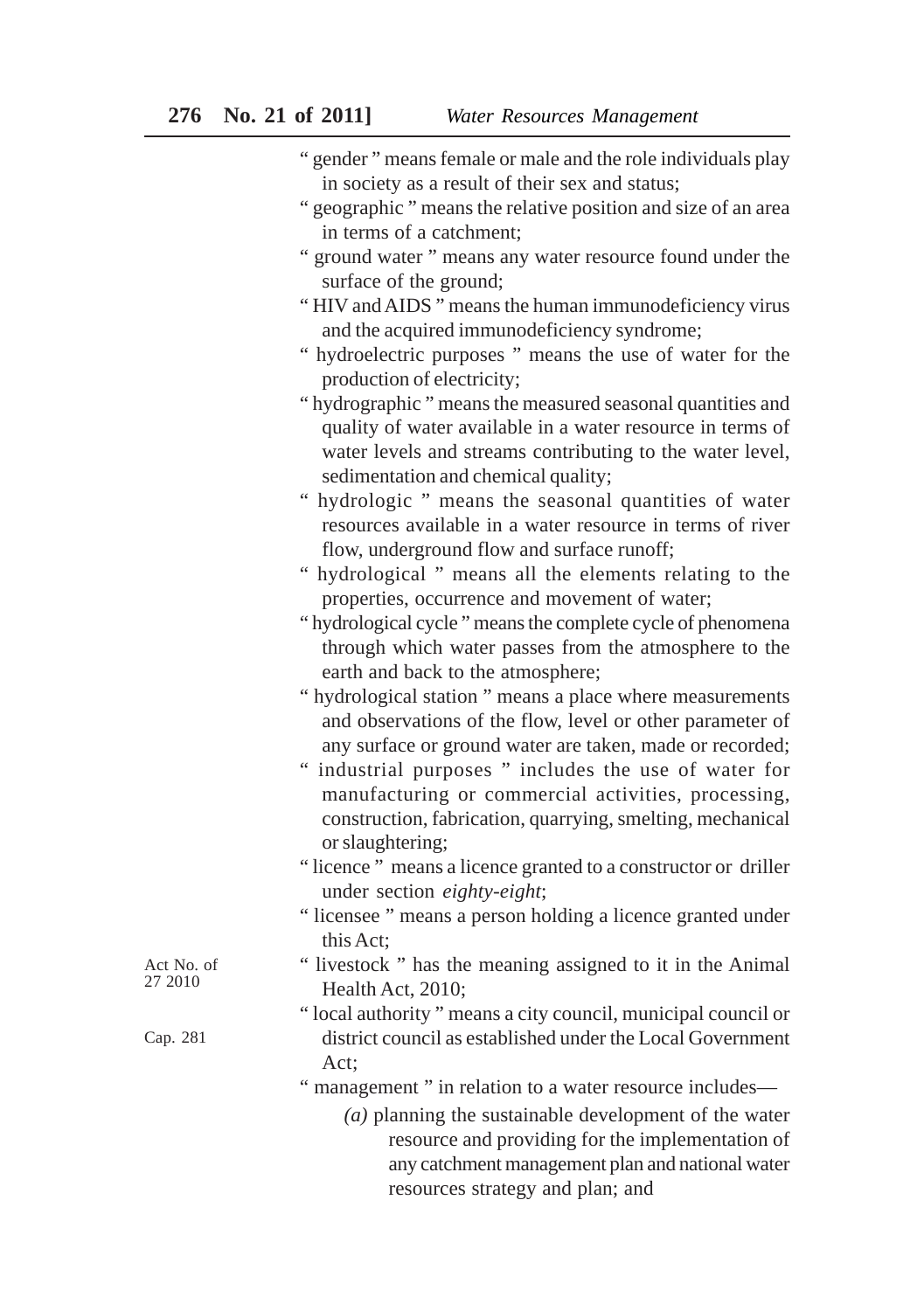- *(b)* promoting the rational and optimal utilisation, protection, conservation and control of the water resource;
- " member " means a member of the Board:
- " mining " has the meaning assigned to it in the Mines and Minerals Development Act, 2008;
- " mining operations " means operations carried out in the course of mining;
- " mining purposes " means the use of water for mining operations;
- " municipal purposes " means the supply of water and sanitation services in accordance with the Water Supply and Sanitation Act, 1997;
- " national water resources strategy and plan " means a strategy formulated by the Authority under section *thirtyone*;
- " navigational purposes " means the use of water for sailing, transport, hunting, recreational fishing, recreation or tourism;
- " occupier " in relation to land, means—
	- *(a)* a statutory leaseholder, sub-lease and under-lease holder and any other person having a legal or contractual right to land or to the administration of land;
	- *(b)* any person who, by any established right, custom or estate is, or is entitled to be, the holder or possessor of land; or
	- *(c)* any person to whom a mining licence or mining location has been granted under the Mines and Minerals Development Act, 2008;
- " permit " means an authorisation for the right to use of water for the purposes specified in this Act, for the construction of any water works or for the sinking, altering or deepening of any borehole in a water shortage area;
- " permit holder " means a person holding a permit granted under this Act;

" pollution " in relation to water, means—

- *(a)* any direct or indirect contamination or alteration of the biological, chemical or physical properties of water, including changes in colour, odour, taste, temperature or turbidity; or
- *(b)* any discharge of any gaseous, liquid, solid or other substance into any water resource;

Act No. 7 of 2008

Act No. 28 of 1997

Act No. 7 of 2008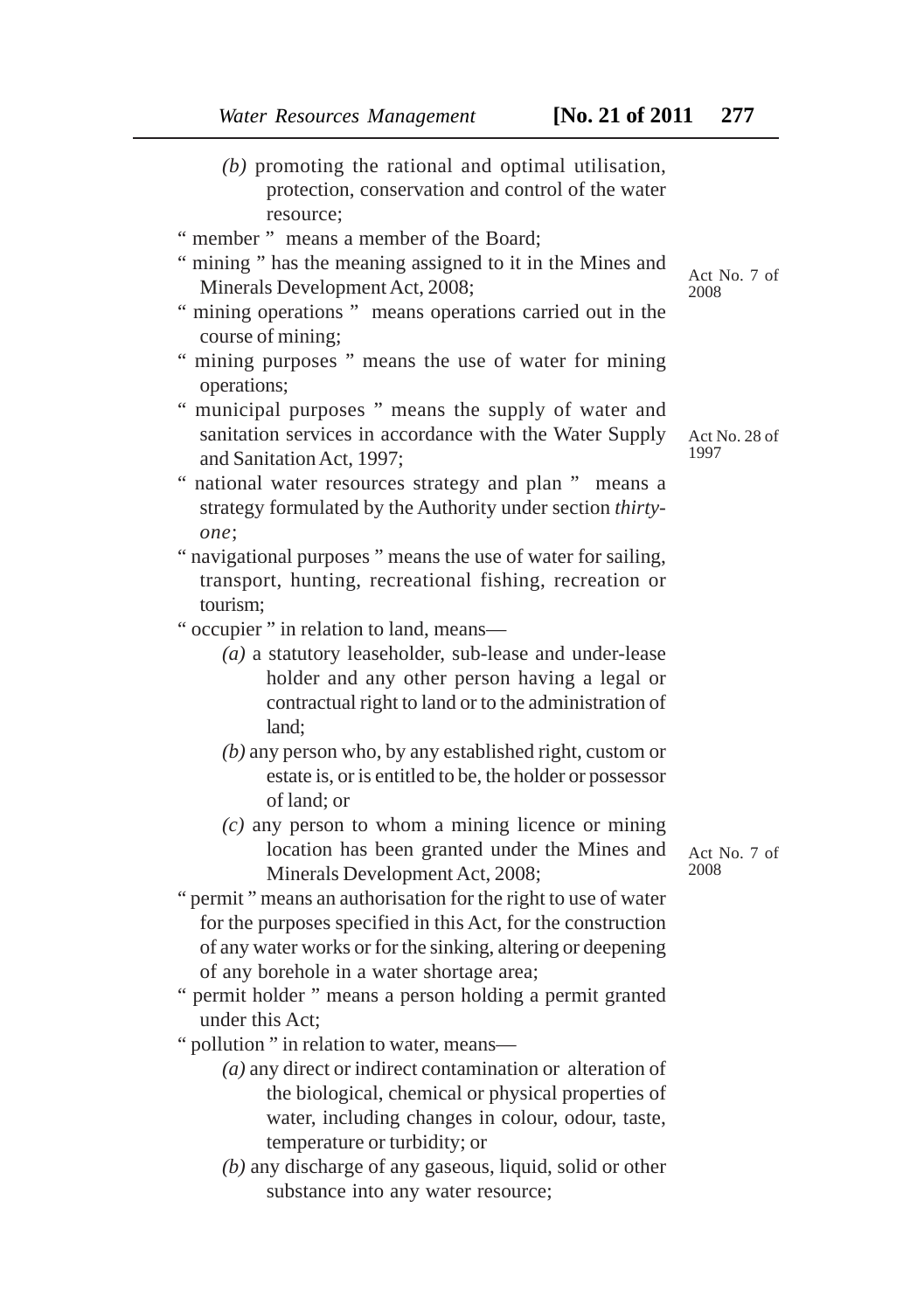as will, or is likely to, create a nuisance or render the water detrimental, harmful or injurious to, or potentially harmful or injurious to, the health, safety or welfare of any human being, bird, fish or other aquatic ecosystem, livestock, wildlife or the environment;

- " recreational fishing " means the catching of fish for amusement or as a sporting activity;
- " repealed Act " means the Water Act;
- " reserve " in relation to a water resource, means the quantity and quality of water required to—
	- *(a)* satisfy basic human needs of all the people who are, or may be, supplied from the water resource; and
	- *(b)* protect aquatic ecosystems in order to secure ecologically sustainable development and use of the water resource;
- " resource quality " means the quality of all aspects of a water resource including the—
	- *(a)* water quality stipulated for the reserve;
	- *(b)* quantity, pattern, timing, water level and assurance of environmental flow;
	- *(c)* physical, chemical and biological characteristics of the water;
	- *(d)* character and condition of the instream and riparian habitat; and
	- *(e)* characteristics, condition and distribution of the aquatic life;
- " resource quality objectives " means the level to be achieved and maintained in each aspect of the resource quality for the water resource;
- " riparian habitat " includes the physical structure and associated areas of a water resource which are commonly characterised by alluvial soils and inundated or flooded to an extent, and with a frequency, sufficient to support vegetation of species with a composition and physical structure distinct from those of adjacent land areas;
- " riparian land " means any land on, or along the boundary of the whole or any portion of, which a water resource exists;
- " shared watercourse " means a water resource that forms, or is bisected by, an international border between Zambia and another State or among States including Zambia;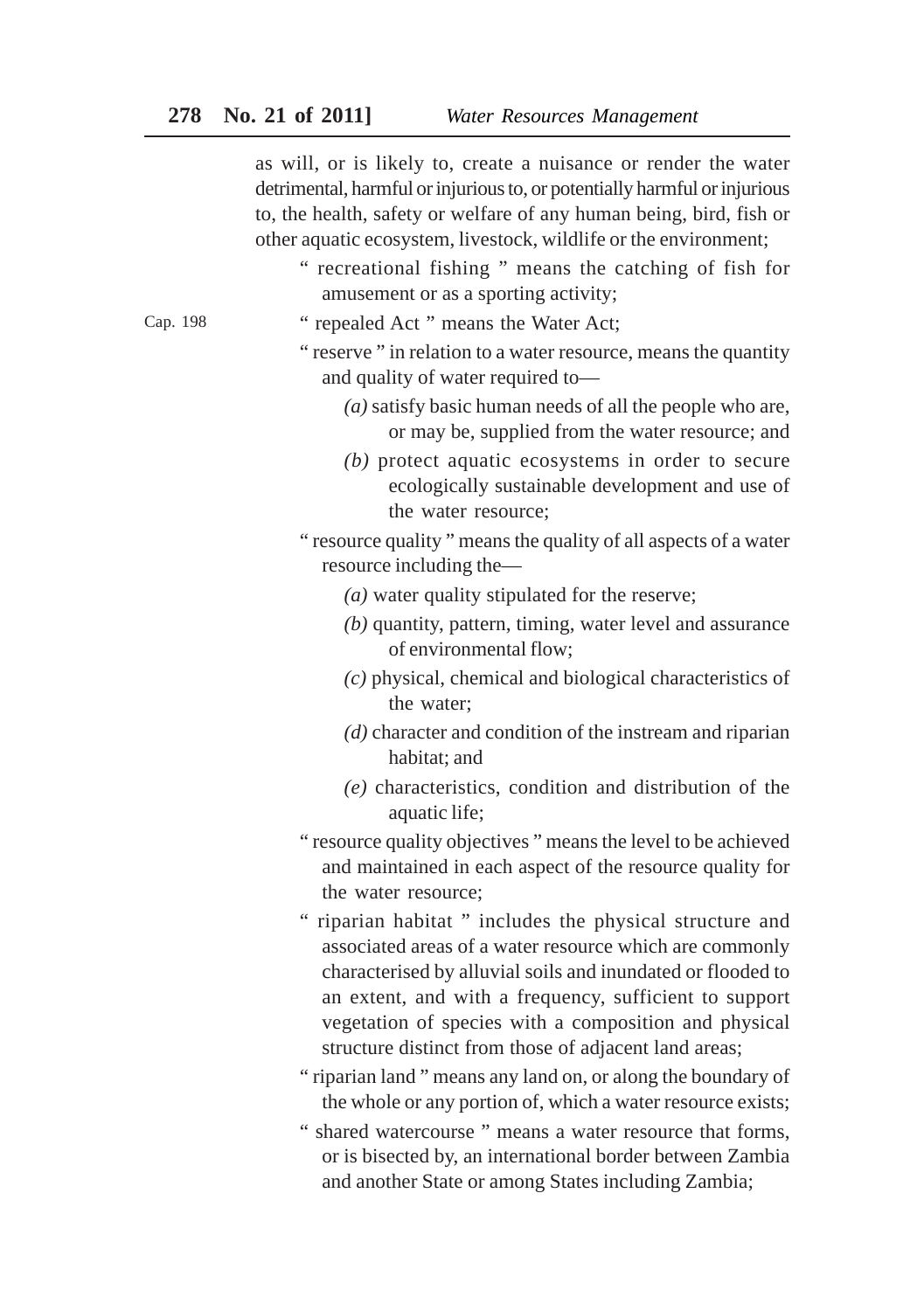- " sub-catchment council " means a sub-catchment council constituted under section *nineteen*;
- " subsistence " means that which is necessary for the sustenance of life or any activity undertaken to provide for the needs of a household;
- " subsistence fishing " means the catching of fish for sustenance;
- " supply of water in bulk " means a supply of water for distribution to the public by, or on behalf of, any person or utility;
- " surface water " means all water found on or below the bed of a water resource and includes water in storage works, drainage works or permanent pools;
- " sustainable ", in relation to water, means the human use of a water resource so that it may yield the greatest continuous benefit to the present generations while maintaining its potential to meet the needs and aspirations of future generations;
- " traditional authority " means a Chief who has been recognised under the Chiefs Act;

Cap. 287

- " training and research purposes " means the use of water for education, skills training and scientific and technological research;
- " use " means an entitlement limited to the beneficial, reasonable and equitable use of water for the purposes and up to the limit prescribed or specified by a permit and includes—
	- *(a)* abstraction, obstruction or diversion of water;
	- *(b)* storing water;
	- *(c)* discharge of materials or substances into water;
	- *(d)* dewatering of a mine, quarry or any land;
	- *(e)* altering the bed, banks, course or characteristics of a water resource; or
	- *(f)* any prescribed activity of a kind relating to water;

but does not include a guarantee as to the availability of water;

- " utility " means any person who supplies water in bulk;
- " Vice-Chairperson " means the person appointed as Vice-Chairperson of the Board under section *eleven*;
- " waste water " means water which has been used for domestic, commercial, agricultural, trading, mining or industrial purposes or other purposes and as a result of such uses may or may not cause water pollution when discharged into the aquatic environment;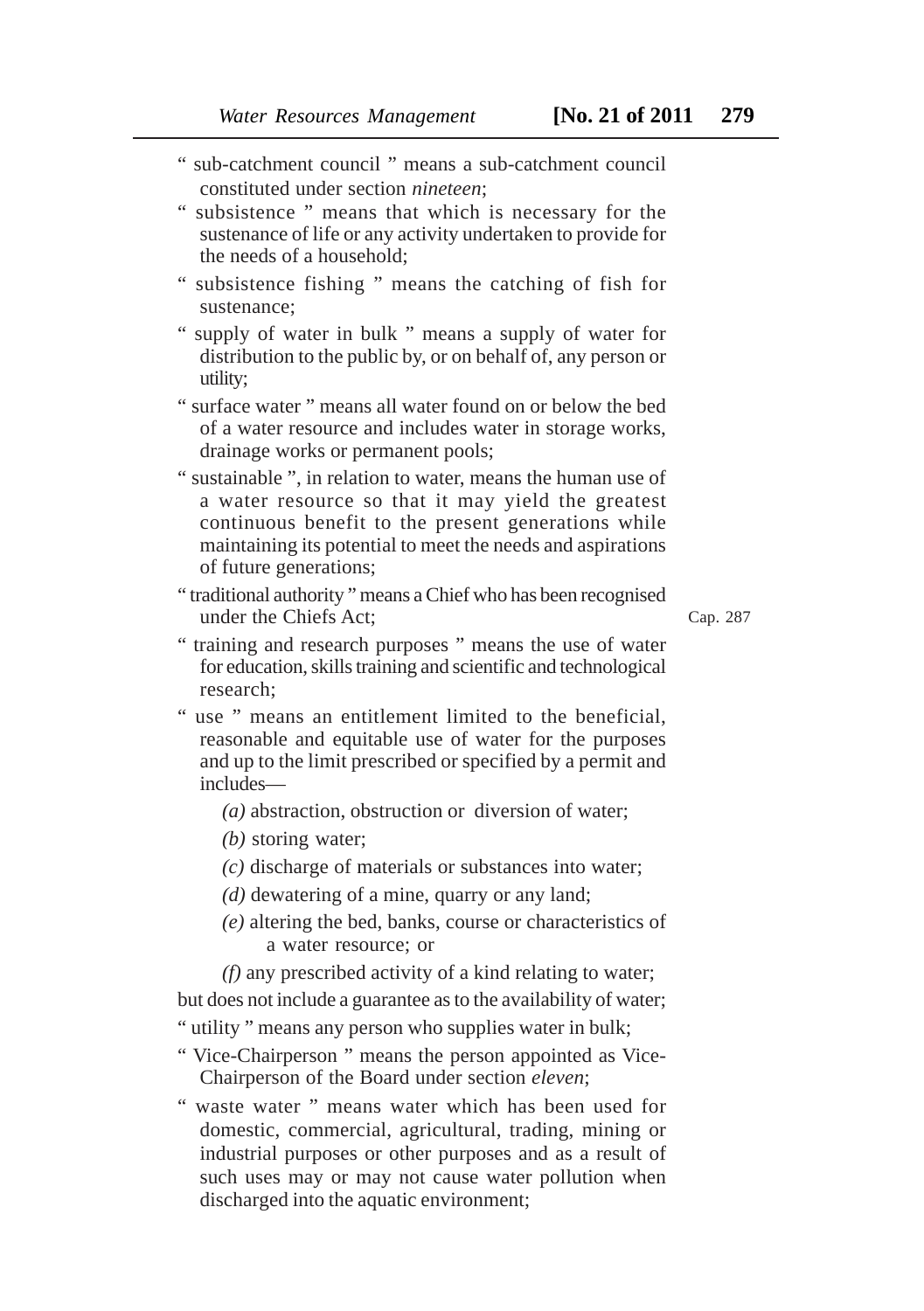- *(a)* surface water;
- *(b)* water which rises naturally on any land or drains or falls naturally on to any land, even if it does not visibly join any watercourse; or
- *(c)* ground water;
- " Water Board " means the Board established under the repealed Act;
- " watercourse " means a system of surface waters and ground waters constituting, by virtue of their physical relationship, a unitary whole and normally flowing into a common terminus;
- " water resource " includes water, any river, spring, hotspring, pan, lake, pond, swamp, marsh, stream, watercourse, estuary, aquifer, artesian basin or other body of naturally flowing or standing water;
- " Water resource protection area " means a catchment, subcatchment or geographic area that is declared, by the Minister, as a water resource protection area under section *twenty-nine*;
- " water shortage area " means an area declared, by the Minister, under section *fifty*, to be a water shortage area;
- " water storage works " includes a dam, reservoir, barrage, weir or any facility for storing water, exceeding the volume prescribed, for periods of time, but does not include a borehole;
- " water resources protection area " means a catchment, subcatchment or geographic area that is declared, by the Minister, as a water resource protection area under section *twenty-nine*;
- " water users association " means an association constituted under section *twenty four*;
- " water works " means—
	- *(a)* a canal, channel, embankment, filter, filterbed, pipeline, pumping plant, purification plant, plant for the generation of hydroelectric power or water storage works;
	- *(b)* any accessory, apparatus, appliance, fitting, machinery or other thing constructed, erected or used for, or in connection with, the abstraction, control, diversion, drainage, filtration, passage, purification, storage, supply or use of water including effluent or waste water, conservation of rain water or the development of water power; or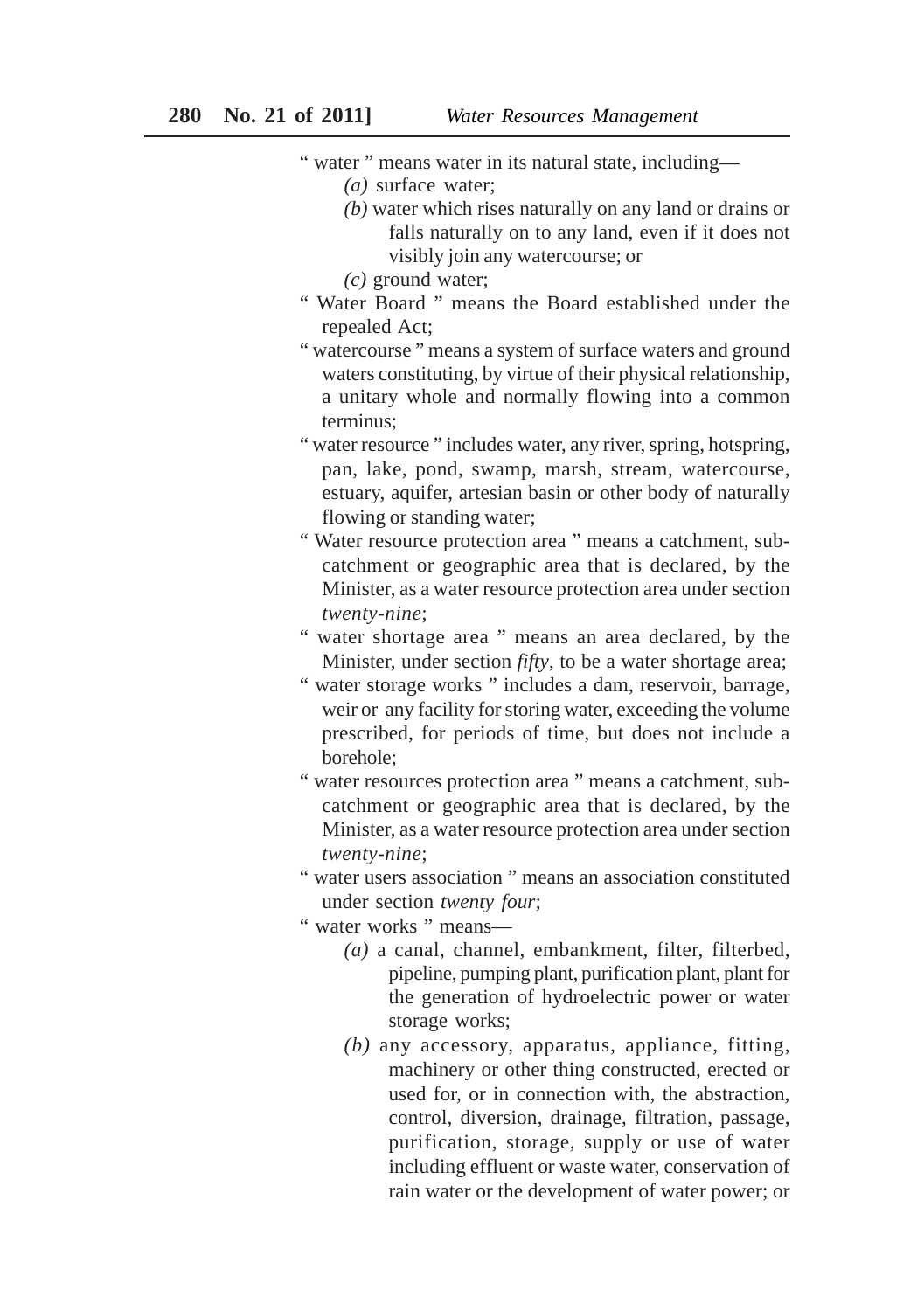- *(c)* any gauge post, measuring weir or other appliance erected or used for undertakings authorised by, or under, this Act;
- and includes any area around any hydraulic structure or water works, necessary for their use, operation, maintenance and protection; and
- " Zambia Bureau of Standards " means the Bureau of Standards established under the Standards Act.

**3.** Subject to this Act and notwithstanding any other law, instrument or document, all water, in its natural state, in Zambia vests in the President and is held by the President on behalf and benefit of the people of Zambia.

**4.** Notwithstanding any other law, a person shall not own any water, in its natural state, in Zambia and no property in such water shall be acquired.

**5.** (1) After the commencement of this Act and notwithstanding when any existing entitlement to use water, in its natural state, commenced but subject to the Second Schedule—

- *(a)* no entitlement shall exist to use that water except as provided under this Act; and
- *(b)* allocation of that water for various purposes shall be in accordance with this Act.

(2) The Authority shall ensure that traditional practices as recognised in customary areas and which are beneficial to water resource management are taken into account in the management of water resources.

**6.** The management of water resources in Zambia shall be governed by the following principles—

- *(a)* water resources shall be managed in an integrated and sustainable manner;
- *(b)* water is a basic human need and as such domestic and non-commercial needs shall enjoy priority of allocation use;
- *(c)* the environment is a water user and shall enjoy second priority of allocation use to the human need;
- *(d)* there shall be equitable access to water;
- *(e)* water resources shall be managed in such a manner as will help combat malaria and other waterborne diseases in order to ensure access to safe water;
- *(f)* water shall be used efficiently, sustainably and beneficially in the public interest;

Principles governing water resources management

Cap. 416

Vesting of water in President

 $N<sub>0</sub>$ ownership of water

Water allocation and traditional practices in water resource management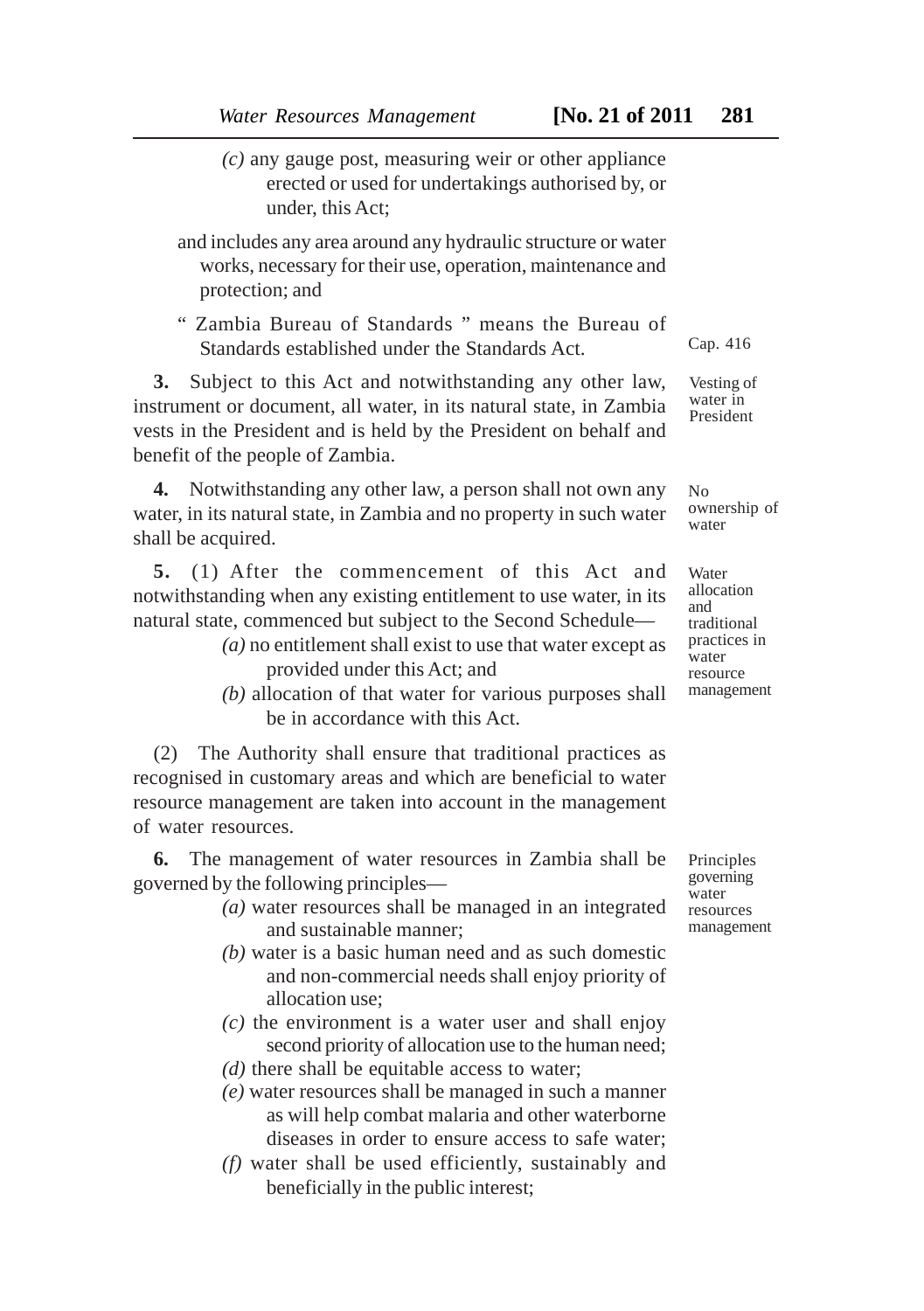- *(g)* water has an economic and a social value and this shall be reflected in its use, but all domestic and non-commercial use of water shall not be required to obtain a water permit;
- *(h)* water has an economic value and the cost of facilitating its use has a significant administrative cost element and this shall be reflected in the charges for water permits for the right to use water for economic purposes;
- *(i)* there shall be no private ownership of water and no authorisation for its use shall be in perpetuity;
- *(j)* the State shall be the trustee of the nation's water resources and shall ensure that water is allocated equitably, protected, used, developed, conserved, managed and controlled in a sustainable and equitable manner, in the public interest while promoting environmental and social values and protecting Zambia's territorial sovereignty;
- *(k)* there shall be equity between both gender in accessing water resources and, in particular, women shall be empowered and fully participate in issues and decisions relating to the sustainable development of water resources and, specifically, in the use of water;
- *(l)* efforts to create wealth shall be reflected in all decisions made in relation to the use of water;
- *(m)* water resources management and planning shall contribute to the eradication of hunger and poverty and this shall be reflected in all decisions made in relation to the use of water, in particular, the right to use water for domestic and noncommercial purposes shall not be under any permit or attract any charge for its use;
- *(n)* location of a water resource on land shall not itself confer preferential rights to its use;
- *(o)* the basic management unit shall be the catchment in recognition of the unity of the hydrological cycle;
- *(p)* Zambia's water resources shall be protected, used, developed, conserved, managed and controlled sustainably, beneficially, reasonably and equitably for the needs of the present and future generations; and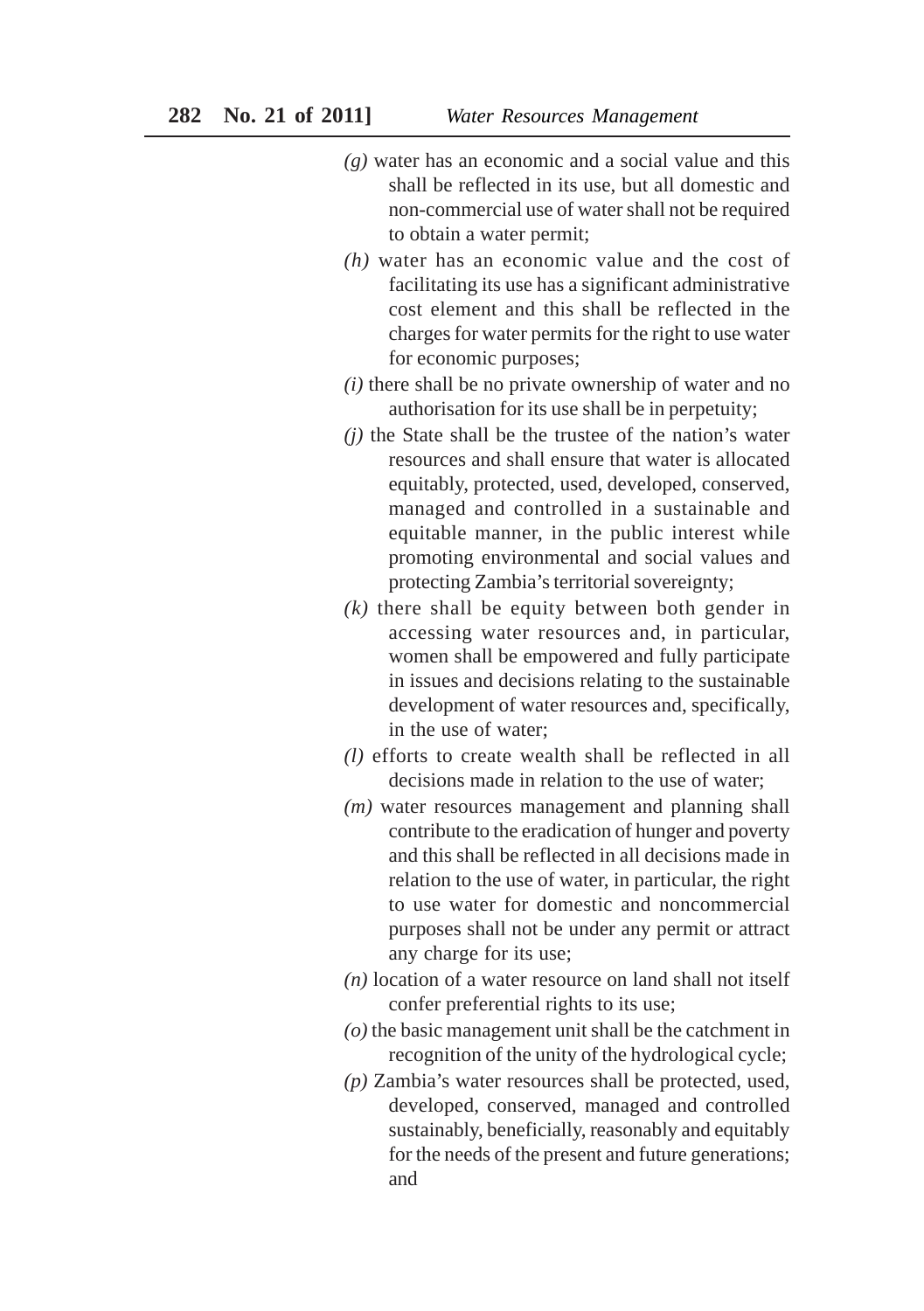*(q)* the management, development and utilisation of water resources shall take into account climate change adaptation.

#### PART II

#### THE WATER RESOURCES MANAGEMENT AUTHORITY

**7.** (1) There is hereby established the Water Resources Management Authority which shall be a body corporate with perpetual succession and a common seal capable of suing and of being sued in its corporate name, and with power, subject to this Act, to do all such acts and things as a body corporate may, by law, do or perform.

(2) The First Schedule applies in respect of the Authority and the Board of the Authority.

**8.** (1) The function of the Authority is to promote and adopt a dynamic, gender-sensitive, integrated, interactive, participatory and multisectoral approach to water resources management and development that includes human, land, environmental and socioeconomic considerations, especially poverty reduction and the elimination of water borne diseases, including malaria.

(2) Without prejudice to the generality of subsection (1) and subject to this Act, the Authority shall—

*(a)* identify and protect potential sources of freshwater supply;

- *(b)* conserve, preserve and protect the environment, in particular, wetlands, quarries, dambos, marshlands and headwaters and take into account climate change and the challenges posed by climate change by—
	- (i) measuring, minimising and managing the impacts of climate change on water resources using effective adaptation approaches;
	- (ii) being proactive in adapting watershed protection, wetlands and infrastructure programmes;
	- (iii) developing tools, standards, guidelines and best practices to understand and measure the nature and magnitude of chemical, biological and physical effects of climate change on water resources;
	- (iv) applying environmental science, technology and information to guide and support proactive climate change planning and management;

Establishment of Water Resources Management Authority

Functions of Authority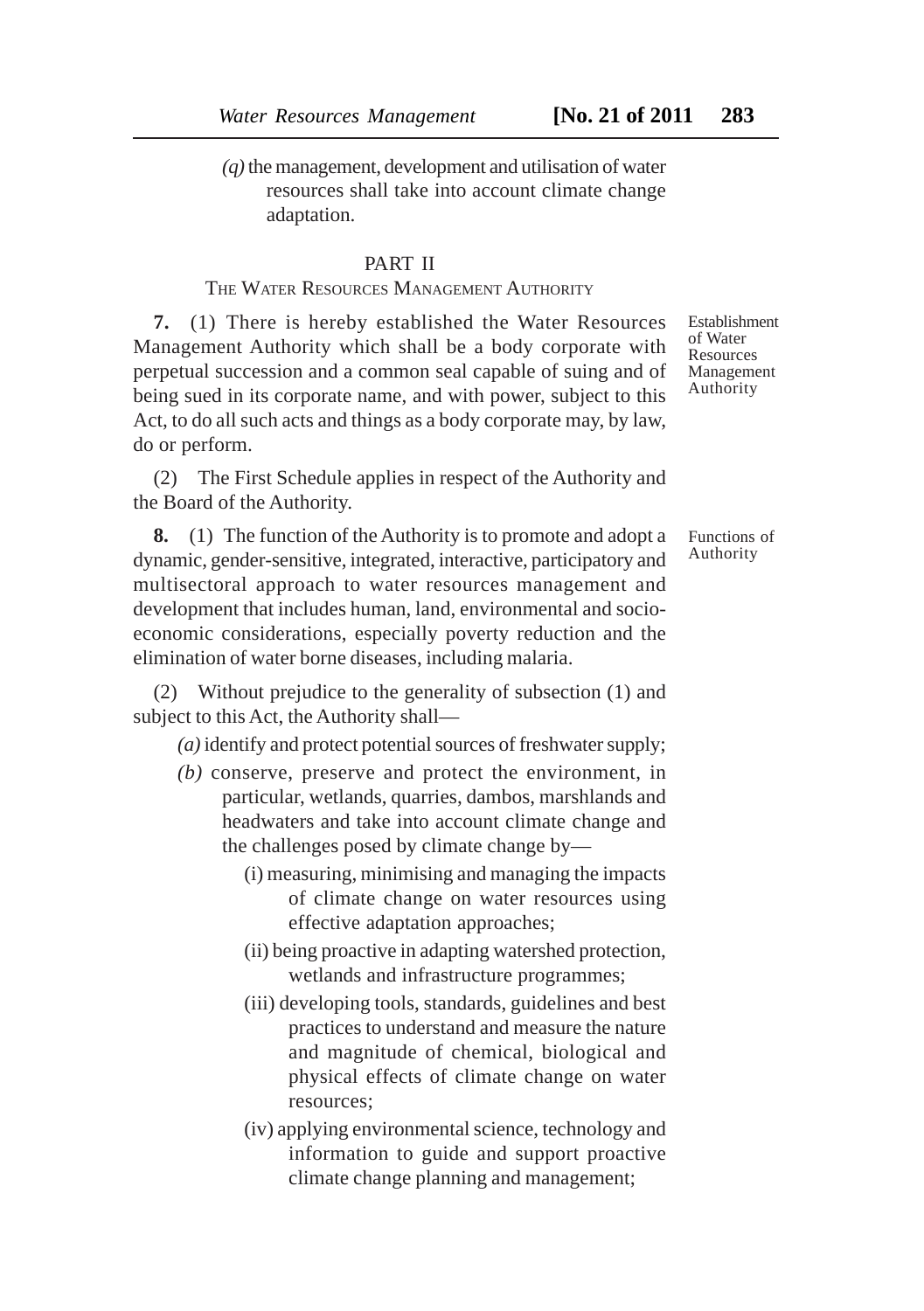- (v) ensuring extensive participation in interagency and intraagency research planning related to climate change; and
- (vi) investing in climate change education on water issues and supporting the sharing of information about Government and local responses to water impacts of climate change;
- *(c)* plan for and ensure the sustainable and rational utilisation, management and development of water resources based on community and public needs and priorities, within the framework of national economic developmental policies;
- *(d)* ensure, in collaboration with the Ministries responsible for community development, finance, commerce, agriculture, fisheries and livestock, youth and child development and disaster management and mitigation, that the management and planning of water resources contributes to the eradication of hunger and poverty;
- *(e)* provide access to water resources of acceptable quantity and quality for various purposes;
- *(f)* ensure, in collaboration with the ministries responsible for health and local government, that water resources are managed in such a manner as will help combat malaria and other waterborne diseases;
- *(g)* set standards and guidelines, with relevant appropriate authorities, to be used in undertaking water resources management and developmental activities in a catchment;
- *(h)* in consultation with the institution responsible for national statistics, establish and maintain an information system, which will be accessible by both gender, in accordance with regulations issued by the Minister providing for the content of the system, which shall include relevant hydrological, hyrogeological, meteorological, climatological, water quality, water storage and supply and use data, and relevant information on potentials for the use of water;
- *(i)* publish forecasts, projections and information on water resources;
- *(j)* advise the Minister on matters relating to, and recommend to the Minister policies for, the utilisation, development, management, conservation, preservation and protection of water resources and shared water resources;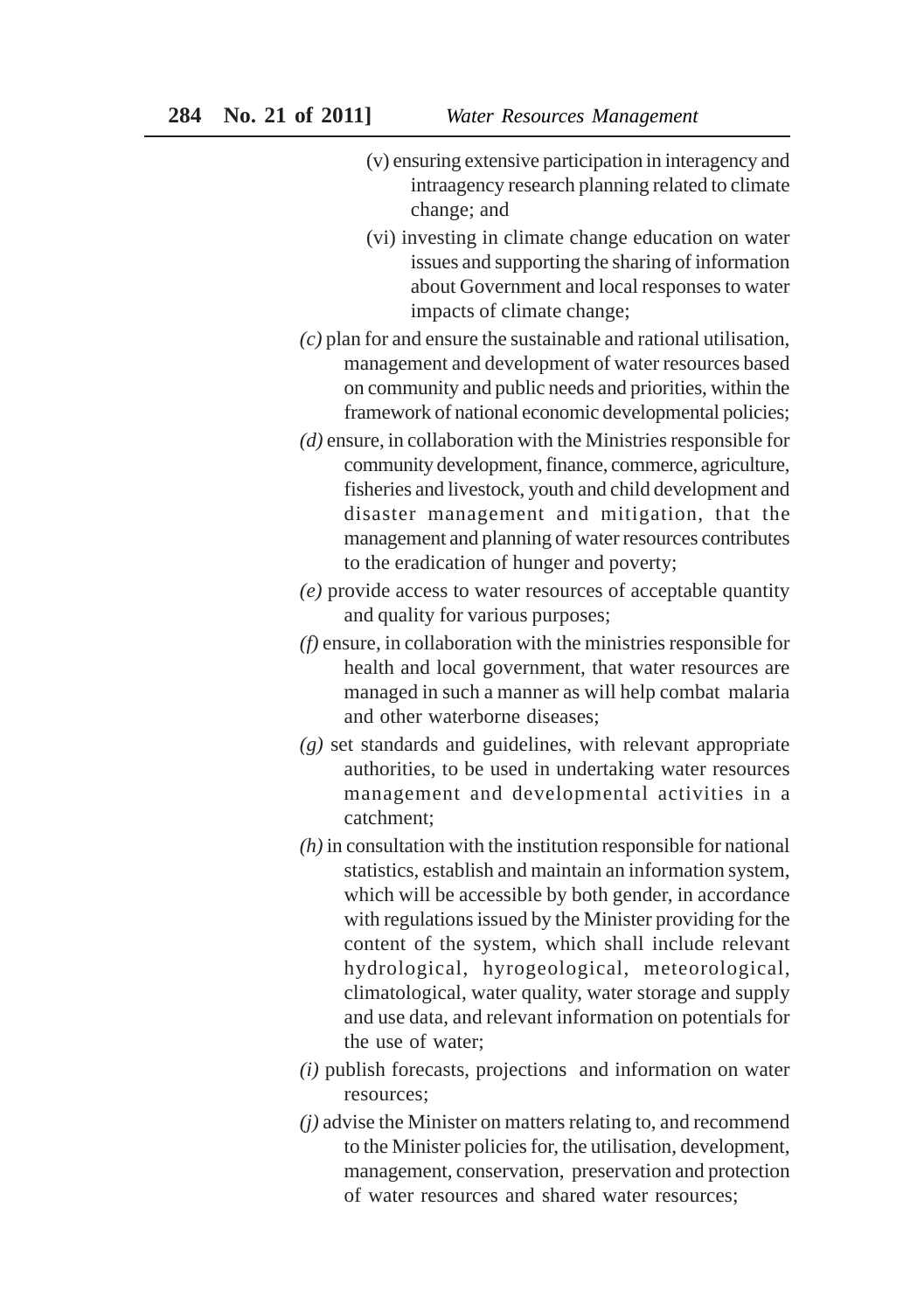- *(k)* research on, and carry out analysis of, the structural linkages between gender relations, poverty, disease, climate change, water use and development;
- *(l)* where the Minister has not constituted a catchment council, perform the functions of a catchment council;
- *(m)* where necessary or expedient, empower any appropriate authority or conservancy authority to carry out any function under this Act and utilise its facilities for the better regulation and management of water resources;
- *(n)* set ambient water quality standards, for each water resource, in consultation with the Environmental Agency and recommend these standards to the Zambia Bureau of Standards;
- *(o)* monitor the resource quality of the water;
- *(p)* provide technical support to catchment councils, and subcatchment councils and water users associations;
- *(q)* coordinate and monitor the activities of catchment councils, and sub-catchment councils and water users associations;
- *(r)* liase in, and supervise where necessary, and in collaboration with the relevant authority responsible for disaster management and mitigation, the management of any emergency declared under this Act;
- *(s)* approve catchment management plans and sub-catchment management plans;
- *(t)* maintain hydrological equipment for all catchment areas;
- *(u)* ensure that the right to use water for domestic and noncommercial purposes does not attract any charge; and
- *(v)* address the impact of malaria, HIV and AIDS and other diseases on, or in, the water sector.
- **9.** The Authority, in accordance with this Act, may—
- Powers of Authority
- *(a)* exercise control over all water resources in Zambia;
- *(b)* plan, review and approve management plans in a catchment or sub-catchment, including inter-catchment and intra-catchment diversions;
- *(c)* issue equitable and reasonable water entitlements and allocate water equitably and reasonably for various purposes stipulated under this Act;
- *(d)* grant water permits and licences for the right to use water for various purposes under this Act, except for the right to use water for domestic and non-commercial purposes;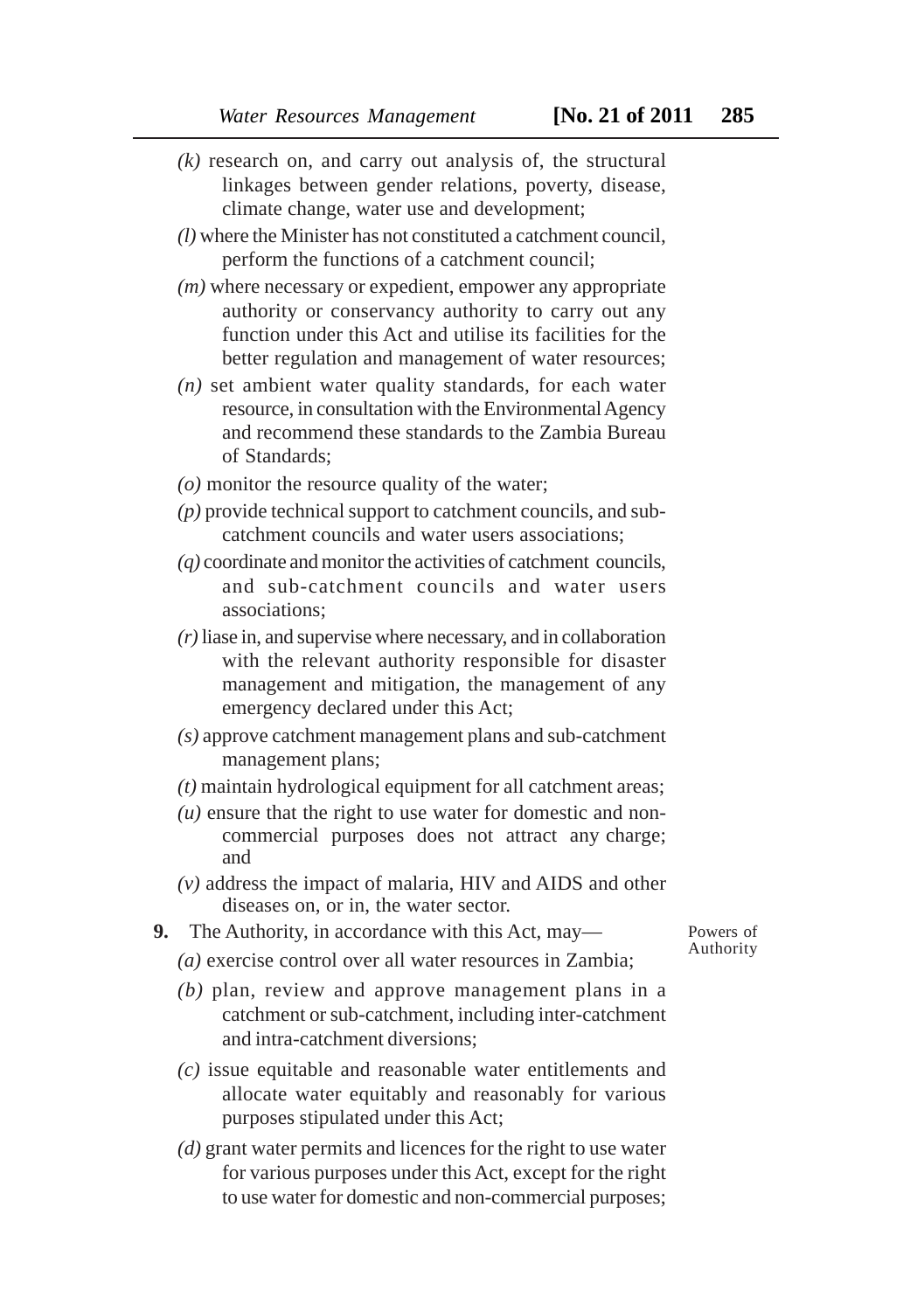*(e)* carry out advocacy programmes, in liaison with the ministries responsible for health, community development and social welfare and local government, with respect to waterborne diseases in communities; and

*(f)* enforce and implement this Act.

Relations with appropriate and conservancy authorities

**10.** The Authority shall liaise, consult, collaborate and cooperate with all the relevant appropriate authorities and conservancy authorities in the management, development and use of water resources and may, for such purposes, have joint programmes, plans, strategies and policies, taking into account national decentralisation policies with respect to water.

Constitution of Board

**11.** (1) There is hereby constituted a Board for the Authority which shall consist of —

*(a)* four persons with expertise in any of the following:

(i) environmental management;

- (ii) hydropower;
- (iii) engineering; and
- (iv) commerce and industry;
- *(b)* one person each from the following groups:
	- (i) farmers;
	- (ii) traditional authorities; and
	- (iii) consumers;
- *(c)* a representative of the Attorney-General;
- *(d)* one representative each of the Ministries responsible for water resources, local government, agriculture and the environment;

*(e)* the Commissioner of Lands; and

*(f)* one other person.

(2) The Minister shall appoint the members of the Board.

(3) The Minister shall appoint the Chairperson and Vice-Chairperson of the Board from amongst the members referred to in subsection (1), except that a public officer shall not be appointed Chairperson.

(4) A person shall not be appointed as a member of the Board if that person—

*(a)* is not a citizen of Zambia;

*(b)* is an undischarged bankrupt;

*(c)* has been convicted of an offence under this Act;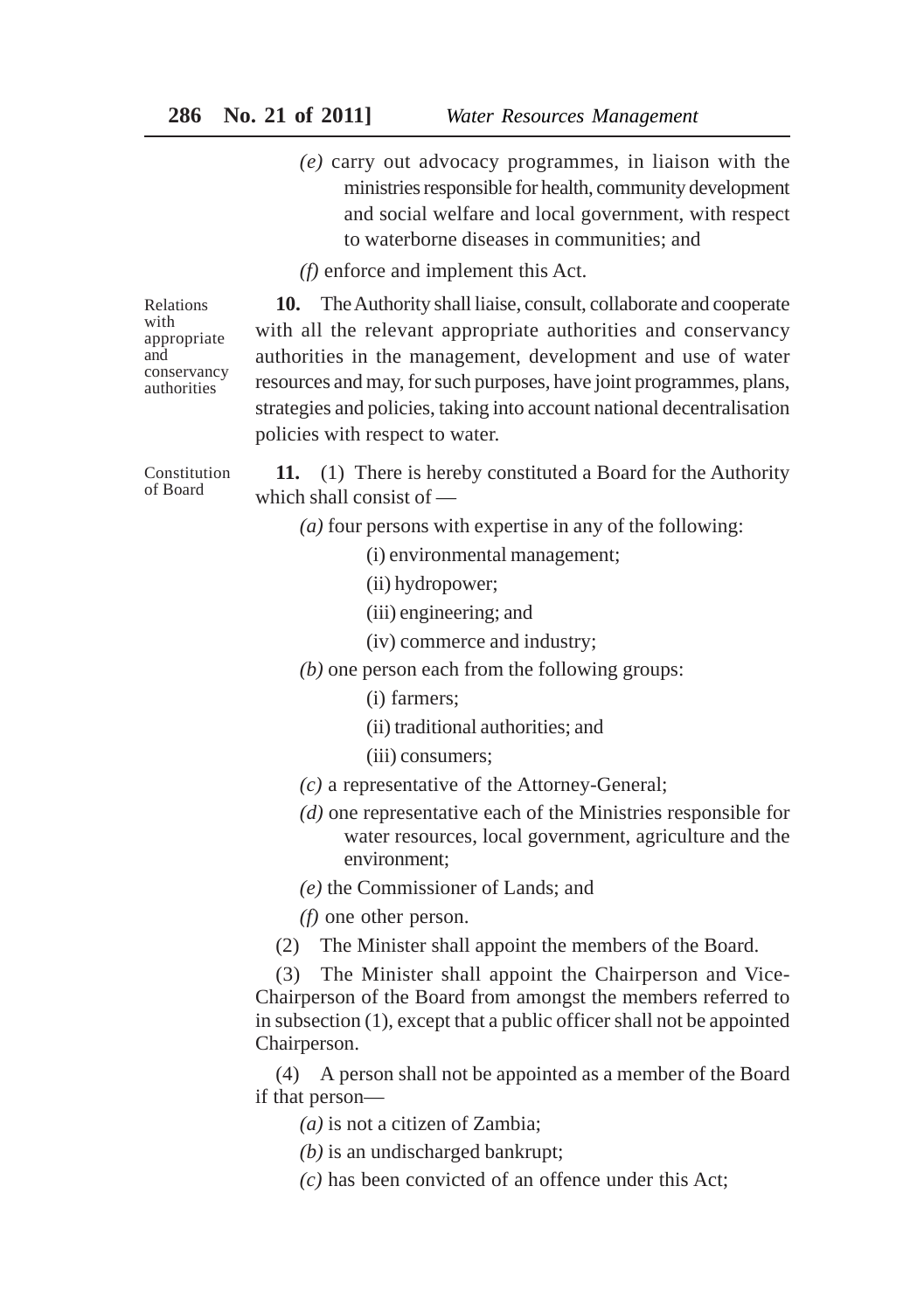- *(d)* has been convicted of an offence involving fraud or dishonesty; or
- *(e)* has been convicted of an offence under any other written law and sentenced to a term of imprisonment of not less than six months without the option of a fine.

**12.** (1) The Board may, for the purposes of performing the functions of the Authority, establish such committees as it considers necessary and delegate to any of those committees any of the functions of the Authority.

(2) The Board may appoint, as members of a committee, persons who are or are not members of the Board, except that at least one member of the Board shall be a member of a committee.

(3) A person serving as a member of a committee shall hold office for such period as the Board may determine.

(4) Subject to any specific or general direction of the Board, a committee may regulate its own procedure.

**13.** (1) Except as otherwise provided under this Act, the Board shall exercise the functions and powers of the Authority relating to or connected with—

*(a)* policy matters;

- *(b)* the grant, varying, cancellation and renewal of permits and licences;
- *(c)* the establishment or issue of guidelines and standards; and
- *(d)* the making of recommendations to the Minister for amendments to this Act or the issue of rules or regulations under this Act.

(2) The Board shall carry out such other functions specifically assigned to the Board under this Act.

**14.** (1) The Board may, subject to any conditions imposed, and guidelines issued, by the Board, delegate any of its functions to the Director-General, and shall, in particular, delegate its power to grant, vary, cancel or renew permits or licences, except that the Board shall not delegate its powers and functions specified under paragraphs *(a)*, *(c)* and *(d)* of subsection (1) of section *thirteen*.

(2) Subject to this Act, the Board may, on the recommendation of the Director-General, by directions in writing and subject to any terms and conditions as it considers necessary, delegate to a catchment council, a sub-catchment council or water users association any of the functions of the Authority as it considers necessary for the efficient management of water resources at the local level.

**Committees** of Board

Exercise of functions of Authority

Delegation of functions and directions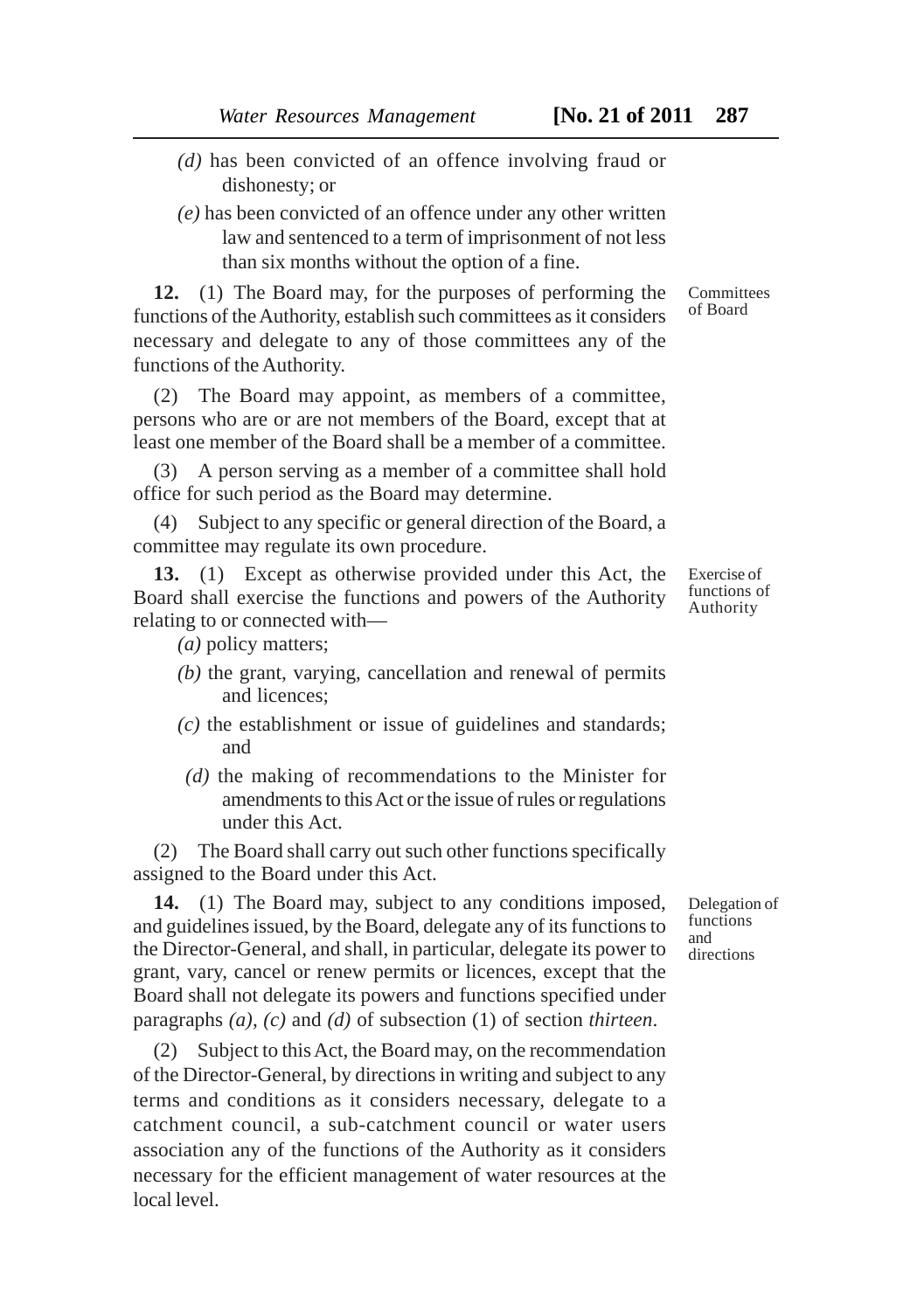(3) A catchment council, sub-catchment council and water users association shall perform such functions of the Authority as are specifically stipulated for such bodies under this Act.

(4) The Minister may give to the Board general or specific directions, relating to the discharge of the functions of the Authority and the Board shall give effect to those directions.

**15.** (1) The Board shall appoint, on such terms and conditions as the Board may determine, a Director-General who shall be the chief executive officer of the Authority.

(2) The Director-General shall be responsible under the general directions of the Board for—

- *(a)* the management and administration of the affairs of the Authority;
- *(b)* the implementation of the decisions of the Board; and
- *(c)* any other function assigned or delegated to the Director-General by the Board or by or under this Act.

(3) Except as otherwise provided under this Act, the Director-General shall exercise the general functions and powers of the Authority relating to, and connected with, the general management and development of water resources and shall, where the Board has delegated to the Director-General the power to grant, vary, cancel or renew permits and licences, do so in accordance with—

*(a)* conditions specified in this Act;

- *(b)* regulations issued under this Act;
- *(c)* guidelines established by the Board; and
- *(d)* any directions, in writing, not inconsistent with this Act, given by the Board.

(4) The Director-General shall attend meetings of the Board and may address those meetings but shall not vote on any matter.

**16.** (1) There shall be a Secretary for the Authority who shall be appointed by the Board on such terms and conditions as the Board may determine.

(2) The Secretary shall, under the general supervision of the Director-General, carry out corporate secretarial duties for the Board and perform such other functions as may be assigned to the Secretary by the Director-General.

(3) The Director-General may appoint, on such terms and conditions as the Board may determine, inspectors, water officers and such other staff considered necessary for the performance of the functions of the Authority.

Secretary, inspectors and other staff of Authority

Director-General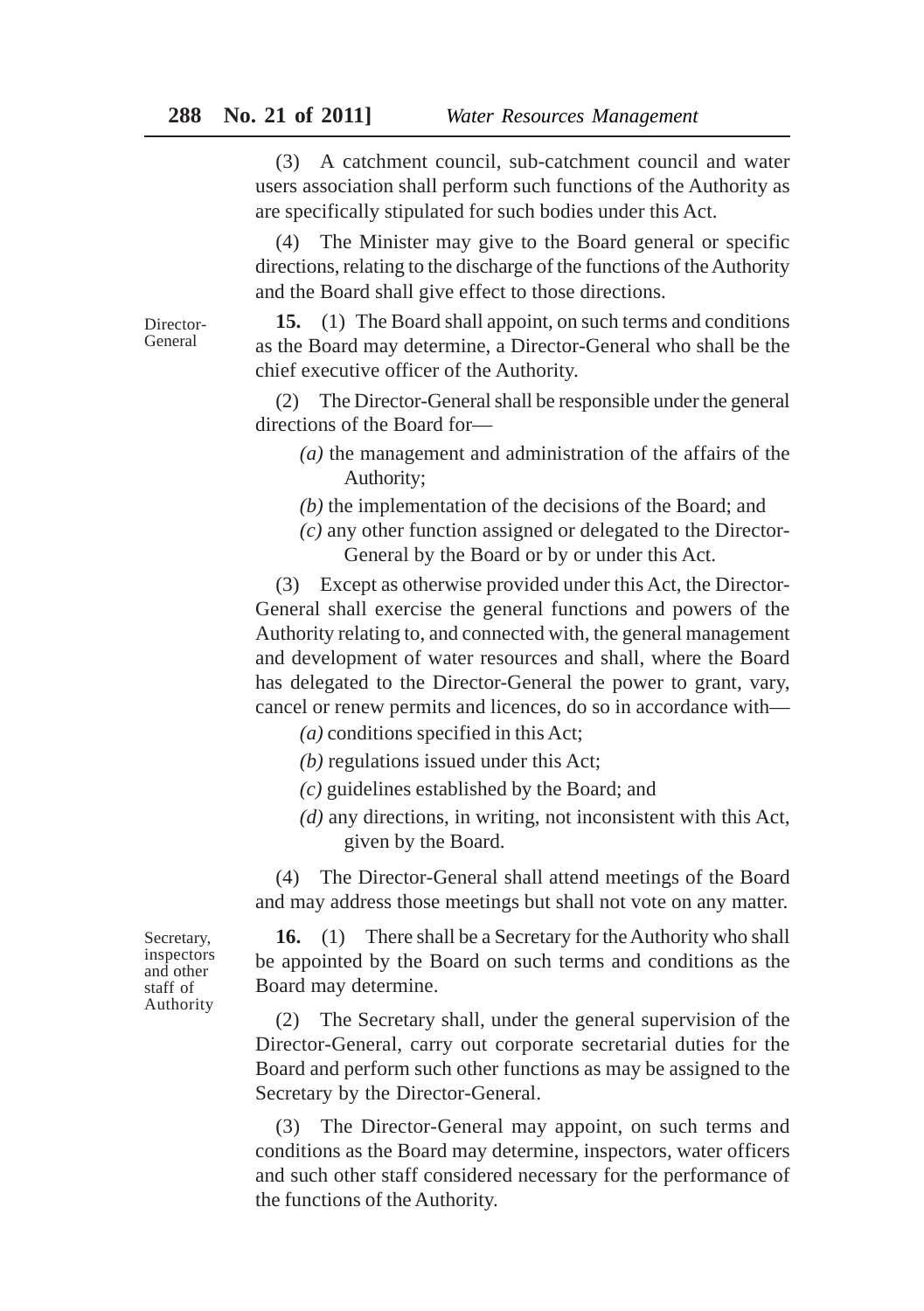#### PART III

# CATCHMENT COUNCILS, SUBCATCHMENT COUNCILS AND WATER USERS ASSOCIATIONS

**17.** (1) The Minister may, on the recommendation of the Authority, by statutory instrument, constitute a catchment council for a catchment.

(2) A catchment council shall be composed of the following members:

- *(a)* not more than three representatives from the provincial administration situated in the catchment nominated by the Permanent Secretaries responsible for the provinces in which a catchment council is situated; and
- *(b)* not more than nine other stakeholders representing, as far as is possible, the users of water in the catchment, nominated by the users of water or, where there is a water users association, by the association, appropriate authorities and conservancy authorities operating in the catchment, in accordance with prescribed criteria.

(3) The Minister shall appoint the members of a catchment council in accordance with the prescribed criteria, except that the Minister shall ensure that, when making the appointments to the catchment council, the persons nominated represent, as far as is possible, all the sub-catchments in the catchment.

(4) In the exercise of the power under subsection (1), the Minister shall prescribe—

- *(a)* the procedure to be followed at the meetings of, or by, a catchment council in the discharge of its functions; and
- *(b)* the remuneration, if any, and allowances payable to members of a catchment council from funds allocated for that purpose by the Authority to meet the reasonable expenses incurred by the members and staff of a catchment council in connection with the business of the catchment council.

**18.** (1) Subject to this Act, a catchment council shall, for the purposes of the water resources in that catchment:

- *(a)* recommend to the Director-General the decisions of a sub-catchment council on the issue of permits and licences in the subcatchment council, as may be prescribed;
- *(b)* regulate and supervise the use of water;

Functions of catchment council

Constitution of catchment council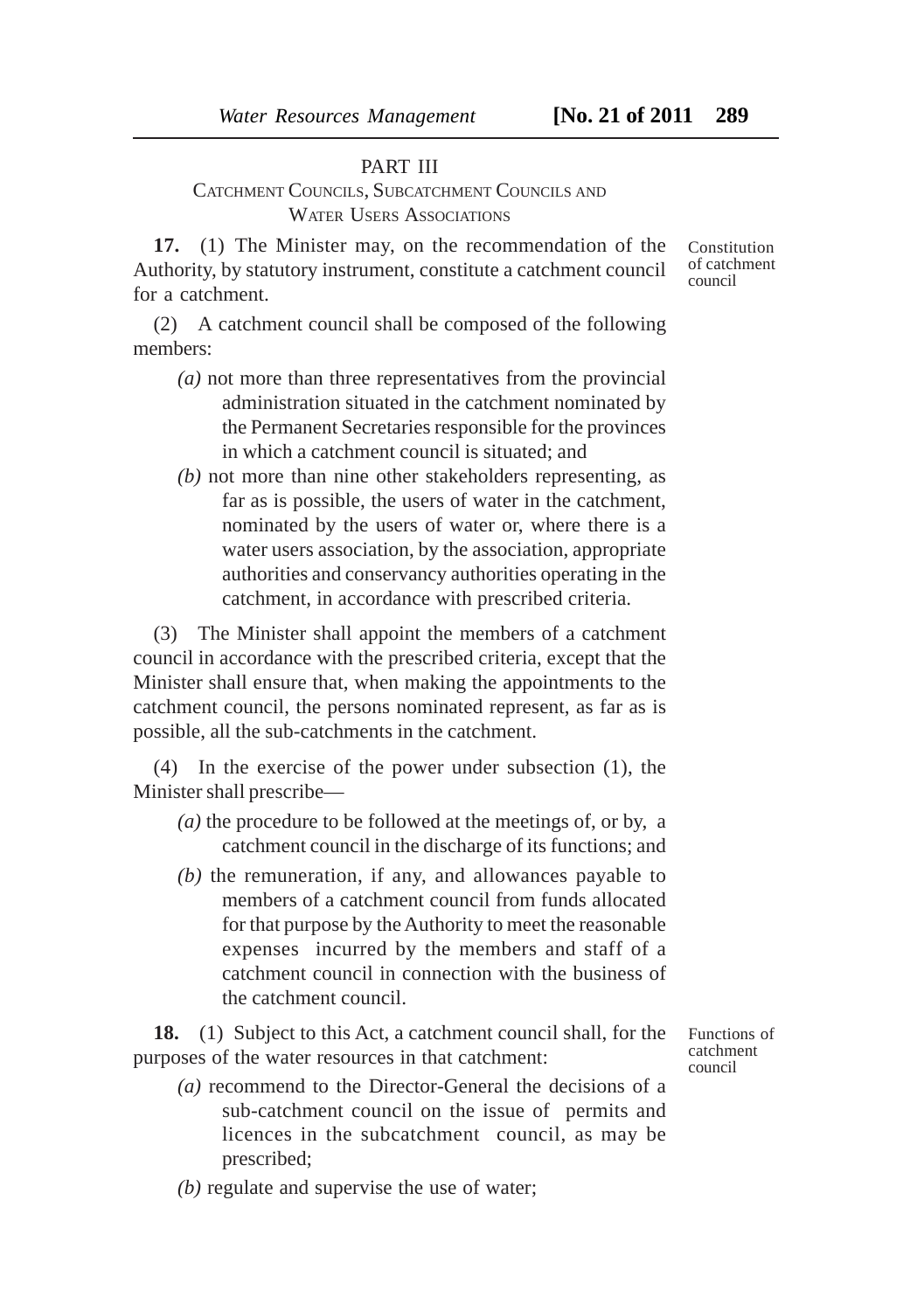- *(c)* investigate and deal with any dispute relating to the use of water as may be prescribed;
- *(d)* consolidate data forwarded to it by a sub-catchment council or any other person;
- *(e)* in conjunction with the Authority, prepare, and periodically update, catchment management plans for its catchment in accordance with this Act;
- *(f)* harmonise sub-catchment management plans and local management plans with catchment management plans and facilitate implementation of these plans;
- *(g)* prepare catchment reports and regularly report to the Authority on catchment matters;
- *(h)* supervise and coordinate activities of sub-catchment councils and provide technical support to sub-catchment councils and water users associations, where necessary;
- *(i)* carry out hydro-geological and hydro geological services, including water quantity and quality and monitoring and assessment of water resources and climate change;
- *(j)* take appropriate action in emergency situations related to water as may be prescribed;
- *(k)* carry out public awareness campaigns for, and inform the public on, water resources and environmental management and climate change in cooperation with sub-catchment councils;
- *(l)* promote gender mainstreaming in the decision-making processes relating to the use of water;
- *(m)* recommend, to the Director-General, disciplinary and other measures to be taken in respect of any member of a catchment council, sub-catchment council or water users association or any officer of the Authority working with those institutions;
- *(n)* undertake catchment protection and resource quality monitoring and evaluation;
- *(o)* propose catchment management strategies to the Authority;
- *(p)* monitor implementation of international and regional agreements at catchment level;
- *(q)* perform the functions of a sub-catchment council where none exists;
- *(r)* collect revenue through charges for the use of water and transmit these to the Authority;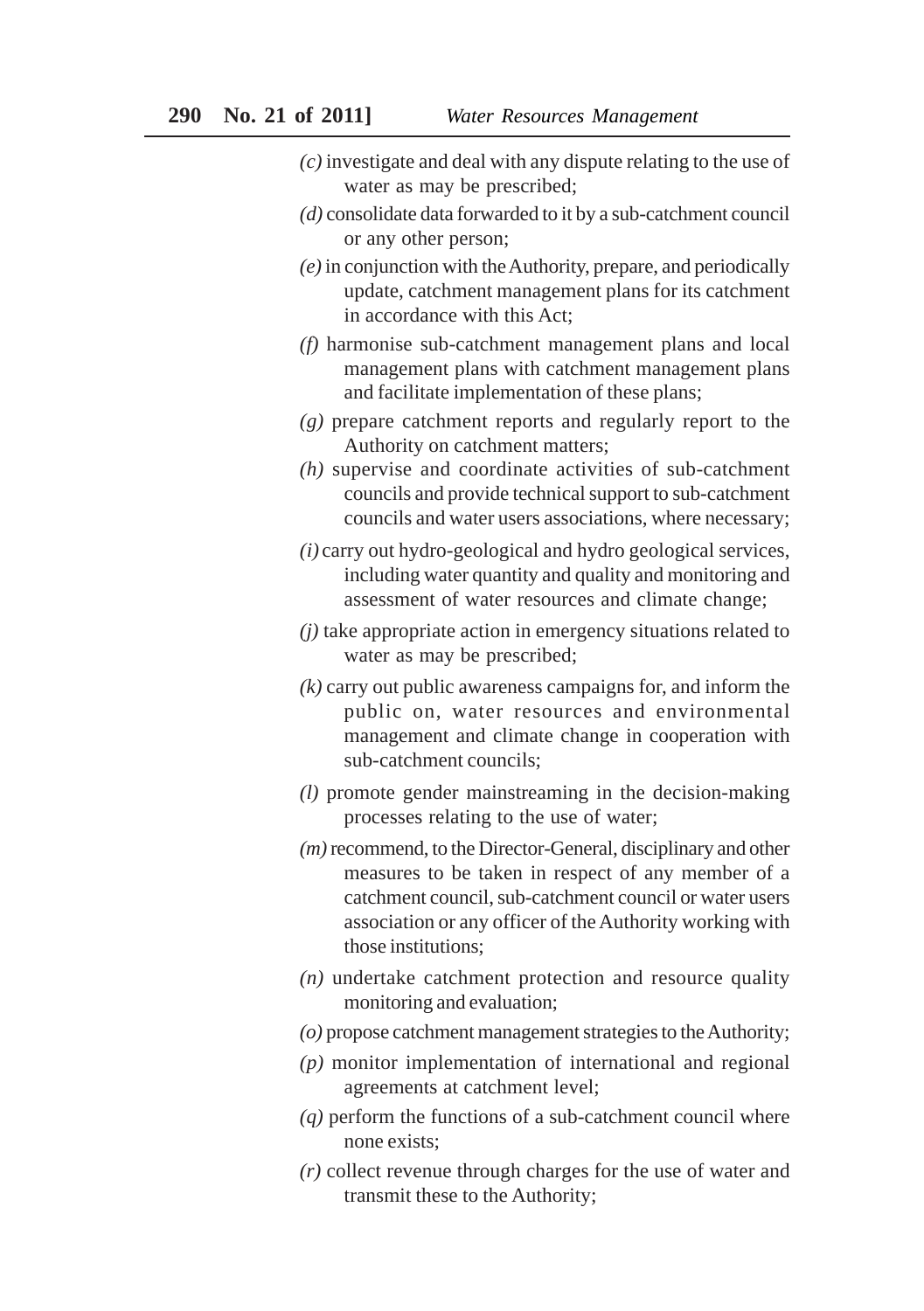- *(s)* ensure compliance with this Act; and
- *(t)* perform any other function conferred or imposed upon a catchment council by, or under, this Act.

(2) For the better exercise of its functions, a catchment council may delegate to a catchment manager, with or without conditions, such of its functions as it considers necessary, except that:

- *(a)* the delegation shall not prevent the catchment council from exercising the functions concerned where the catchment council has not already exercised, or is not in the process of exercising, a particular function; and
- *(b)* the catchment council may, in any matter dealt with by the catchment manager, after hearing all the parties concerned and on giving due consideration to the matter, amend or withdraw any decision of the catchment manager made in the exercise of a delegated function.

**19.** (1) The Minister may, on the recommendation of the Authority, by statutory instrument, constitute a sub-catchment council.

Constitution of subcatchment council

(2) A sub-catchment council shall be composed of the following members—

- *(a)* a representative from, and nominated by, each of the local authorities in the sub-catchment, nominated by a local authority;
- *(b)* not more than two persons representing the traditional authorities in the sub-catchment nominated by those traditional authorities; and
- *(c)* not more than nine other stakeholders representing, as far as is possible, the users of water in the sub-catchment nominated by the users of water, or, where there is a water users association, by the association, appropriate authorities and conservancy authorities in the subcatchment, in accordance with prescribed criteria.

(3) The Minister shall appoint the members of a sub-catchment council in accordance with the prescribed criteria.

(4) In the exercise of the power specified under subsection (1), the Minister shall prescribe—

*(a)* the procedure to be followed at meetings of, or by, a subcatchment council in the discharge of its functions; and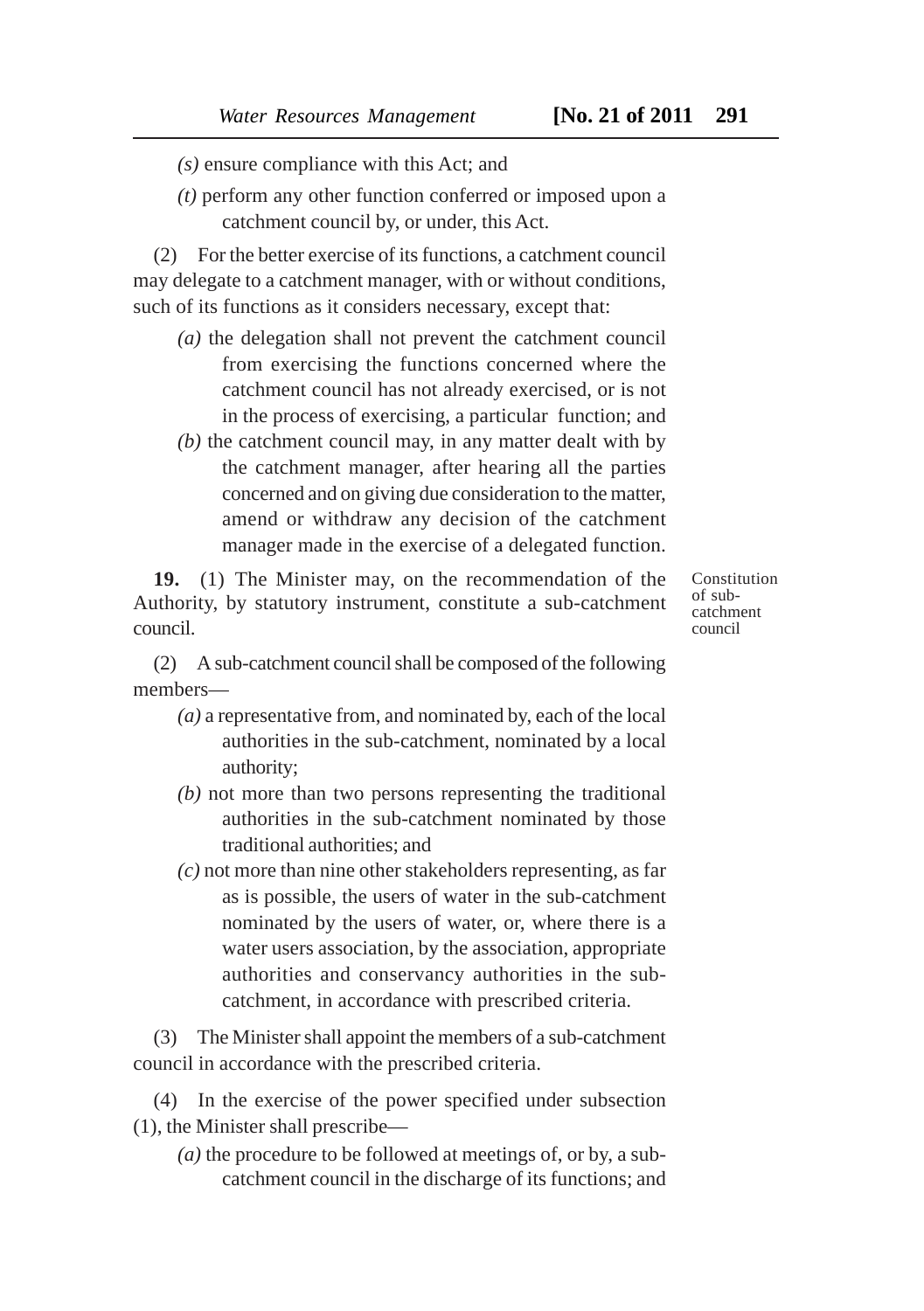*(b)* the remuneration, if any, and allowances payable to members of a sub-catchment council from funds allocated for that purpose by the Authority to meet the reasonable expenses incurred by the members and staff of the sub-catchment council in connection with the business of the sub-catchment council.

(5) The Minister may, by statutory instrument, on the recommendation of the Authority, upon hearing any representations made by a sub-catchment council—

- *(a)* abolish a sub-catchment council;
- *(b)* alter the area for which a sub-catchment council was constituted; or
- *(c)* alter the membership or the name of a sub-catchment council.

Functions of subcatchment council

**20.** (1) Subject to this Act and without derogating from the powers of a catchment council, a sub-catchment council shall, within the area for which it is constituted and for the purposes of the water resources in that area—

- *(a)* prepare, in collaboration with the appropriate authorities in the sub-catchment, an allocation plan for the subcatchment for inclusion in the sub-catchment plan and submit the sub-catchment plan to the catchment council;
- *(b)* undertake investigations, as may be prescribed, and make recommendations on applications for a permit or licence and submit such recommendations to the catchment council for consideration;
- *(c)* regulate the use of water;
- *(d)* monitor permits, licenses, water works, water quantity and quality;
- *(e)* develop sub-catchment management plans;
- *(f)* harmonise local management plans with sub-catchment management plans and submit them to the catchment council for harmonisation with the catchment management plan;
- *(g)* facilitate implementation of sub-catchment management plans;
- *(h)* collect hydrological, hydro-geological meteorological, water quality and quantity, socio-economic and environmental data and forward the data to the catchment council—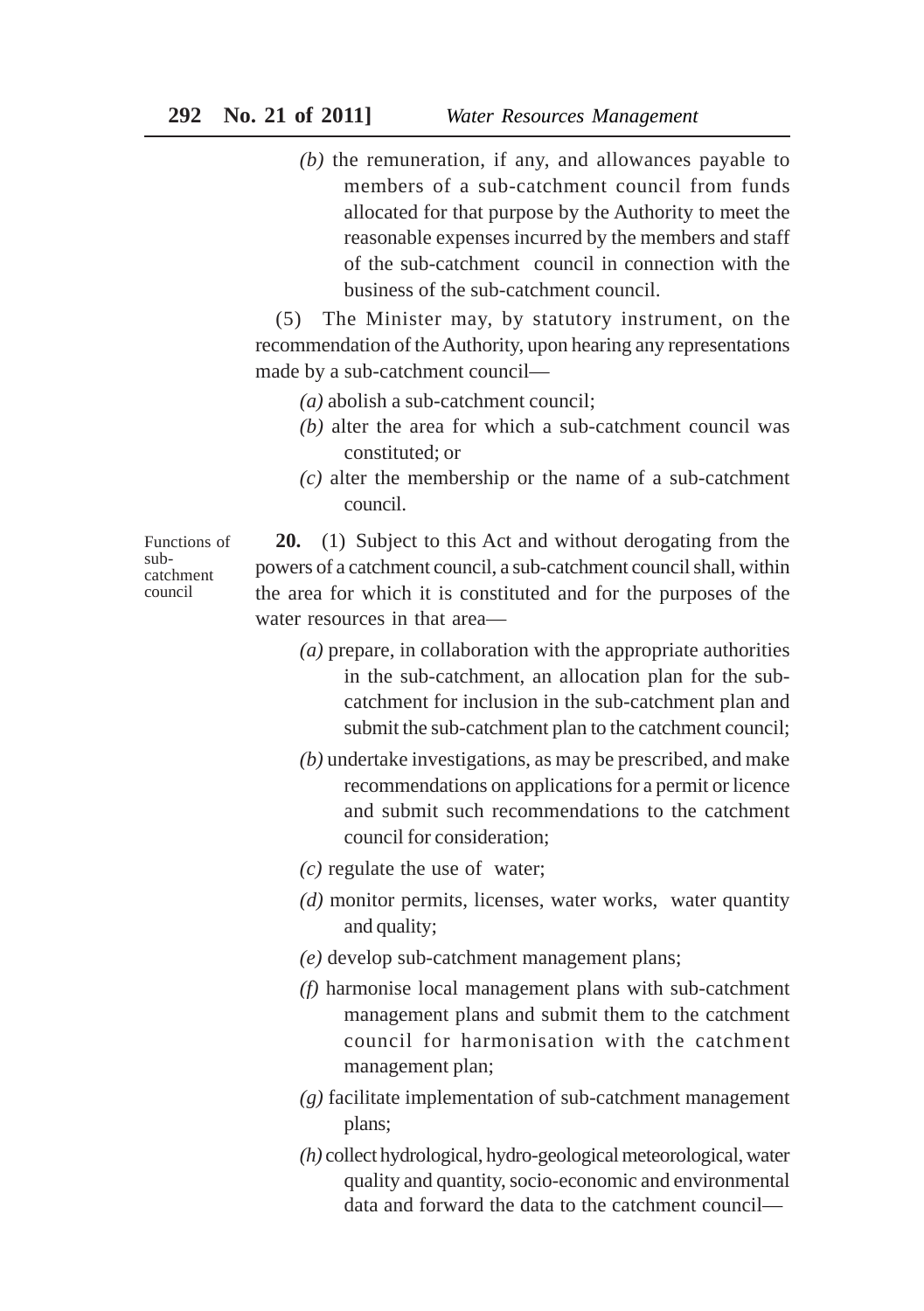- *(i)* liaise and coordinate with appropriate authorities, conservancy authorities and water users associations on any matter relating to, or impacting on, the water resources in the sub-catchment, including measures on adaptation to climate change;
- *(j)* investigate and deal with disputes relating to the use of water, as may be prescribed;
- *(k)* monitor water quality and implement regulations and guidelines on catchment protection;
- *(l)* provide technical support to water users associations in the sub-catchment;
- *(m)* maintain equipment for data capturing;
- *(n)* compile regular reports on activities in the sub-catchment and submit the reports to the catchment council;
- *(o)* participate in emergency management and preparedness activities, as may be prescribed;
- *(p)* carry out public awareness campaigns for, and inform the public on, water resources and environmental management in cooperation with water users associations and appropriate authorities and conservancy authorities;
- *(q)* promote the participation of the community in water resources management and ensure gender mainstreaming in the decision making process relating to the management, development and use of water; and
- *(r)* perform such other functions as may be conferred or imposed upon it by, or under, this Act.

(2) In the performance of its functions, a sub-catchment council may, within the area for which it is constituted, require any permit holder or license to undertake measures to maintain, in efficient repair, any water works connected with the permit or licence.

(3) Any permit holder or licensee who is aggrieved by a requirement of a sub-catchment council, made under subsection (2), may, within thirty days of the request, appeal to the catchment council or the Authority, where no catchment council exists.

(4) If any person fails to comply with a requirement, under subsection (2), which has not been set aside by the catchment council or the Authority, the sub-catchment council may itself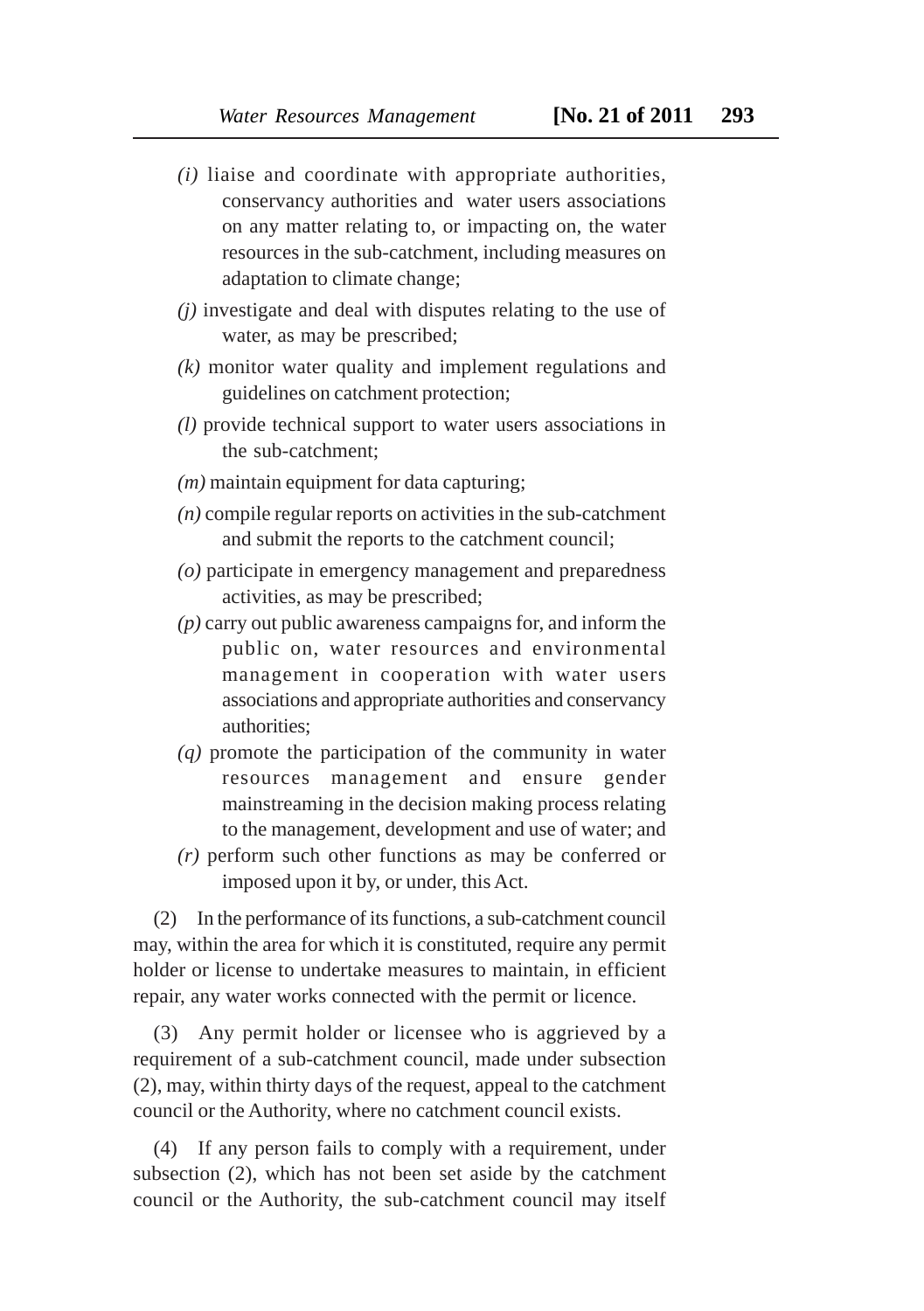undertake such measures as it considers necessary to maintain any water works and shall recover the costs of doing so with any prescribed interest, on the costs incurred, from the permit holder or licensee.

Catchment manager and other staff

**21.** (1) The Authority shall, for the day-to-day management and administration of a catchment and sub-catchment, appoint a catchment manager for each catchment and other staff that are necessary for the effective performance of the functions of a catchment council, sub-catchment council and water users association.

(2) A catchment manager and the other staff, appointed under subsection (1), shall be employees of the Authority under its terms and conditions of service and but shall act under the direction of a catchment council or sub-catchment council but under the general supervision of the Authority.

(3) A catchment council, sub-catchment council or water users association may delegate to the catchment manager or any other employee of the Authority, appointed under subsection (1), any of its functions under this Act or as may be prescribed.

**22.** Subject to this Act, a catchment manager may, where the catchment council or sub-catchment council has not been constituted by the Minister or is unable to meet—

- *(a)* cause any investigation, as may be prescribed, to be carried out;
- *(b)* authorise an applicant to withdraw an application on any matter, on any conditions set out in guidelines issued by the Board, including the payment of prescribed fees for any costs incurred as a result of such withdrawal as the catchment manager considers necessary; or
- *(c)* submit any application on any matter or other issue, pending consideration by a catchment council or sub-catchment council, to the Director-General for consideration in accordance with this Act.

Collection of charges

**23.** (1) A catchment manager shall collect, and issue a receipt for, in the prescribed manner, all charges payable for the use of water in the catchment or sub-catchment and transmit the charges to the Authority.

General functions of catchment manager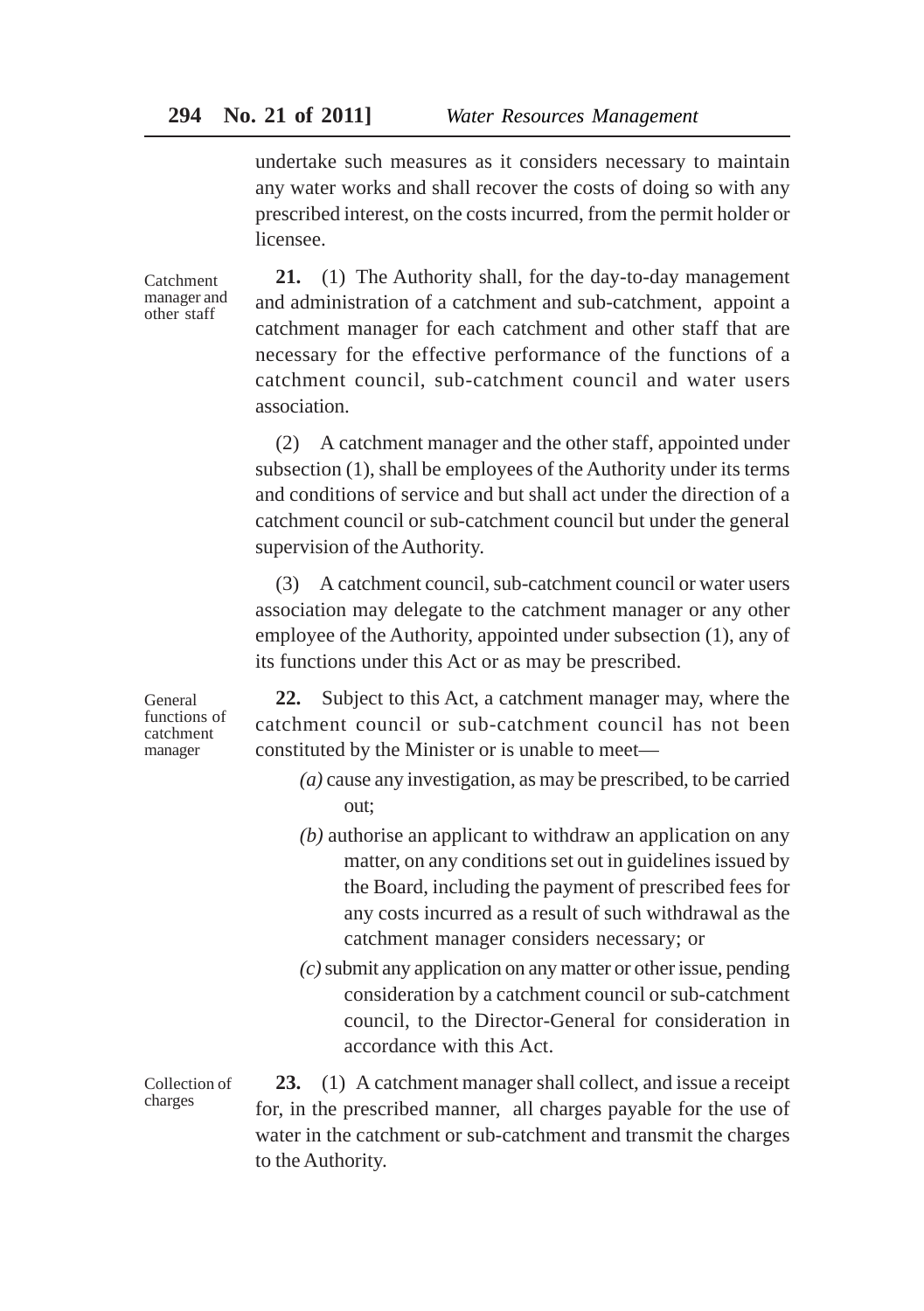(2) A receipt issued under subsection (1), shall not in anyway be a permit or licence for the right to use water.

**24.** (1) The Minister may, on the recommendation of the Authority, by statutory instrument, constitute a water users association for any area of a catchment.

(2) The members of a water users association shall be nominated, in accordance with prescribed criteria, by the users of water, an appropriate authority, a conservancy authority, a local authority or a traditional authority, in the area of the catchment.

(3) The Minister shall appoint the members of a water users association, as nominated under subsection (2), in accordance with the prescribed criteria.

(4) The Minister shall, in the statutory instrument, made under subsection (1), specify—

*(a)* the name of the water users association;

- *(b)* the number of members that will constitute the water users association, not exceeding ten members;
- *(c)* the area of a catchment in which the water users association shall operate;
- *(d)* such other functions related to the management of the water resource in the area under the jurisdiction of the water users association not specified under section *twenty five*;
- *(e)* matters relating to the management of the water users association, establishment of, and election of members to, a management committee and their tenure of office, the holding of annual general meetings and other meetings of the association, annual plans and budgets of the water users association, finances and financial records, annual reports and technical and other support to the water users association; and
- *(f)* the manner in which the water users association shall operate.

**25.** A water users association shall, in the area of a catchment in which it operates and for purposes of the water resources in that area—

Functions of water users association

- *(a)* undertake projects that will ensure catchment protection;
- *(b)* monitor water quality and ensure water resources conservation;

Constitution of water users association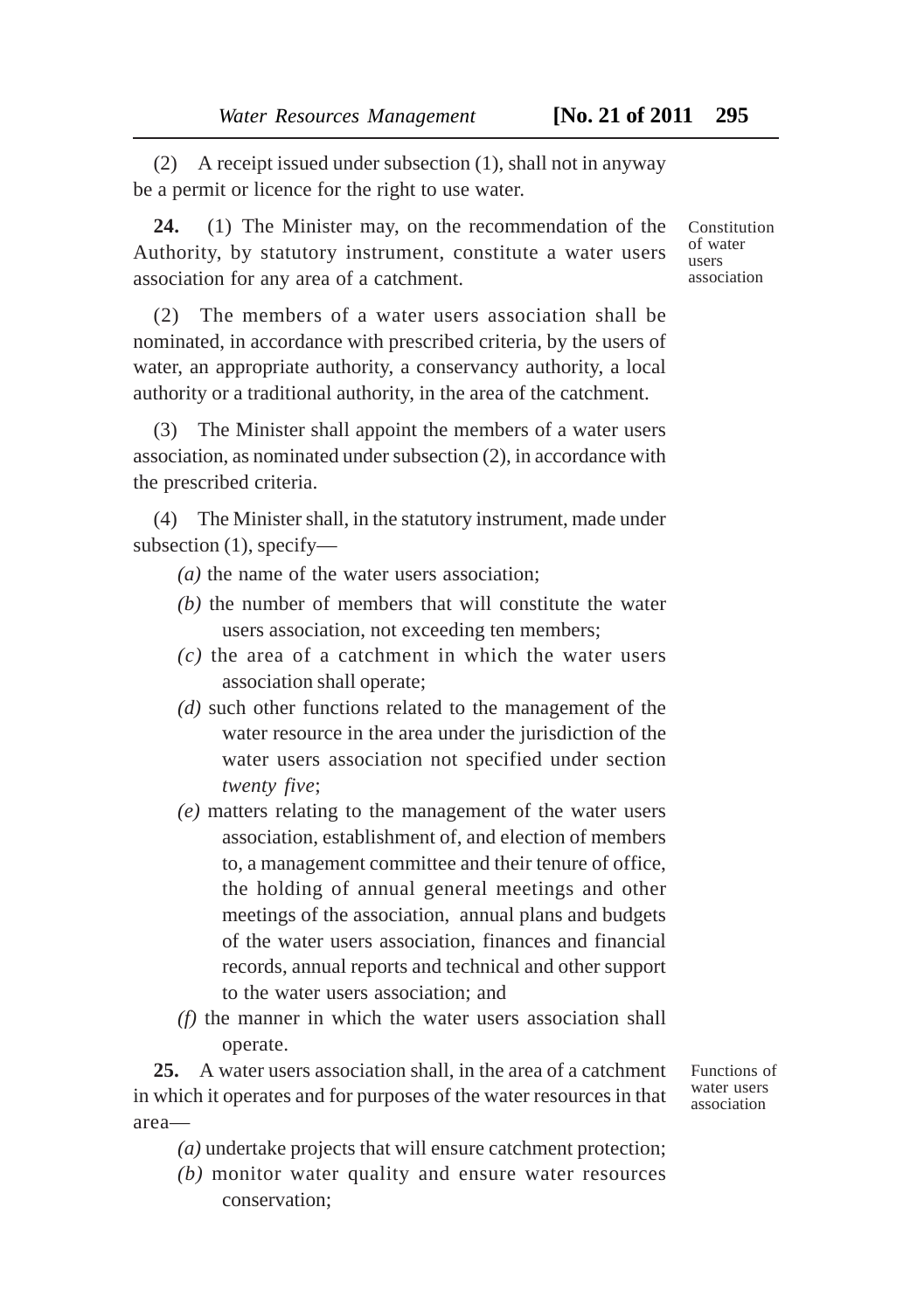- *(c)* collect hydrological, hydro-geological, meteorological, environmental, socio-economic and water quality and quantity data for submission to the sub-catchment council;
- *(d)* facilitate inspections under this Act;
- *(e)* promote the participation of the community in water resources management and ensure gender mainstreaming in the decision-making process relating to the use of water;
- *(f)* investigate and deal with disputes relating to the use of water, as may be prescribed;
- *(g)* propose local water management plans to the subcatchment council and implement the plans; and
- *(h)* perform any other function assigned to the association by the sub-catchment council or as may be prescribed.

#### PART IV

#### WATER RESOURCES PLANNING

General functions of Minister

- **26.** The Minister shall, for purposes of this Act—
	- *(a)* ensure that the Authority equitably and efficiently allocates water resources for the development of all sectors of the economy, including the rural and peri-urban areas;
	- *(b)* ensure that the Authority provides access to water resources of acceptable quantity and quality;
	- *(c)* give effect to any international or regional agreement or declaration, to which Zambia is a party, on, or which mentions, shared water resources and water courses, in a spirit of mutual co-operation;
	- *(d)* ensure that the Authority puts in place adaptive measures for climate change in collaboration with appropriate and conservancy authorities;
	- *(e)* ensure that research is carried out, and information is obtained and kept, by the Authority on hydrological and hydro-geological matters such as—
		- (i) the quality and quantity of Zambia's water resources;
		- (ii) the utilisation of Zambia's water resources; and
		- (iii) resources needed to develop Zambia's water resources sufficient to meet the needs of the nation; and
	- *(f)* mobilise resources for the development, management and conservation of water resources in the public interest.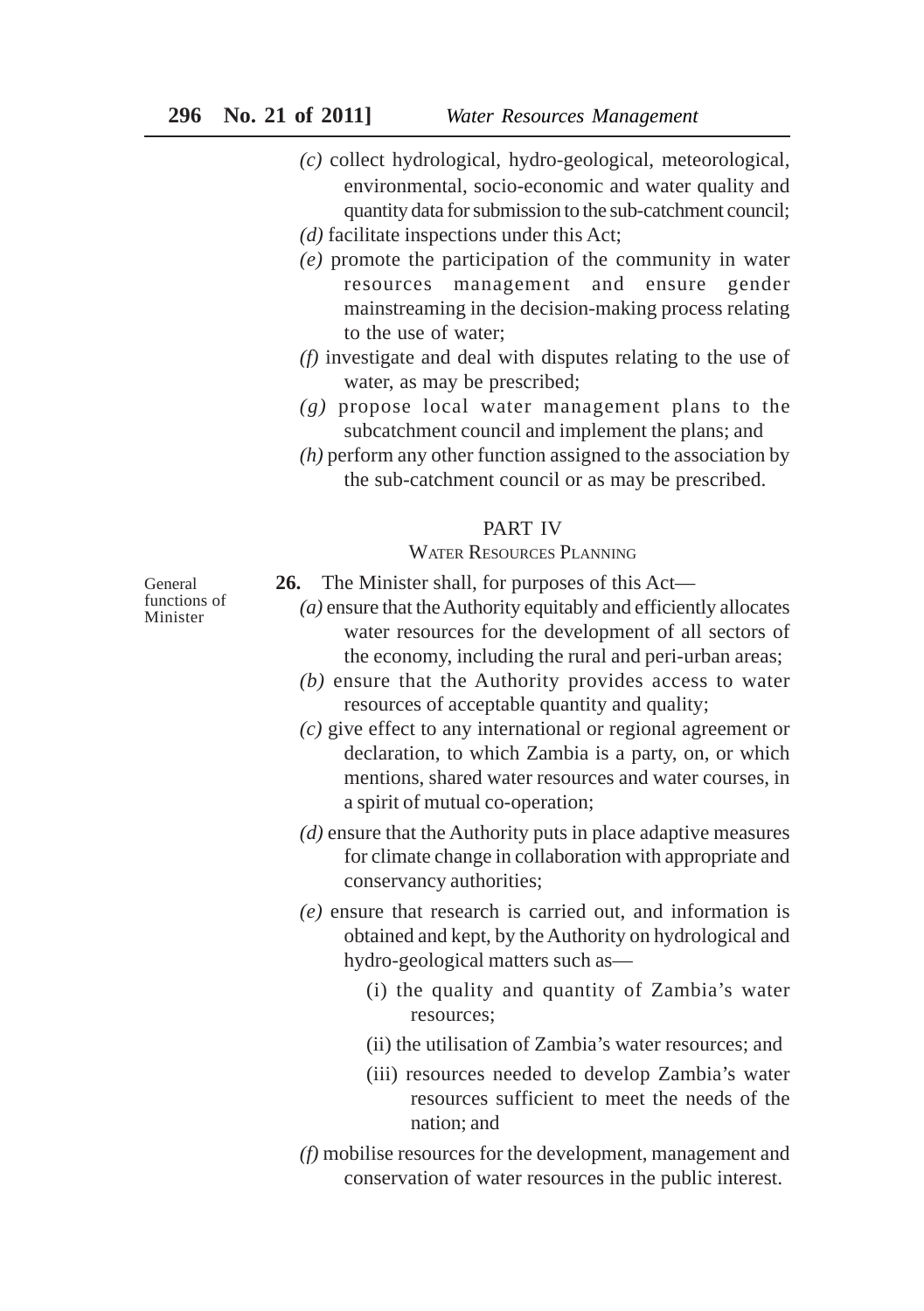**27.** (1) The Public Service Commission shall appoint a public officer as Director responsible for water resources planning and policy development.

(2) The Director shall, for the purposes of this Act, advise the Minister on the—

- *(a)* development of policies for the efficient and effective integrated planning and optimum development, utilisation and protection of Zambia's water resources, in the public interest; and
- *(b)* mainstreaming of gender into the policies, programmes and activities relating to water resource management development and use.

**28.** (1) The Minister shall, by statutory instrument, designate the six catchments of Zambia.

(2) The Minister shall, on the recommendation of the Authority, by statutory instrument, designate, for the purposes of this Act, any area as a subcatchment.

(3) A catchment or sub-catchment designated under this section may lie wholly or partly within a local authority.

(4) A catchment and sub-catchment shall, subject to this Act, be under the control of a catchment council or sub-catchment council, as the case may be, and under the general supervision and direction of the Authority.

**29.** (1) Where the Board is satisfied that special measures are necessary for the protection of a catchment, sub-catchment or geographic area, it may, after consulting any appropriate authority or conservancy authority, operating within the catchment or subcatchment, recommend to the Minister that the catchment, subcatchment or geographic area be declared a water resource protection area.

(2) The Minister may, on receiving a recommendation under subsection (1), declare, by statutory notice, a catchment, subcatchment or geographic area to be a water resource protection area.

(3) The Minister may, in a statutory notice issued under subsection (2)—

*(a)* impose any requirement and regulate or prohibit any conduct or activity in relation to a water resource protection area as may be considered necessary for the protection of the area and its water resources; and

Appointment of Director responsible for water resources planning and policy development

Designation of catchment and subcatchment

Water resource protection area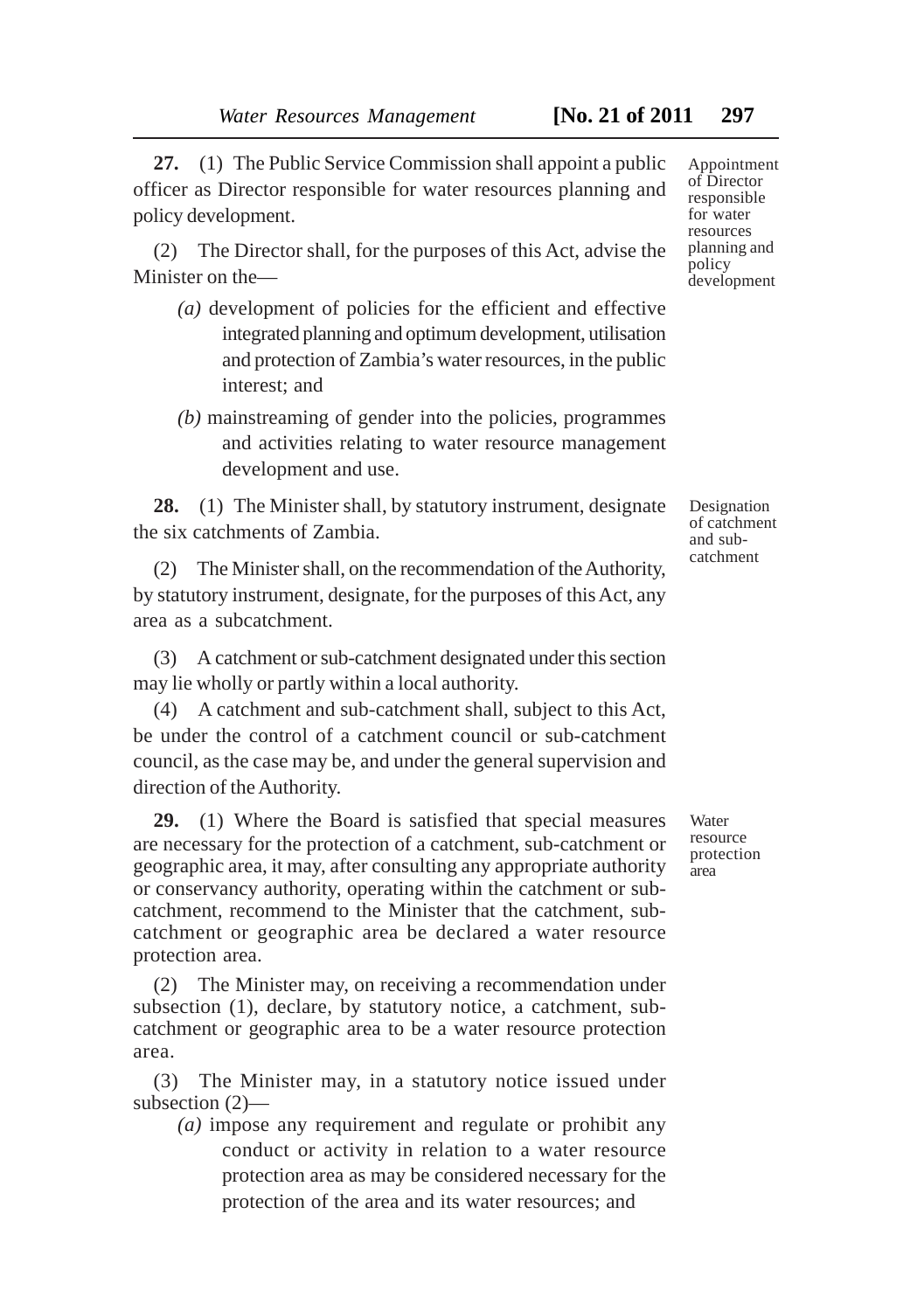*(b)* make different requirements and regulate or prohibit different conduct or activities in different water resource protection area.

(4) The powers conferred on the Minister under this section shall not extend to areas declared, or which may be declared, as protected areas under any other written law.

**30.** Without limiting the generality of the functions of the Authority, in considering, formulating and implementing any proposal for the use, management, development or exploration of any water resource, the Board shall—

- *(a)* ensure the protection, conservation and sustenance of the environment;
- *(b)* take into account the regulations, standards and guidelines issued by, or under, the Environmental Management Act, 2011, and the Standards Act;
- *(c)* ensure that an environmental impact assessment is carried out, where necessary, in accordance with the Environmental Management Act, 2011;
- *(d)* respect any national heritage site or monument declared under the National Heritage Conservation Commission Act;
- *(e)* collaborate with the appropriate authorities responsible for wildlife, natural resources, tourism and forestry; and
- *(f)* ensure the right of access by members of the public to places of leisure, recreation or any natural beauty related to a water resource.

**31.** (1) The Authority shall, following public consultation, and in collaboration with the appropriate authorities and conservancy authorities, formulate a national water resources strategy and plan for the management, use, development, conservation, preservation, protection, control and regulation of water resources.

(2) The Authority shall periodically review and update the national water resources strategy and plan.

- (3) The national water resources strategy and plan shall—
	- *(a)* take into account the resource quality objectives;
	- *(b)* set out the principles, objectives, procedures and institutional arrangements of the Authority for the management, use, development, conservation, preservation, control and regulation of water resources within each catchment, including possible financing requirements;

National water resources strategy and plan

Consistency of water resources management with environmental and national heritage protection

Act No. 12 of 2011 Cap. 416

Act No. 12 of 2011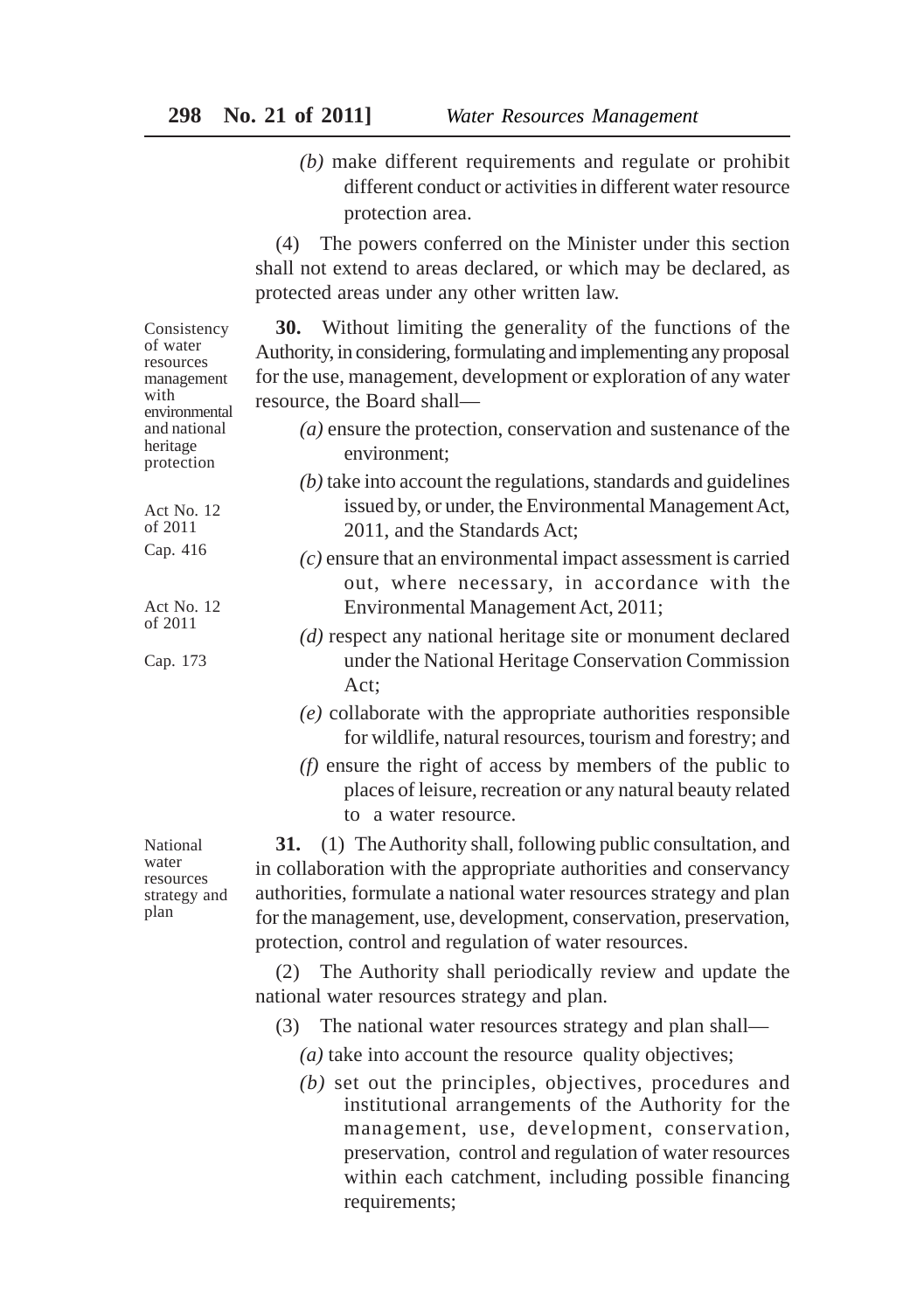- *(c)* contain water allocation plans which set out the principles for allocating water, taking into account the reserve;
- *(d)* provide mechanisms and facilities for enabling the public and communities, in particular women, to participate in managing the water resources within each catchment; and
- *(e)* generally contain measures to avert environmental degradation, such as desertification, deforestation, erosion, sedimentation, toxic waste and the aftermath of the use of unsuitable agro-chemical products.

(4) The national water resources strategy and plan shall be submitted to the Minister for approval and thereafter the Authority shall publish the strategy and plan in the *Gazette*, a daily newspaper circulating in Zambia and a newsletter issued by the Authority, catchment council, sub-catchment council or water users association.

(5) The Minister, the Authority, an appropriate authority and a conservancy authority shall, when exercising any power or performing any function under this Act or any other law, take into account, and give effect to, the national water resources strategy and plan.

**32.** (1) For the purposes of ensuring the optimum management, development and utilisation of Zambia's water resources, a catchment council shall prepare, in collaboration with the Authority, a catchment management plan.

(2) A catchment council and the Authority shall, in preparing a catchment management plan—

- *(a)* consult any appropriate authority, conservancy authority and any other stakeholders who are likely to be concerned with the development, conservation, preservation or protection of the catchment or subcatchment and the utilisation of the water resources;
- *(b)* take into account subcatchment and local water management plans proposed by the sub-catchment councils and water users associations, respectively;
- *(c)* draw up an inventory of the water resources of the catchment or sub-catchment; and
- *(d)* have regard to any relevant plan prepared under the Town and Country Planning Act and to such other matters as may be relevant. Cap. 283

Catchment management plan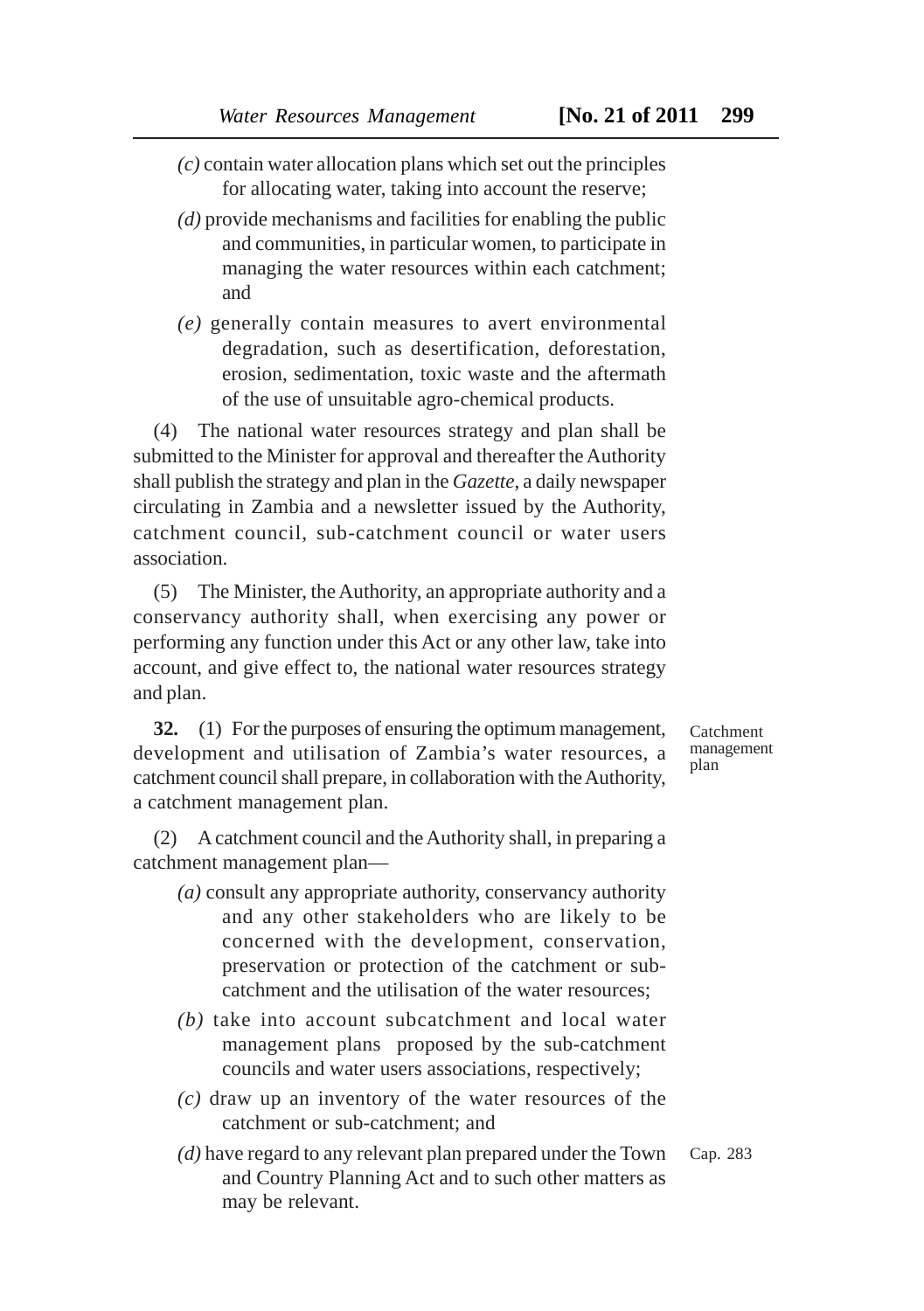| Contents of<br>catchment<br>management<br>plan    | The Minister shall, on the recommendation of the Authority,<br>33.<br>by statutory instrument, specify what a catchment management<br>plan should contain, including any diagrams, illustrations and maps<br>which shall accompany the plan.                                                                                                                                                                                                                      |
|---------------------------------------------------|-------------------------------------------------------------------------------------------------------------------------------------------------------------------------------------------------------------------------------------------------------------------------------------------------------------------------------------------------------------------------------------------------------------------------------------------------------------------|
| Publication<br>of catchment<br>management<br>plan | <b>34.</b> The Minister shall prescribe—                                                                                                                                                                                                                                                                                                                                                                                                                          |
|                                                   | $(a)$ the manner in which any objections or representations to<br>a catchment management plan are to be made and the<br>period within which they are to be made to the Authority;                                                                                                                                                                                                                                                                                 |
|                                                   | $(b)$ the process for handling any objections or representations;                                                                                                                                                                                                                                                                                                                                                                                                 |
|                                                   | $(c)$ the procedure and manner for effecting any changes to<br>the catchment management plan; and                                                                                                                                                                                                                                                                                                                                                                 |
|                                                   | $(d)$ the publication of a final catchment management plan.                                                                                                                                                                                                                                                                                                                                                                                                       |
| Approval of<br>catchment<br>management<br>plan    | 35. (1) The Board shall approve a catchment management<br>plan within thirty days of its finalisation.                                                                                                                                                                                                                                                                                                                                                            |
|                                                   | The Board shall notify the public, in the <i>Gazette</i> , a daily<br>(2)<br>newspaper circulating in Zambia and a newsletter issued by the<br>Authority, catchment council, sub-catchment council or water users<br>association, of the approval of a catchment management plan and<br>of the date on which the plan shall come into operation.                                                                                                                  |
| Effect of<br>catchment<br>management<br>plan      | Any person, the Government, any appropriate authority or<br>36.<br>conservancy authority undertaking natural resources management<br>or any development within any catchment shall, in so doing, have<br>regard to the catchment management plan relating to the catchment.                                                                                                                                                                                       |
| Review of<br>catchment<br>management              | The Board shall, within a period of not more than five<br>37.<br>years from the date on which a catchment management plan came<br>into operation or such other period as the Minister may prescribe<br>and thereafter at intervals of not more than five years or such<br>other intervals, as the Minister may prescribe, review the catchment<br>management plan and decide whether or not a new catchment<br>management plan should be prepared under this Act. |

National monitoring and information system

**38.** (1) The Authority shall put in place and maintain a gender sensitive integrated national management, monitoring and information system on water resources as may be prescribed by the Minister.

(2) The Minister shall, in prescribing the system referred to under subsection (1), provide for the—

*(a)* procedures for the collection and management of data and information regarding water resources and their management, use and development;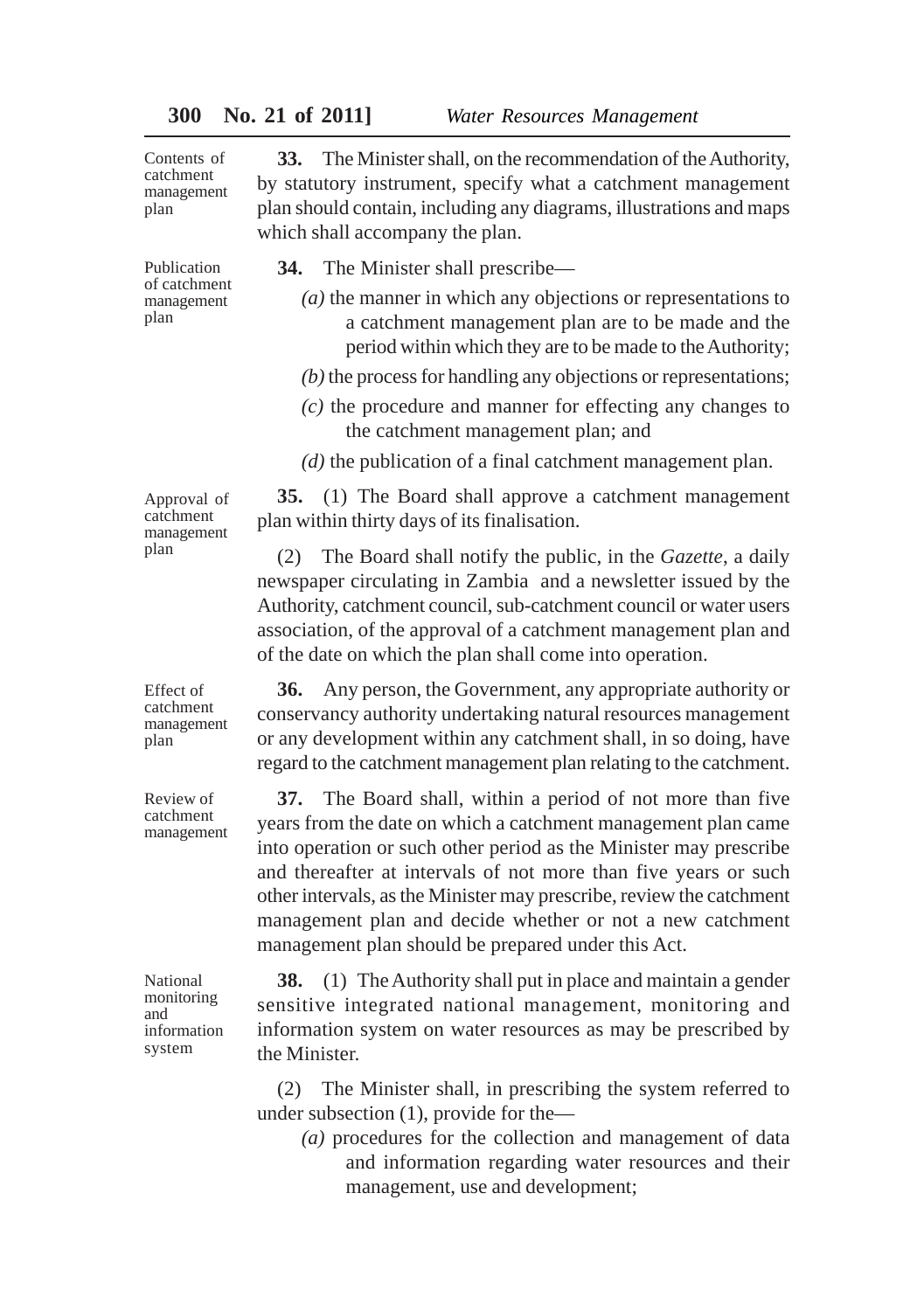- *(b)* procedures for gathering data and the analysis and dissemination of data and information on water resources; and
- *(c)* the integration of the national management, monitoring and information system with the systems of relevant appropriate and conservancy authorities.

(3) For the purposes of any system established under this section, the Authority shall consult and collaborate with any appropriate authority or conservancy authority operating within a catchment or sub-catchment.

(4) For the purposes of any system established under this section, the Board may, in writing, require any person, appropriate authority or conservancy authority, within a reasonable time or on a regular basis, to provide it with specified information, documents, samples or materials.

(5) The Authority shall issue guidelines to catchment councils, sub-catchment councils, water users associations, appropriate authorities and conservancy authorities on the keeping of records and the furnishing of information or returns to the Authority as may be prescribed.

(6) Any person, appropriate authority or conservancy authority shall, on payment of a prescribed fee—

*(a)* have access to information contained in any national management, monitoring and information system; and *(b)* be supplied with a copy of any data or information.

**39.** (1) The Authority may establish hydrological stations for the purpose of carrying out its functions under this Act.

(2) Where the Authority—

*(a)* wishes to construct or maintain a hydrological station on any land; and

*(b)* is unable to agree on reasonable terms with the occupier; the Authority shall recommend the compulsory acquisition of the land in accordance with section *forty-one*.

**40.** The Authority may, so far as is reasonably practicable, enter into and maintain such arrangements, including memorandum of understanding and joint catchment management plans, with a utility, appropriate authority or conservancy authority for—

*(a)* securing the proper management of any water resource; and

Establishment of hydrological stations

Arrangement with utility, appropriate or conservancy authority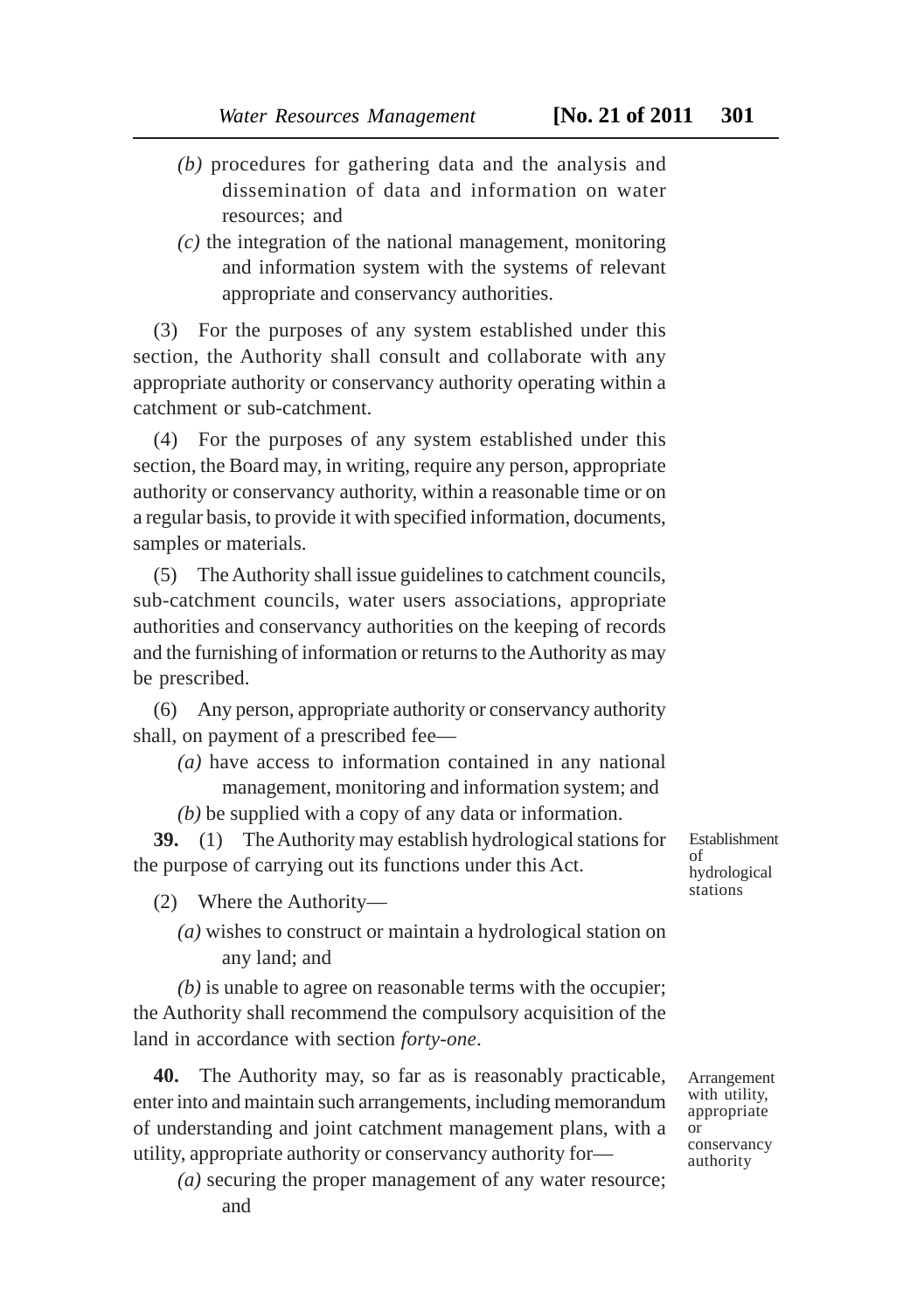## **302 No. 21 of 2011]** *Water Resources Management*

*(b)* the construction or installation of any water works or the drilling of any borehole which the utility, appropriate authority or conservancy authority require for carrying out their functions.

Compulsory acquisition of land Cap. 189

Delegation of functions to local authorities and other authorities

**41.** The President may, by statutory order, on the recommendation of the Board, acquire any land, in accordance with the Lands Acquisition Act, for the purposes of, or in connection with, the carrying out of the functions of the Authority under this Act.

**42.** (1) The Minister may, after consultation with the Authority, the local authorities within a catchment and the Minister responsible for local government and after considering the financial, human and technical resources available to the local authority, by notice in the *Gazette* and in a daily newspaper of general circulation in Zambia—

- *(a)* authorise the delegation, by the Authority, of any of the functions of a catchment council or sub-catchment council to the local authority, subject to such conditions as the Minister may impose; and
- *(b)* amend or withdraw the functions delegated to the local authority under paragraph *(a)*.

(2) The Authority may, after consultation with the water users associations in a catchment, by notice in the *Gazette* and in a daily newspaper of general circulation in Zambia, delegate to any utility, appropriate authority or conservancy authority any of the functions of a catchment council or sub-catchment council, subject to such conditions as the Board may impose.

## PART V

## WATER QUANTITY AND QUALITY MANAGEMENT

**43.** (1) The Authority shall, where it is appropriate to do so, and after consultations with any appropriate authority or conservancy authority operating within a catchment, specify the environmental flow, level or volume of any water resource, taking into consideration any relevant use of the water.

(2) Where the Authority makes a specification, under subsection (1), it shall set out—

*(a)* the control points at which the flow, level or volume in the water is to be measured;

Environmental flow, level or volume of water resource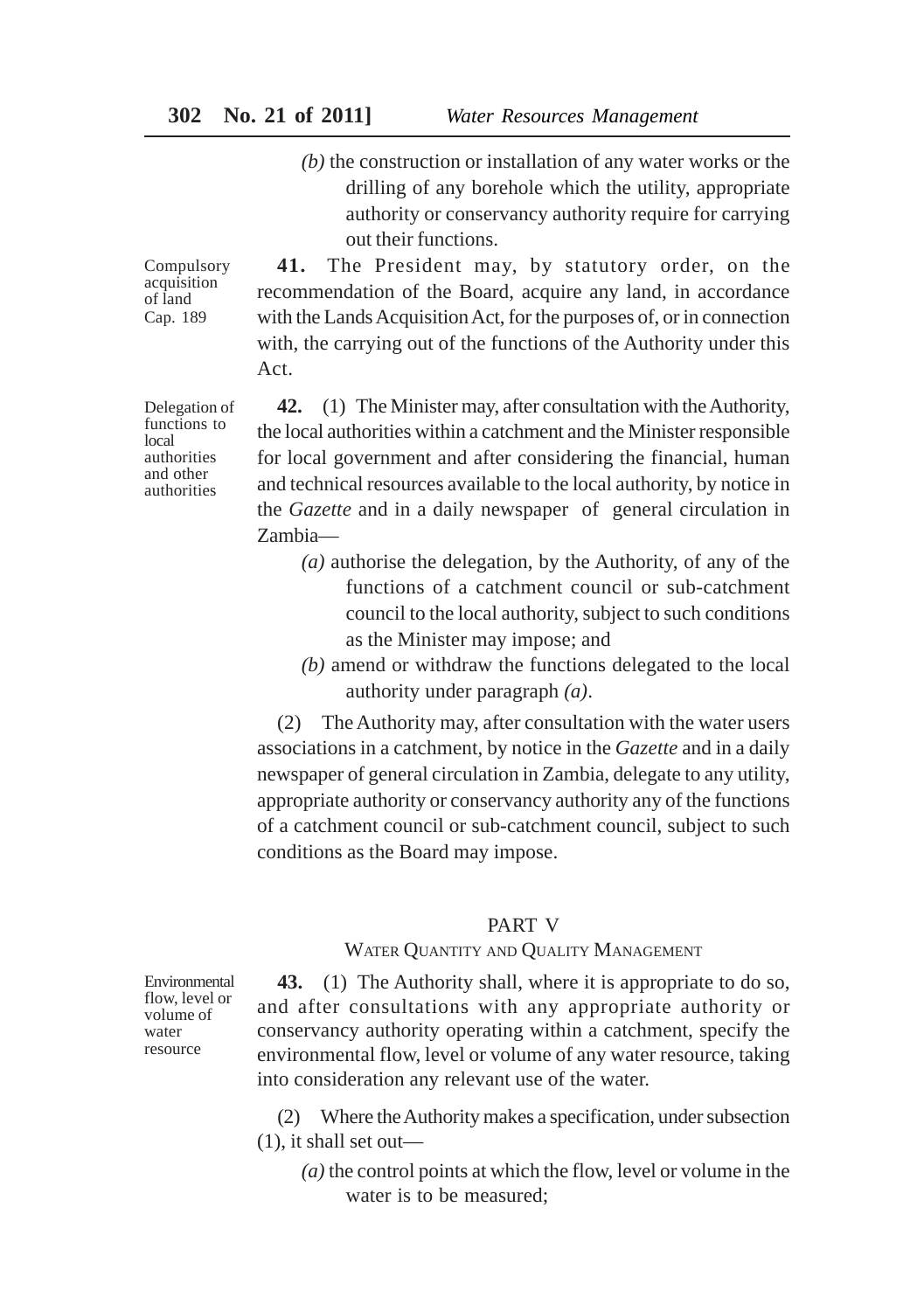- *(b)* the method of measurement which is to be used at each control point; and
- (c) the flow, level or volume which is to be the environmental flow, level or volume at each control point or, where appropriate, the acceptable flow, level or volume at each control point for different areas, times and periods.
- (3) The Authority shall provide—
	- *(a)* on request by any interested person, such information relating to the flow, level or volume of any water resource;
	- *(b)* reasonable facilities for the inspection by any interested person of any records dealing with the flow, level or volume of any water resource; and
	- *(c)* the taking for the making of copies of, or extracts from, any records, upon payment of the prescribed fee.

**44.** (1) Subject to subsections (2) and (3), the Minister shall, on the recommendation of the Authority, by notice in the *Gazette* and in a daily newspaper of general circulation in Zambia, specify the reserve for all or part of a water resource. Reserve

(2) A determination of the reserve shall ensure that adequate allowance is made for each component of the reserve.

(3) The Minister shall, before determining and specifying the reserve under subsection (1)—

- *(a)* publish a notice, in the *Gazette* and in a daily newspaper of general circulation in Zambia—
	- (i) setting out the proposed reserve; and
	- (ii) inviting written comments to be submitted, on the proposed reserve, and specifying an address to which, and a date before which, comments are to be submitted, which date may not be earlier than sixty days after publication of the notice; and
- *(b)* consider all comments received within the date specified in paragraph *(a)*.

(4) A person, the Government, the Authority, appropriate authority and conservancy authority shall observe the reserve as specified under this section when exercising any power or performing any duty under this Act.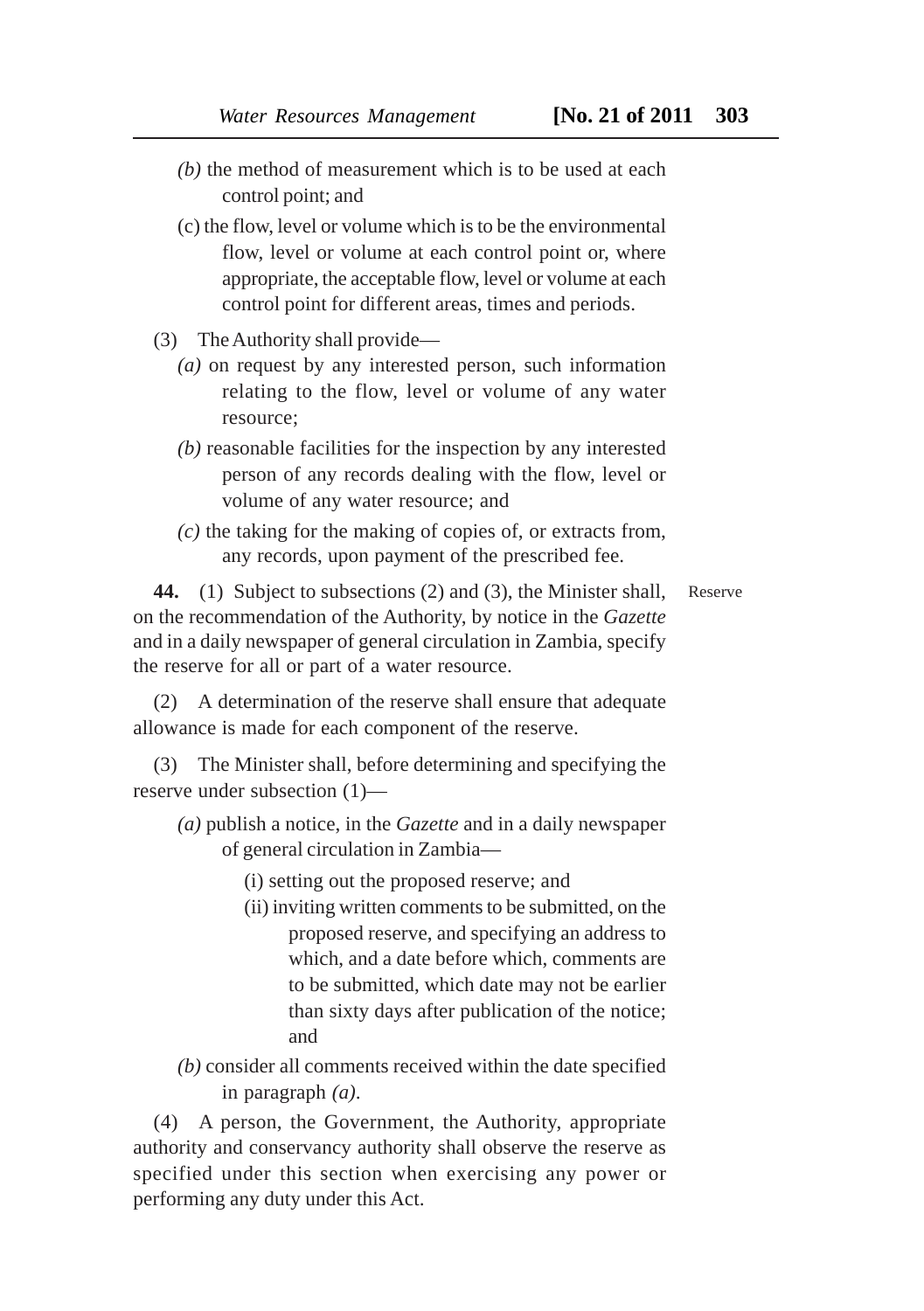Water conservation management practise

**45.** (1) The Authority shall develop water conservation management practices that minimise waste of water, encourage sustainable and efficient use of water and improve the quality of water.

(2) A user of water shall comply with the water conservation management practices developed under subsection (1).

(3) Where a user of water is failing or fails to comply with the water conservation management practices, developed under subsection (1), the Director-General shall give the user a period of thirty days within which to put in measures to enable the user comply.

(4) Where a user of water fails to comply with the water conservation management practices, within the period specified under subsection (3), the Director-General may, after giving the user a hearing on the matter, impose any of the following:

- *(a)* suspend or cancel the permit;
- *(b)* impose monitoring requirements, including water saving devices;
- *(c)* prosecute the user for an offence under paragraph *(g)* of section *one hundred* and *sixty four*; or
- *(d)* take such other measures as the Director-General considers appropriate in the circumstances.

(5) A person who is aggrieved by a decision of the Director-General, made under subsection (3) or (4), may appeal to the Board against the decision.

**46.** (1) A person shall not use any water for purposes of diluting any effluents without a permit issued under this Act.

(2) A person, trade or industrial undertaking who or which, as the case may be, wishes to discharge any effluent into a water resource shall do so in accordance with the Environmental Management Act, 2011.

(3) A person who contravenes subsection (1) commits an offence and is liable to the general penalty specified under section *one hundred* and *seventy two*.

**47.** (1) The Authority shall, in collaboration with the Environmental Agency, recommend to the Zambia Bureau of Standards ambient water quality standards and ensure that the standards are maintained.

(2) The Authority shall, in collaboration with the Environmental Agency, monitor the resource quality and control the pollution of any water resource.

Diluting effluent and discharge into water resource Act No. of 2011

Ambient standards, resource quality monitoring and pollution control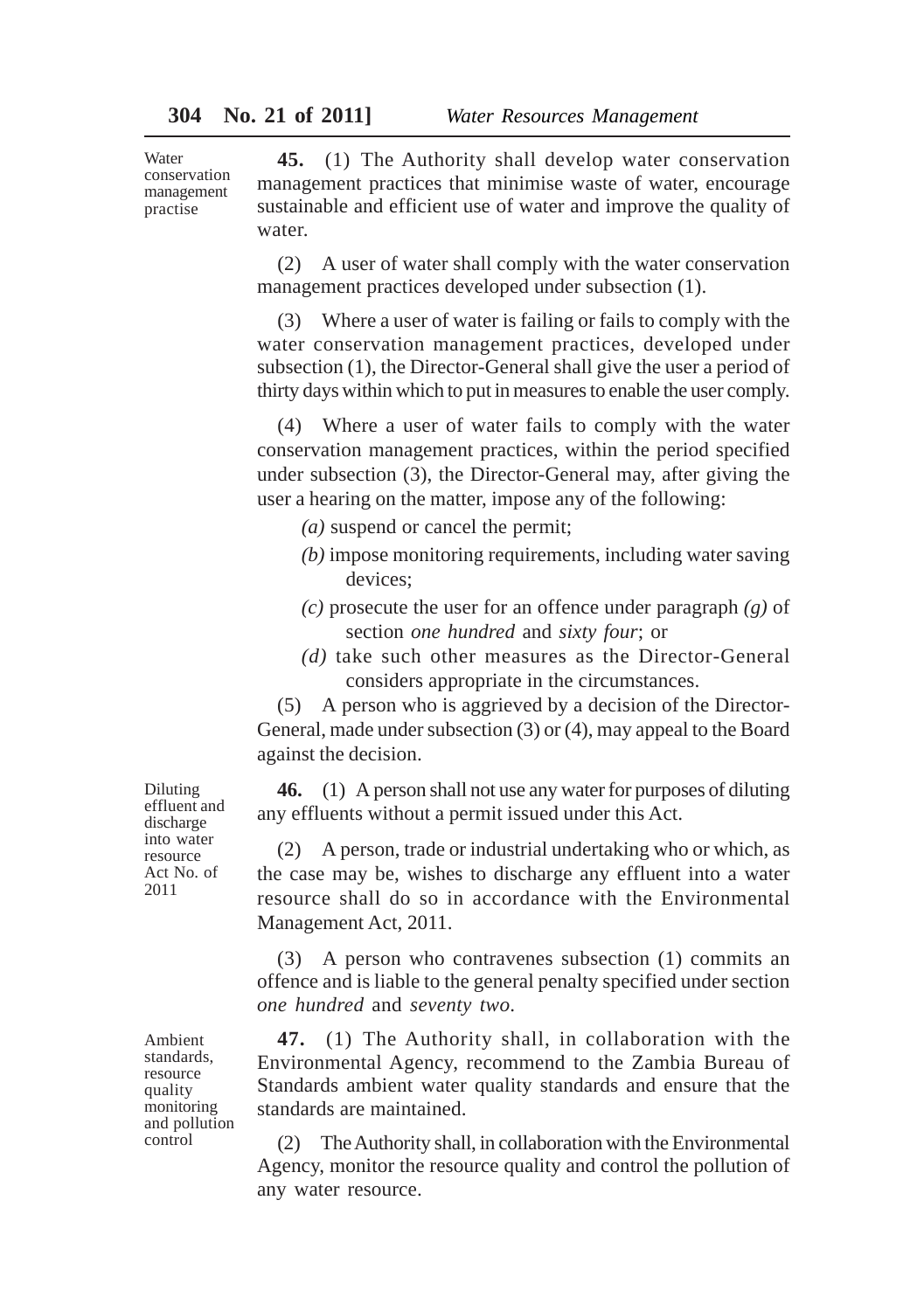**48.** (1) Notwithstanding the Environmental Management Act,

2011, where any person discharges or disposes of—

- *(a)* any organic or inorganic matter, including water containing such matter, into a water resource, whether directly or through drainage or seepage, so as to cause pollution of the water resource; or
- *(b)* any effluent or waste water which has been produced by, or results from, the use of water for any purpose, into a water resource, whether directly or through drainage or seepage;

that person commits an offence, whether or not that person acted intentionally, and is liable, upon conviction, to a fine not exceeding one hundred thousand penalty units or to imprisonment for a period not exceeding one year, or to both.

(2) Where a person is convicted of an offence, under subsection (1), but proves that due care and all reasonable steps necessary to prevent the discharge or disposal referred to in that subsection were taken, the court shall take that fact into account in the assessment of the sentence to be passed on that person.

(3) In addition to any penalty imposed, under subsection (1), the court may order the person concerned to—

- *(a)* take such remedial action, specified by the court, on the advice of the Authority, as may be necessary;
- *(b)* reimburse the Authority for any remedial action taken by it; and
- *(c)* pay compensation for any damage caused.

**49.** (1) Where the Authority, after consultation with the Environmental Agency, is satisfied that the activities of any person may lead or give rise to the pollution of a water resource, the Authority may, by notice in writing, require the person to take such measures, within a specified period as it may direct in the circumstances, including all or any of the following:

*(a)* ascertain as to whether the water is drinkable or not;

- *(b)* the installation of devices to test and monitor the quality and quantity of gases, liquids or solids in any water, effluent or waste water;
- *(c)* the sinking of boreholes to test and monitor the quality and quantity of ground water;
- *(d)* the provision of facilities for the taking of samples by the Authority;

Steps to control or prevent water pollution

Pollution of water resources Act No. of 2011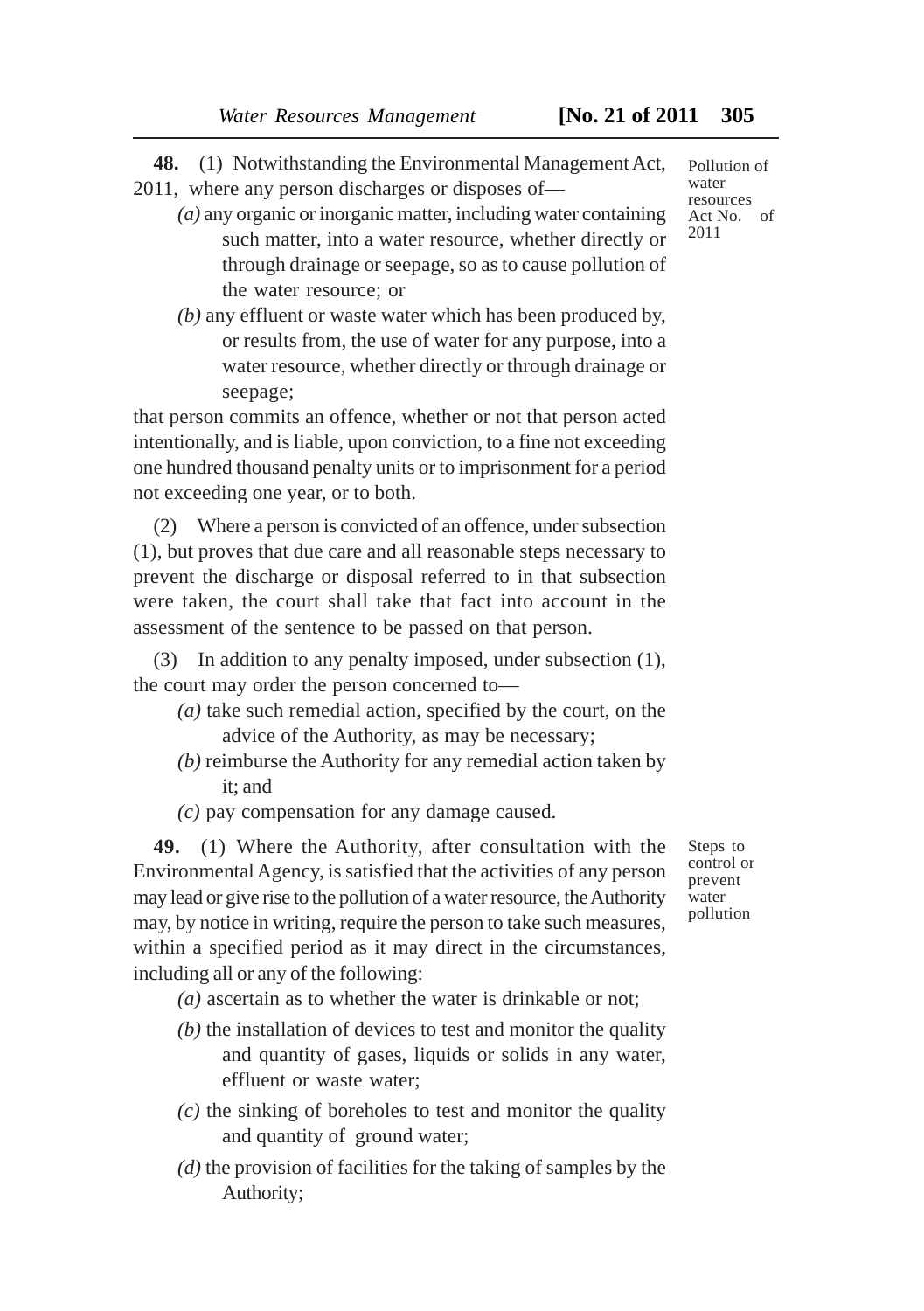- *(e)* the testing or monitoring of any water, effluent or waste water and the submission to the Authority of the results of such testing and monitoring;
- *(f)* the taking of reasonable measures for the control or prevention of pollution;
- *(g)* the construction or installation of water works or devices for the control or prevention of pollution; or
- *(h)* the preparation and submission to the Authority of a report giving information concerning that person's existing or proposed activities.

(2) Subject to subsection (3), a person who, without reasonable excuse, fails to comply with a requirement, made under subsection (1), commits an offence and is liable, upon conviction, to a fine not exceeding one hundred thousand penalty units or to imprisonment for a period not exceeding one year, or to both.

(3) In addition to any penalty imposed under subsection (2), the court may order the person concerned to—

- *(a)* take any remedial action, specified by the court, on the advice of the Authority, as may be necessary;
- *(b)* reimburse the Authority for any remedial action taken by it; and
- *(c)* pay compensation for any damage caused.

(4) A person who is aggrieved by a requirement to take any measures, requested, under subsection (1), may appeal to the Minister within thirty days of the directive of the Authority.

**50.** (1) The Authority and the Environmental Agency shall establish resource quality objectives for any water resource and shall publish the objectives in the *Gazette* and in a daily newspaper of general circulation in Zambia.

(2) The Authority and the Environmental Agency shall, where establishing resource quality objectives for any water resource under subsection (1), do so in accordance with the following criterion:

- *(a)* general requirements as to the purposes for which the water shall be suitable;
- *(b)* specific requirements as to the substances that are to be present in, or absent from, the water and as to the concentrations of substances which are, or are required to be, present in the water; and
- *(c)* specific requirements as to the other characteristics of the water resource.

Resource quality objectives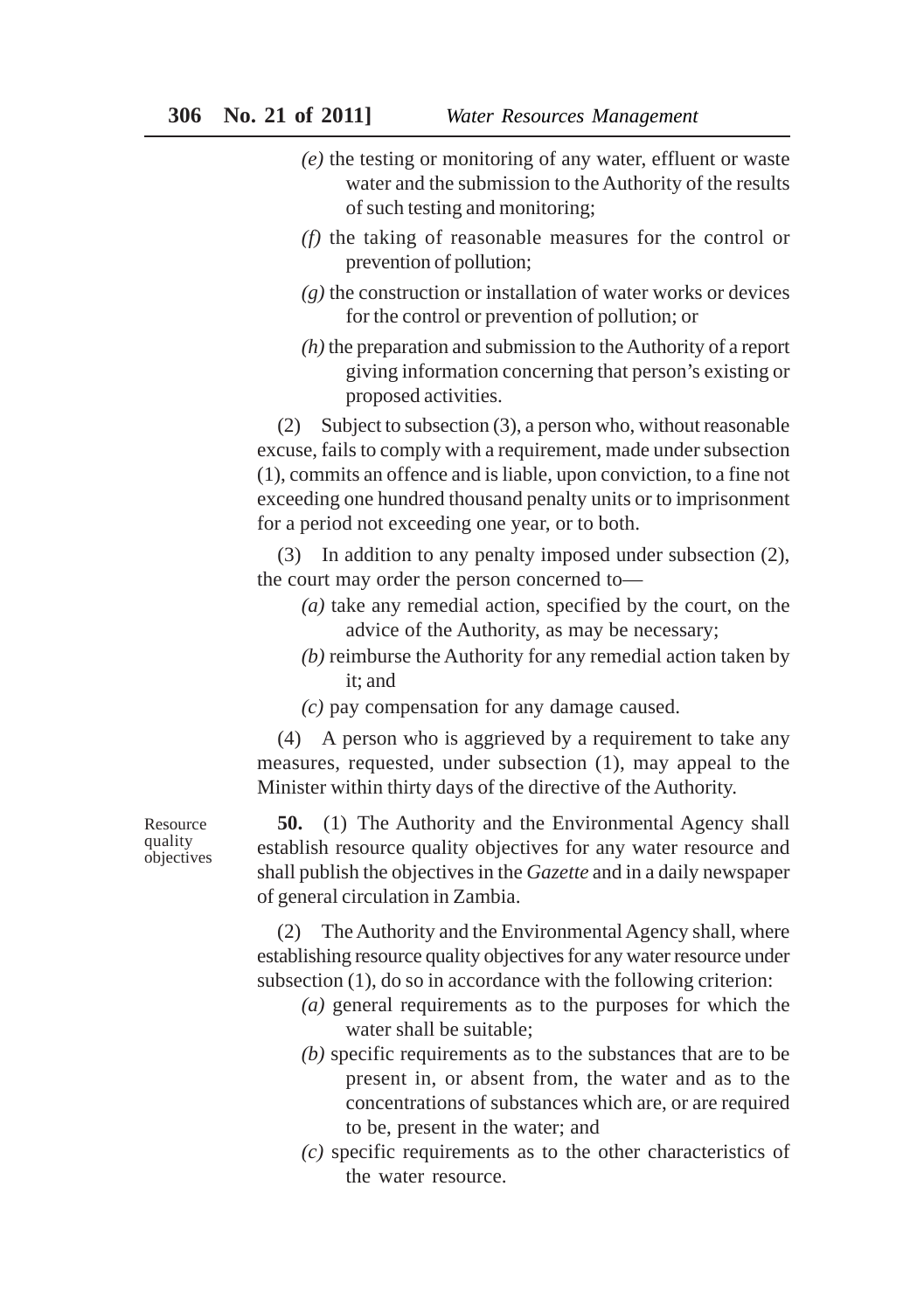PART VI WATER SHORTAGE AREAS

**51.** (1) The Minister may, on the recommendation of the Authority, after the Authority has consulted any relevant catchment council and conservancy authority, by notice in the *Gazette* and in a daily newspaper of general circulation in Zambia or a newsletter issued by the Authority, catchment council, sub-catchment council or water users association, declare any area as a water shortage area, where the Minister is satisfied that there is a need to mobilise water resources due to any of the following factors:

- *(a)* the flow of water in any water resources in the area have fallen or is are likely to fall below the normal flow of the water resource as prescribed;
- *(b)* the flow of water or the level of water in any water storage works in the area has fallen or is likely to fall below the level specified in the permits;
- *(c)* the abstraction of water from any boreholes in any the area is likely to diminish, unduly, the ground water resources in the area or affect adversely the flow of any surface water in any water resource; or
- *(d)* certain circumstances have brought about a shortage of water in the area.

(2) The Minister may, in consultation with the Authority, by notice in the *Gazette* and in a daily newspaper of general circulation in Zambia or a newsletter issued by the Authority, catchment council, sub-catchment council or water users association, cancel a declaration, made under subsection (1), where the need for such a declaration is no longer necessary.

**52.** (1) Notwithstanding any other law, in particular the Lands Act, or this Act, and subject to subsections (2) and (7), the Board may, in consultation with a catchment council, in respect of a water shortage area —

*(a)* suspend or amend any permit;

- *(b)* make orders in relation to the use of any water;
- *(c)* with the consent of the Minister and the traditional authority, where the area falls within customary land as provided in the Lands Act, enter or authorise any other person to enter on any land for the purpose of—
	- (i) using water from any water works, borehole, mine or quarry on the land;
	- (ii) sinking boreholes on the land and using water from the boreholes; and
	- (iii) conserving the water.

Powers of Authority in water shortage areas Cap. 184

Cap. 184

Declaration of water shortage areas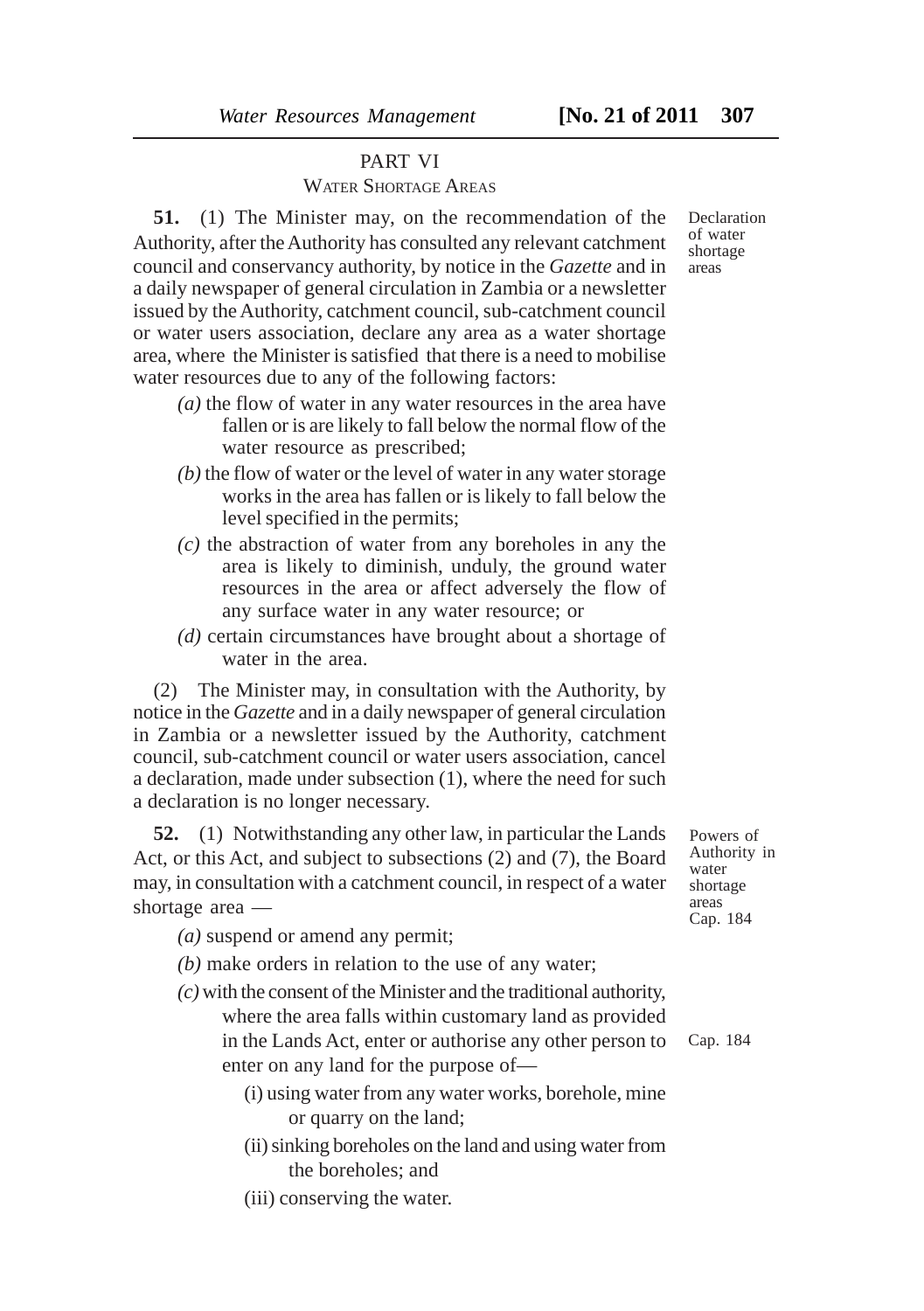(2) Where the Board exercises any power under paragraph *(c)* of subsection (1), the Board shall pay compensation to the occupier of the land, as may be prescribed by the Minister, by statutory instrument.

(3) The Board shall, in consultation with a catchment council, determine the priority in the use of water in a water shortage area, except that the following purposes shall have priority in that order:

*(a)* domestic and noncommercial purposes;

*(b)* environmental purposes;

*(c)* municipal purposes; and

*(d)* agricultural purposes.

(4) For the purposes of paragraph *(c)* of subsection (3), a utility or any person that supplies water for municipal purposes shall pay compensation to any permit holder who may be prejudiced by the use of water for municipal purposes, at such amount as may be mutually agreed on or failing such agreement as may be determined by arbitration.

(5) The priority of use stipulated under subsection (3) shall be secured against any encroachment, demarcation or interference by water permits subsequently granted to any other person and the Authority shall not grant any subsequent permits to use water in the water shortage area except on payment of compensation to those permit holders having priority of use under subsection (3).

(6) Any action taken or authorisation given under subsection (1) shall lapse—

- *(a)* after such period as the Board may determine; or
- *(b)* on the cancellation of the declaration made under subsection  $(1)$ .

(7) Any borehole drilled or other water works constructed during a water shortage period on any occupier's land in the water shortage area shall, after the cancellation of the declaration as specified under section *fifty-one*, be transferred to that occupier, except that where the Minister declares that area as a water shortage area, no further compensation shall be paid to that occupier of land for the exercise of any power under subparagraphs (i) and (ii) of paragraph *(c)* of subsection (1) in respect of the borehole or other water works .

(8) The Board shall not delegate any of its powers under this section to any person or body.

(9) A person who is aggrieved with any decision of the Board made under this section may appeal to the Minister within thirty days of the decision of the Board.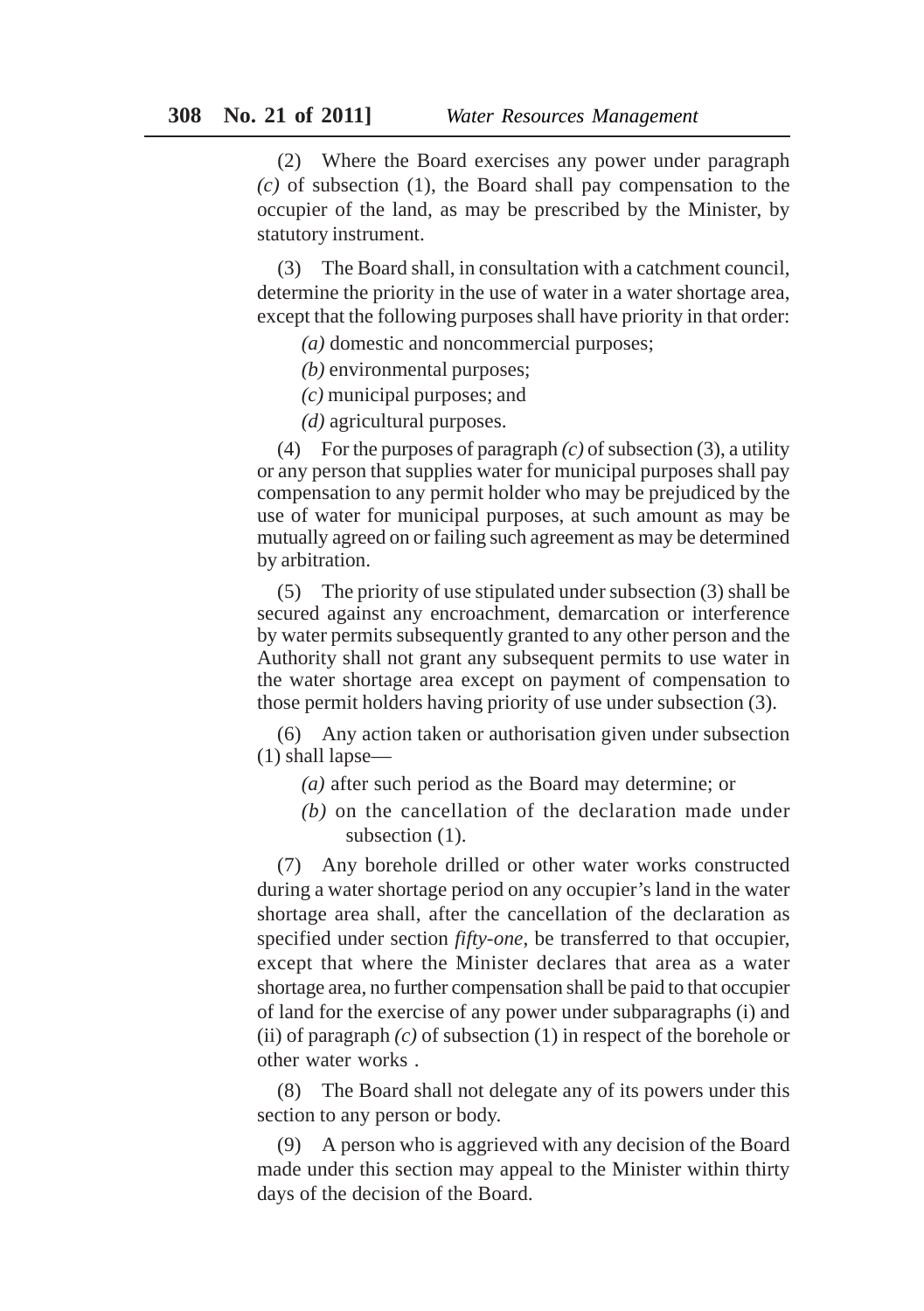**53.** (1) A person shall not, in a water shortage area, sink, deepen or alter a borehole for any purpose before obtaining a permit.

(2) Subject to this Act, a person shall apply to the Authority for a permit to sink, deepen or alter a borehole for any purpose in accordance with Part IX.

(3) Part IX shall apply, with the necessary modifications, to a permit for the sinking, altering or deepening of a borehole for any purpose.

(4) A person who contravenes subsection (1) commits an offence and is liable, upon conviction, to a fine not exceeding two hundred thousand penalty units or to imprisonment for a period not exceeding two years, or to both.

**54.** (1) The Board may, subject to section *fifty two* and subsections (6), (7) and (8) and on the recommendation of a catchment council, by notice in the *Gazette* and in a daily newspaper of general circulation in Zambia or a newsletter, fix a maximum volume of water which may be abstracted from any water resource or water storage works and the maximum rate per month at which water may be abstracted from any borehole or any water storage works in a water shortage area.

(2) The rate or volume of water to be abstracted, as provided under subsection (1), may be fixed in relation to the area of land occupied by any person in the water shortage area or to any other circumstance which the Board considers relevant to the fixing of the rate or volume of water to be abstracted.

(3) Subject to subsections (5) and (6), a person shall not, after the publication of the notice referred to in subsection (1), in any month, abstract water from any water resource, water storage works or borehole, in a water shortage area, at a rate exceeding the maximum rate fixed under subsection (1).

(4) A catchment council may cause an investigation to be undertaken on the use being made of water in a water shortage area and may, after having given the occupier of land, on which the water resource, borehole or water storage works is located, not less than seven days' notice of its intention to do so, recommend to the Authority the amendment of the conditions or the suspension of any permit or licence.

- (5) A person who—
	- *(a)* uses or intends to use water within a water shortage area for the purpose of that person's occupation or trade; or

Sinking, deepening or altering boreholes in water shortage areas restricted

Maximum volume and rate of abstraction in water shortage areas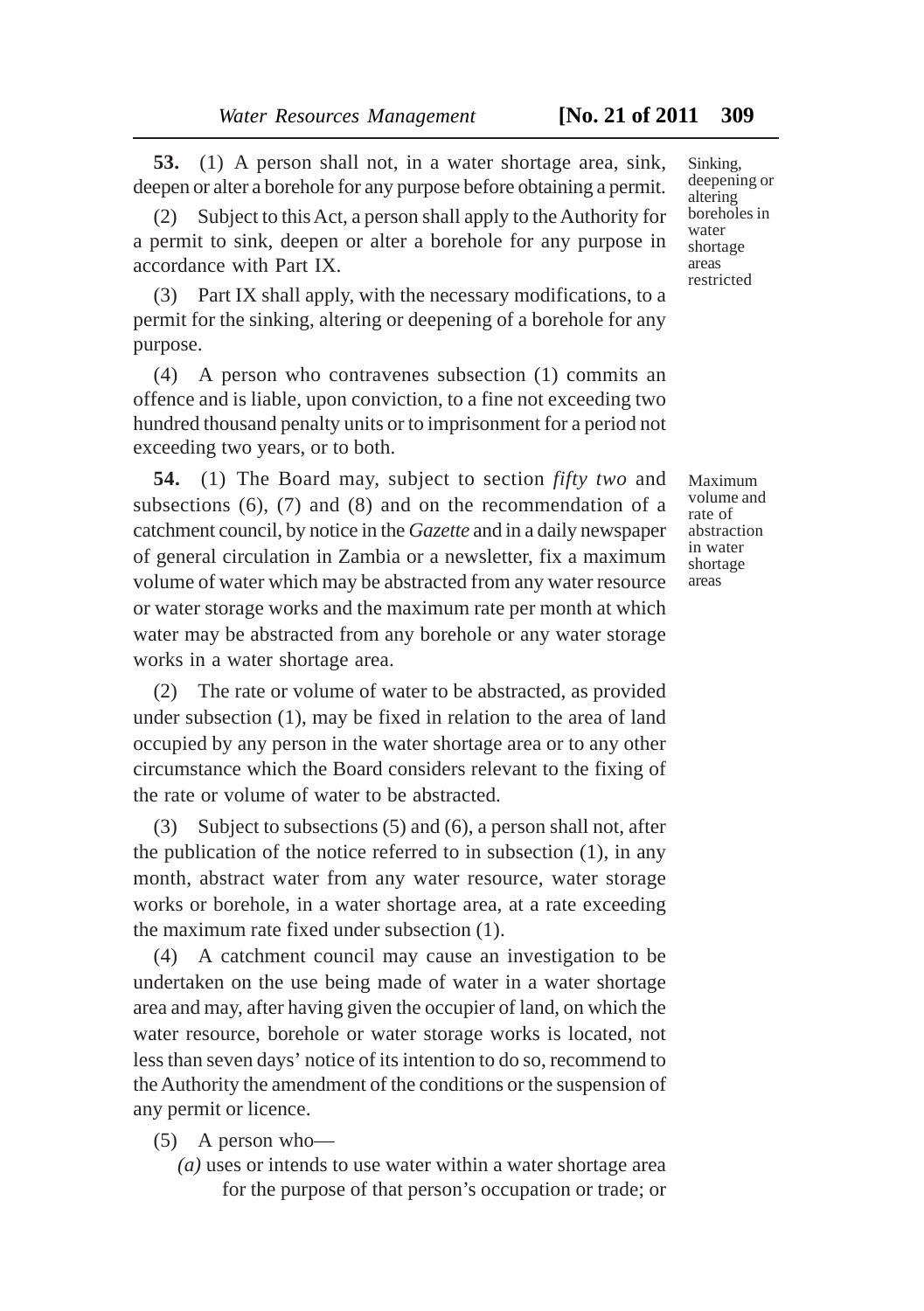*(b)* has carried out water conservation measures or water works, the nature and extent of which are approved by a catchment council and which are likely to result in an improvement in the water resources in a water shortage area;

may apply to the Authority for a permit to use water within the water shortage area at a rate higher than the maximum rate fixed under subsection (1).

(6) A local authority, a utility or person supplying water for municipal purposes may, if part of the area under its jurisdiction is within a water shortage area, apply to the Authority for a permit to use water within a water shortage area at a rate higher than the maximum rate fixed under subsection (1).

(7) The Director-General may, on an application made under subsection  $(5)$  or  $(6)$ —

- *(a)* grant a permit authorising the use of water at a rate higher than the maximum rate fixed under subsection (1), subject to such conditions as the Board may impose; or
- *(b)* reject the application and give reasons for so rejecting.
- (8) A person who is aggrieved with—
	- *(a)* the maximum rate of abstraction of water fixed under subsection (1) may, within a period of thirty days from the date of publication of the notice referred to in that subsection, appeal to the Minister; or
	- *(b)* any decision of the Director-General made under subsection (7) may, within a period of thirty days from the date of the decision, appeal to the Board.
- (9) On an appeal under subsection (8) relating to—
	- *(a)* the maximum rate of abstraction of water, fixed under subsection (1), the Minister may direct the Board to amend the rate or confirm it; or
	- *(b)* any decision of the Director-General under subsection (7), the Board may direct the Director-General to—
		- (i) grant or re-issue the permit applied for, subject to such conditions as the Board may specify in the direction; or
		- (ii) set aside the appeal.

(10) A person who contravenes subsection (3), commits an offence and is liable, upon conviction, to a fine not exceeding two hundred thousand penalty units or to imprisonment for a period not exceeding two years, or to both.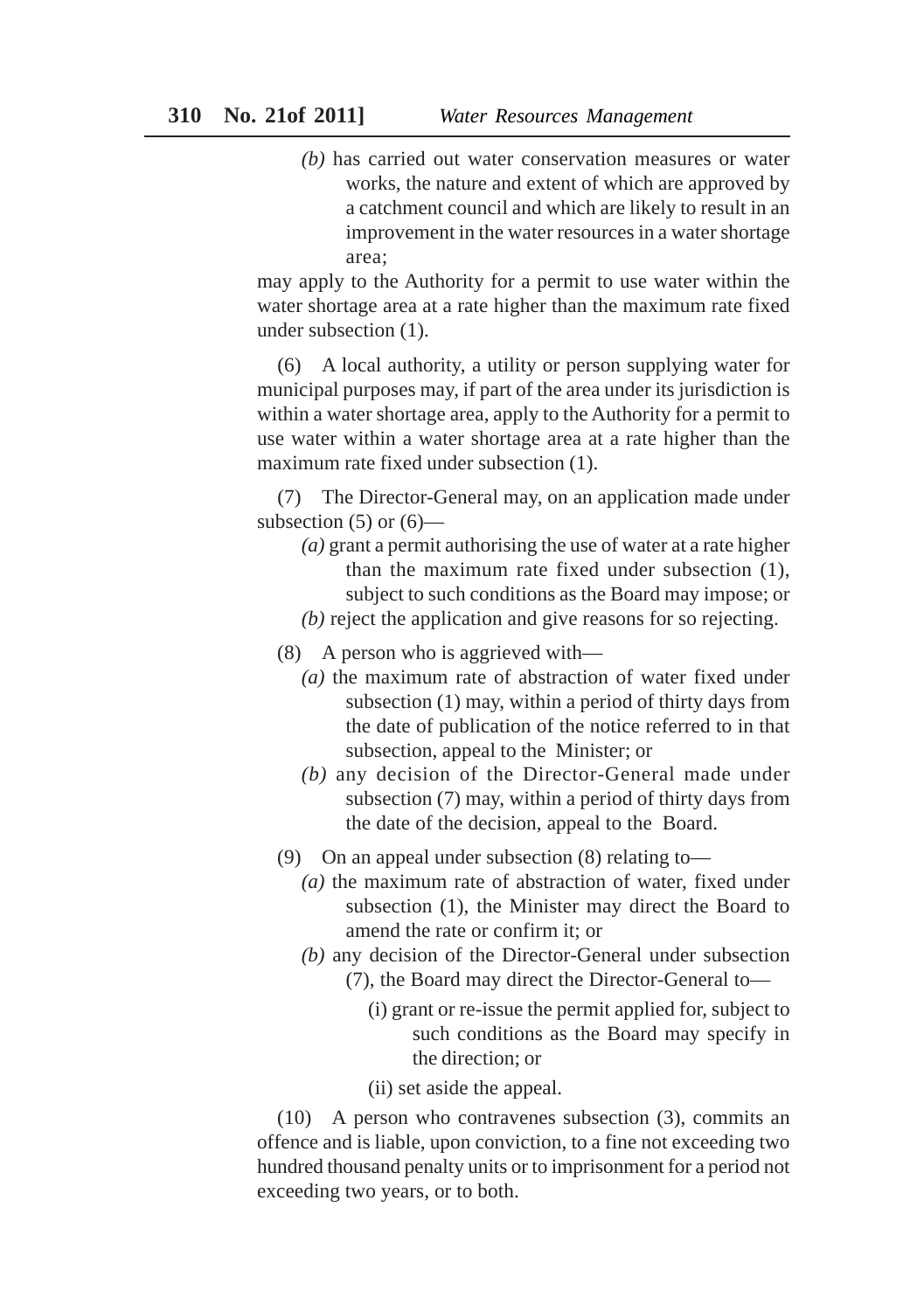#### PART VII

MANAGEMENT OF SHARED WATER COURSES AND WATER RESOURCES

**55.** (1) Notwithstanding subsection (2), the Government shall protect Zambia's territorial sovereignty over its water resources.

(2) Without prejudice to the rights and obligations arising from any other treaty, convention, agreement or declaration relating to shared water resources to which Zambia is a State Party, the Government shall uphold such basic principles and rules of international law as are reflected in the treaties, conventions, declarations and agreements listed in Part 1 of the Third Schedule and as provided under this Part.

**56.** (1) Subject to the Constitution and this Act and notwithstanding any other law, the Ministry responsible for water resources may, on behalf of the Government—

- *(a)* enter into bilateral or multilateral agreements with any foreign State or government relating to any shared water resource;
- *(b)* in cooperation with other riparian States, develop legal instruments, on the advice of the Authority and any appropriate authority, that may be required to protect and conserve the water resource and for the—
	- (i) use of water;
	- (ii) monitoring and control of pollution and its effects in any shared water resource;
	- (iii) the putting into place of adaptation measures to deal with climate change; and
	- (iv) control of longrange transport of pollution;
- *(c)* on the advice of the Director—
	- (i) establish or strengthen research and development programmes at sub-regional, regional and international levels in support of water resource assessment activities and climate change and monitor such research and development to ensure that they are appropriate for the needs of Zambia; and
	- (ii) set up mechanisms for the sharing of appropriate knowledge and technology for the collection of data and the implementation of planned development; and

Strategy on management of shared water resources

Cooperation over shared water resources Cap. 1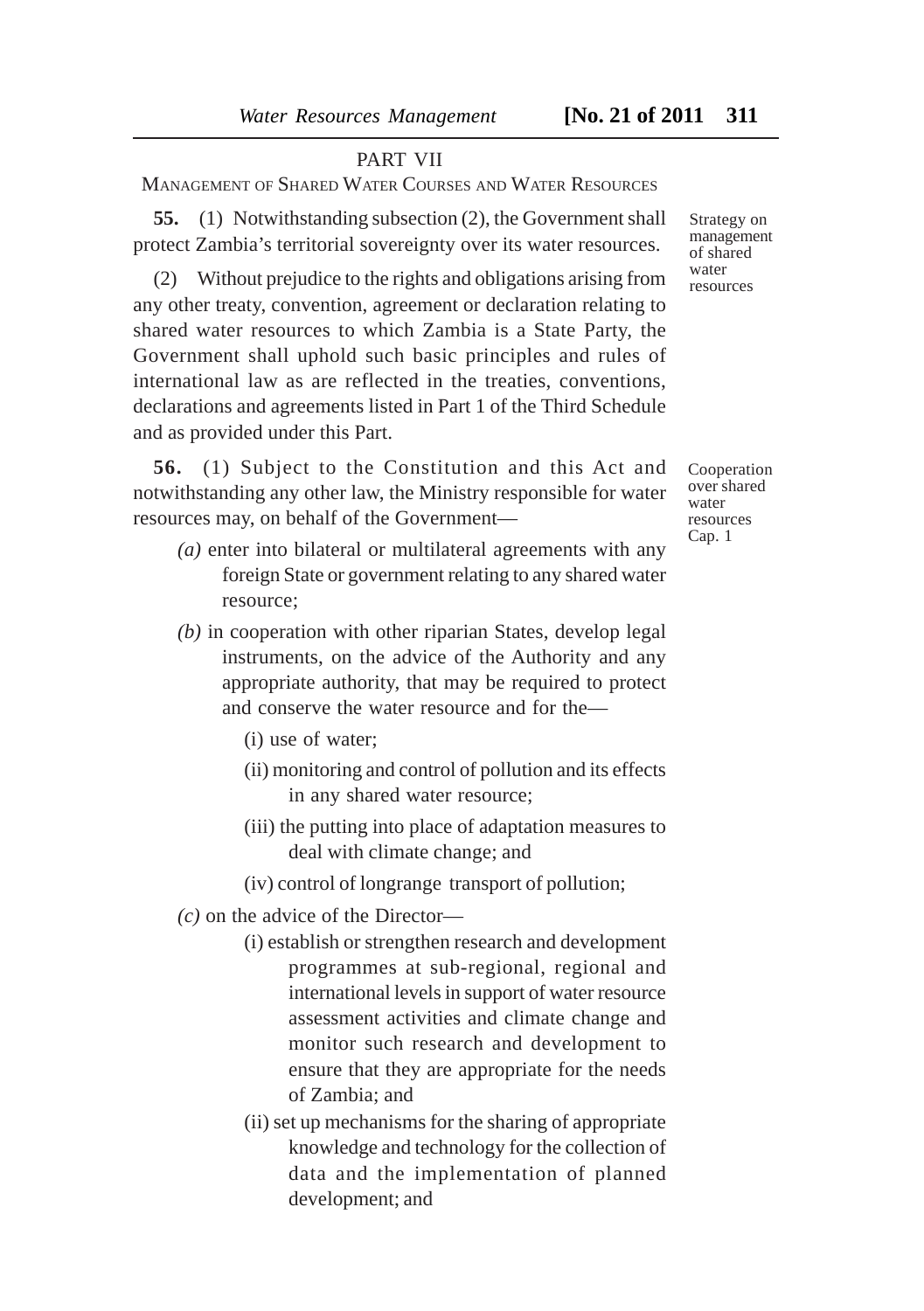*(d)* in cooperation with other riparian States, and in consultation with the Authority, formulate water resources strategies, prepare joint water resources management plans and, where appropriate, harmonise their strategies and plans with national strategies and plans.

Powers and duties of Minister on management of shared water resources

**57.** (1) The Minister may, on the advice of the Director, do any of the following in relation to the management of shared water resources:

- *(a)* establish national mechanisms for dispute resolution regarding shared water resources;
- *(b)* promote and ensure stakeholder participation, as part of Government's decision support system, in the management of shared water resources; and
- *(c)* facilitate the building of appropriate capacity for negotiations of shared water resources agreements as well as participation in institutions established under section *fifty eight* to deal with shared water resources.

(2) The Minister shall ensure that any agreement entered into, under section *fifty six*, protects Zambia's sovereignty and adequately operationalises the principles of equitable, reasonable and sustainable utilisation of shared water resources by taking into account the following:

- *(a)* geographical, hydrographic, hydrological, hydro-geological, climatic and climate change, ecological and other factors of a natural character;
- *(b)* the social and economic needs of Zambia;
- *(c)* the people who are dependent on the water resources, including their health and safety;
- *(d)* existing and potential uses of the water resource;
- *(e)* economy of use of the water resource;
- *(f)* the prevention, reduction and control of pollution of the water resource;
- *(g)* the protection and preservation of the aquatic environment;
- *(h)* the regulation of the flows and levels of the waters of the watercourses and other water resources; and
- *(i)* the protection, preservation, conservation and development of the water resource and its ecosystems.

(3) The Minister may delegate any of the functions, specified under subsection (2), in writing, to the Authority.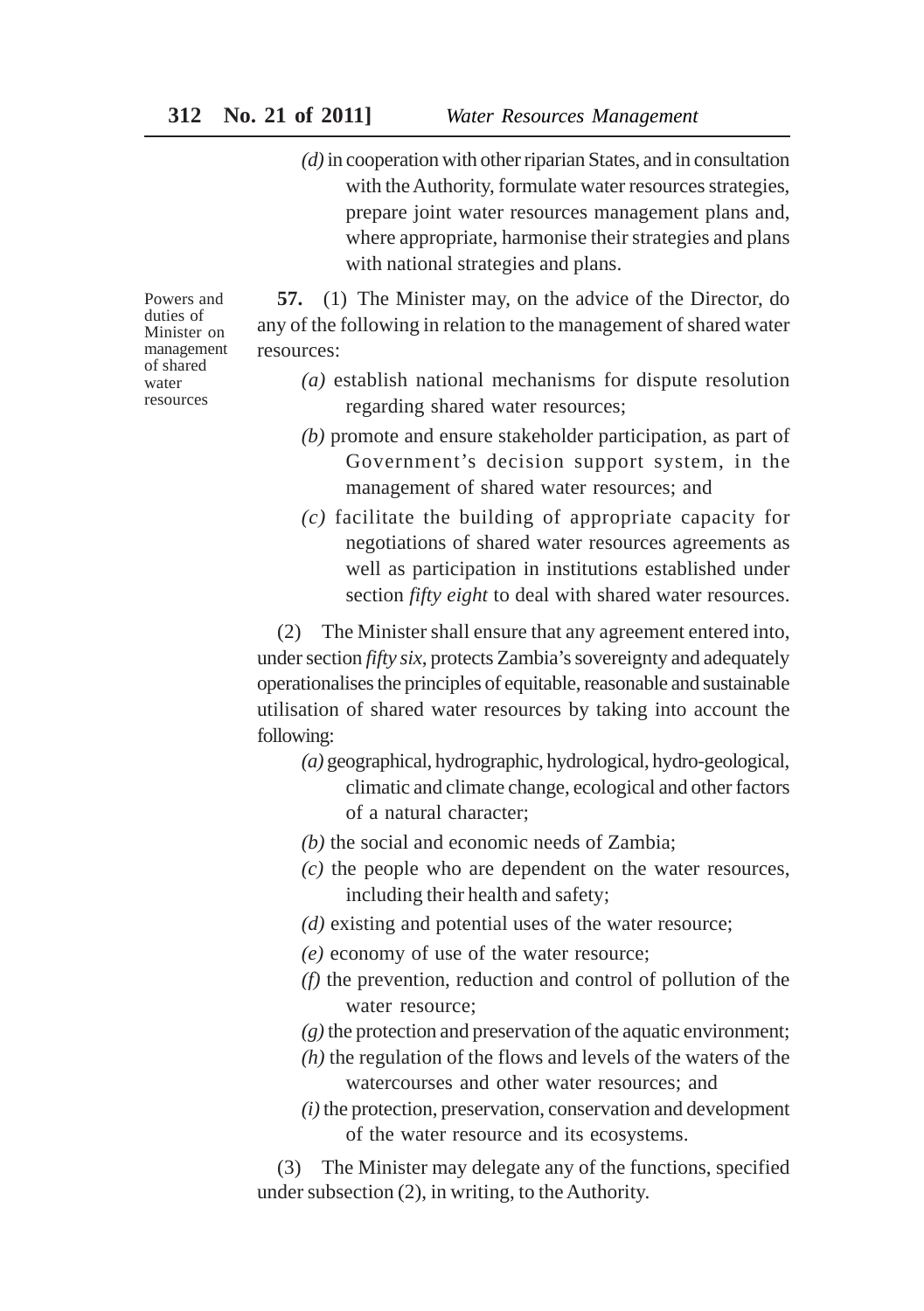**58.** Any agreement entered into by the Government, under section *fifty-six*, may establish an institution to implement the agreement in collaboration with the Authority and in particular to—

*(a)* investigate, manage, monitor and protect the watercourse;

- *(b)* foster regional cooperation over the watercourse;
- *(c)* acquire, construct, alter, operate or maintain any water works; or
- *(d)* allocate, use and supply water from the watercourse.

**59.** The institutions listed in Part II of the Third Schedule shall be institutions contemplated under section *fifty eight*, except that they shall continue to function as provided under existing agreements until such time as the State Parties revise their functions and operations to comply with this Act.

# PART VIII

#### WATER USE

**60.** (1) The use of water shall—

- *(a)* maximise the social and economic benefits to the community;
- *(b)* be consistent with the principles specified under section *six*; and
- *(c)* avoid or minimise the adverse impact of that use on other users of water.

(2) Subject to this Act, water may be used for the following purposes:

*(a)* domestic or non-commercial purposes;

*(b)* environmental purposes;

- *(c)* training and research purposes;
- *(d)* municipal purposes;
- *(e)* agricultural purposes;
- *(f)* industrial purposes;

*(g)* hydro-electric purposes;

- *(h)* mining purposes;
- *(i)* navigational purposes;
- *(j)* supply of water in bulk; and

*(k)* any other purposes as may be specified by the Board.

(3) A person who uses water, as specified under subsection (2), shall comply with any condition, limitation, restriction or prohibition imposed for that use by, or under, this Act or any other law.

Establishment of institutions to implement agreements

Transitional provisions for existing institutions

Uses of water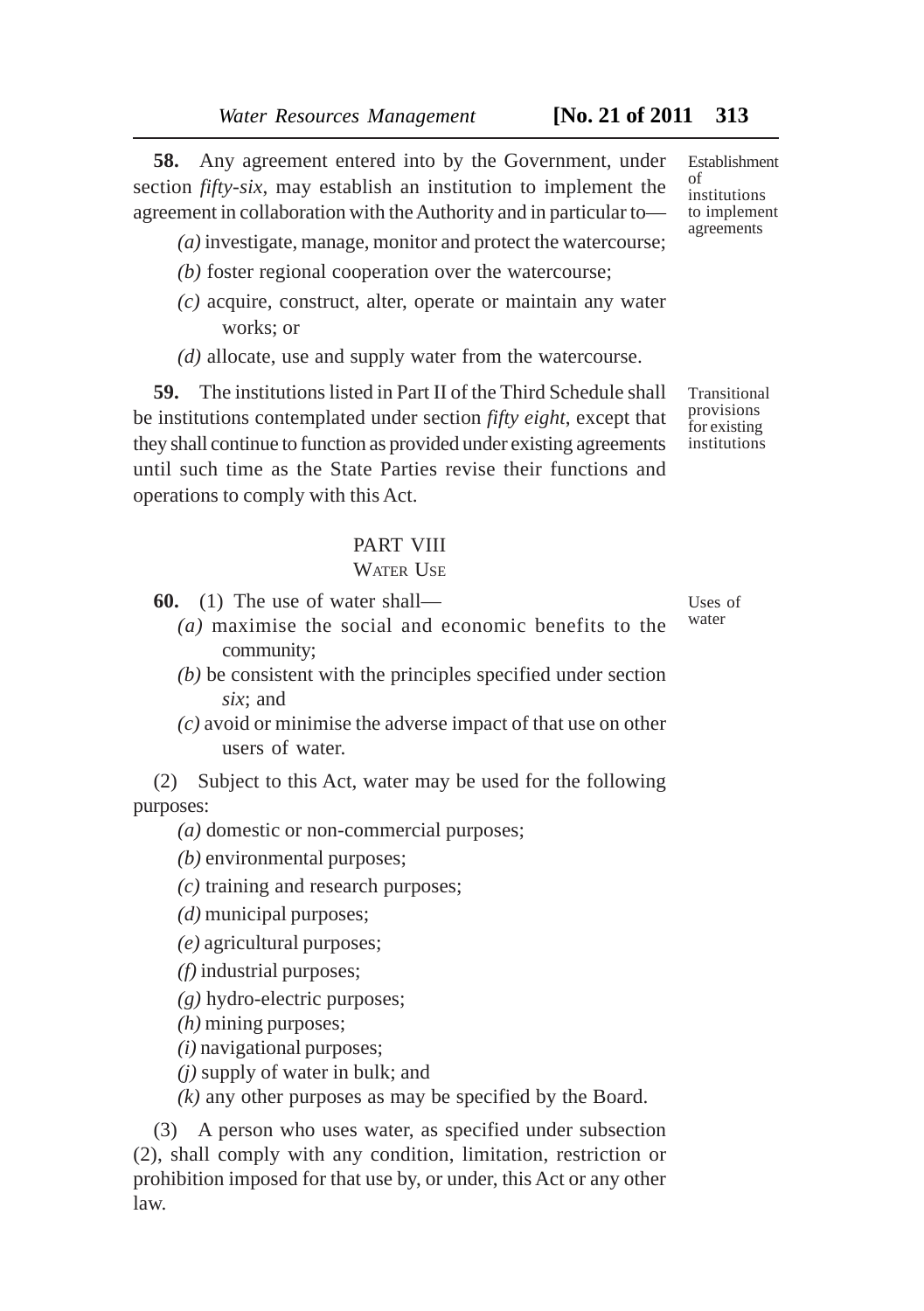Allocation of water and prioritising its uses

**61.** (1) Subject to subsections (2) and (4), prioritisation of, and the process of allocating and classifying water for various purposes for inclusion in an allocation plan shall be as follows:

- *(a)* a sub-catchment council shall prepare an allocation plan for inclusion in a subcatchment management plan as specified under subsection  $(3)$  and  $(5)$  and shall submit the sub-catchment management plan to the catchment council; and
- *(b)* the catchment council shall include the sub-catchment management plan in the catchment management plan and shall submit the plan to the Authority, together with a compilation of all the allocation plans for the approval of the Board.

(2) When classifying water for various purposes a subcatchment council shall, in consultation with the water users associations in the sub-catchment—

- *(a)* determine the development and management priorities of the sub-catchment;
- *(b)* endeavour to ensure that statutory minimum flows required for a particular catchment or sub-catchment are taken into account;
- *(c)* ensure that water reserves are set aside for priority purposes and environmental needs;
- *(d)* make an assessment of actual or potential effects on the environment; and
- *(e)* ensure that the following purposes have priority in that order—
	- (i) domestic and noncommercial purposes;
	- (ii) environmental purposes; and
	- (iii) any other purposes determined by the subcatchment council in order of the development and management priorities;

in accordance with the criteria, terms and conditions prescribed by the Minister under subsection (5).

(3) An allocation plan and a catchment management plan, submitted under subsection (1), shall include the following information:

- *(a)* water committed for the reserve;
- *(b)* the various categories of uses of water in that subcatchment and catchment;
- *(c)* the prioritisation of the various uses of water as specified under subsection (2);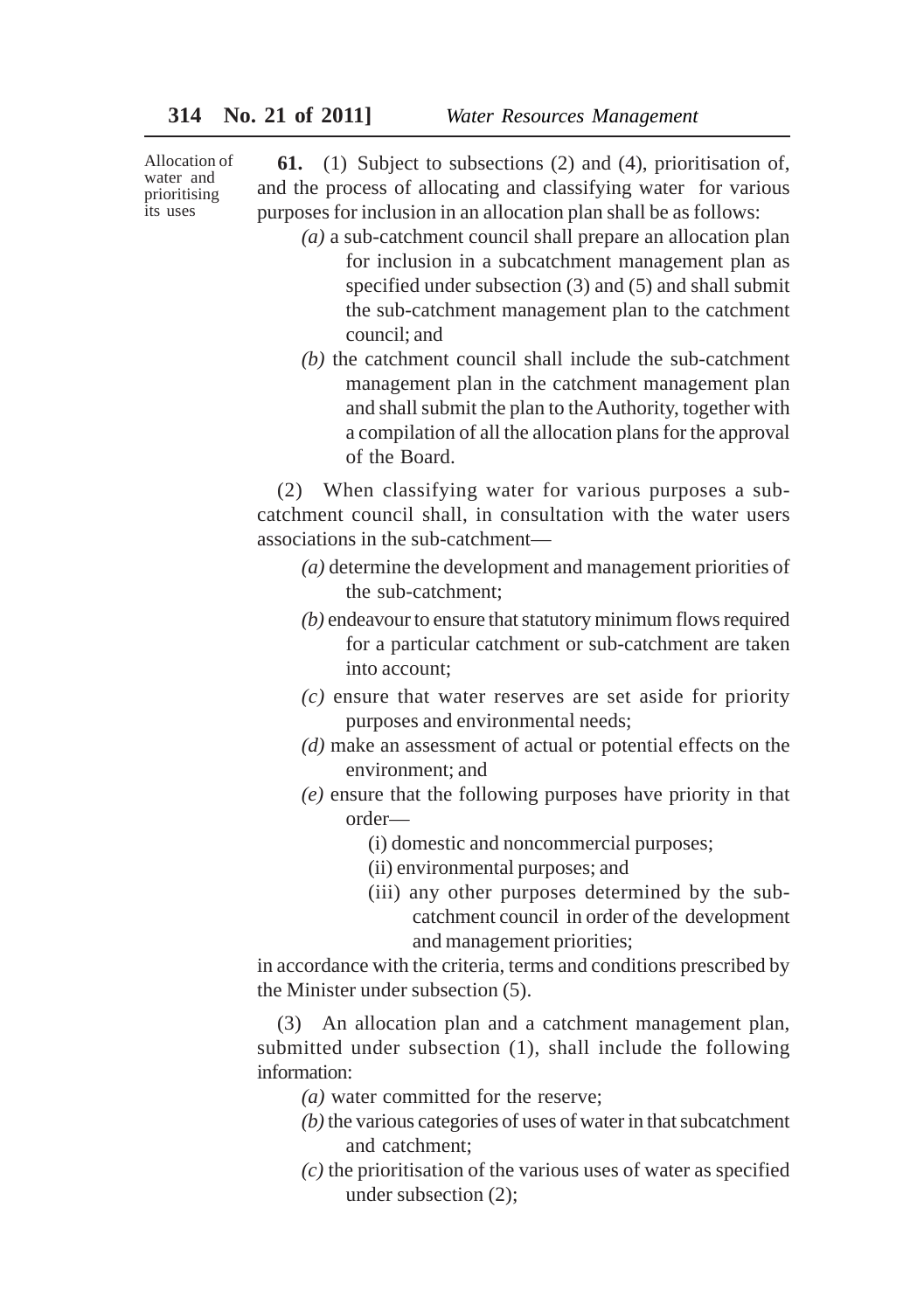- *(d)* requirements for water within the catchment to satisfy the needs of existing permit holders;
- *(e)* the effect of climate change or variability on the availability of water;
- *(f)* the adjustment to entitlements given for the use of water in case there is a reduction in the availability of water; and
- *(g)* water storage works existing or that are being, or are to be, constructed in the catchment.

(4) The Board shall, subject to the national water resources strategy and plan and this Act, on receipt of a catchment management plan submitted under subsection (1), determine the—

- *(a)* quantity of water to be allocated for the various uses of water; or
- *(b)* purpose for, or manner in which, the water shall be used; taking into account the recommendations made, and factors specified, in the allocation plan and the water available in the resource that is required for —
	- (i) the reserve;
	- (ii) any regional and international obligation; and
	- (iii) municipal purposes, agricultural purposes, mining purposes, hydroelectric purposes and industrial purposes.

(5) Subject to this Act, the Minister, on the recommendation of the Authority and a catchment council may prescribe—

- *(a)* the matters which shall be taken into account in considering the respective priority of different uses of water;
- *(b)* the manner of allocating water between users who have competing needs for water;
- *(c)* the limitations in terms of cubic metres that may be abstracted for any category of use as specified under section *sixty*;
- *(d)* the methods of allocating water; and
- *(e)* the detailed processes and procedures, subject to subsection (1), relating to the classification and allocation of water in a subcatchment and under a water users association.

(6) Notwithstanding subsections  $(1)$ ,  $(4)$  and  $(5)$ , the Authority shall not allocate any water in a customary area without first consulting the traditional authority in that area and taking into consideration the local customs and practices which are beneficial to water resources management.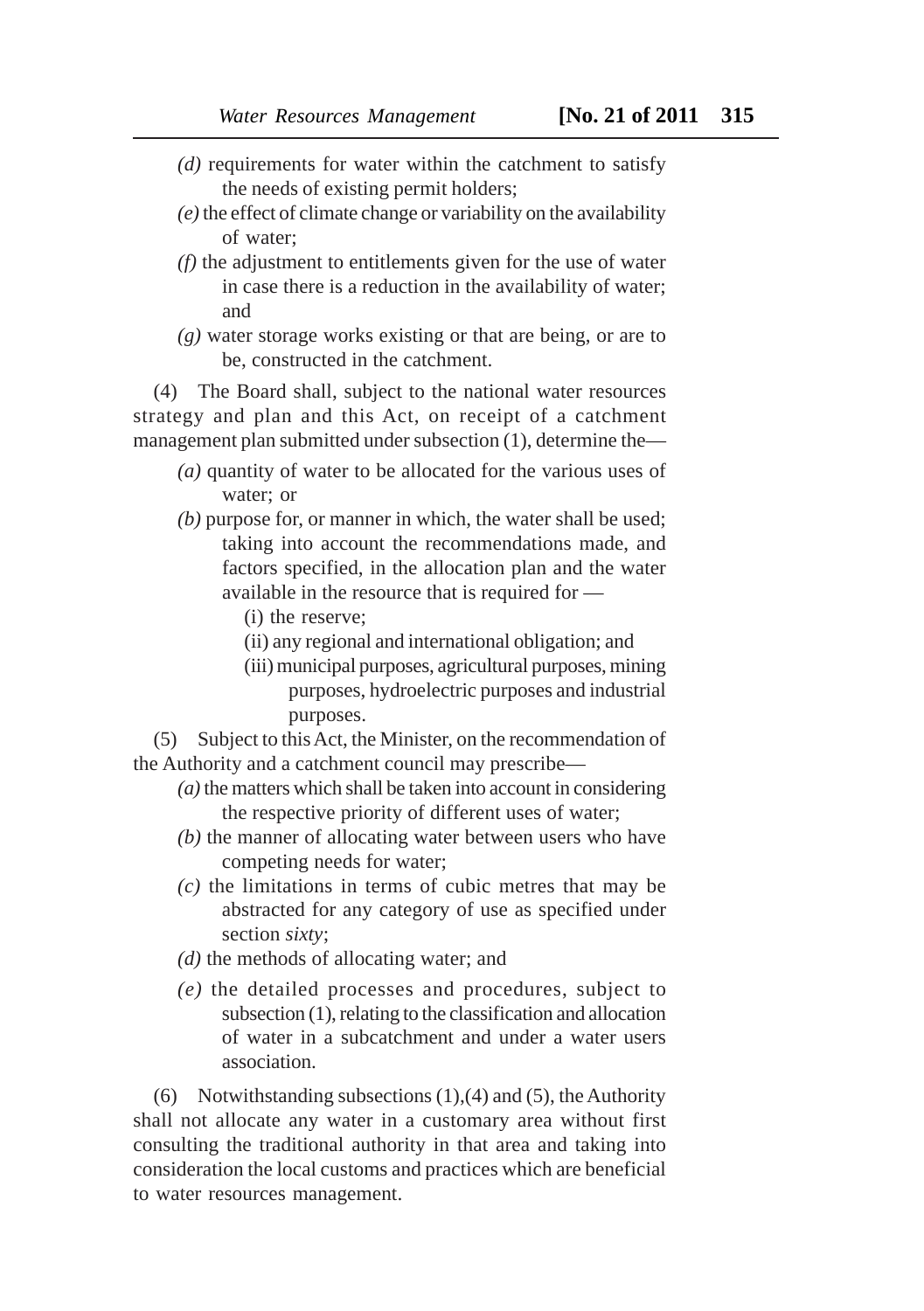Use of water for domestic purposes domestic and noncommercial purposes

**62.** (1) Subject to this Act, any person may use water for domestic and non-commercial purposes, except that such use shall not be construed as conferring on that person a right, which that person would not otherwise possess, to enter or occupy any land for the purposes of using any water.

(2) A person shall not require a permit for the use of water for domestic and non-commercial purposes, except as otherwise provided under this Act.

(3) Notwithstanding subsection (2) and section *seventy*, any person who intends to construct water storage works, above a prescribed limit, on a water resource for domestic and noncommercial purposes shall obtain a permit under Part IX.

(4) A person who intends to construct water storage works for domestic and non-commercial purposes, under subsection (3), shall, in writing, notify the catchment council, sub-catchment council and every occupier of riparian land which is contiguous to the proposed water storage works—

- *(a)* of the intention to construct the proposed water storage works; and
- *(b)* that such occupier may, on payment of an agreed proportion of the cost of construction and maintenance of the proposed water storage works, participate in their benefit.

**63.** A person who intends to apply for a permit to use water for any purpose, other than for domestic and non-commercial purposes, in a customary area and that use is likely to substantially affect the supply of water for domestic and non-commercial purposes for the occupants of that customary area, that person shall prior to making an application to the Director-General—

- *(a)* obtain approval of the traditional authority in that area; and
- *(b)* put in place alternative means for securing water for domestic purpose.

**64.** (1) Notwithstanding this Act, a person may, after obtaining a temporary permit from the Director-General, as specified under section *seventy-five*, construct or extend any water works or install any machinery, for the purpose of paragraphs *(d)* and *(e)* of section *seventy,* or where it is necessary to carry out preliminary work prior to the use, diversion or construction of water works.

Water for domestic purposes domestic and noncommercial purposes in customary area

Use of minimum quantities of water for investigating ground water and preliminary works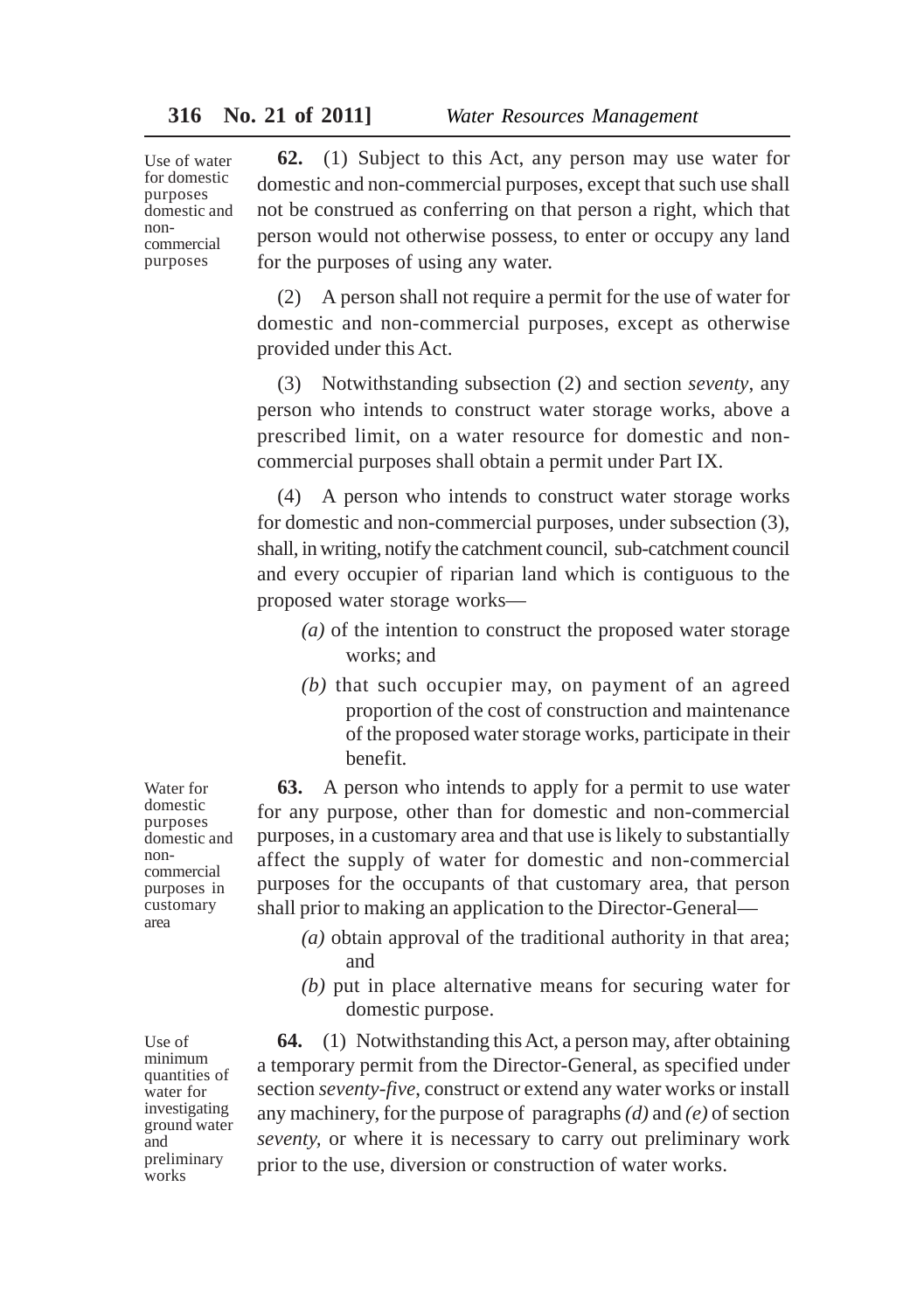(2) A temporary permit issued for the purposes of subsection (1) shall not, in any way, impose any liability or obligation on the Authority for any expenses incurred by any person undertaking any works under the permit, including a case where the Director-General does not thereafter issue that person with a permit for the use of water for purposes of this Act.

**65.** (1) The Authority—

- *(a)* shall, where required to do so by the Minister, investigate, in consultation with a catchment council, sub-catchment council or water users association, any use, allocation, or control of water in any catchment, sub-catchment or area under the jurisdiction of a water users association, and report to the Minister; and
- *(b)* may, by public consultation with permit holders, licencees, traditional authorities, catchment councils, sub-catchment councils or water users associations, as the case maybe, investigate any use, appropriation allocation or control of water in any catchment.

(2) Where the Board is satisfied that, as a result of any investigation, undertaken under subsection (1), there is need to—

*(a)* grant, cancel or vary any permit or licence; or

*(b)* take any other appropriate action in the matter;

it shall do so in accordance with this Act.

**66.** (1) A person shall not, except with the written consent of the Director-General—

- *(a)* cause any water to run to waste from any water works, except for the purpose of testing the quantity, quality or supply of water or the cleaning, disinfecting, examining or repairing of water works;
- *(b)* use or cause to be used water in excess of that granted under a permit;
- *(c)* conduct water from any water works or any other source through any channel or conduit so that water is wasted between the source and the point of beneficial use; or
- *(d)* use or cause to be used water from any water works unless such water is carried through pipes fitted with float valves or other satisfactory means of control to prevent wastage of the water.

Investigation of use of water

Wastage of water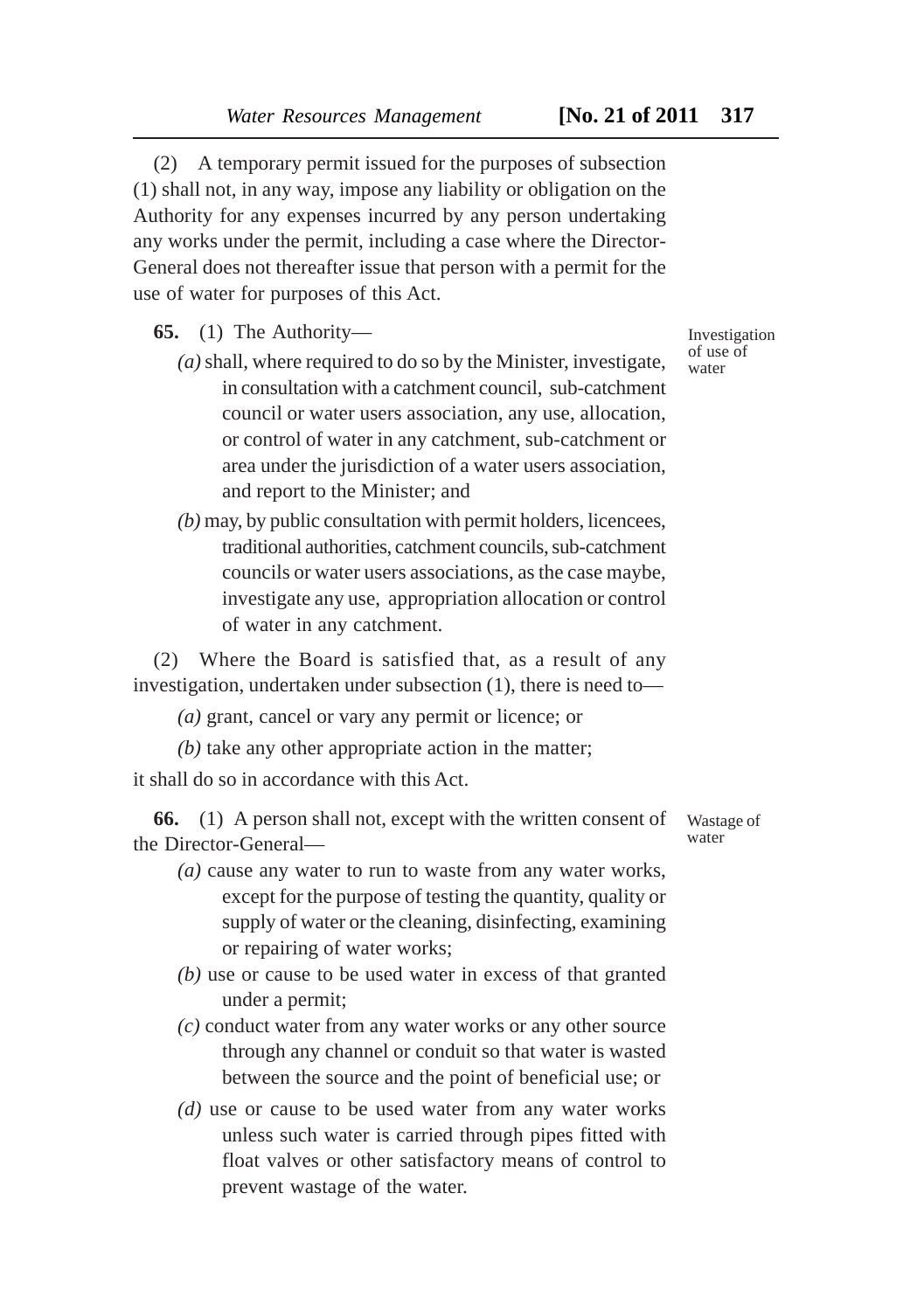(2) The Director-General shall, where the Director-General is satisfied that a person has contravened this section, give notice to that person to take such remedial action, as may be specified in the notice, within thirty days of the notice.

(3) The Director-General may, where a person fails to comply with a notice, given under subsection  $(2)$ , take such measures as are provided under section *forty-five*.

**67.** (1) A sub-catchment council may request a permit holder or licensee to—

- *(a)* provide and install a metre or other measuring device for measuring and recording the amount of water used; and
- *(b)* submit to the sub-catchment council or water users association, in the prescribed form, annually or at such intervals as the sub-catchment council or water users association may require, records indicating the amount of water used.

(2) Notwithstanding subsection (1), the Authority may install or cause to be installed a metre or other measuring device on any water works belonging to a permit holder or licensee.

(3) Any officer of the Authority or other person authorised by a sub-catchment council may inspect any metre or other measuring device, take readings from it and seal the device in order to prevent interference with its working.

(4) Where a person fails to comply with any request, made under subsection (1), the sub-catchment council shall—

- *(a)* give notice to the permit holder or licensee to comply with a request made under subsection (1) within thirty days of the notice; and
- *(b)* take any action provided under section *forty-five*.

Regulations for use of water

**68.** (1) Subject to subsection (3), the Minister may, on the recommendation of the Authority, make regulations—

- *(a)* limiting or restricting the purpose, manner or extent of the use of water;
- *(b)* prescribing the outcome or effect which must be achieved by the installation and operation of any water works;
- *(c)* regulating the design, construction, installation, operation and maintenance of any water works;

Records of amount of water used to be maintained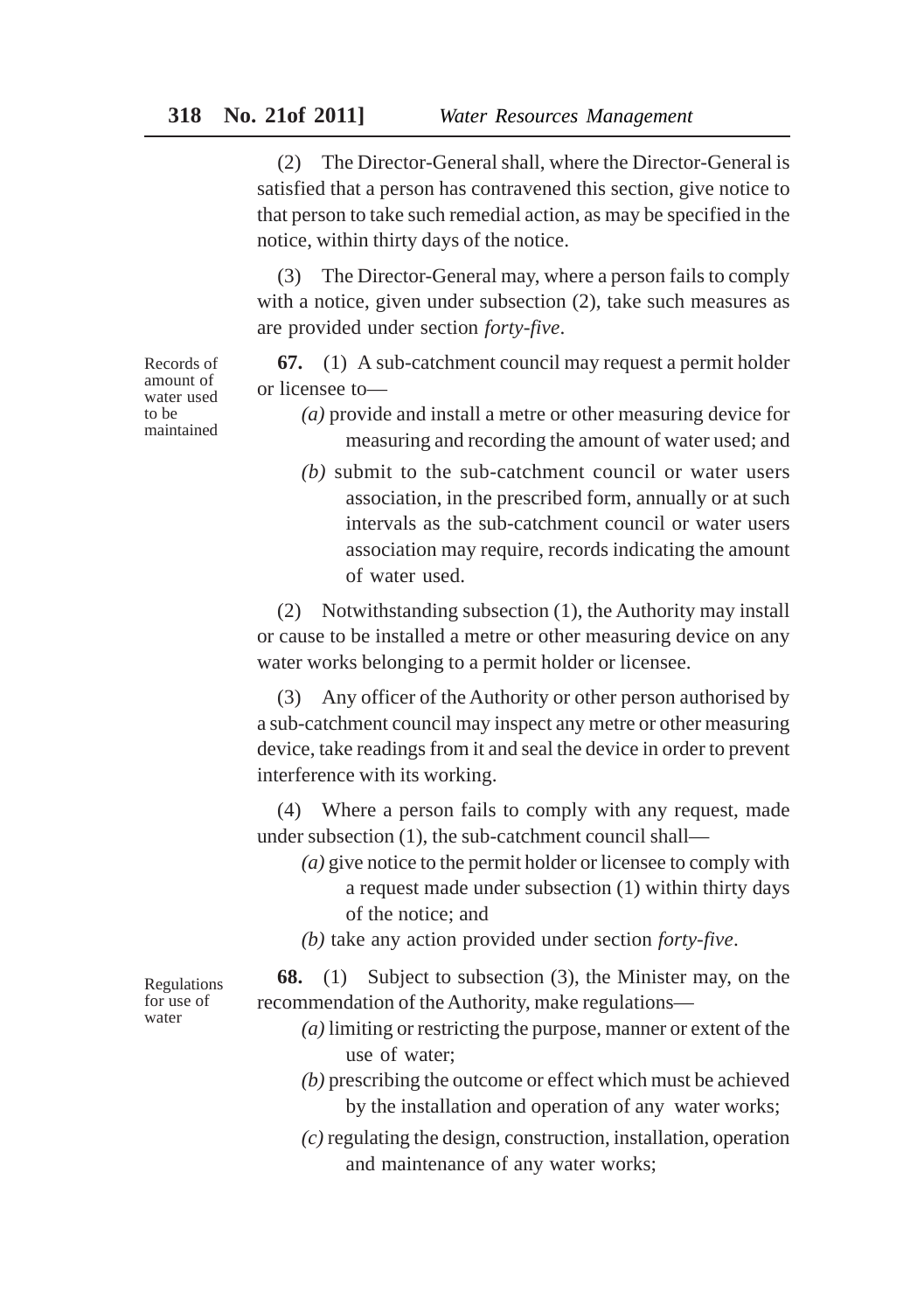- *(d)* for the various roles and responsibilities of officers, of the Authority, water users associations,appropriate authorities and any department or agency of Government responsible for water resources management and environmental protection, in the decision making process relating to water use; or
- *(e)* regulating or prohibiting any activity in order to protect a water resource or riparian habitat.
- (2) Regulations made under subsection (1) may—
	- *(a)* differentiate between different purposes for the use of water;
	- *(b)* make different provisions for different water resources;
	- *(c)* differentiate between different geographical areas; and
	- *(d)* create offences and prescribe penalties.

(3) The Minister shall, in making regulations, under subsection (1), take into account all relevant considerations, including the need to—

- *(a)* promote the social, economic, sustainable, equitable and reasonable use of water;
- *(b)* conserve and protect water resourcesor riparian habitat;
- *(c)* provide for adaptive measures for climate change;
- *(d)* prevent wastage of water;
- *(e)* facilitate the monitoring of the use of water and water resources; and
- *(f)* facilitate the imposition and recovery of charges.

#### PART IX

# PERMITS FOR WATER USE

**69.** (1) An appropriate authority shall not issue or grant any licence, permit or other authorisation for the doing of any activity by any person, in any catchment or on, or along, a water resource, before the appropriate authority first consults the Authority as to whether the issuing or the grant of any licence, permit or other authorisation will affect the resource quality or quantity of water in any water resource.

Integrated decisionmaking process and single permit or licence system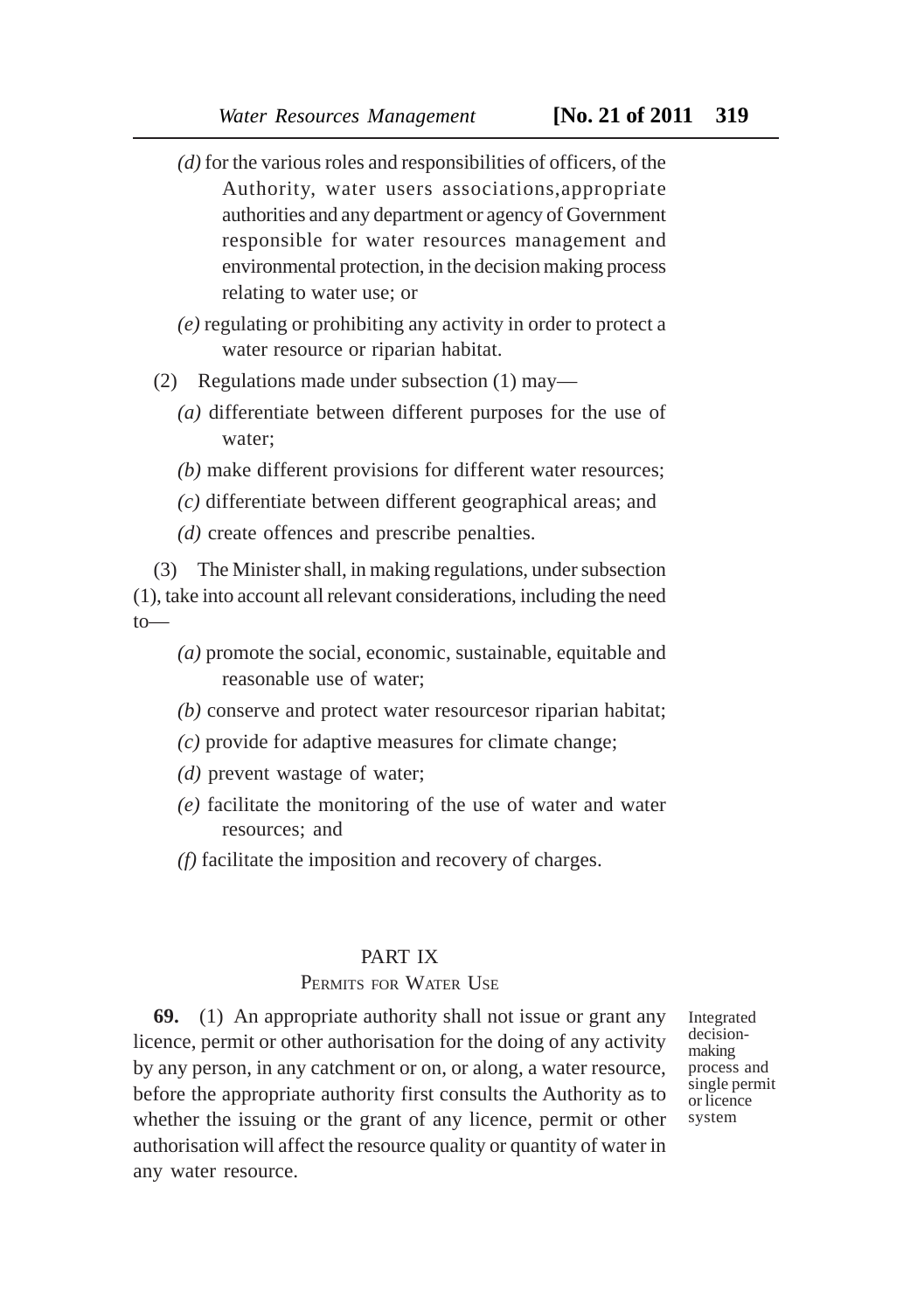(2) The Authority may, where consulted under subsection (1), impose such conditions or stipulate such requirements as the Authority considers necessary to maintain or protect the resource quality or quantity of water in any water resource, including conditions relating to the strict compliance of any other written law.

(3) Where the Authority imposes any conditions or stipulates any requirement under subsection (2), an appropriate authority shall endorse such condition or requirement on any licence or permit issued to any person whose activities under the licence or permit will affect the resource quality or the quantity of water in any water resource.

(4) A conservancy authority or an appropriate authority shall, when requested to do so by the Authority, give to the Authority any advice or assistance or submit such information as may be necessary for the performance of the Authority's functions under this section.

(5) Any contravention of any condition or requirement endorsed on any licence or permit, under subsection (3), shall be a ground for the revocation of any permit or licence issued by an appropriate authority under the relevant law.

(6) A person whose permit or licence authorises the use of water for a purpose specified in the permit or licence shall pay, to the appropriate authority that issued the permit or licence, the charge prescribed under this Act for the use of that water and such permit or licence shall for all purposes be deemed to be a permit or licence issued under this Act for the use of the water as specified and shall be subject to this Act.

(7) Where a person makes a payment under subsection (6) for the use of water by that person, the appropriate authority shall transmit to the Authority the charges paid.

**70.** Subject to the requirements, limitations and conditions specified by, or under, this Act, a permit shall not be required for—

- *(a)* the use of water, from any water resource, for domestic and non-commercial purposes by a person having lawful access to it;
- *(b)* the development or use of ground water for domestic and non-commercial purposes;
- *(c)* the harvest of any rain water from any facility not specified in paragraph *(g)* of section *seventy-one*;

Activities where no permits required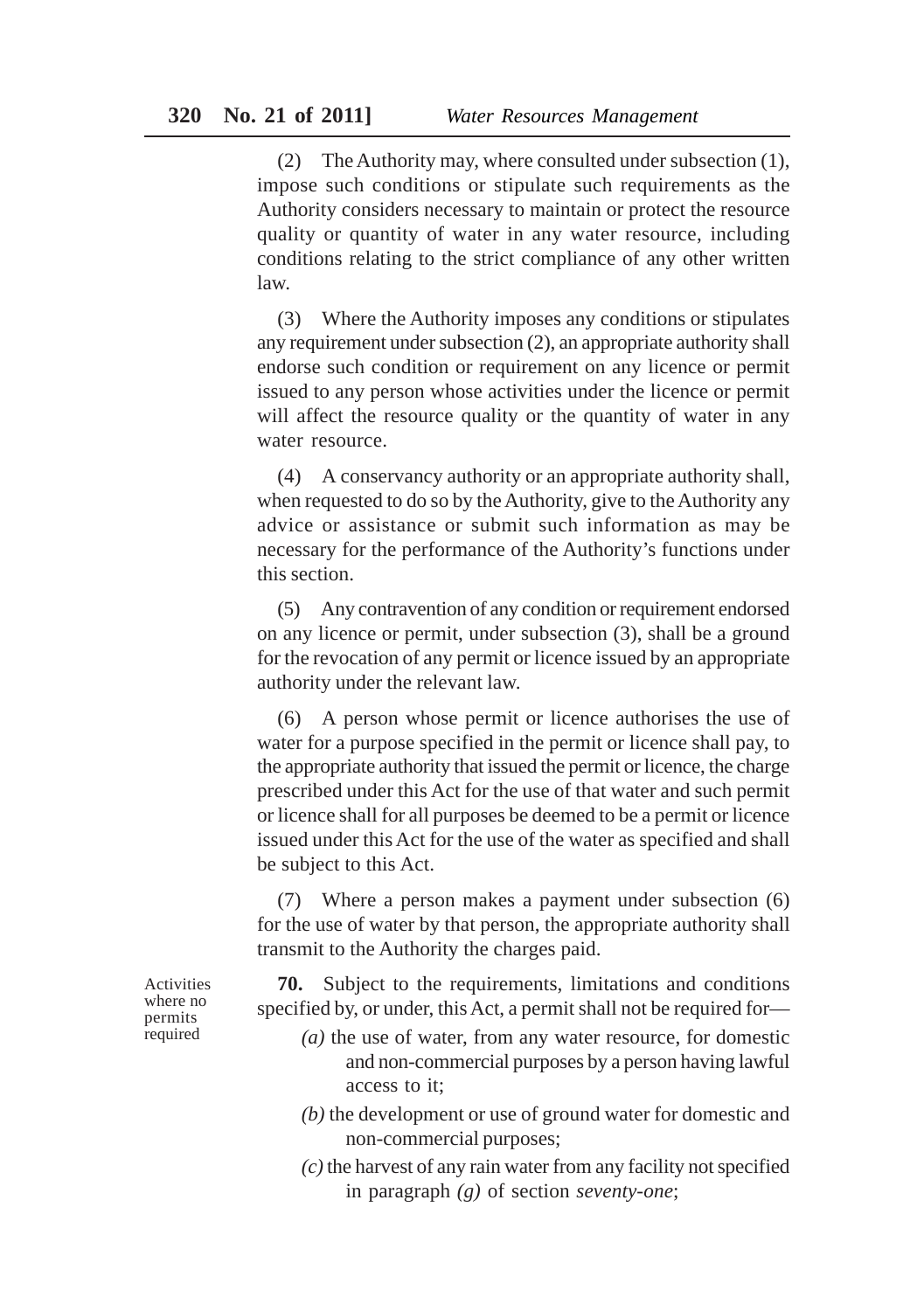- *(d)* the investigation of the presence of water in any aquifer of the quality or quantity of ground water; or
- *(e)* ascertaining the effect of using water from any borehole or water works or the level of water in any other borehole or water works on any water resource.

**71.** Subject to this Act, a person who intends to—

- *(a)* use water for purposes specified under section *sixty*, other than for the domestic purposes specified under section *seventy*;
- *(b)* construct, acquire any water works, impound, supply or distribute water from any water works or borehole to any other person;
- *(c)* de-water any mine, quarry or water works;
- *(d)* drain any swamp, marsh, dambo, wetland, re-charge area or other land;
- *(e)* construct or acquire any water works for the purpose of draining into, conserving or utilising, in any manner whatsoever, water from a water resource;
- *(f)* construct water works necessary to restore the course of a water resource that has changed its course;
- *(g)* harvest any rainwater by means of a dam, weir or barrage that is on a water resource;
- *(h)* conduct any operation that would interfere with the bank or course of a watercourse;
- *(i)* sink, deepen or alter any borehole for any purpose in a water shortage area; or
- *(j)* carry out any activity in relation to a water resource as may be prescribed;

shall apply for a permit and pay such charges, for the use of the water, as may be prescribed.

**72.** (1) An application for a permit under section *seventyone* shall be made in the prescribed form and lodged with the Authority, catchment council, sub-catchment council or water users association and be accompanied with—

*(a)* such information in support of the application as the form may require; and

*(b)* a prescribed application fee.

(2) The Authority, catchment council, sub-catchment council or water users association shall, where an application is received under subsection (1), subject the application to public comment by a notice in a daily newspaper of general circulation in Zambia and, where applicable, to an environmental impact assessment in accordance with the Environmental Management Act, 2011.

Application for permit

Activities where permits required

Act  $N_0$  12 of 2011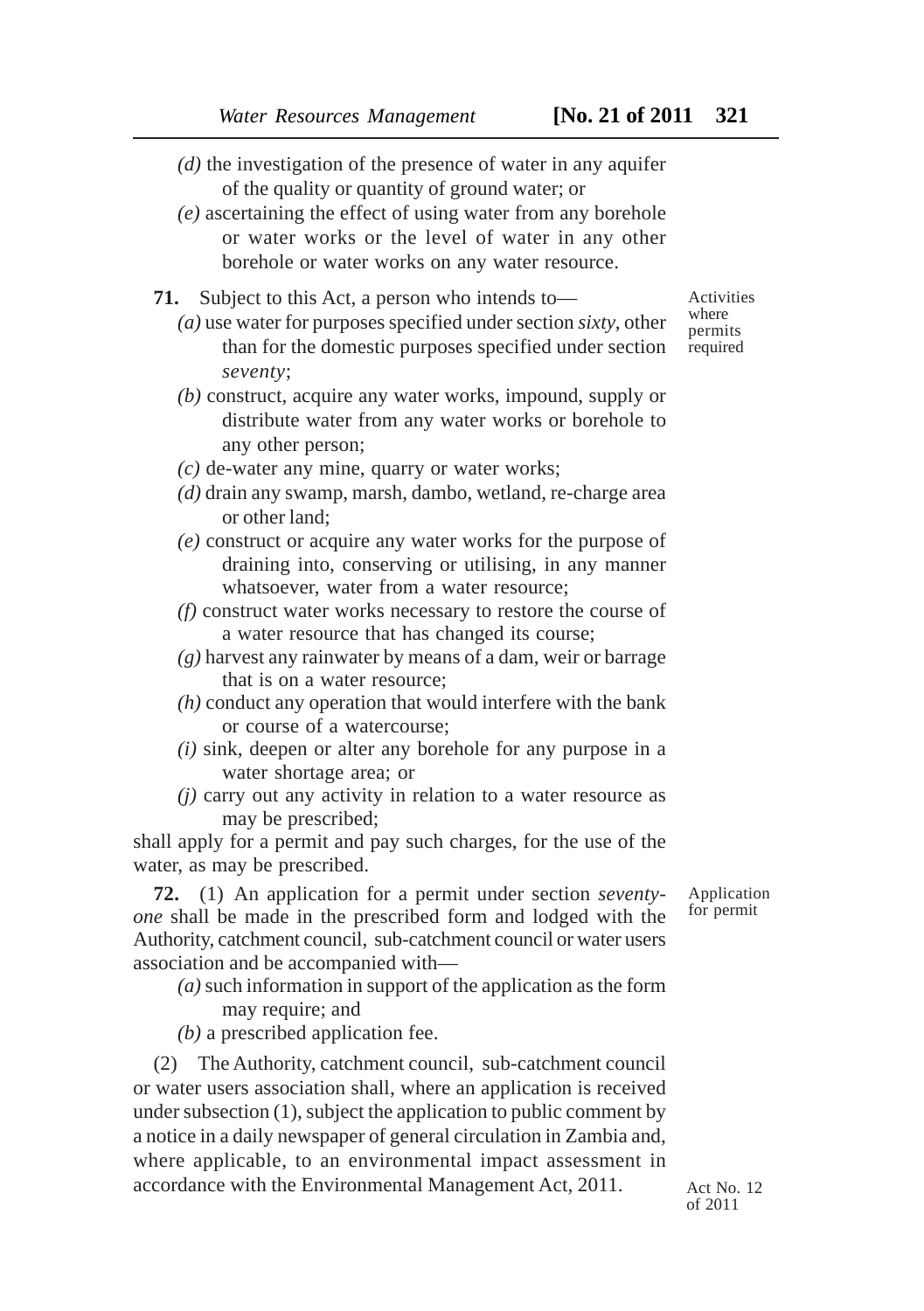Act No. 7 of 2008

(3) Notwithstanding subsection (1), a person holding a permit or a licence under the Mines and Minerals Development Act, 2008 who requires the use of water for mining purposes, shall make an application to the Director of Mines, setting out the volume of water required, the nature of the proposed use and such other information as may be prescribed.

(4) The Director of Mines shall cause an inquiry to be made into the merits of the application, made under subsection (3), and shall thereafter forward the application with comments and recommendations to the Director-General, catchment council, subcatchment council or water users association for consideration.

(5) A person opposed to the grant of a permit may object to the grant of the permit, within thirty days of the notice inviting comments on an application, in the prescribed manner, to the Authority, catchment council, sub-catchment council or water users association.

(6) Where there are no objections to an application, made under subsection (1), the decision on the application shall be submitted to the sub-catchment council for consideration.

(7) A catchment council shall consider the decision of the subcatchment council within thirty days of receipt of the decision and transmit its decision to the Director-General.

(8) Where there are objections to an application, made under subsection  $(1)$  or  $(3)$ —

- *(a)* the Authority, catchment council, sub-catchment council or water users association shall consider the objections and make a decision on the application;
- *(b)* the decision of the water users association shall be sent to the sub-catchment council for further consideration and the decision of the sub-catchment council shall be sent to the catchment council for further consideration; and
- *(c)* the catchment council shall submit all decisions received, including its own decision, to the Director-General for consideration and determination.

(9) Where the Authority, catchment council, sub-catchment council or water users association does not agree with an objection made, it shall notify the person making the objection within fourteen days of its decision.

(10) Where there are no objections to an application made under subsection (1) or (3)—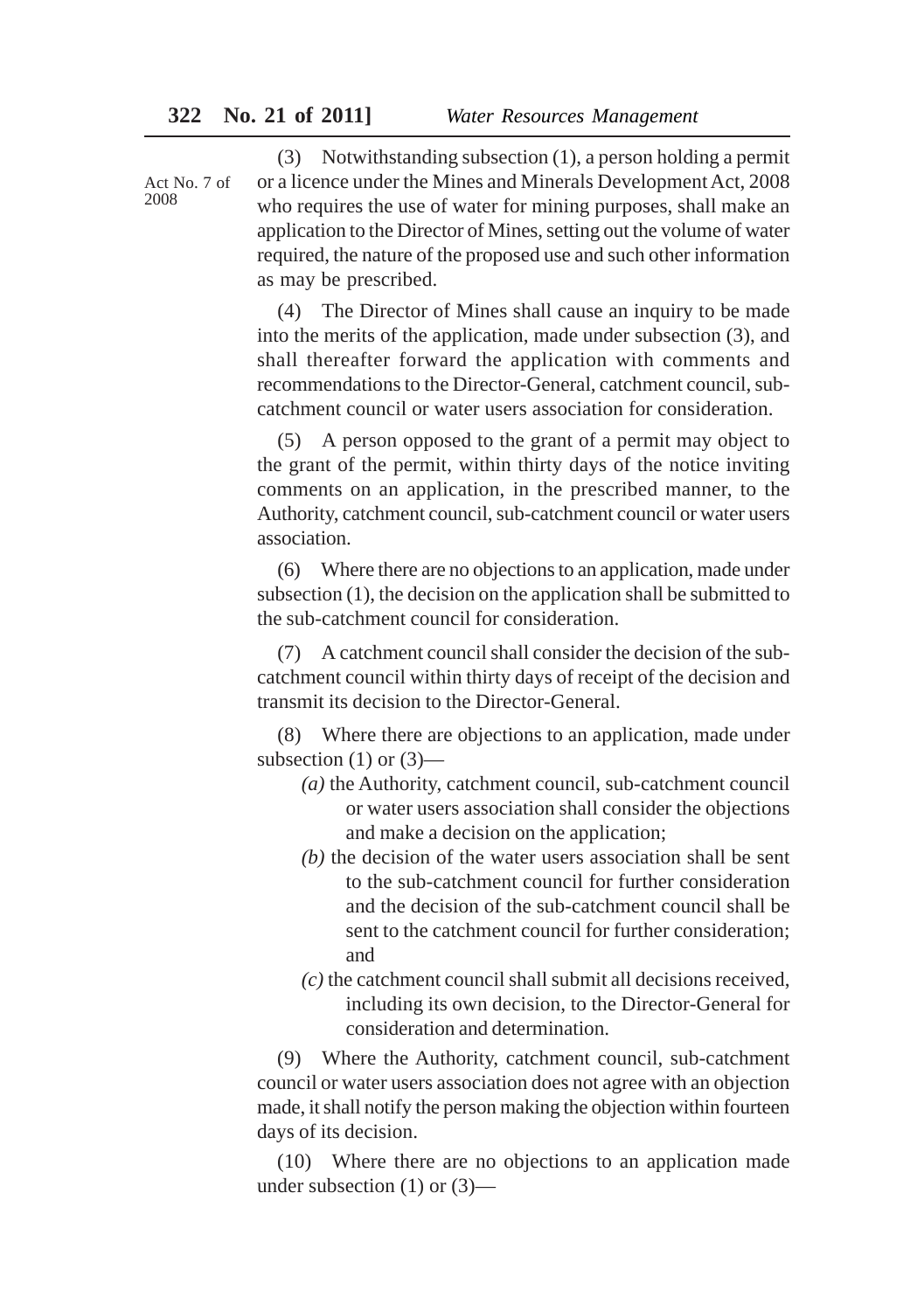- *(a)* the Authority, catchment council, sub-catchment council or water users association shall consider the application and make a decision on the application;
- *(b)* the decision of the water users association shall be sent to the sub-catchment council for further consideration and the decision of the sub-catchment council shall be sent to the catchment council for further consideration; and
- *(c)* the catchment council shall submit all the decisions received, including its own decision, to the Director-General for consideration and determination by the Board.

(11) The period for the consideration of applications for permits shall be thirty days from the date of receipt of an objection on an application or the expiry of the notice inviting public comments where there are no objections.

(12) A person aggrieved with a decision of the catchment council, sub-catchment council or water users association under subsection (8) may, within thirty days of the decision, appeal to the Director-General.

**73.** (1) The Board shall consider and make a decision on an application for a permit, as provided under section *seventy-four*, as soon as practicable but not later than thirty days from the date it was lodged with the Authority or received from a catchment council.

(2) Where an application for a permit is not considered and a decision made by the Board within thirty days, as specified under subsection (1), any application fee paid by the applicant shall be refunded to the applicant and the Board shall immediately proceed to consider and make a decision on the application which shall be done in not more than seven days.

(3) Where the Board still does not consider and decide on an application for a permit, lodged or submitted under subsection (1), after the application fee is refunded to the applicant, as provided under subsection (2), the applicant may appeal to the catchment council within thirty days of receipt of the refunded application fee.

**74.** Subject to this Act, in particular to the priorities for the use of water in an allocation plan and a catchment management plan, the Board shall, on receipt of applications for permits from a catchment council, before granting a permitDuty to consider application for permit

Consideration before grant of permit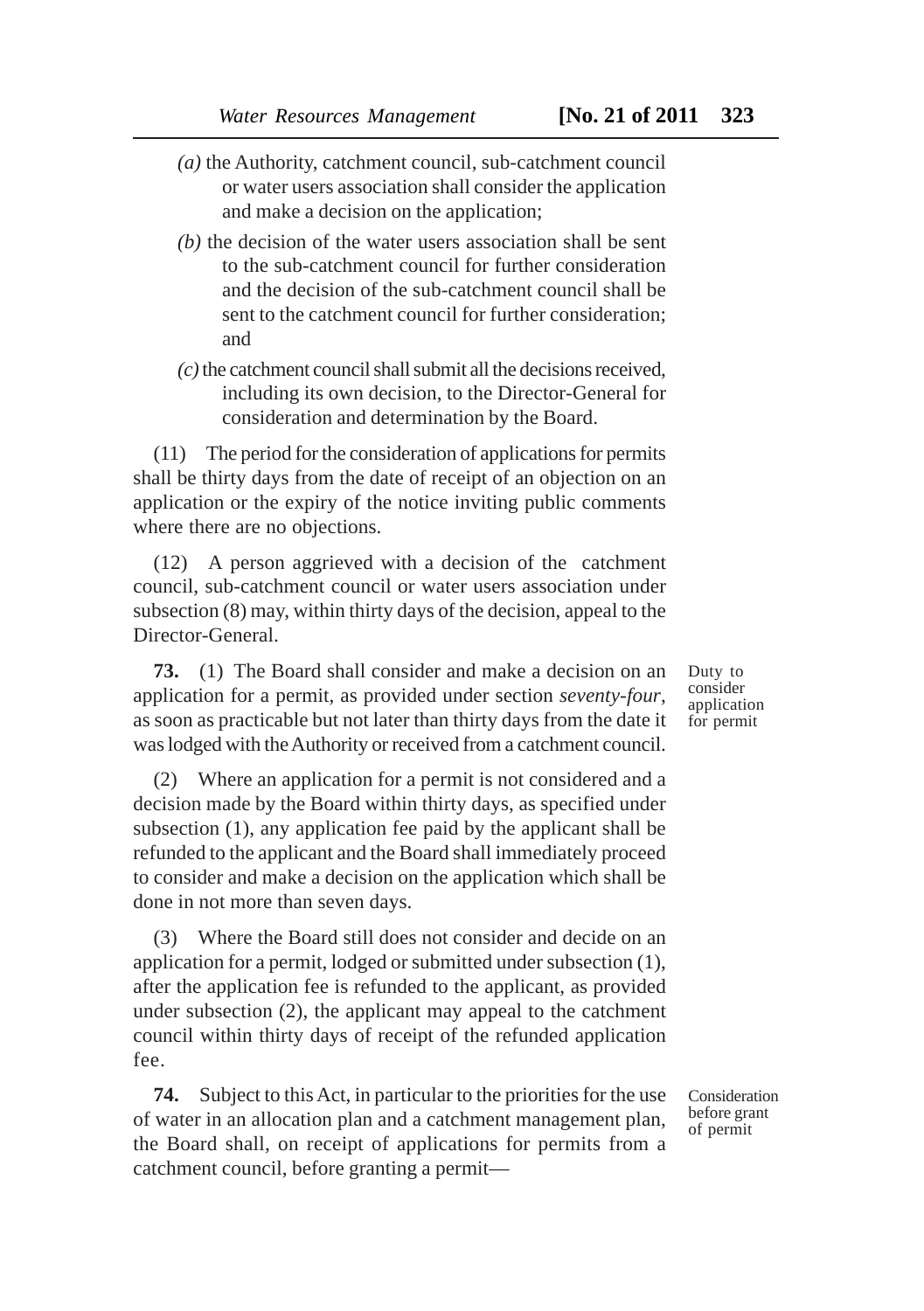- *(a)* identify and take into consideration existing entitlements to the use of the water;
- *(b)* in the case of more than one application for the use of the same water, have regard to—
	- (i) the need to achieve, as far as possible, an equitable allocation of the available water resources;
	- (ii) the needs of each application; and
	- (iii) the likely economic, social and environmental benefits or effects of the proposed use;
- *(c)* in respect of an application for a permit to construct water works that are necessary to restore the course of a water resource, have regard to—
	- (i) any interests lawfully acquired in the changed course of the water resource; and
	- (ii) the extent to which existing permits may be affected;
- *(d)* have regard to the economic aspects of the proposed scheme, undertaking or water works;
- *(e)* if the use will result in effluent requiring treatment and disposal, order the applicant to ensure that the proposed method of treatment and disposal of the effluent complies with Part V;
- *(f)* take into account the resource quality objectives of the water resource;
- *(g)* take into account the investments already made, and to be made, by the user of the water in respect of the use of the water in question;
- *(h)* take into account the strategic importance of the use of the water applied for;
- *(i)* take into account the quantity of water in the water resource which may be required for meeting the reserve and any international obligation;
- *(j)* consider the probable duration of any undertaking or activity for which the use of water is applied for;
- *(k)* if the application for a permit for the use of water is for water being beneficially used by a permit holder, consider the payment of compensation by the applicant to the permit holder on such terms and conditions as may be agreed by the parties concerned; and
- *(l)* consider such matters as may appear to be relevant in the circumstances of each case.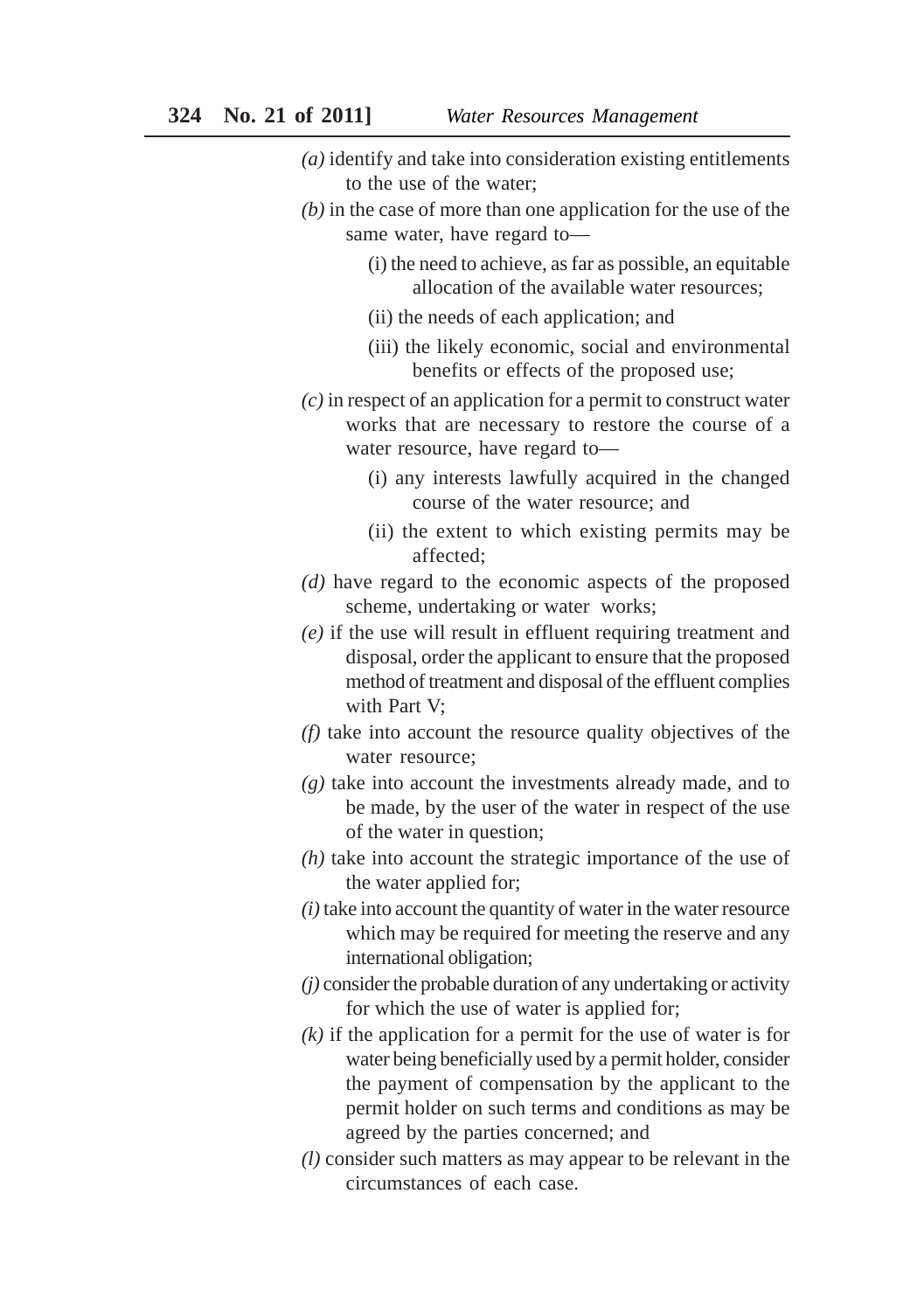**75.** (1) The Director-General may grant a temporary permit for the use of water to an applicant, excluding construction of water works, on such terms and conditions as the Board may specify in guidelines issued to the Director-General.

(2) A person shall not commence any works or activities, specified under *sixty four*, unless that person applies for a temporary permit.

(3) A temporary permit shall authorise the holder to do such things as are necessary to carry out the works or activities specified in the temporary permit for the duration of the preliminary works or activities to be undertaken, but in no case shall its duration exceed a period of one year.

(4) A temporary permit issued by the Director-General under this section shall not oblige the Board to issue a permit for such works or activities as specified under this Act.

**76.** (1) The Board may, subject to this Act, grant a permit for the use of water within sixty days of a lodgement or submission or receipt of an application.

(2) The Board shall grant a permit subject to the following conditions:

- *(a)* any condition or requirement relating to the use of water as is specified or required by this Act or as may be prescribed;
- *(b)* any condition relating to the rate of abstraction of water as the Board may specify;
- (c) the payment by the permit holder of any prescribed charges for the use of the water on the grant of the permit and thereafter on an annual basis; or
- *(d)* such other conditions, not inconsistent with this Act, as the Board may specify in writing.

(3) Without limiting subsection (2), regulations made by the Minister, under paragraph *(a)* of subsection (2), may impose conditions for different circumstances and for different uses.

**77.** (1) Subject to subsection (2), permits for various uses of water shall not be granted so as to be in force for a period exceeding, or for periods which in the aggregate exceed, twenty-five years.

(2) Notwithstanding subsection (1), a permit for hydroelectric purposes shall be granted for a period not exceeding, or for periods which in the aggregate do not exceed, thirty years.

Duration of permit

Grant of permit and conditions of permit

Temporary permit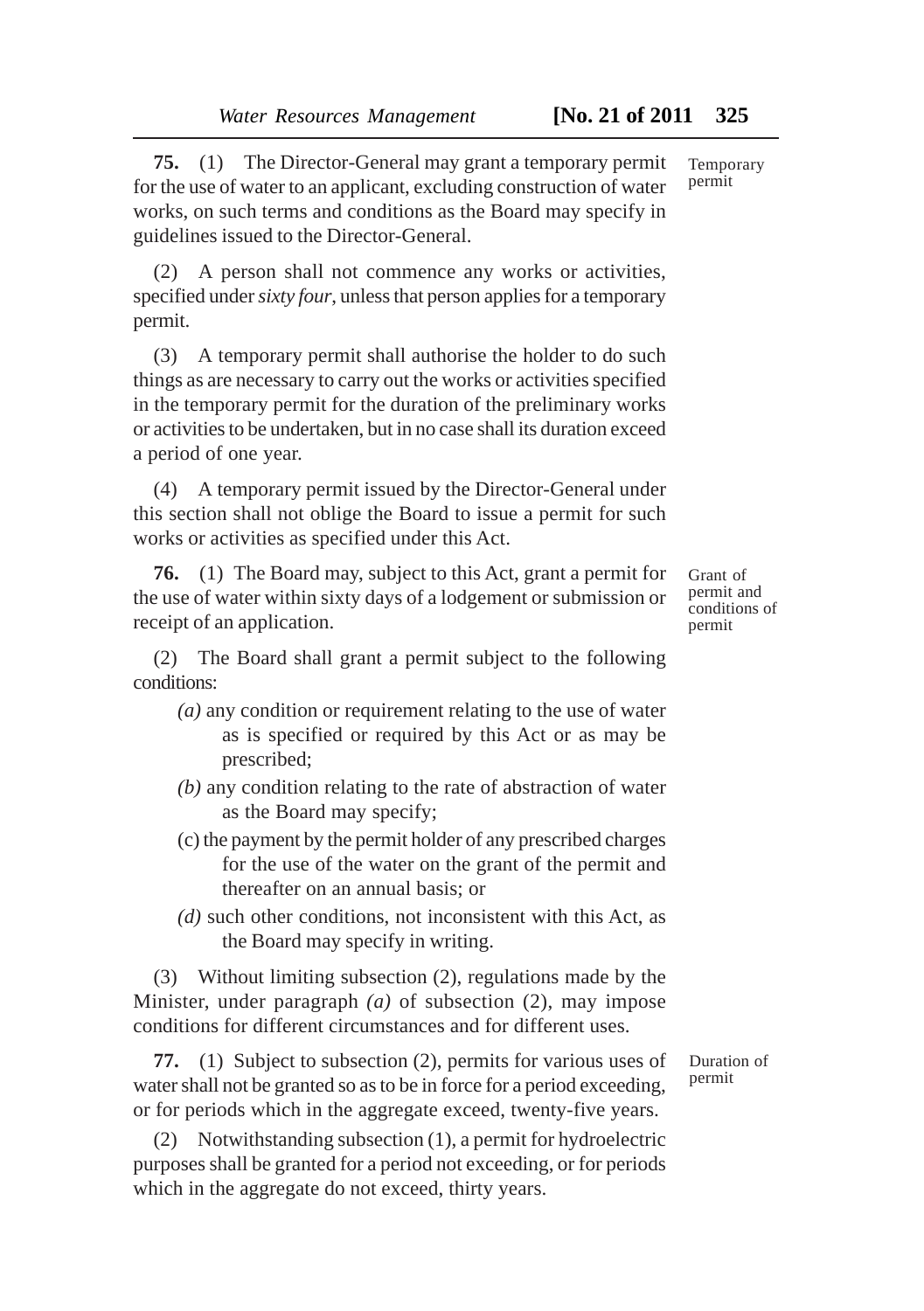**78.** If the Board is satisfied that an application does not comply with, or is contrary to, any regulations made under this Act, the Board may refuse to grant a permit for the use of water and, in such a case, the Board shall inform the applicant and any person objecting to the grant of the application, of the reasons the Board refused to grant the permit. Refusal of permit

**79.** (1) Subject to this Act, on the expiry of the period for a permit, specified in section *seventy seven*, a permit shall, upon application by the permit holder, in the prescribed form, be renewed for a similar period, as long as the applicant has not breached the conditions of the previous permit and the hydrological conditions have not substantially changed. Renewal of permit

> (2) An application for a renewal of a permit under this section shall be subject to the same procedure as applies to an application for a permit under section *seventy-two*.

> (3) Subject to this Act and in particular subsection (2), an application for a renewal of a permit, that is valid for at least ten years, may be made to the Authority, catchment council, a subcatchment council or water users association, three years prior to its expiration and the Board may grant another permit to the applicant, for a period not exceeding the periods specified under subsections (1) and (2) of section *seventy-seven*, valid from the date of the renewal.

> **80.** A permit shall specify, as far as practicable, the particular portion of any land or the particular undertaking to which the permit is to be appurtenant and on its grant the permit shall, for the duration of that permit, and subject to this Act:

- *(a)* be appurtenant to that portion of land or that undertaking; and
- *(b)* pass with any demise, device, alienation, transfer or other disposition of the land or undertaking, whether by operation of law or otherwise.

**81.** (1) A permit may be varied by the Board after due investigation by the Authority in the following circumstances:

- *(a)* where it is shown, by any person that, owing to any emergency as specified under Part XIV, the use of water under a permit or the method or point of diversion or other manner in which the water is so used, causes—
	- (i) inequity; or
	- (ii) a deterioration in the quality of water;

Permit to run with land or undertaking

Variation of permit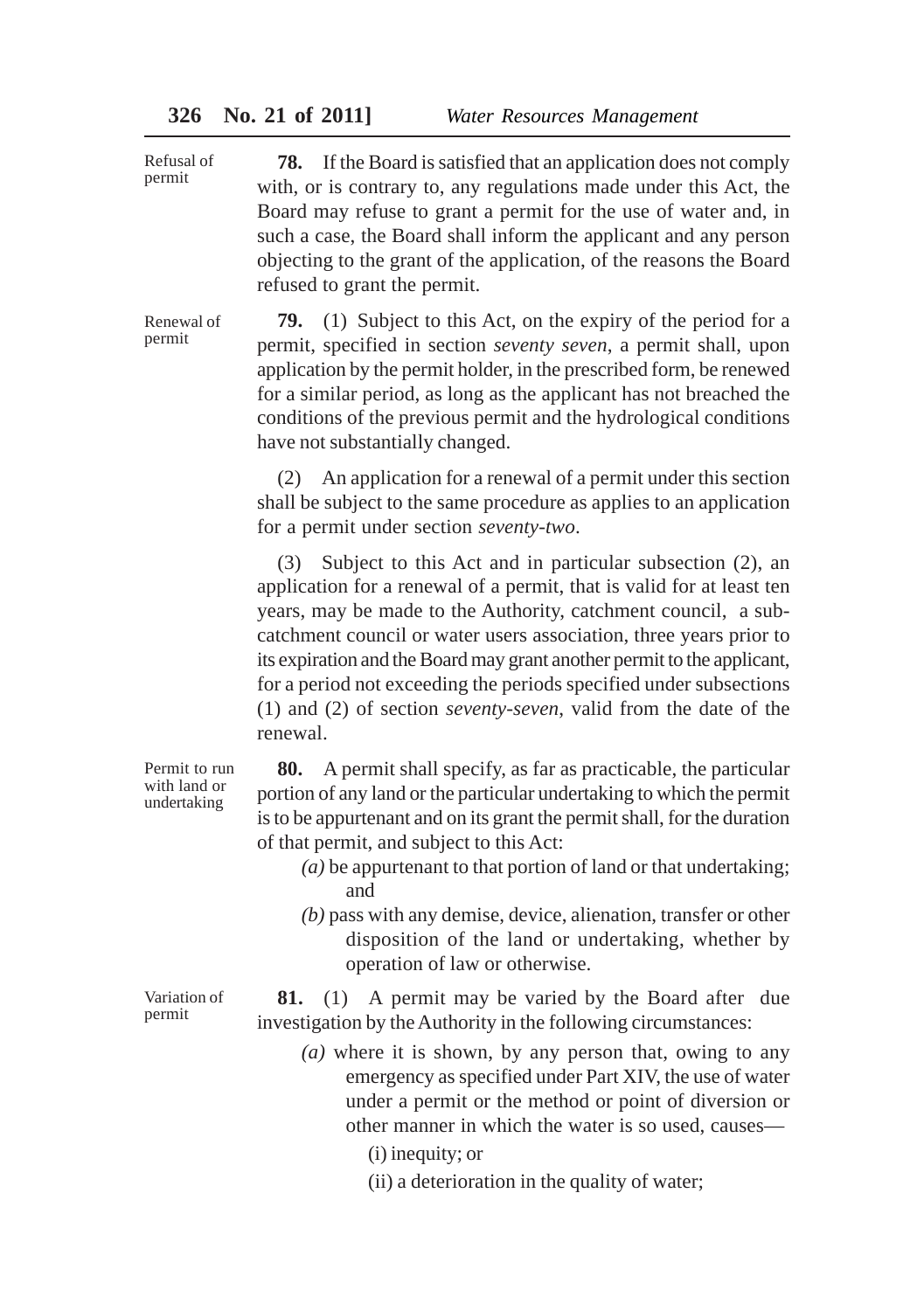- *(b)* if, after a hydrological survey of the relevant water resource has been made or due to climate change, there is a shortage of water for any purpose which has priority under this Act; or
- *(c)* if the permit holder makes partial use of the permit after taking into consideration the nature of the investment.
- (2) The Board may vary a permit, under subsection (1), so as  $t_0$ 
	- *(a)* reduce the quantity of water allocated for the purpose;
	- *(b)* alter the use of the water specified by the permit;
	- *(c)* alter the method of diversion or other specification stipulated in the permit; or
	- *(d)* alter the terms and conditions of the permit so as to effect the variation.

(3) A permit shall not be varied under this section unless notice, of not less than thirty days, of the proposed variation has been served on the permit holder and the permit holder has been afforded a reasonable opportunity to show cause to the Board as to why the permit should not be varied.

(4) Subsection (3) shall not apply where the variation is necessary owing to an emergency of a kind provided under Part XIV.

(5) Subject to subsection (6), the Board may, in each particular case, determine whether compensation should be paid, and by whom it should be paid, to a permit holder who suffers a variation to the permit.

 (6) Compensation shall not be paid under this section in respect of a variation of a permit to reduce the quantity of water which the permit holder is authorised to use if the—

- *(a)* Board is satisfied that the variation is necessary in order to protect the availability of water in the source of supply to which the permit relates;
- *(b)* variation does not reduce the quantity of water the holder of the permit is authorised to abstract to less than the minimum amount required for the use; or
- *(c)* variation is necessary to protect, from serious damage—
	- (i) any water resource;
	- (ii) underground water; or
	- (iii) any ecosystem.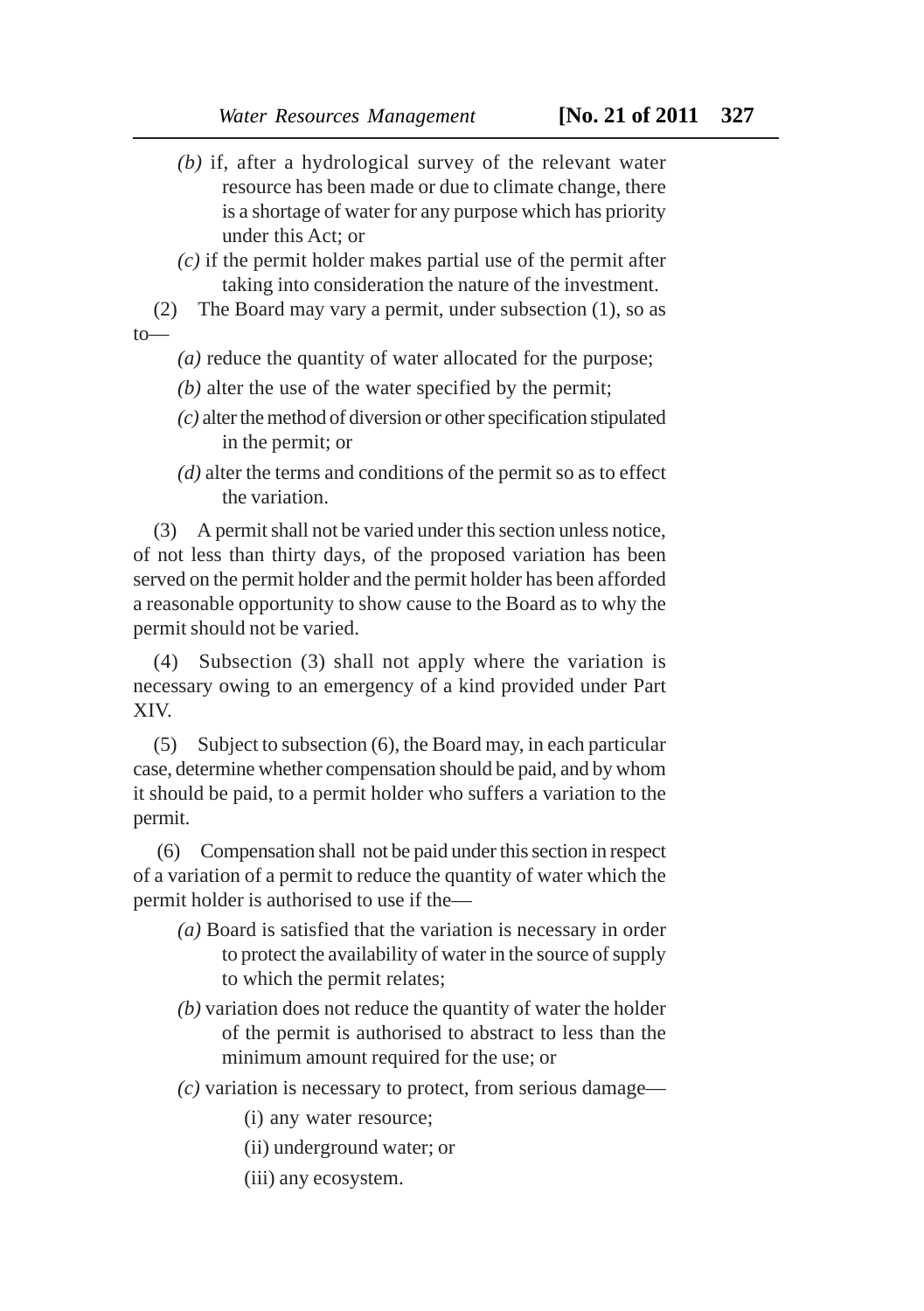Variation of permit at request of permit holder

**82.** (1) A permit may, at the request of the permit holder, be varied by the Board so as to—

- *(a)* change the point of diversion or abstraction of the water used under the permit;
- *(b)* reduce or increase the use of water authorised by the permit;
- *(c)* allow the apportionment of the water to be apportioned between two or more parts of the land to which the permit pertains;
- *(d)* allow the mixture of waters authorised to be taken or used with those authorised to be taken or used by another permit, whether held by the same or another permit holder;
- *(e)* remedy any defect where the permit is incomplete or indefinite in its terms and conditions; or
- *(f)* alter any term or condition of the permit if the Director-General is satisfied that the variation is not contrary to the public interest or the rights of others.

(2) A variation of a permit, under subsection (1), shall not be made without undertaking public consultations, if prescribed for that particular variation.

**83.** (1) For the purpose of sections *eighty-one* and *eightytwo* and where it is necessary that the use of water within a specific geographic area be rationed or reviewed so as to—

- *(a)* achieve a sustainable allocation of water from a water resource or ground water which is under stress;
- *(b)* achieve equity in allocations;
- *(c)* promote beneficial use of water in the public interest;
- *(d)* facilitate efficient use and management of water resources, including the promotion of the conjunctive use of surface and ground water; or
- *(e)* protect the water resource quality and ecosystems;

the Authority may issue a notice, of not less than sixty days, in the *Gazette* and a daily newspaper of general circulation in Zambia or a newsletter, requiring all users of water, including permit holders, to apply or re-apply for permits for the use of water.

(2) Following the receipt of applications or re-applications under subsection (1), the Board shall, after undertaking public consultations, grant permits for the use of water within that geographic area, subject to such conditions as may be prescribed.

Power to require permit application or reapplication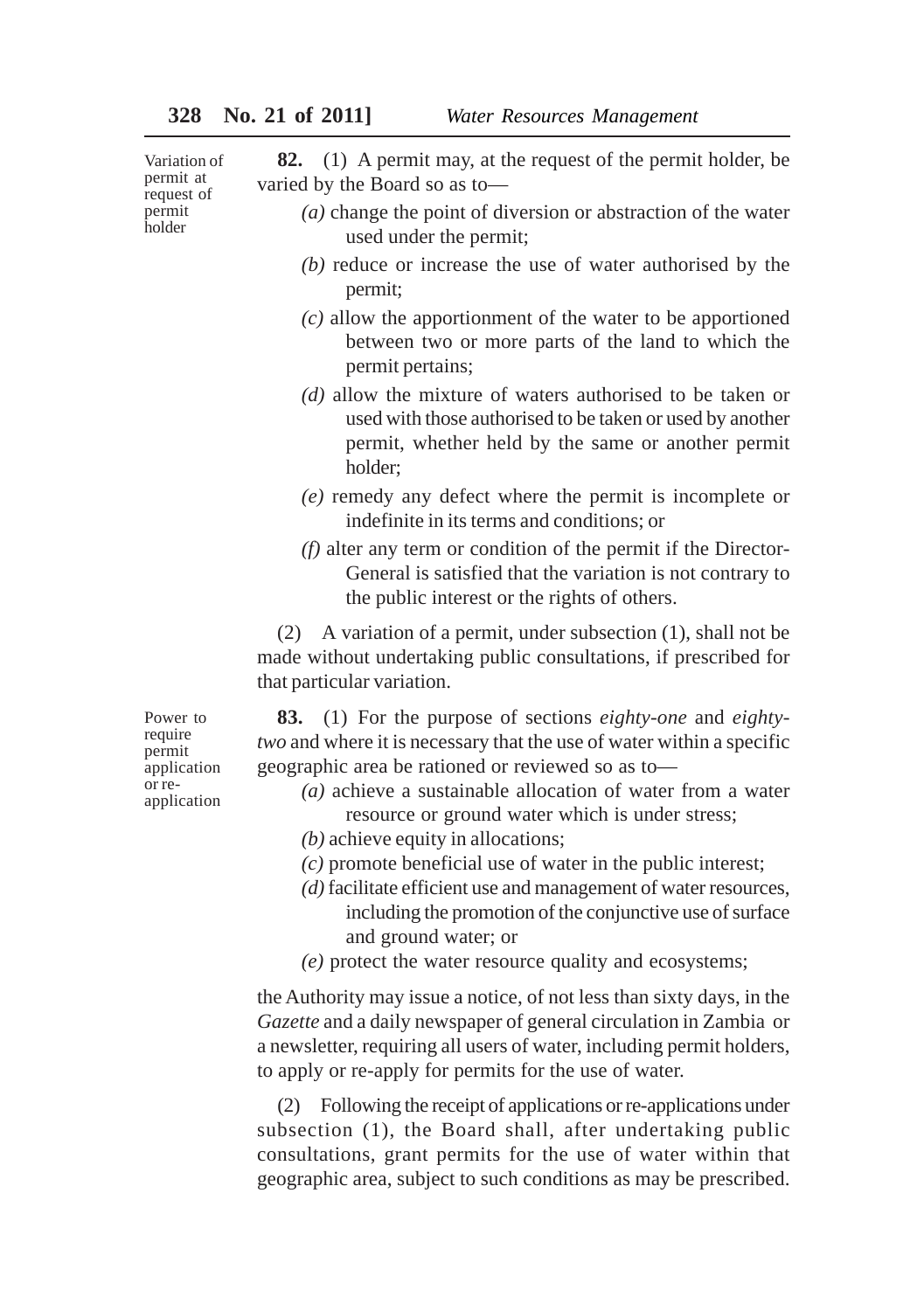**84.** (1) Subject to this Act, a permit may be cancelled by the Board, on the recommendation of the Director-General—

*(a)* if the permit holder contravenes any condition of the permit;

- *(b)* if the permit holder fails to make beneficial use of the water or any part of the water within a period of one year of the permit or such longer period as may be determined by the Board taking into consideration the nature of the investment;
- *(c)* where it is necessary to enable a Government scheme or community project to be undertaken in accordance with this Act; or
- *(d)* if the permit holder is convicted of an offence under this Act and sentenced to a period of imprisonment exceeding six months.

(2) A permit shall not be cancelled under this section unless notice of the proposed cancellation has been served on the permit holder and the permit holder has been afforded a reasonable opportunity to show cause to the Authority as to why the permit should not be cancelled.

(3) A permit holder whose permit is cancelled as a result of paragraph *(c)* of subsection (1) shall be paid compensation in accordance with the Lands Acquisition Act.

(4) A person aggrieved with a decision of the Board, made under subsection (1), may appeal to the Minister.

**85.** (1) A permit holder who ceases to use water in accordance with the terms and conditions of the permit may, by notice to the Authority, abandon the whole of the permit or any part capable of separation.

(2) Where a permit holder abandons the whole or part of a permit, under subsection (1), the Authority may direct the permit holder to remove, within such time as it may specify, all or any water works erected in connection with the permit.

(3) A permit holder who neglects or fails to remove the water works, specified under subsection (2), commits an offence and the Authority may remove all or any portion of the works and may recover the cost of their removal from the permit holder as a debt owing to the Authority.

(4) Notwithstanding subsection (3), the Authority may, if it considers it to be necessary or prudent in the public interest, take over the operations and management of abandoned water works. Cap. 189

Abandonment of activities under permit

Cancellation of permit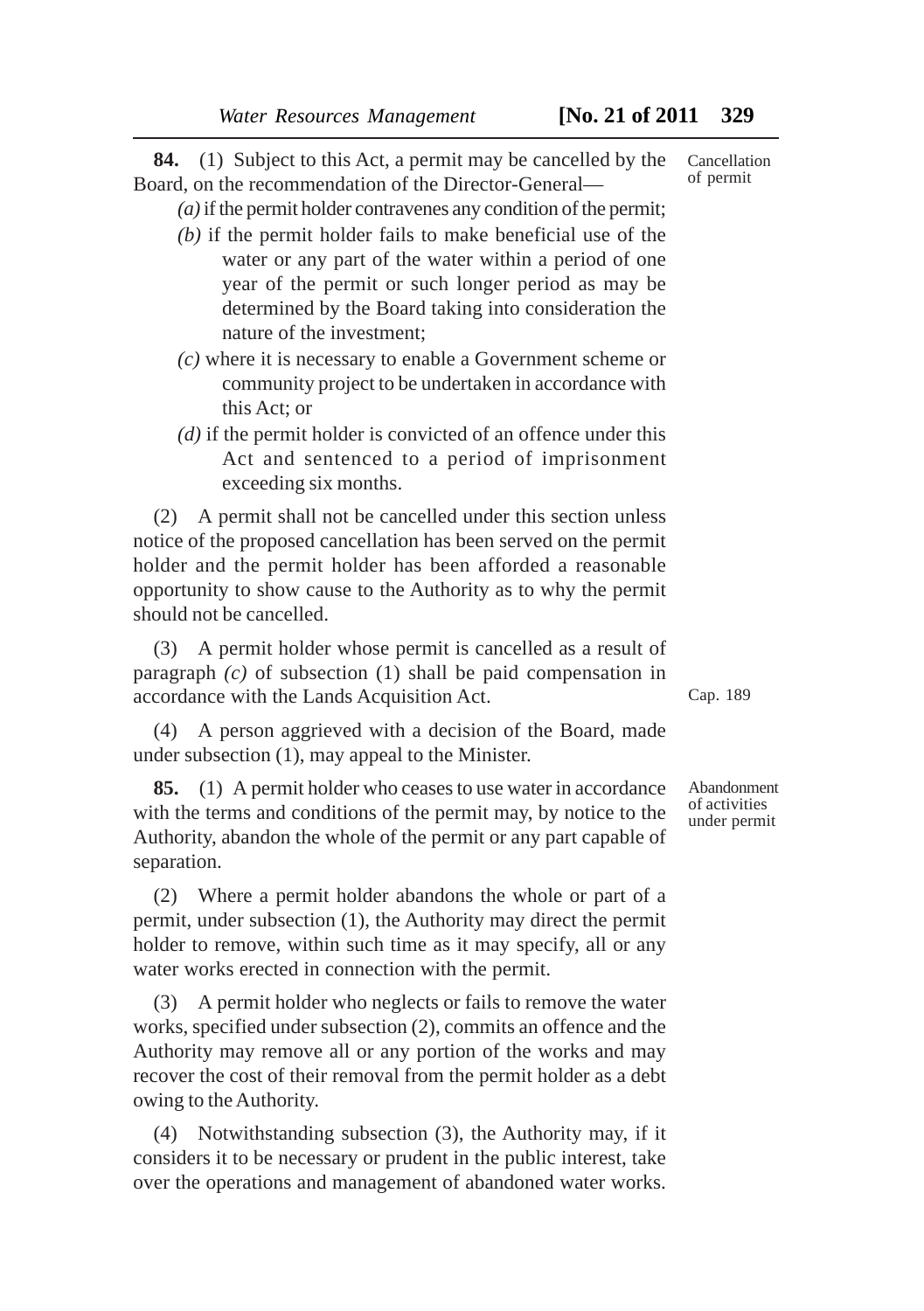# **330 No. 21 of 2011]** *Water Resources Management*

(5) Nothing in this section shall be construed as requiring or authorising a permit holder wholly or in part to abandon a permit contrary to the conditions of any mortgage or charge upon the land to which the permit is appurtenant.

**86.** (1) Where a permit— *(a)* is cancelled or varied by the Board; *(b)* has been granted erroneously or irregularly; or *(c)* has been granted in contravention of this Act; the Board may, by notice served on the permit holder, require the permit holder to surrender the permit to the Authority. (2) A permit holder who fails to comply with a notice under subsection (1) commits an offence and is liable, upon conviction, to the general penalty provided under section *one hundred* and *seventy-two.* **87.** (1) The Authority shall establish and maintain a register of permits that are in force and specify the details of the permits, their terms and conditions and the results of monitoring and enforcement action taken by the Authority regarding each permit. (2) Information contained in the register, established under subsection (1), shall be accessible by the public on payment of a prescribed fee. (3) An entitlement to use water granted under a permit shall be registered , by the permit holder, in the Lands and Deeds Registry in accordance with that Act, and the permit holder shall inform the Authority of the date such registration was made. PART X LICENSING OF CONSTRUCTORS AND DRILLERS **88.** (1) A person shall not engage in the trade or business of constructing any water works or drilling any boreholes without a licence from the Authority. (2) The Board may licence a person as a constructor or a driller and issue to that person a licence in such manner and under such conditions as may be prescribed. Surrender of permit Register of permits Licensing of Cap. 185

- (3) The Minister may prescribe—
	- *(a)* the criterion for the licensing of constructors or drillers; and
	- *(b)* the qualifications for constructors and drillers who are authorised to design, construct, install, operate or maintain any water works or drill any borehole.

constructors and drillers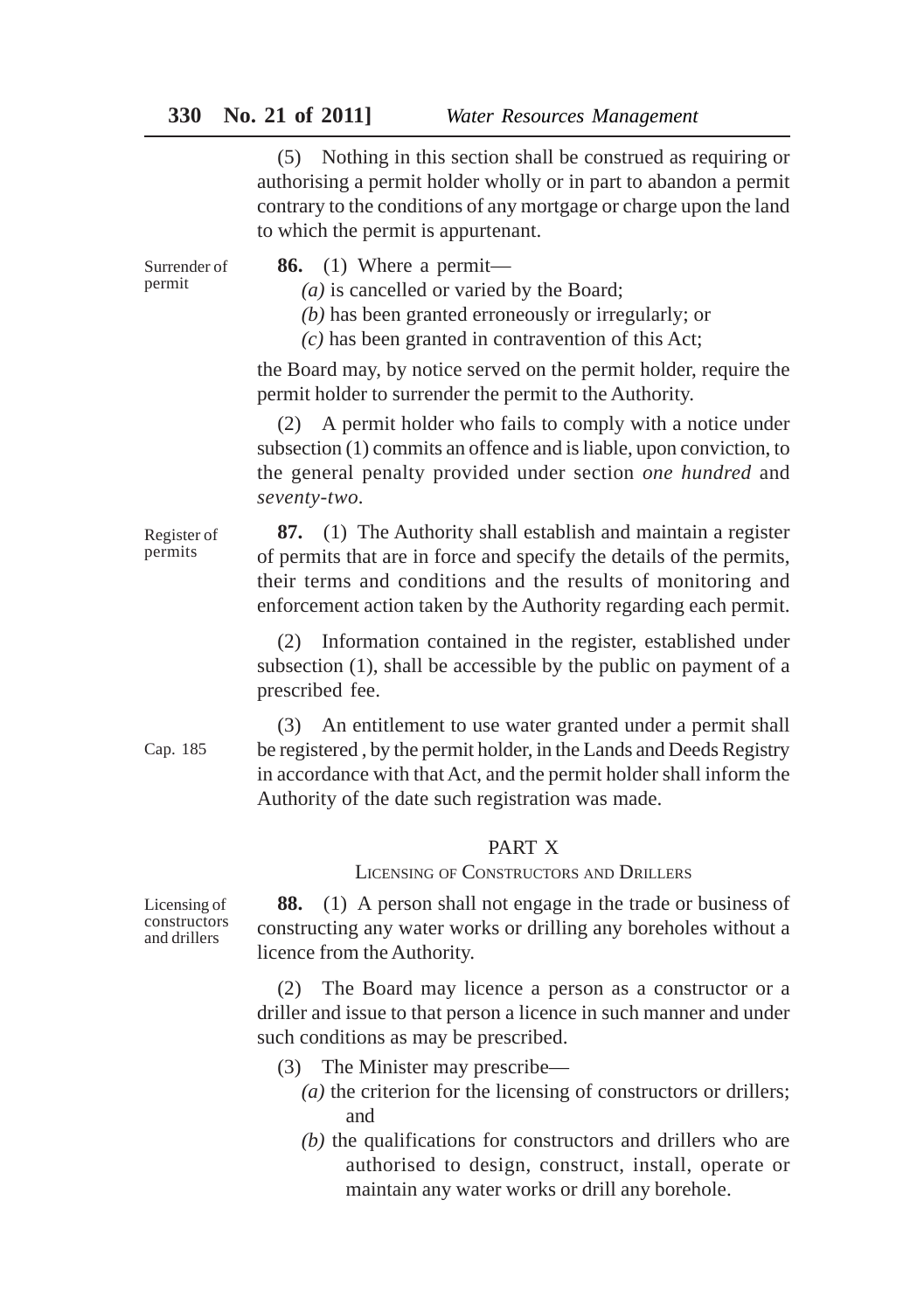- **89.** The Minister may prescribe—
	- *(a)* the procedure for applying for a licence and the grant, modification, renewal, transfer and revocation of a licence;
	- *(b)* the terms and conditions attaching to the application, grant, modification, refusal, renewal, transfer or revocation of a licence; and
	- *(c)* such other matters as are necessary or incidental to the effective regulation of constructors and drillers licenced under this Part.

**90.** An engineer shall not carry out any functions relating to the construction, design, installation, operation or maintenance of any water works unless that engineer is approved by the Board, in consultation with the Engineering Institution of Zambia.

**91.** For the purposes of this Act, where any person is contracted to construct water works or drill any borehole by an occupier of land, the contractor shall be deemed to be the constructor of the water works or driller of the borehole.

**92.** The Authority shall establish and maintain a register, as may be prescribed, of all constructors, drillers and engineers for purposes of this Part.

# PART XI

# GROUND WATER AND BOREHOLES

**93.** (1) The Authority shall protect ground water, in collaboration with any appropriate or conservancy authority, by—

- *(a)* encouraging the development of sustainable practices that do not degrade ground water;
- *(b)* specifying measures that are necessary to mitigate saline intrusion into aquifers;
- *(c)* preventing the pollution of aquifers through the regulation of toxic substances that permeate the ground;
- *(d)* recommending to the Minister the declaration of water resource protection areas around groundwater, re-charge areas and abstraction sources; and
- *(e)* promoting measures to improve the safety and integrity of boreholes.

(2) The Authority may, for any borehole that is registered under this Part, carry out periodic assessments of its characteristics.

Procedure for application, grant, modification etc. of licence

Approved engineers

Contractor deemed to be constructor or driller

Register of constructors, drillers and engineers

Protection of ground water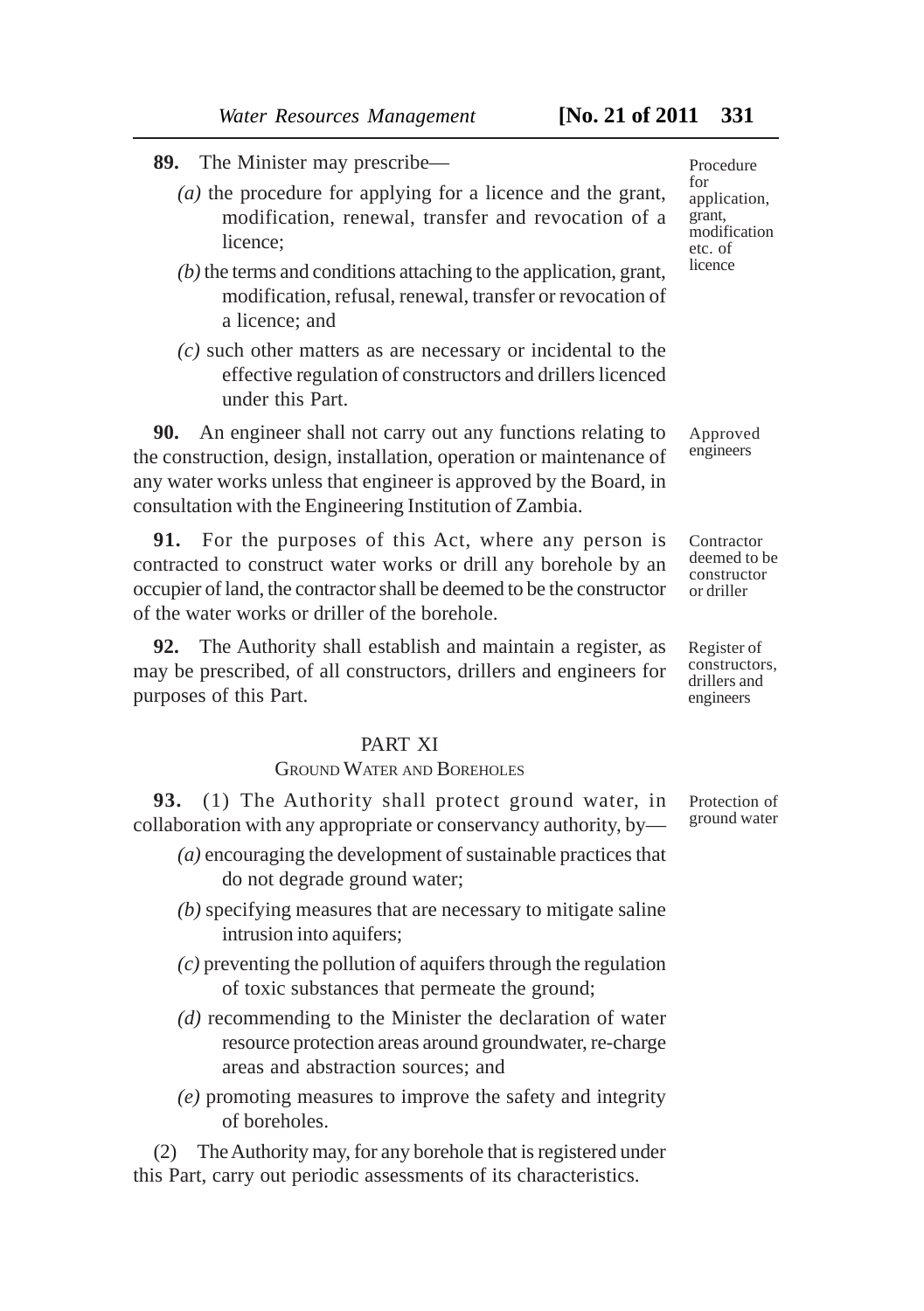Notice to drill borehole

**94.** A person who intends to drill a borehole and the occupier of the land shall, before any construction begins, notify the Authority, a catchment council or a subcatchment council of the proposed construction.

Permission to drill and access for inspection

**95.** (1) The Director-General, a catchment council or a subcatchment council may, on such terms and conditions as may be prescribed, within thirty days of the notification given under section *ninety-four*, and after due investigations authorise in writing, the drilling of a borehole.

(2) Subject to section *one hundred* and *sixty-two*, an officer of the Authority shall, where an authorisation is granted under subsection (1)—

*(a)* have free access to the borehole;

- *(b)* inspect the borehole and the material excavated from it;
- *(c)* take specimens of the material and of the water abstracted from the borehole; and
- *(d)* inspect any record kept in respect of the borehole.

(3) The Board shall specify the period of time for which the records and specimen of the materials, kept or taken under subsection (2), shall be kept by the person drilling the borehole or the occupier.

(4) The Authority shall ensure that all work necessary for the development of a borehole or the location of boreholes are within the distances prescribed.

(5) Nothing in this section or in any authorisation given under this section shall be construed so as to guarantee the quantity or quality of the water obtainable from any borehole.

**96.** (1) After the commencement of this Act, any borehole which encounters brackish water or other substances, as prescribed, shall be securely cased, plugged, or sealed off by the owner of the borehole so that the brackish water or other substance shall be confined to the strata in which it was found and the casing, plugging or sealing of the borehole shall be done in a manner that is effective to prevent the brackish water or other substance from escaping from the strata in which it was found into any other waterbearing strata or to the surface of the ground.

(2) The owner of a defective borehole, referred to under subsection (1), shall report the borehole to the Authority or a catchment manager and provide the location and data on the borehole.

Defective borehole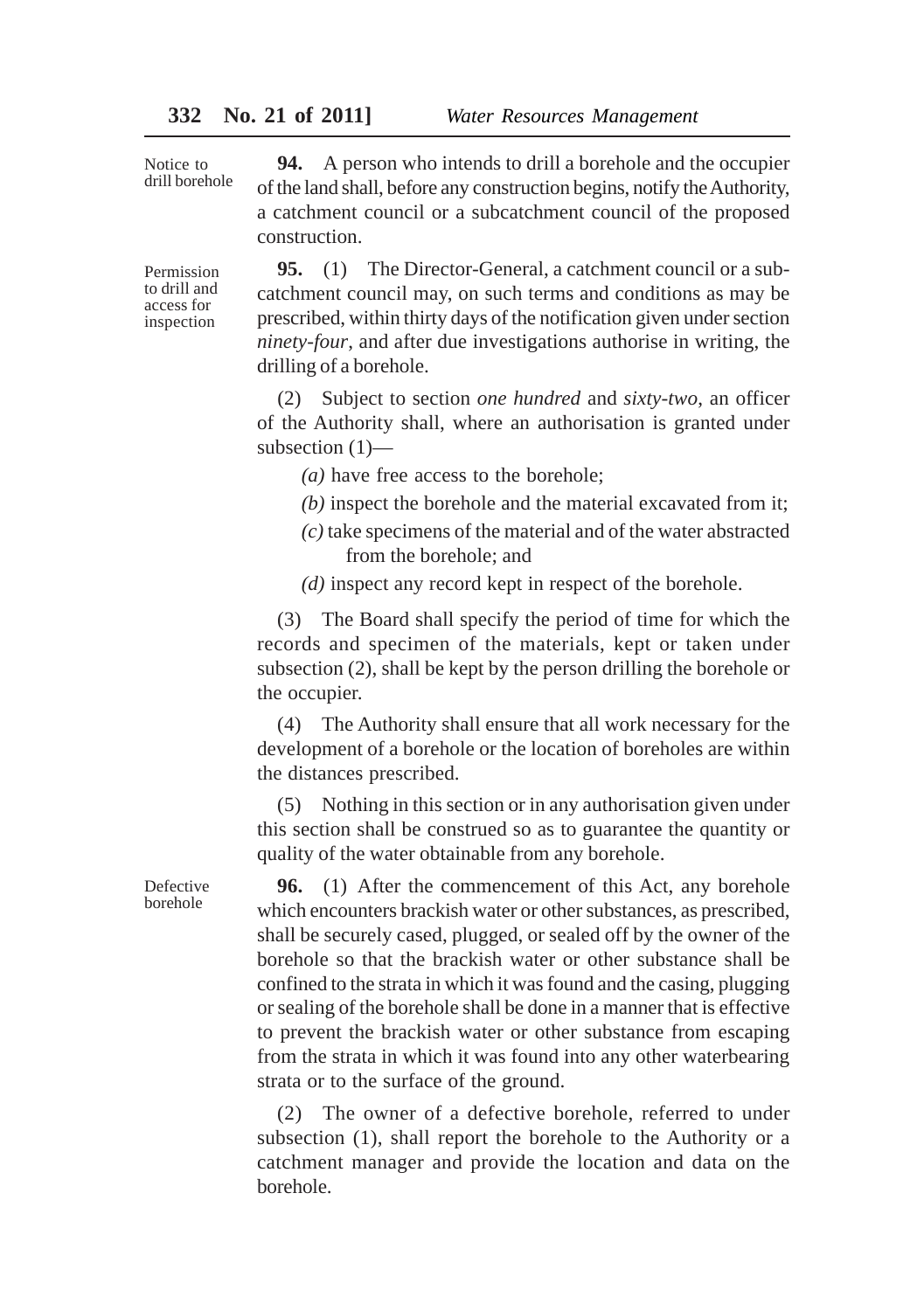**97.** A person shall not recase or remove the plug or seals from a defective borehole, as referred to under section *ninety six*, except with the written authority of the Director-General or the catchment manager.

**98.** A person who contravenes section *ninety four, ninety five* or *ninety seven* commits an offence and is liable, upon conviction, to a fine not exceeding one hundred thousand penalty units or to imprisonment for a period not exceeding twelve months, or to both.

- **99.** (1) A person drilling a borehole shall—
	- *(a)* keep a journal of the progress of the work and, on completion or abandonment of the work, send a completion report, to the Authority and to the catchment council or sub-catchment council concerned, which shall specify the measurement of —
		- (i) the strata passed through; and
		- (ii) the levels at which water was struck and subsequently rests; and
	- *(b)* send to the Authority and the catchment council or subcatchment council concerned particulars of any test made, before completion or abandonment of the work, of the flow of water, specifying—
		- (i) the rate of flow throughout the test;
		- (ii) the duration of the test;
		- (iii) where practicable, the water levels during the test and afterwards until the water returns to its natural level; and
		- (iv) any other information as the Authority, the catchment council or sub-catchment council may request.

(2) A driller or occupier of land, on which a borehole is being drilled, may give notice to the Authority requiring—

*(a)* any information or any records connected with the borehole kept or taken under this section; or

*(b)* any specimen or material connected with the borehole;

to be treated confidentially and the Authority, on receipt of the notification, shall not allow any copy, extract, specimen or other information to be made by, published or shown to, any person, not being an employee of the Authority, unless the person giving the notice consents.

Interference with defective borehole

**Offences** 

Information on ground water and confidentiality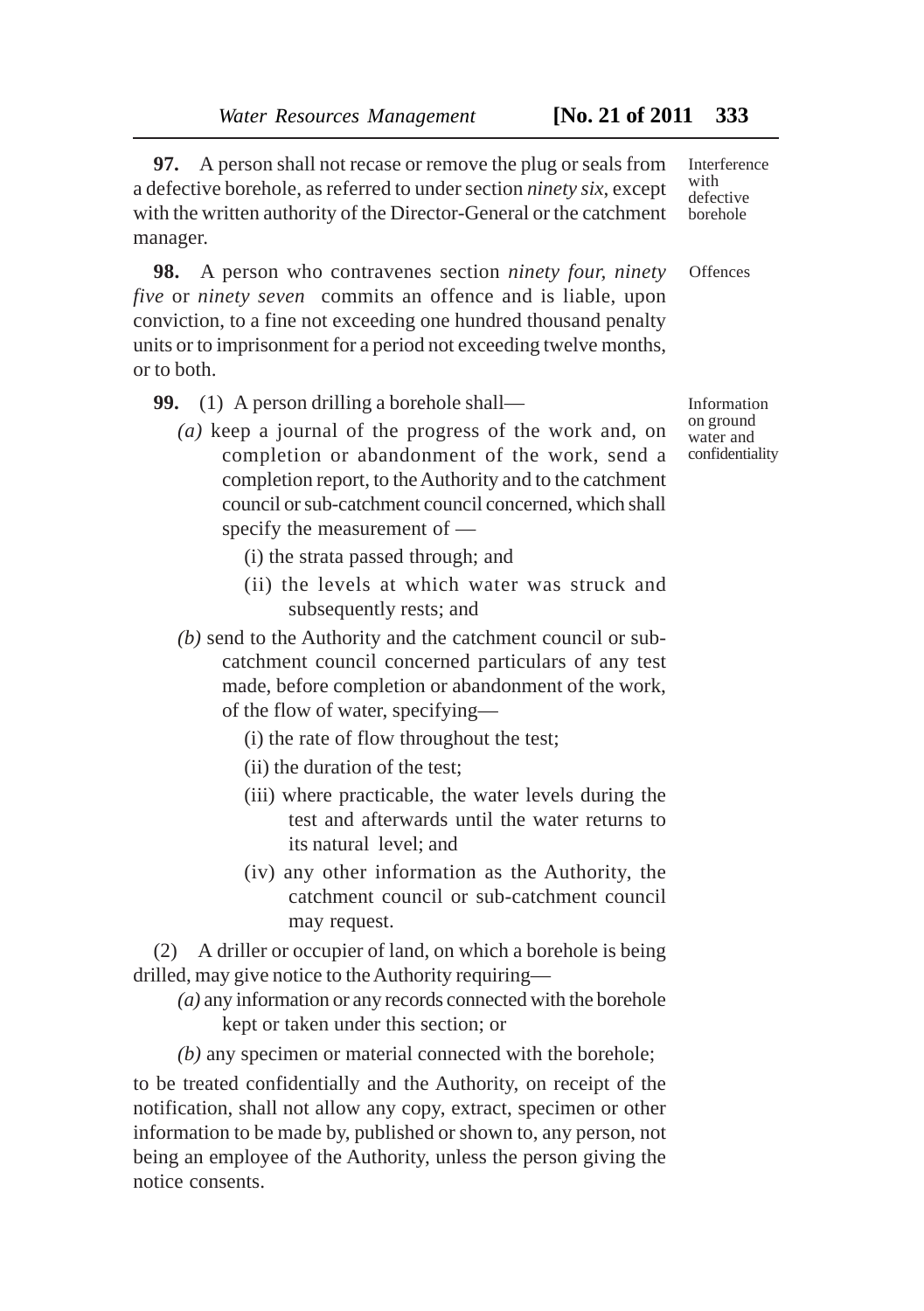(3) Notwithstanding subsection (2), where the Authority gives notice to any driller or occupier, who has given notice under subsection (2), that the person's consent is being unreasonably withheld, that person may, within thirty days of the notice, appeal to the Minister.

(4) Where, at the expiration of the thirty day period referred to in subsection (3), no appeal is made or if after hearing the appeal the Minister does not make an order restraining the Authority from disclosing the information, the Authority may proceed to disclose the information.

(5) A person who contravenes subsection (1) commits an offence and is liable, upon conviction, to a fine not exceeding fifty thousand penalty units.

**100.** (1) A person who drills a borehole shall, immediately after the completion of the borehole, notify the Authority or catchment manager, in writing, of the location and details of the borehole.

(2) The Authority shall keep a register of all boreholes in the manner prescribed.

Reporting of existing borehole

Register of boreholes

> **101.** (1) After the commencement of this Act, a catchment council may require all occupiers to notify the catchment manager, in writing, within the period specified, of the location and data relating to any existing boreholes.

> (2) A person who, without good reason, fails or refuses to comply with a requirement made under subsection (1) commits an offence and is liable, upon conviction, to a fine not exceeding fifty thousand penalty units.

## PART XII

## WATER WORKS

**102.** (1) In this Part— " appurtenant works " means water works which contribute, directly or indirectly, to the functioning, operation or safety of dams, and includes— *(a)* outlet works, penstocks, pipelines, tunnels and other water conduits; *(b)* gated and ungated spillways and erosion control and energy dissipating works, whether in the structure Definitions

of the dam or separate from the dam; and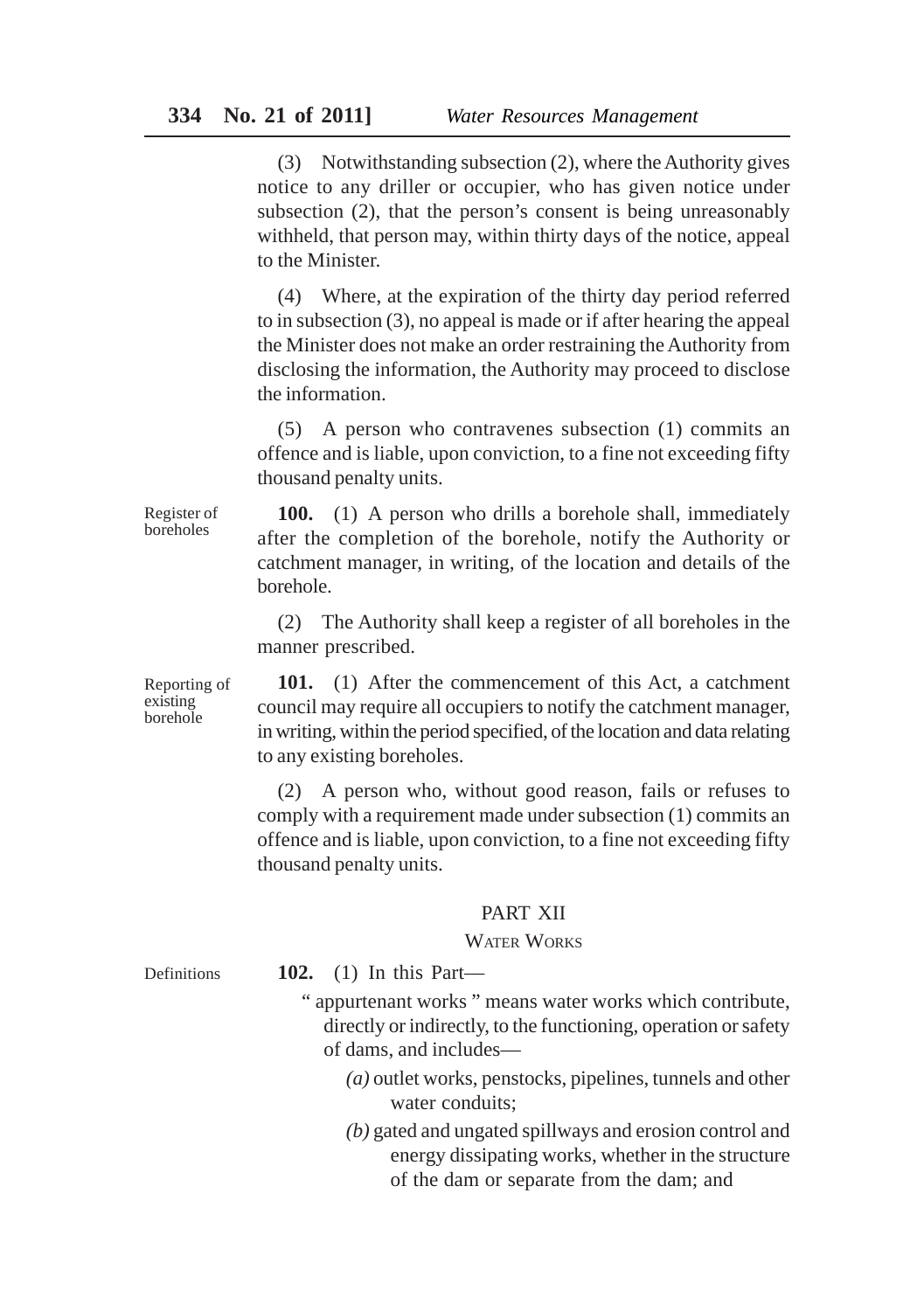- *(c)* anchoring, buttressing, drainage and other stabilising works in original earth or rock slopes, whether downstream or upstream, of the dam;
- " community project " means a project approved by the Board and operating under a permit for one or more purposes which are—
	- *(a)* connected with the use of water within a geographic area; and
	- *(b)* classified and declared by the Board, with the approval of the Minister, as a community project;

 "dam" means a small dam or large dam and includes a weir, barrage or other facility for the impoundment of water;

"dam with safety risk" means any dam—

- *(a)* which can contain or store more than fifty thousand cubic metres of water or as may be prescribed, and which has a wall of a vertical height of more than five metres measured as the vertical difference between the lowest down stream ground elevation on the outside of the dam wall and the nonover spill crest level or the general top level of the dam wall; or
- *(b)* declared to be a dam with a safety risk under section *one hundred* and *twenty*;
- " dam works " means the alteration, construction, reconstruction or removal of a dam;
- " de-commissioning " in relation to a dam, means removing a dam from service and, where appropriate, physically dismantling it;
- "full supply level" means the water level in a dam immediately prior to the release of excess flood water through a spillway;
- " Government scheme " means—
	- *(a)* a scheme for any public purpose;
	- *(b)* a reservation by the Minister, after consultation with the Authority, of the whole or part of a water resource for any public purpose;
- "large dam" means a structure, whether constructed or proposed to be constructed, which, together with its abutments, appurtenant works and foundation is capable of diverting or storing water and which—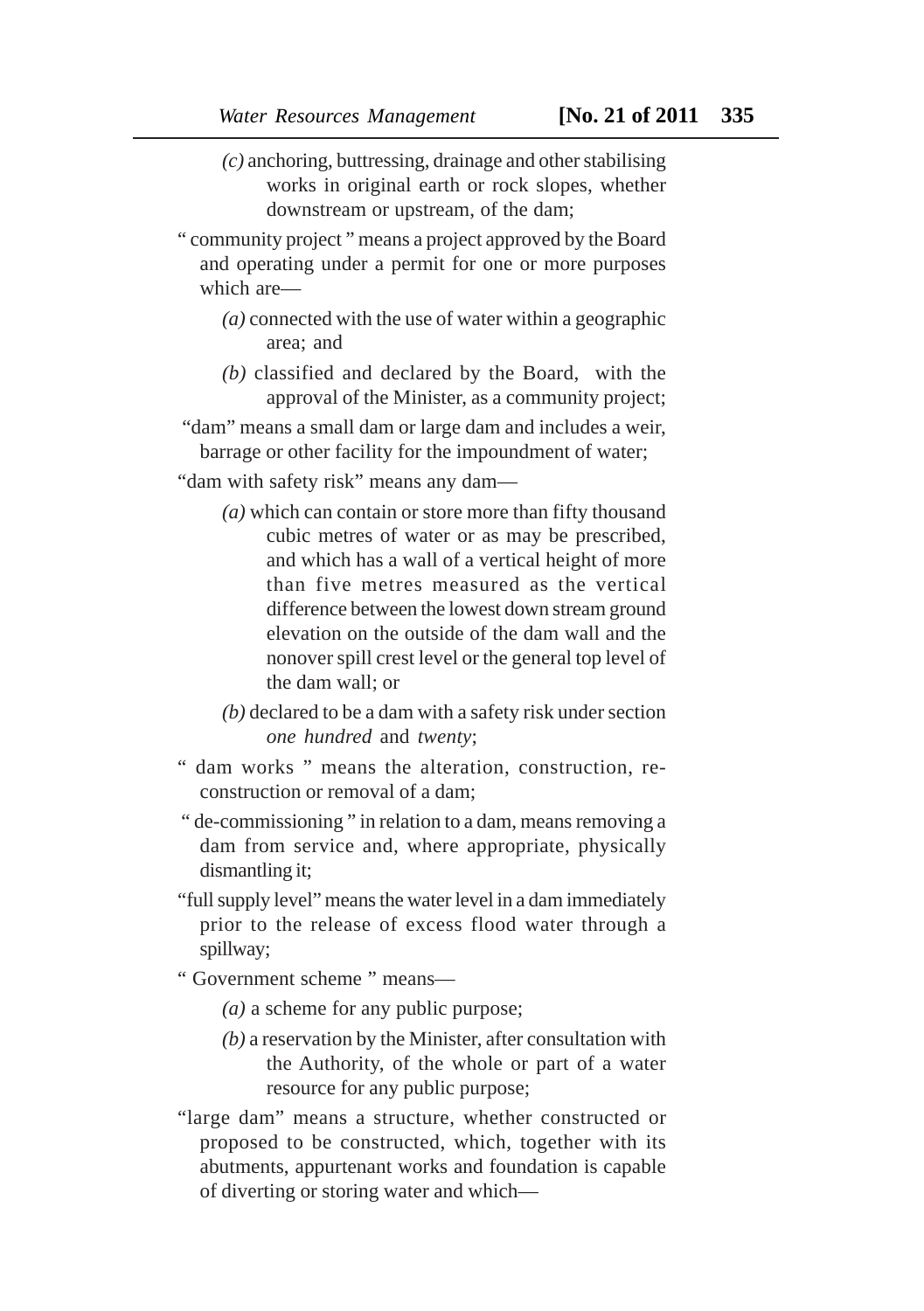- *(a)* has a vertical height of at least fifteen metres, or as may be prescribed, measured from the nonoverflow crest of the wall of the structure to the lowest point on the downstream face of the wall; or
- *(b)* is capable of storing at least one million or more cubic metres of water at full supply level;

" owner " in relation to a dam—

- *(a)* means the permit holder; and
- *(b)* includes the legal representative of a permit holder who has died, become insolvent, is a minor or of unsound mind or is otherwise under disability and, in the case of a company, the liquidator of the company;
- " public purpose " includes—
	- *(a)* the use of water, by the Government, for social or economic development, in the public interest;
	- *(b)* the drainage or reclamation of land;'
	- *(c)* the protection of any water resource, its source or catchment;
	- *(d)* identification and development of a retarding basin for the control and management of flood water or other measures for its control or disposal;
	- *(e)* the conservation or improvement of water quality; or
	- *(f)* the storage or impoundment of water for purposes of supply of water in bulk, including the construction of reservoirs for impounding surface runoff and for regulating stream flows to synchronise them with water conservation practices;
- " registration certificate " means a registration certificate issued under section *one hundred* and *eleven;* and
- " small dam " means a structure, whether constructed or proposed to be constructed, which, together with its abutments, appurtenant works and foundation, is capable of diverting or storing water and which—
	- *(a)* has a vertical height of more than eight metres, or as may be prescribed, but less than fifteen metres measured from the nonoverflow crest of the wall of the structure to the lowest point on the downstream face of the wall; or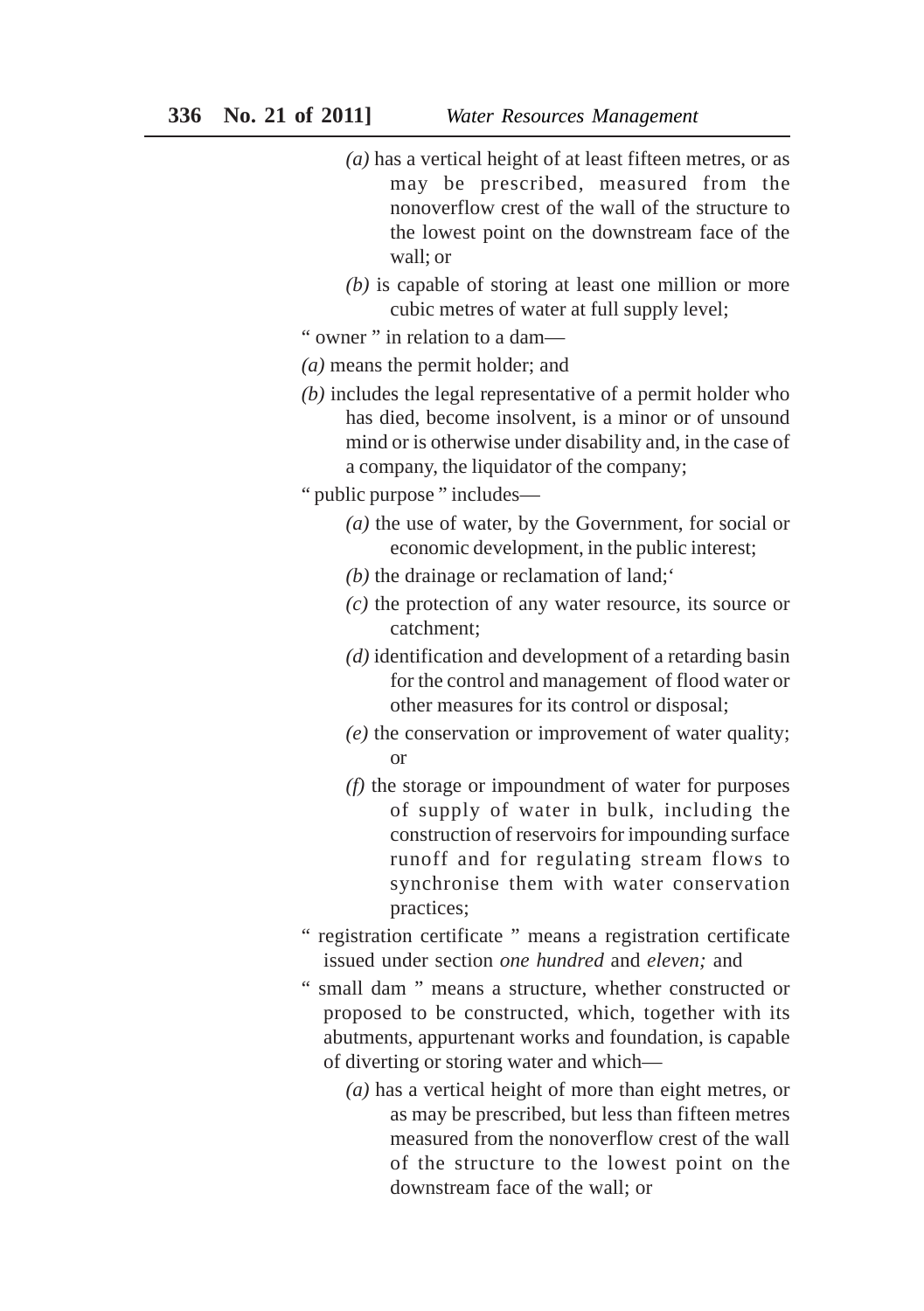*(b)* is capable of storing more than five hundred thousand but less than one million cubic metres of water at full supply level.

**103.** (1) Subject to this Act, a person shall apply to the Authority for a permit, in accordance with Part IX, to construct water works.

(2) Part IX shall apply, with the necessary modifications, to a permit for the construction of water works.

**104.** After the commencement of this Act, a catchment council may require all owners of water works to notify the catchment manager, in writing, within the period specified, of the location and data relating to any existing water works.

**105.** The Authority shall keep a register of all water works in the manner prescribed.

**106.** (1) The Minister may, after reasonable notice to any occupier, construct and maintain, upon any land, any Government scheme.

(2) The Government shall pay compensation, in accordance with the Lands Acquisition Act, to the occupier of the land on which any Government scheme shall be constructed but, in assessing the amount of compensation payable, the President shall take into consideration any benefit accruing as a result of the construction of the scheme.

(3) The cost of construction and maintenance of any water works for a Government scheme shall be paid out of moneys appropriated by Parliament or any other source for that purpose.

(4) The development of water works and their management for the purposes of a Government scheme for the supply of water in bulk shall be undertaken in accordance with the relevant law.

**107**. (1) The Board shall not approve any community project unless—

- *(a)* the proposed project is approved by the sub-catchment council concerned; and
- *(b)* provision is made, by the sponsors of the community project, for an adequate alternative supply of water to be used by any permit holder likely to be adversely affected and unable to benefit from the project.

(2) A permit for a community project shall not be cancelled or varied except with the consent of the Minister.

Permission to construct water works

Reporting of existing water works

Register of water works

Government schemes

Cap. 189

Community projects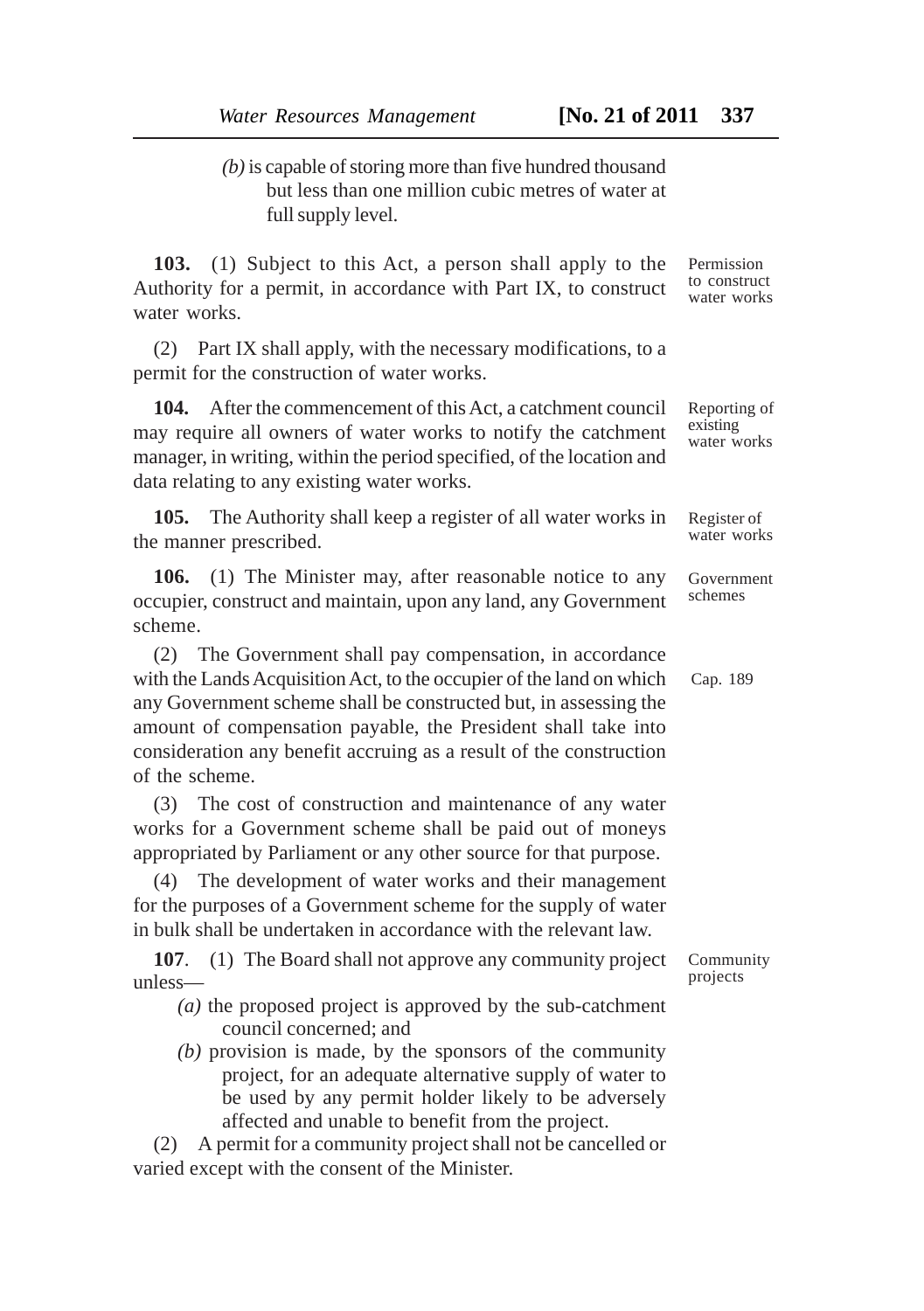Precedence of Government schemes and community projects

**108.** (1) A Government scheme shall take precedence over a community project and all other purposes for the use of water.

(2) A community project shall take precedence over all other purposes for the use of water, except a Government scheme.

- (3) The Minister may—
	- *(a)* direct that a Government scheme or community project shall be executed together with, or in modification or improvement of, any other water works; and
	- *(b)* order that any water works contemplated, under execution or completed under a community project or Government scheme, be paid for from public moneys to such extent as may be appropriated by Parliament or from any other source.

**109.** Notwithstanding this Act, the Authority shall monitor the construction of all dams and dam works.

**110.** (1) A person shall not commence any dam works in respect of a dam until—

*(a)* an engineer has—

- (i) prepared a design, together with the plans and specifications, of the proposed dam works; and
- (ii) certified the adequacy and safety of the proposed dam works and, in the case of modifications to an existing dam, that the adequacy and safety of the dam will not be prejudiced; and
- *(b)* the owner of the dam has submitted to the Authority, in the prescribed manner, together with the fee as prescribed, such details of the design, plans, specifications and certificate of adequacy and safety specified under paragraph *(a)*.

(2) The Authority may, before approving the details submitted under paragraph *(b)* of subsection (1), require any owner who intends to commence dam works for a dam to—

- *(a)* provide any additional information relating to the dam works;
- *(b)* modify the design, plans and specifications in any manner; and
- *(c)* provide any additional certificates of adequacy and safety; as, and within the period, specified by the Authority.

(3) Where, during the execution of any dam works, an owner of a dam wishes to modify the details submitted under subsections (1) and (2), the owner of the dam shall comply with this section in respect of the modifications.

works Commencement of dam works for

dams

Monitoring of dams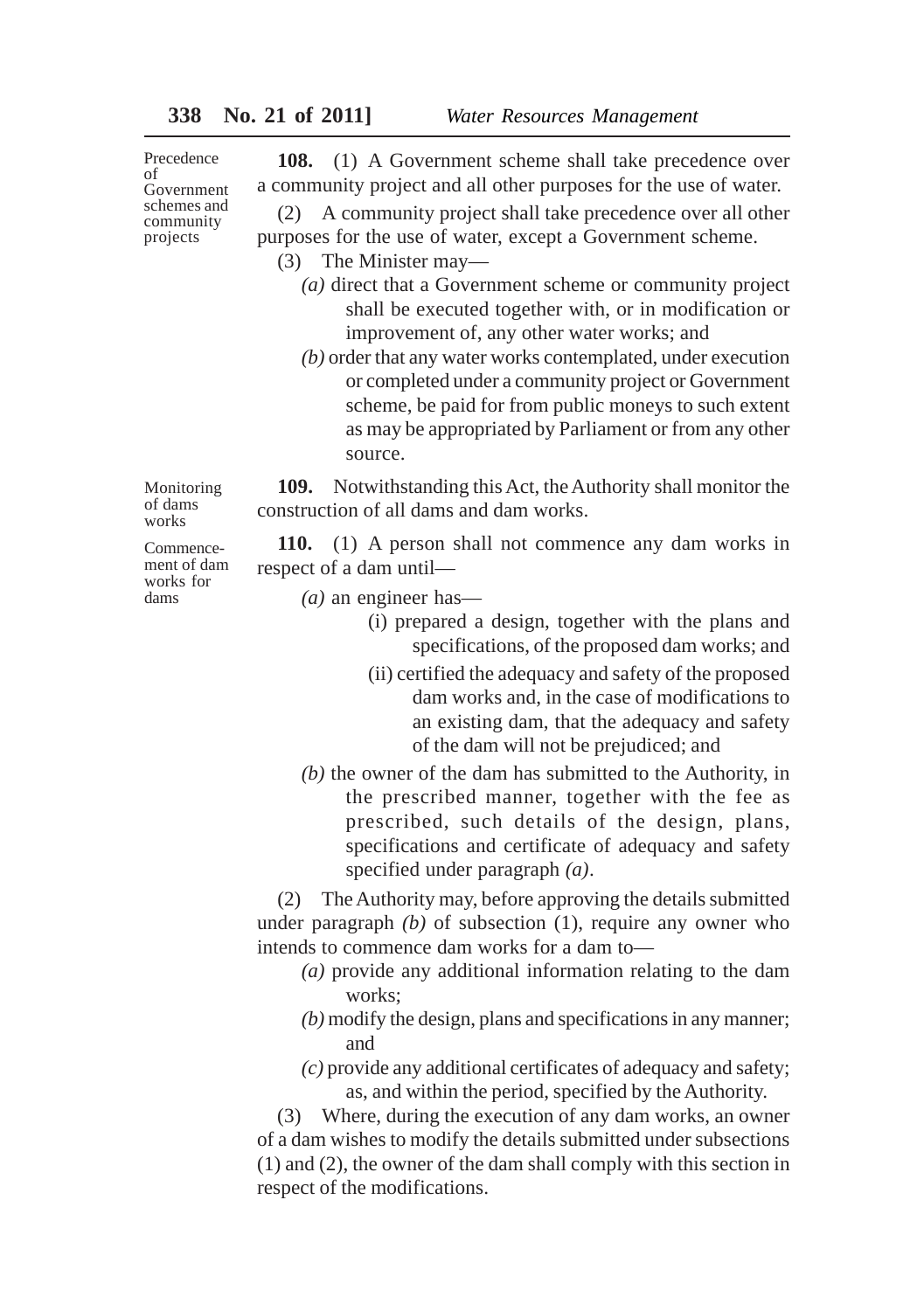- (4) A person who—
	- *(a)* commences dam works in contravention of subsection (1);
	- *(b)* fails, without reasonable excuse, to comply with a requirement made under subsection (2); or
	- *(c)* being the owner of the dam, fails to ensure that the dam works in respect of the dam are completed in accordance with the details submitted under subsection (1) and to the satisfaction of an engineer;

commits an offence and is liable, upon conviction, in case of a—

- *(a)* small dam, to a fine not exceeding two hundred thousand penalty units or to imprisonment for a period not exceeding two years, or to both; and
- *(b)* large dam, to a fine not exceeding three hundred thousand penalty units or to imprisonment for a period not exceeding three years, or to both.

**111.** (1) The owner of a dam shall, within a period of —

*(a)* thirty days from the completion of any dam works for the dam, notify the Authority and a sub-catchment council or catchment council, in writing, of the completion of the dam works; and

Duty of owner on completion of dams and registration

- *(b)* one hundred and twenty days from the completion of any dam works or any longer period as the Authority may allow, submit to the Authority and the sub-catchment council or catchment council—
	- (i) a report in the prescribed form;
	- (ii) plans, in the prescribed form, certified as true and correct by an engineer, of the completed dam works;
	- (iii) a completion certificate, in the prescribed form, of the adequacy, safety and completion of the dam works, signed by the engineer;
	- (iv) in the case of dam works, other than the construction of the dam, the registration certificate, if any, issued in respect of the dam; and
	- (v) when requested by the Authority to do so, such further information as the Authority may specify.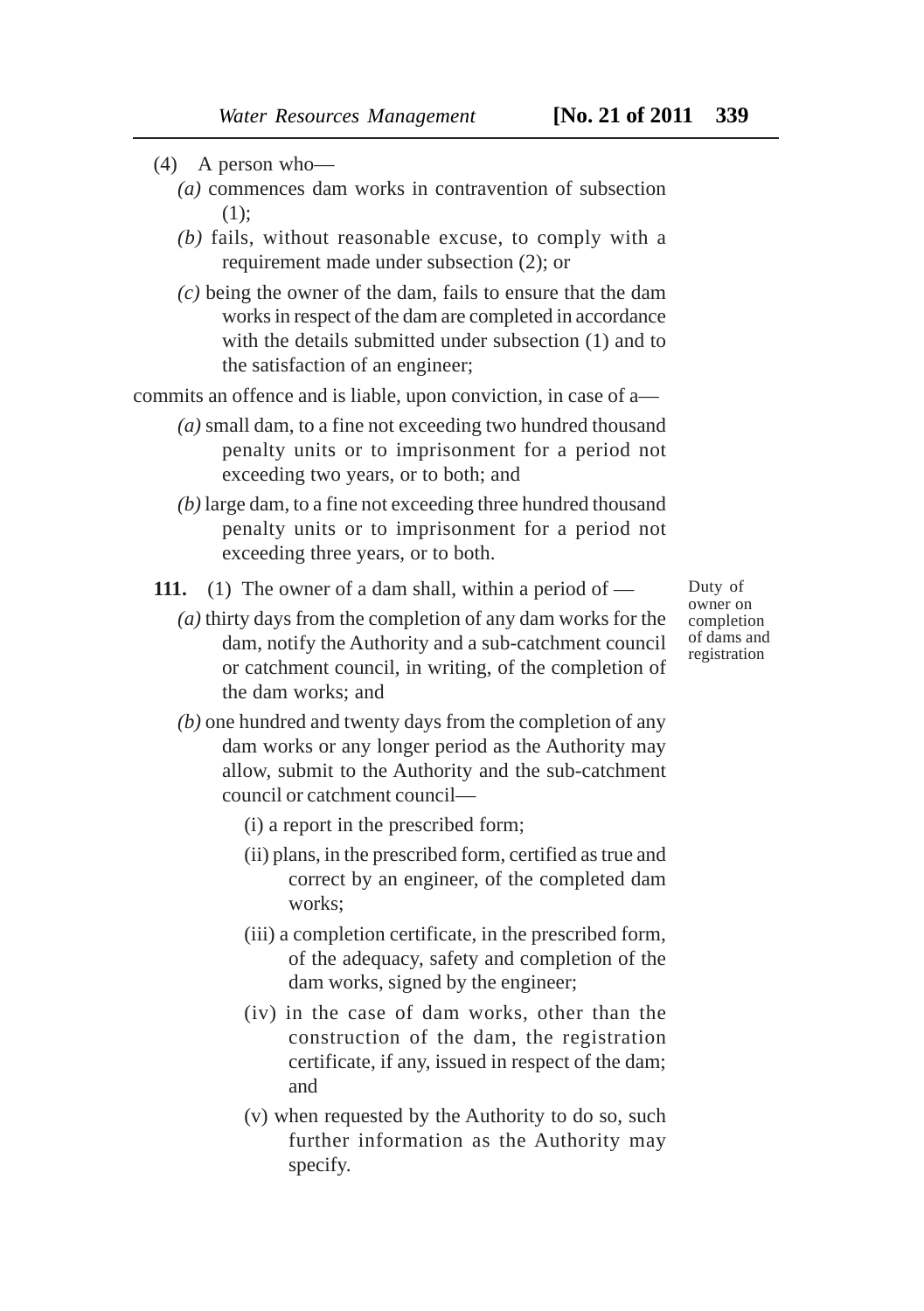(2) On receipt of the report, plans, completion certificate, any registration certificate and further information, if any, submitted under subsection (1), the Director-General shall, within thirty days—

- *(a)* in the case of the construction of a dam, register the dam as a small or large dam and issue to the owner a registration certificate in the prescribed form;
- *(b)* in the case of dam works, other than the construction or removal of a dam, amend the registration details and certificate in respect of the dam; or
- *(c)* in the case of the removal of a dam, cancel both the registration of the dam and the registration certificate.

(3) The owner of a dam who contravenes subsection (1) commits an offence and is liable, upon conviction, to a fine not exceeding one hundred thousand penalty units or to imprisonment for a period not exceeding twelve months, or to both.

Reporting of dams in certain areas

**112.** (1) The Authority may, in consultation with a catchment council, by notice in the *Gazette* and in a daily newspaper of general circulation in Zambia, require the owners of existing dams, within that catchment, to notify the Authority, in writing and within such period, of such particulars in respect of the dams, as may be specified in the notice.

(2) On receipt of the details submitted under subsection (1), the Director-General or a catchment manager shall, in the case of a dam which is not registered under this Act, register the dam and issue to the owner a registration certificate, within three months of the submission, in the prescribed form:

Provided that the Director-General may, in registering the dam, require the owner to comply, within the period specified by the Director-General, with conditions, stipulated by the Board, that are necessary for the protection of persons and property.

(3) A person who fails to comply with a requirement made under subsection (1), or any condition stipulated under subsection (2), commits an offence and is liable, upon conviction, to a fine not exceeding one hundred thousand penalty units or to imprisonment for a period not exceeding twelve months, or to both.

**113.** (1) An owner of a large dam shall ensure that an engineer—

*(a)* supervises the progress of the dam works in order to secure compliance with the design, plans and specifications approved for the dam works;

Supervision of dam works for large dams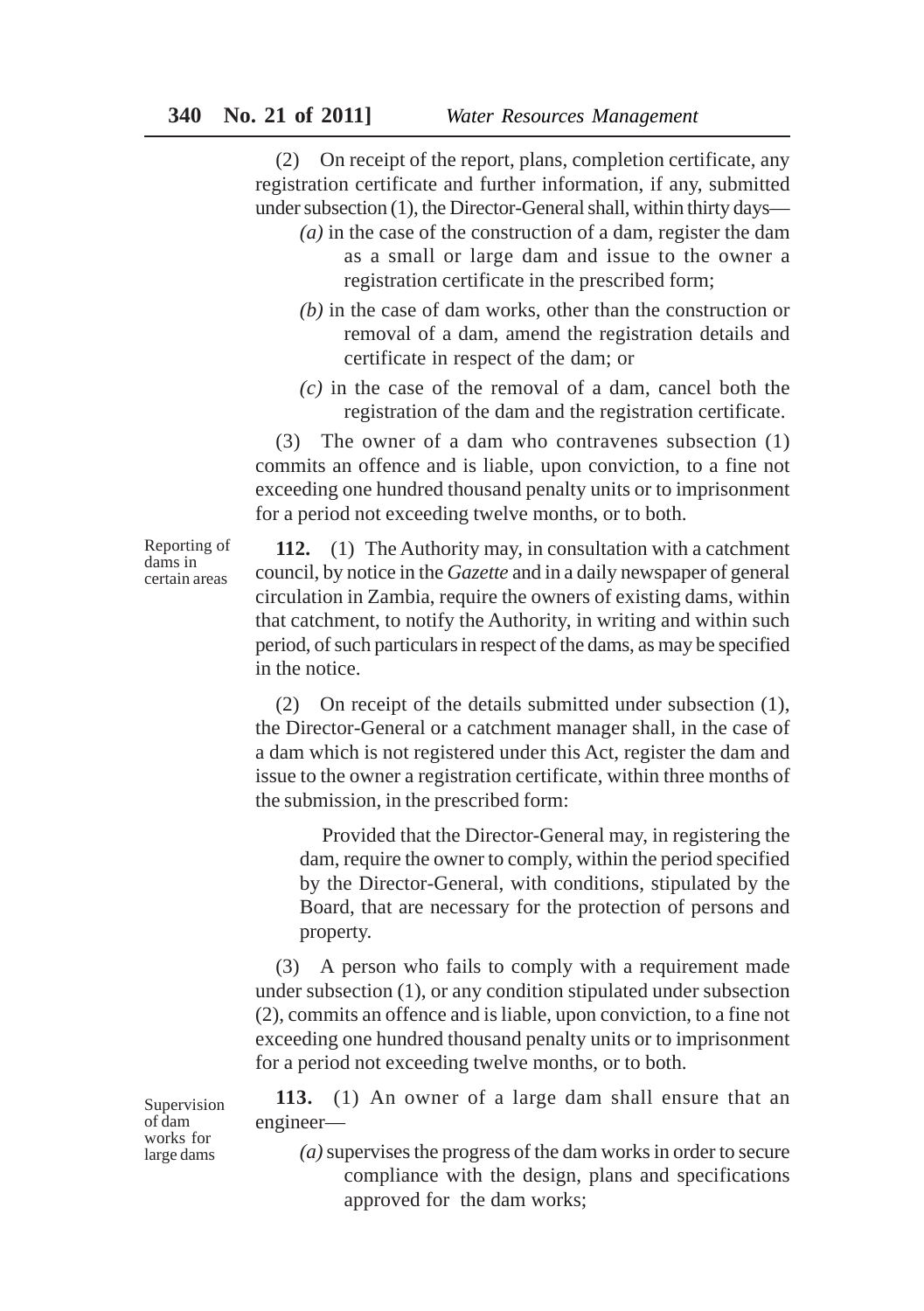*(b)* maintains uptodate drawings of the dam works; and

*(c)* if so required by the Authority and a catchment council in the area, submit, to the Authority and the sub-catchment council or catchment council, any progress reports on the dam works, within the periods specified by the Authority, the sub-catchment council or catchment council.

(2) An owner of a large dam shall, if an engineer considers that modifications to the details approved in respect of the dam works are necessary—

*(a)* notify the Authority, in writing; and

*(b)* obtain the Authority's approval, in writing of the modifications before causing the modifications to be made.

(3) The Authority, a catchment council, sub-catchment council or any person authorised, in writing, by either of them shall, during the progress of any dam works for a large dam, have access to the dam works for the purpose of inspection.

(4) The Authority, a catchment council or a sub-catchment council may, as a result of information received during the progress of dam works for a large dam, require the owner of the dam to cause an engineer to modify any design, plans or specifications relating to the dam works.

(5) An owner of a large dam who contravenes subsection (1) or (2), or fails to comply with a requirement made under subsection (4), commits an offence and shall be liable, on conviction, to a fine not exceeding two hundred thousand penalty units or to imprisonment for a term not exceeding two years, or to both.

**114.** An owner of a large dam shall—

*(a)* cause an engineer to prepare instructions relating to the maintenance and operation of the dam;

Maintenance and operation of large dams

- *(b)* cause the dam to be maintained and operated in accordance with the instructions, prepared under paragraph *(a)*, and with any additional instructions as the Authority or catchment council may give;
- *(c)* cause detailed measurements and observations of the large dam to be made by an engineer in such manner and at such intervals as the Authority or the sub-catchment council may require; and
- *(d)* within thirty days from the date of completion of any measurements and observations, made under paragraph *(c)*, submit to the Authority a report as the Authority may specify.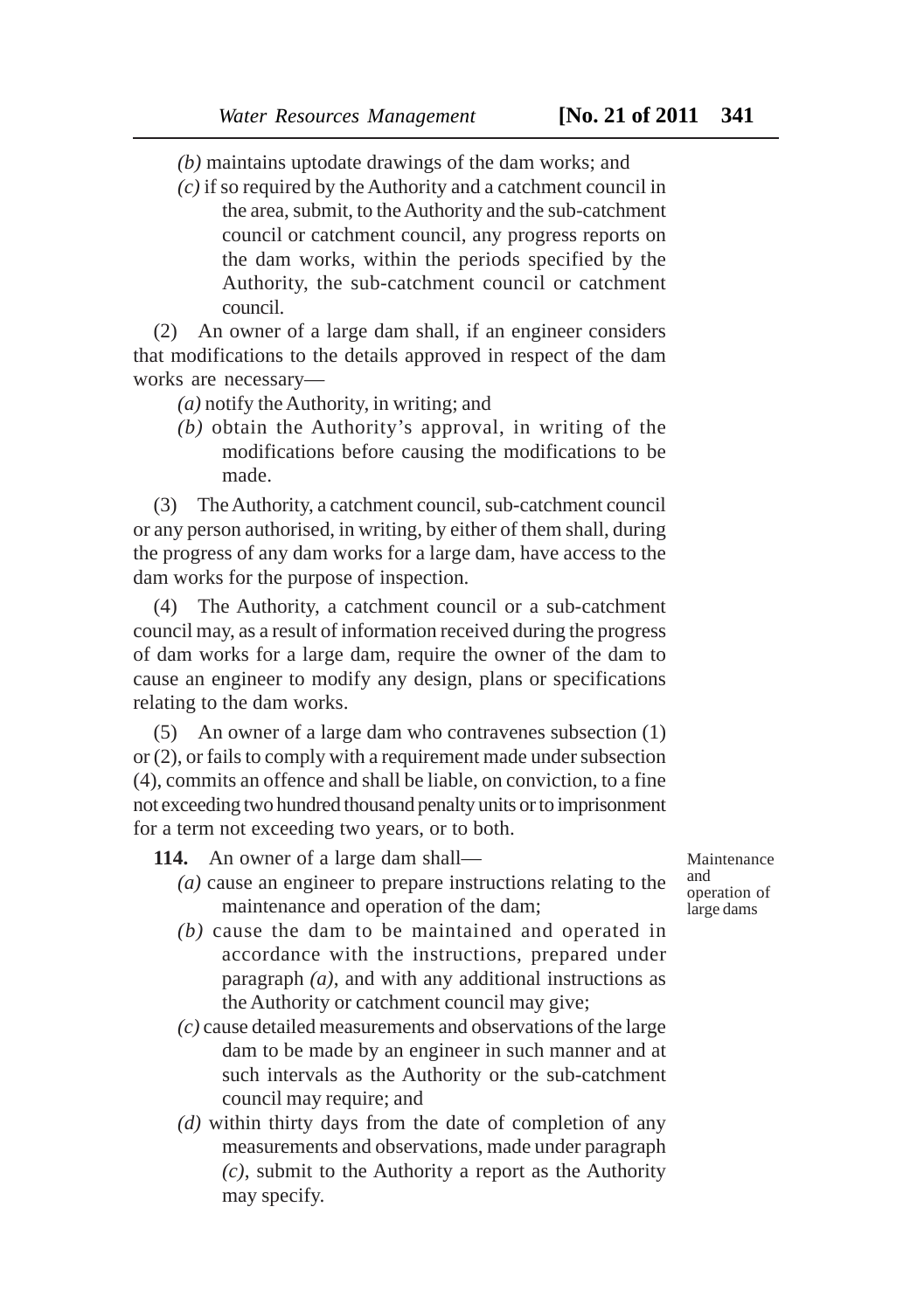Periodic inspections of large dams

**115.** (1) The Authority, a catchment council or sub-catchment council, may request the owner of a large dam to cause a detailed engineering inspection of the large dam to be carried out by an engineer before the end of the month of June or of such other month as the catchment council or sub-catchment council may specify immediately following—

- *(a)* the first season during which water was diverted or stored by the dam;
- *(b)* the first season during which water spilled from the dam; and
- *(c)* the date of completion of construction of the dam.

(2) The owner of a large dam shall, within thirty days of the completion of the engineering inspection, carried out under subsection (1), submit to the Authority a report of the inspection and the maintenance measures carried out since the date of the construction of the dam or last inspection of the dam.

(3) Notwithstanding subsection (1), the Authority, a catchment manager or any person authorised by either of them, may, at any time, carry out a detailed engineering inspection of a large dam.

(4) An owner of a large dam shall provide the Authority, a catchment manager or any person authorised by either of them with such assistance and facilities in the carrying out of an inspection of the large dam as the Authority or catchment manager or such other person may reasonably require.

(5) If, as a result of any report relating to a large dam submitted under subsection (2), the Authority considers that the large dam is inadequate or unsafe, the owner of the large dam shall take such remedial measures as the Authority shall direct within a period specified by the Authority.

(6) If the owner of a large dam fails to comply with a directive given under subsection (5)—

- *(a)* without reasonable excuse, the owner commits an offence and is liable, upon conviction, to a fine not exceeding one hundred thousand penalty units or to imprisonment for a period not exceeding twelve months, or to both; and
- *(b)* the Authority shall carry out or cause to be carried out such dam works as may be necessary to ensure the adequacy and safety of the dam and recover the cost of so doing, together with any interest as may be prescribed on the costs incurred, from the owner.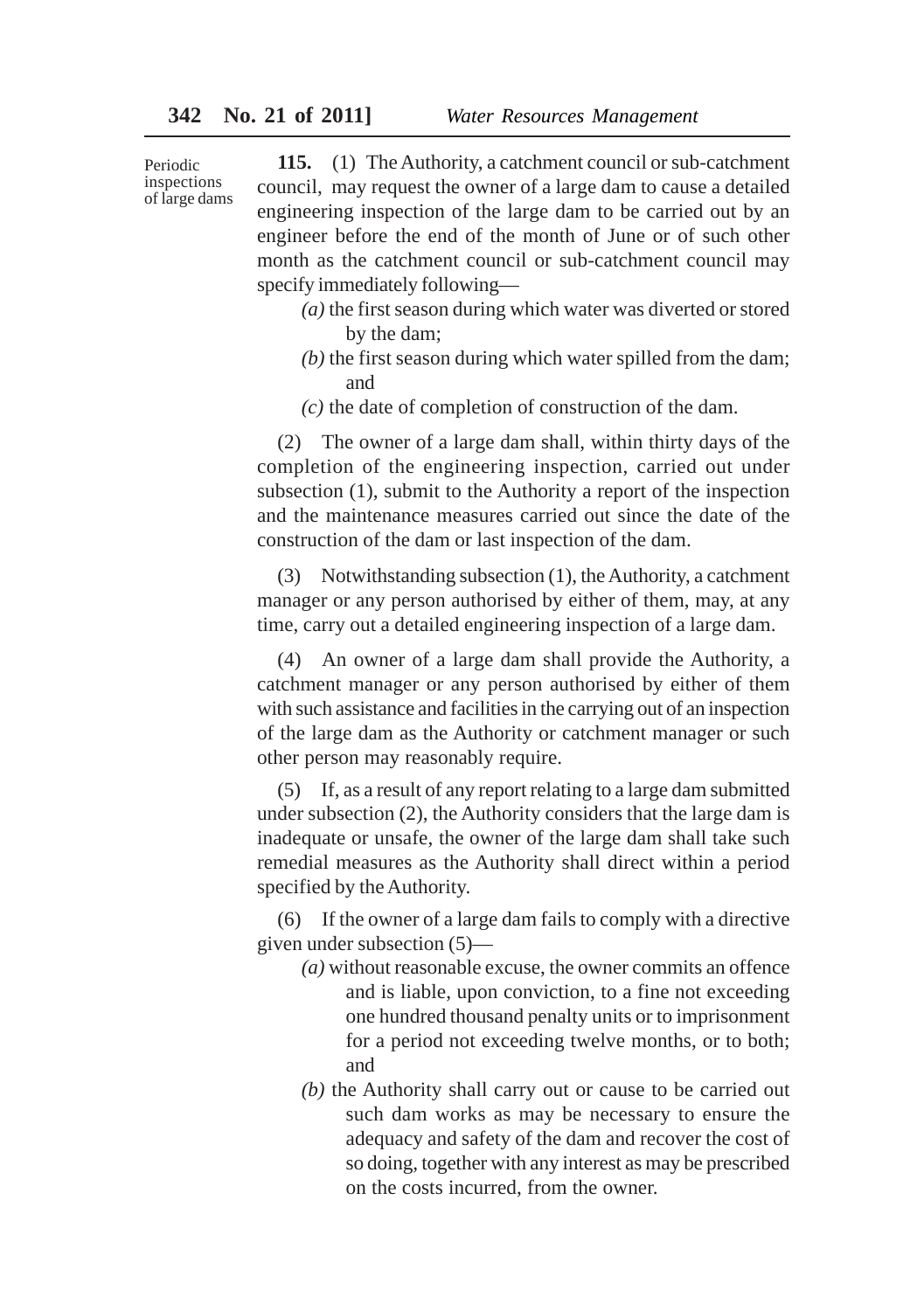**116.** (1) The Authority may require the owner of a dam to carry out any dam works, as the Authority considers to be necessary, within a period specified.

- (2) If the owner of a dam—
	- *(a)* carries out dam works, in accordance with a requirement made under subsection (1), the DirectorGeneral shall register or amend or cancel the registration of the dam and issue a registration certificate or amend or cancel the registration certificate accordingly;
	- *(b)* fails, without reasonable excuse, to carry out any dam works, in accordance with a requirement made under subsection (1), the owner commits an offence and is liable, upon conviction, to a fine not exceeding five hundred thousand penalty units or to imprisonment for a period not exceeding five years, or to both; or
	- *(c)* fails to carry out the dam works, in accordance with a requirement made under subsection (1), the Authority shall carry out or cause to be carried out the dam works and recover the costs of so doing, together with interest as may be prescribed on the costs incurred, from the owner.

**117.** The Authority, a catchment council, sub-catchment council or any person authorised by either of them may—

- *(a)* have access to the site of any dam works, whether proposed or in progress, or to any existing dam for the purpose of inspection; and
- *(b)* if it is necessary to do so, in order to establish the adequacy and safety or otherwise of any dam works, carry out surveys and conduct investigations, whether by drilling, excavating, mining or otherwise.

**118.** (1) If, during the execution of any dam works, any sudden danger is posed to the dam or structure connected with it and the danger renders it necessary to carry out other dam works, the owner shall—

*(a)* immediately commence the dam works; and

*(b)* within fortyeight hours of the commencement of the dam works, notify the Authority, in writing, as fully as possible, of the action, dam works undertaken and circumstances necessitating the measures.

(2) An owner of a dam who fails to comply with subsection (1), commits an offence and is liable, upon conviction, to a fine not exceeding five hundred thousand penalty units or to imprisonment for a period not exceeding five years, or to both.

Right of access, inspection, investigation and survey

Emergencies arising during execution of dam works

Owner to carry out dam works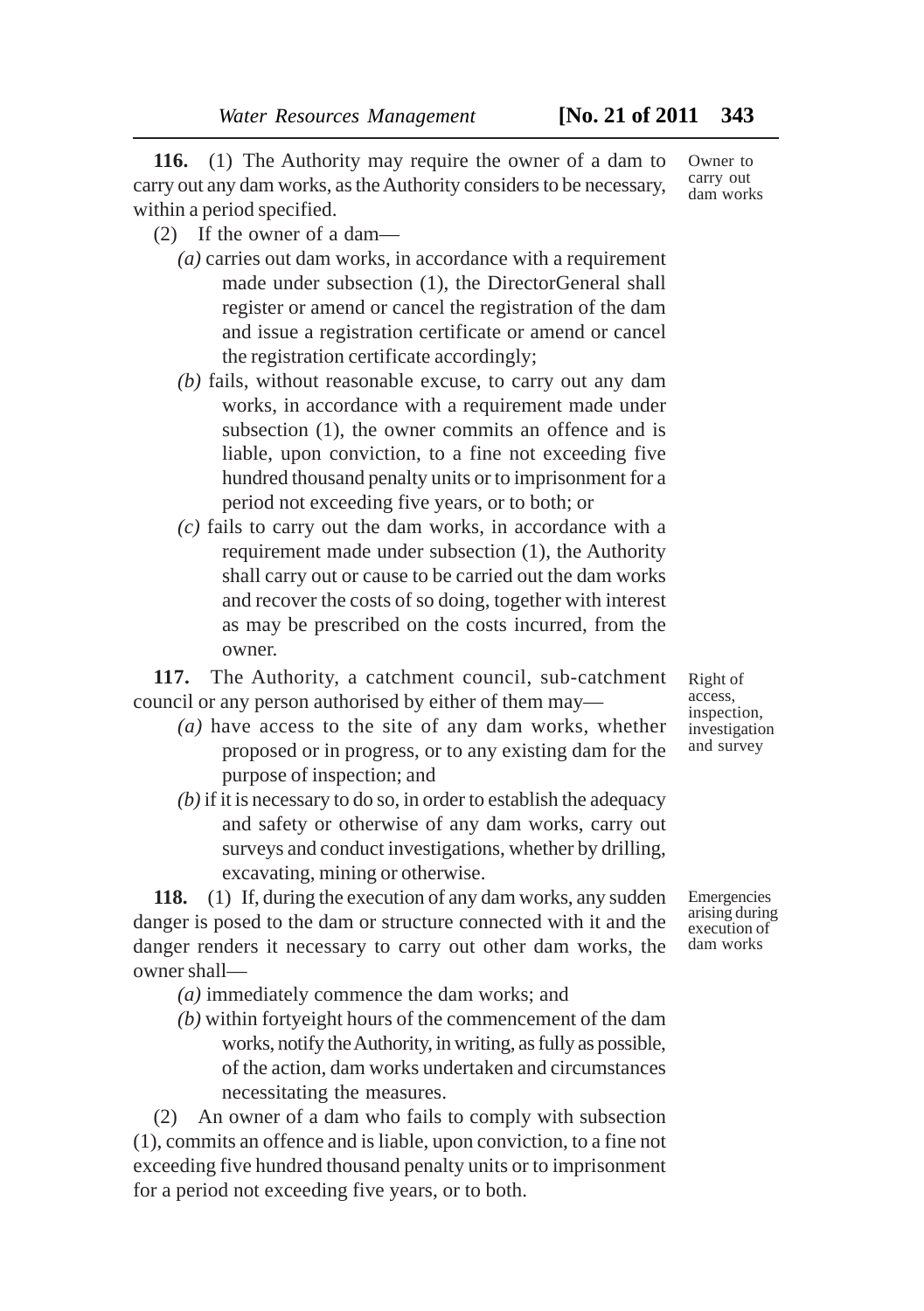**119.** An owner of a dam shall give a catchment manager or any person authorised by the Authority access to the dam to enable the Authority to determine whether that dam— Access to dam for certain purposes

- *(a)* is a dam with a safety risk;
- *(b)* should be declared to be a dam with a safety risk under section *one hundred* and *twenty*;
- *(c)* should be repaired or altered as specified by the Authority; or

**120.** The Minister shall, on the recommendation of the Authority, if the Minister is satisfied that any of the factors, specified under section *one hundred* and *twenty-one*, applies to a dam, by notice in the *Gazette* and in a daily newspaper of general circulation in Zambia or a newsletter, declare the dam to be a dam with a

*(d)* complies with this Act.

**Declaration** of dam with safety risk

Factors to determine whether dam is dam with safety risk

safety risk.

- **121.** A dam shall be declared a dam with a safety risk if—
	- *(a)* there is need to protect the public, property and the resource quality against the potential hazards posed by the dam;
	- *(b)* the extent of potential loss or harm is great;
	- *(c)* the cost of any prescribed measures will not be achievable;
	- *(d)* a negative socio-economic impact would result should the dam fail;
	- *(e)* the dam is not properly designed, constructed, altered, repaired, operated or maintained;
	- *(f)* the dam has been abandoned;
	- *(g)* the person who designed, constructed, altered, repaired, operates, inspected or maintains the dam did not have the qualifications or does not have the capacity, as the case may be, to do so; and
	- *(h)* the manner in which the water is contained, stored, impounded or released in the dam is dangerous, inadequate or does not meet the specifications or conditions specified by, or under, this Act.

Control measures for dam with safety risk and decommissioning of dams

- **122.** (1) The Authority may—
	- *(a)* notify, in writing, the owner of a dam, that the dam is a dam with a safety risk;
	- *(b)* direct the owner of a dam with a safety risk to submit, at the owner's cost, and within a period specified by the Authority, a report by a constructor or engineer regarding the safety of the dam;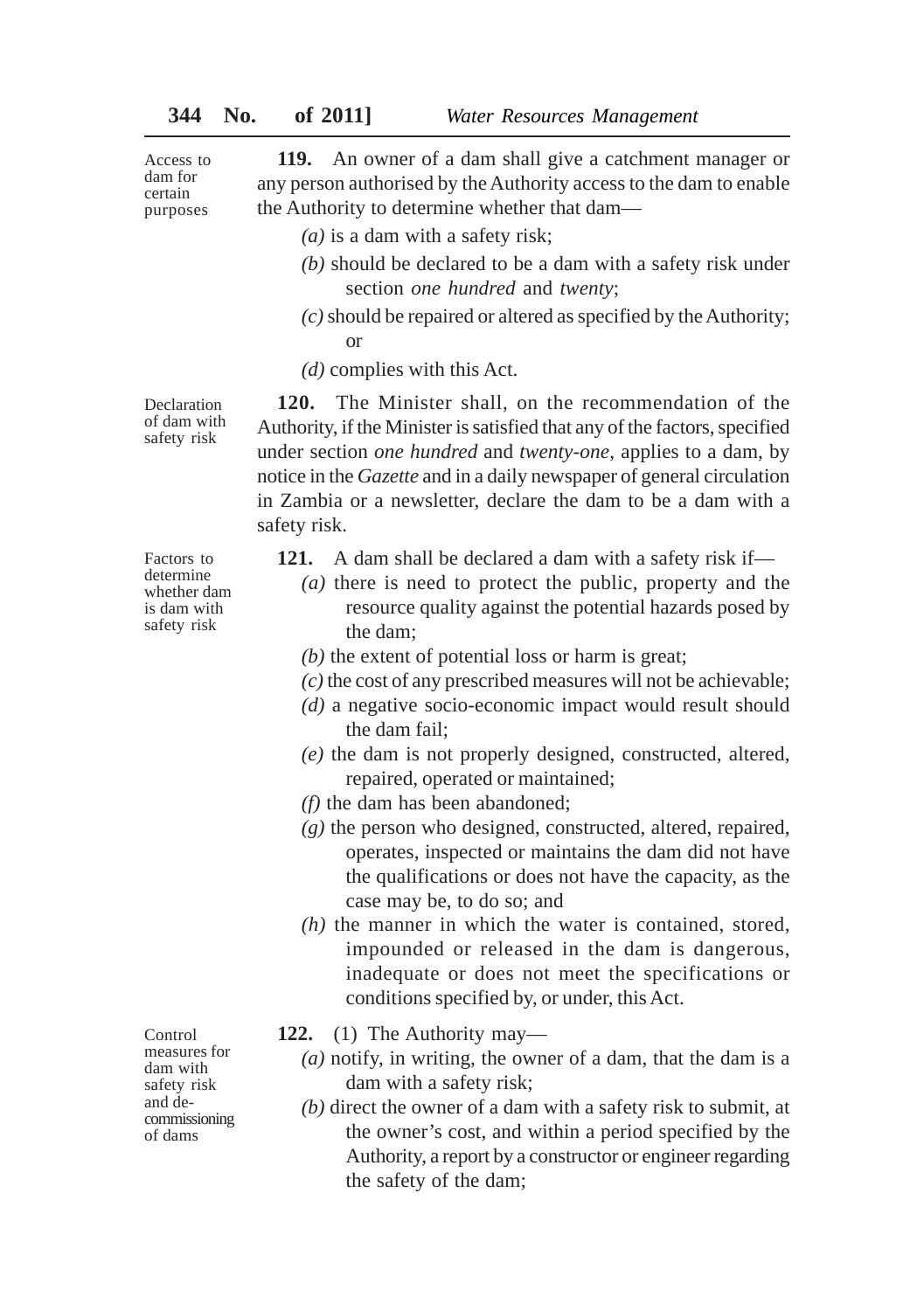- *(c)* direct the owner of a dam with a safety risk to undertake, at the owner's cost, and within a period specified by the Authority, any specific repairs or other remedial measures to the dam which are necessary to protect the public, property or the resource quality from a risk of failure of the dam; or
- (d) on its own accord or on the recommendation of a catchment council, sub-catchment council, any appropriate authority or conservancy authority, decommission a dam with a safety risk under prescribed conditions.

(2) A person affected by a dam that the person reasonably believes to be a dam with a safety risk may petition the Authority for a review and evaluation of the dam and the owner of the dam shall be given a right to respond to the petition within fourteen days of receipt of a copy of the petition.

(3) If the owner of a dam with a safety risk fails to undertake any specific repairs or other remedial measures as directed by the Authority, within the period specified, the Authority may undertake or cause to be undertaken the repairs or other remedial measures and recover the costs from the owner including interest as may be prescribed on any costs incurred.

(4) The Authority shall, before issuing a directive to repair or undertake certain remedial measures, be satisfied that the repairs or alterations required to be undertaken are necessary, adequate, effective and appropriate to reduce the risk to an acceptable level.

**123.** (1) An owner of a dam, that has any of the factors specified under section *one hundred* and *twenty-one*, shall register the dam, as a dam with a safety risk, with the Authority.

(2) An application for registration of a dam with a safety risk shall be made as soon as practicable and not later than thirty days—

- *(a)* after the date on which the dam is able to impound water; or
- *(b)* after the date on which an already completed dam is declared to be a dam with a safety risk.

(3) A successor in title to an owner of a dam with a safety risk shall promptly register the dam with the Authority.

**124.** (1) A constructor or an engineer shall, where carrying out any construction of any water works or dam works under this Part, undertake all necessary activities within the constructor's or engineer's power to ensure the safety of the works.

Registration of dam with safety risk

Responsibilities of constructor or engineer over works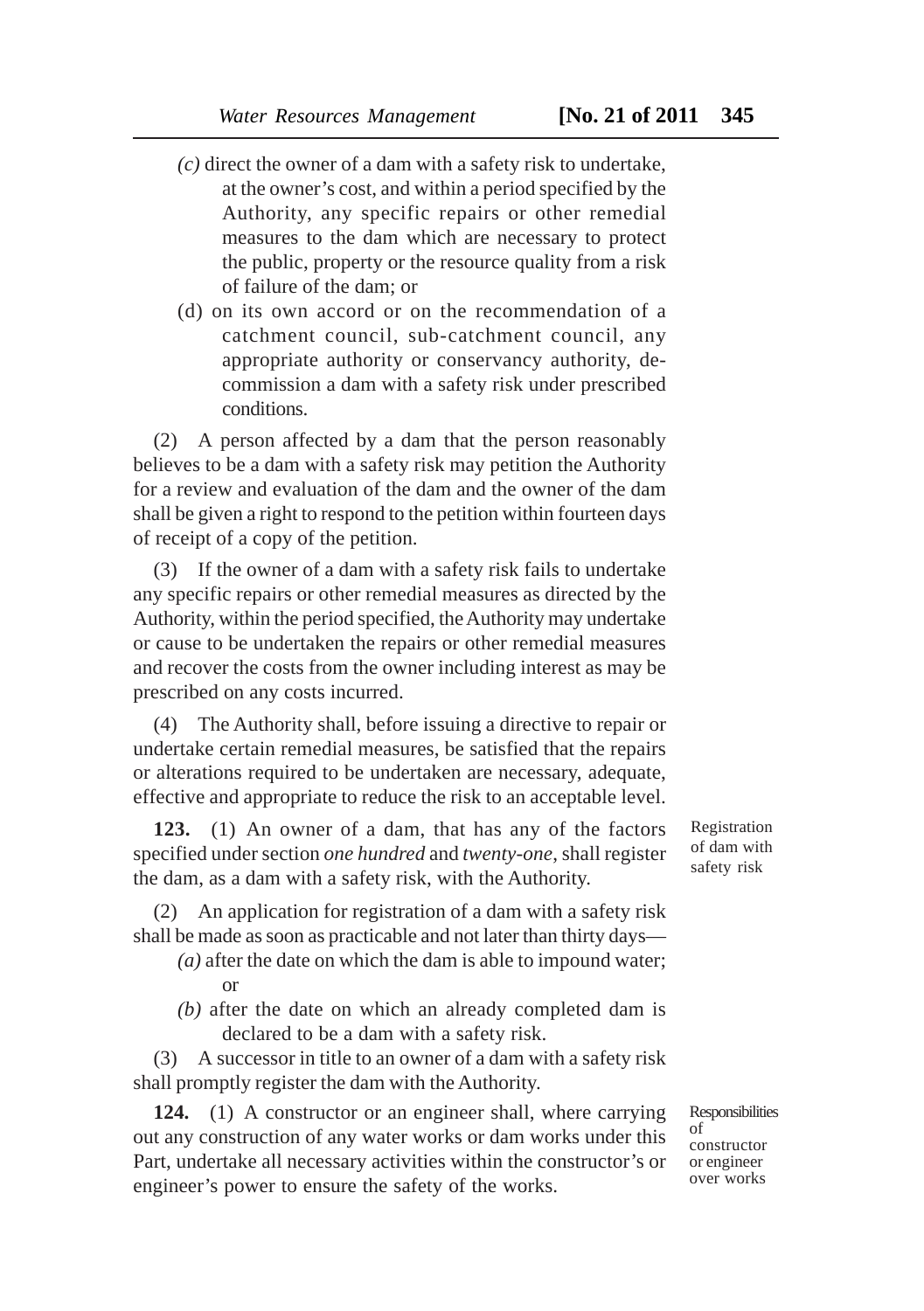(2) A constructor or engineer shall—

- *(a)* ensure that the water works or dam works are carried out according to prescribed standards and specifications;
- *(b)* keep any records that may be prescribed by, or under, this Act;
- *(c)* compile any reports that may be prescribed by, or under, this Act; and
- *(d)* where the water works or dam works include constructing, altering or repairing a dam, issue a certificate of completion of the works to the owner of the dam to the effect that the task on that dam has been carried out according to the design, drawings, standards and specifications approved by the Authority.

## PART XIII

#### **EASEMENTS**

**125.** A right of easement granted under this Part shall not give the person acquiring the easement any proprietary interest in respect of the land on, over, under or through, which the easement is exercised. proprietary

**Encumbrances** 

Easement not

interest in land

> **126.** The acquisition of an easement in accordance with this Part shall not affect the burden or benefit of any encumbrance on the land existing at the date of the acquisition or the liability or right of any person in respect of the land.

> **127.** (1) An easement shall include the right of access, along a route to be approved by the Authority after consultation with the occupier, to any piece of land contiguous to the water which is the subject of a permit in so far as may be necessary for the purpose of constructing, inspecting, maintaining, operating or repairing the water works of the permit holder or for any purpose necessary for the effective enjoyment of the easement.

> (2) A permit holder shall give reasonable notice to the occupier over which the easement is held of an intention to enter the land for any of the purposes mentioned in subsection (1).

**128.** An easement granted under this Part shall be published in the *Gazette* and a daily newspaper of general circulation in Zambia.

**129.** (1) Subject to this Part, an easement may be claimed under this Part by any person who—

*(a)* holds a permit under this Act; or

*(b)* is entitled to control or supervise the use of any water.

includes right of access

Easement

Publication of easement

Claim of easement and entry on land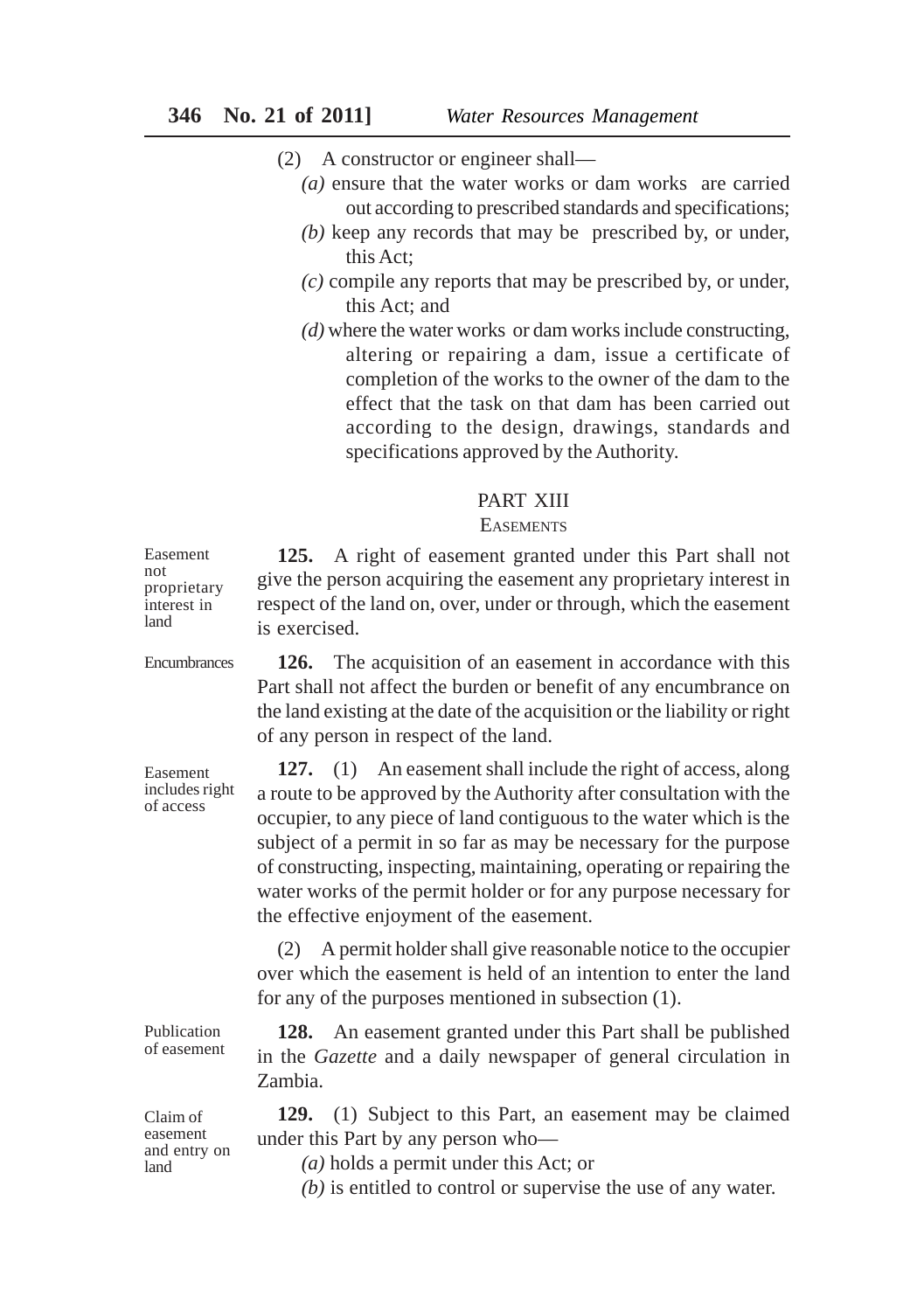(2) A person who is entitled to claim an easement under this section may, after giving such notice as is reasonable in the circumstances to the occupier, enter upon the premises, other than a dwelling house, for the purpose of obtaining the information required for compliance with section *one hundred* and *thirty-seven.*

**130.** (1) Subject to this Part, an easement shall be claimed by serving on an occupier a notice, in writing, requesting the easement, which request shall specify—

- *(a)* the description of the proposed water works and a statement of their use;
- *(b)* the quantity or discharge of water, if any, to be diverted or dealt with;
- *(c)* in a map, the nature and locality of any water works or area of swamp or land to be re-claimed if the easement is for re-clamation of a swamp or land; and
- $(d)$  the area of the land, if any, which is, or will be—
	- (i) occupied by the water works;
	- (ii) flooded as a result of the water works;
	- (iii) required for the purposes of inspection and maintenance of the works;
	- (iv) required for the control or prevention of pollution of the water;
	- (v) the compensation which is offered; and
	- (vi) the period of time during which the permit holder wishes to enjoy the easement.

(2) A copy of the notice shall be sent by the permit holder to the Authority

**131.** Where the occupier agrees to a claim for an easement, either as originally proposed or as modified by agreement, between the parties concerned, the permit holder —

- *(a)* shall embody the particulars and other matters pertaining to the easement in a deed or other instrument suitable for registration and register the deed or instrument in accordance with the Lands and Deeds Registry Act; and
- *(b)* after its execution by the parties concerned, shall send two copies of the deed or other instrument to the Authority, certified by the Registrar in accordance with the Lands and Deeds Registry Act.

Consent of occupier to easement

Cap. 185

Cap. 185

Method of claiming easement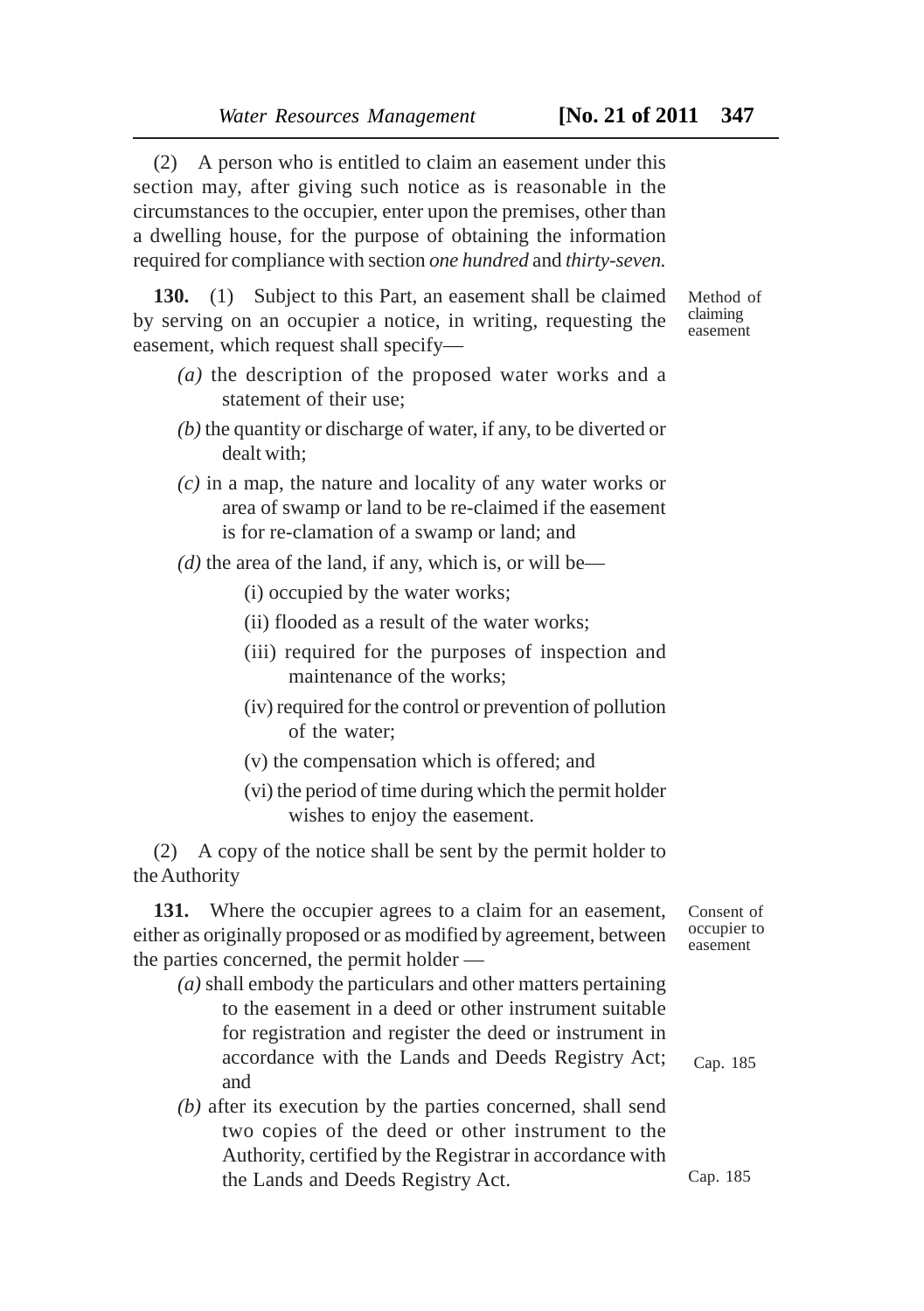Application when occupier does not consent

**132.** Where the occupier does not, within sixty days after the service of a notice under this Part, agree to the claim for an easement, the permit holder may apply to the Board, in the prescribed manner, for an easement and shall serve notice of the application upon the occupier.

Determination of application for easement

**133.** (1) The Board may dismiss the claim for an easement or grant the claim, with or without modification and subject to such conditions, including payment of compensation, as the Board considers just.

(2) The Board shall notify the permit holder and the occupier of its decision within sixty days of an application made under section *one hundred* and *thirty-two.*

(3) Where the claim for an easement is granted, the permit holder shall embody the particulars and other matters pertaining to an easement, granted under subsection (1), in a deed or other instrument suitable for registration, and shall tender the deed or instrument, together with the amount of any award of compensation made, to the occupier for execution.

(4) Where the occupier fails, within such time as may be specified by the Board, to execute and deliver the deed or instrument to the permit holder, the Board may do so on behalf of the occupier and the deed or instrument shall have the same effect as if it had been executed by the occupier.

(5) The Registrar shall register the deed or instrument against the title affected, in accordance with the Lands and Deeds Registry Act, and two copies of the deed or instrument, certified by the Registrar shall be sent by the permit holder to the Board.

(6) Where an appeal has been lodged against a decision of the Board, made under subsection (1), no action shall be taken under subsection (3), (4) or (5) until the appeal has been decided.

Lapsing of easement

Cap. 185

**134.** (1) An easement acquired under this Act shall lapse—

- *(a)* if the water works authorised are not completed, and the water is not used, within one year from the date of acquiring the easement or within such further period as the Board may determine, taking into account the nature of the investment; or
- *(b)* if, at any time, substantial use is not made of the permit, in accordance with the terms of the permit, for a continuous period of two years, or such longer period as the Board may, in any particular case, determine.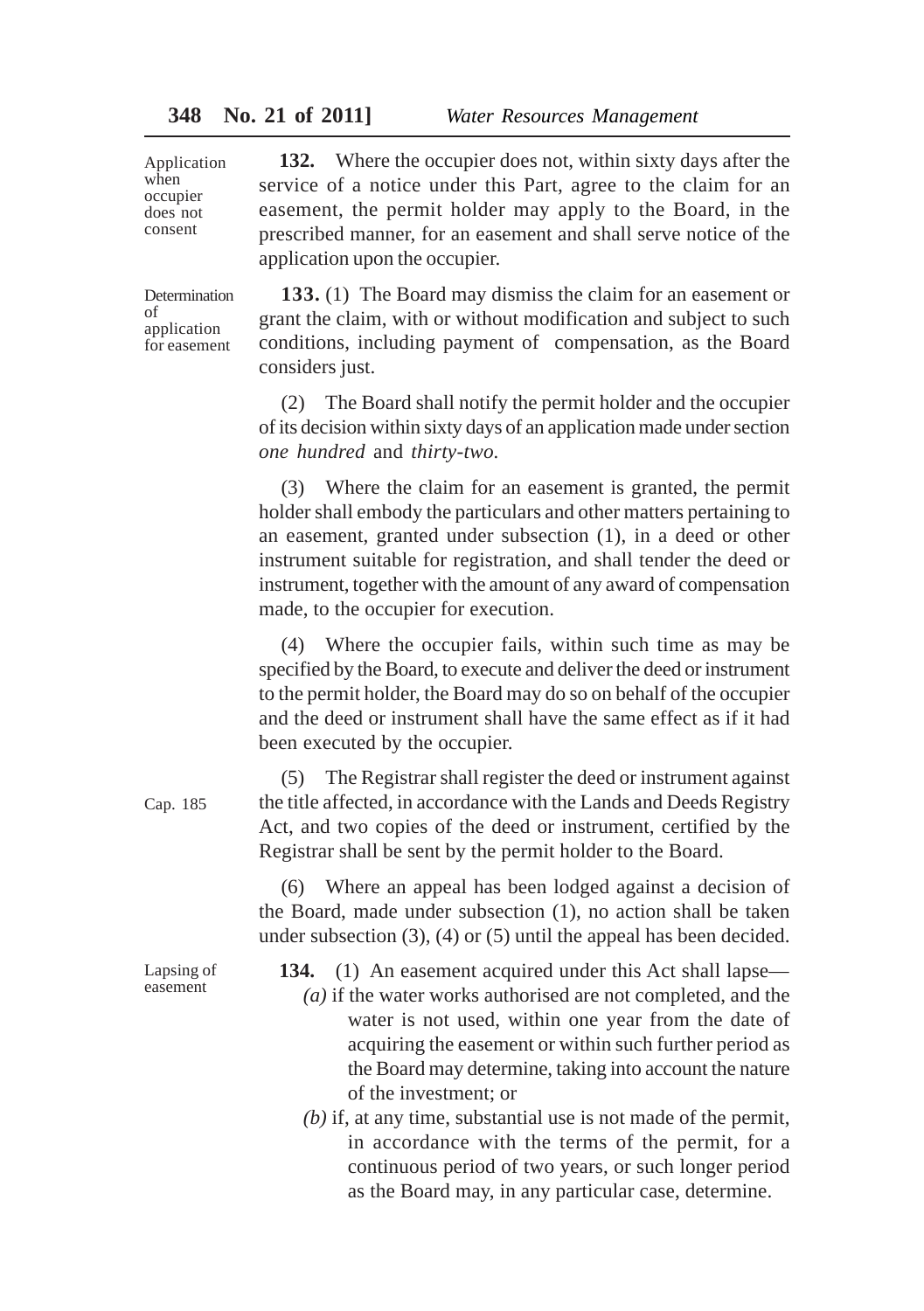(2) Upon the lapse of an easement, the Board shall notify the Registrar, who shall cancel the registration of the easement against the title affected, in accordance with the Lands and Deeds Registry Act.

**135.** (1) Where damage is caused, as a result of the water works of a permit holder, to the land over which the easement is held, the occupier may require the permit holder to—

- *(a)* construct such additional water works as are necessary, in the opinion of the Board, to remedy the damage or prevent any recurrence of the damage; or
- *(b)* pay compensation for the damage caused to the occupier and, in such a case, the Board may, by order, require the occupier to construct such water works at the occupier's sole expense to remedy the damage.

(2) Where a permit holder fails to comply with subsection (1), the Director-General may cancel the permit but without prejudice to the payment of compensation to the occupier.

**136.** (1) A permit holder who has acquired an easement for the construction of water works on any occupier's land which prevents the occupier passing freely over or on the land or interferes with any existing water works, structures or devices upon the land, shall, at the expense of the permit holder, construct and maintain in repair, to the satisfaction of the Board and under such conditions as it may specify such—

- *(a)* bridges and other structures and devices as will make communication and passage safe and convenient; or
- *(b)* water works, structures or devices as the Board considers necessary to enable the occupier effectively to enjoy the use of any water works, structures or devices that have been interfered with.

(2) A permit holder who fails to comply with subsection (1) commits an offence and is liable, upon conviction, to the general penalty provided under section *one hundred* and *seventy-two.*

**137.** (1) Where any water works constructed on the land of a person other than that of the permit holder is out of repair or requires cleaning, the permit holder or the agent of the permit holder, if notified, in writing, by the occupier to repair or clean the water works, shall carry out such requirements within thirty days of the notification.

Cap. 185

Damage caused by water works of permit holder

Construction of water works and enjoyment of existing water works

Water works to be in state of repair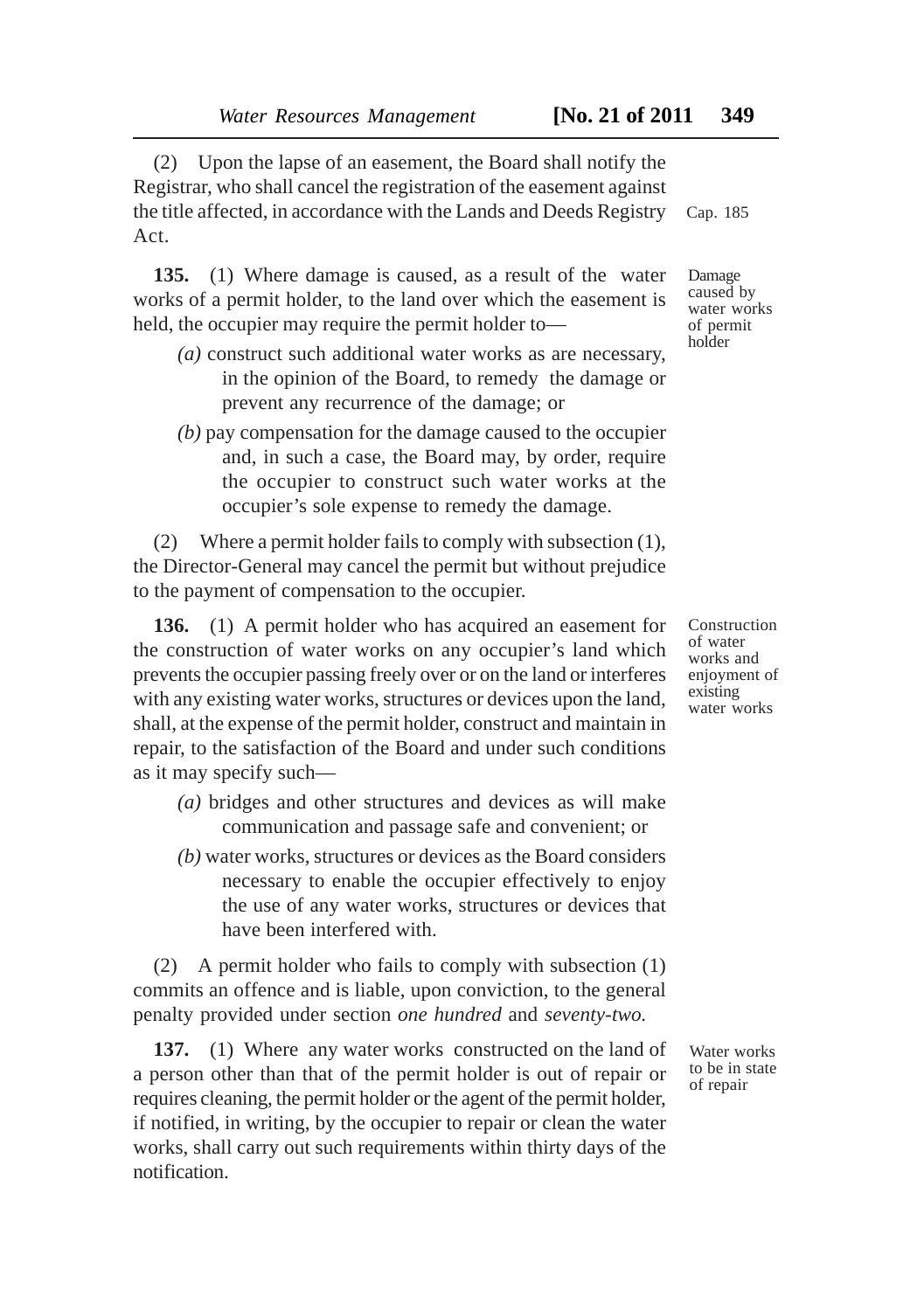(2) Where the permit holder fails to carry out anything required, under subsection (1), the occupier may cause to be done all the things necessary for carrying out the repairs or cleaning of the water works and may recover the cost of so doing from the permit holder in any court of competent jurisdiction.

(3) All the repairs or cleaning undertaken under subsection (1) shall not be unreasonably demanded and, in the event of a dispute between the parties, the Board shall decide what constitutes reasonable repairs or cleaning.

- (4) A permit holder—
	- *(a)* who allows or suffers any water works to fall into disrepair; or
	- *(b)* where the Authority determines that the water works are in such a state as to require cleaning;

is liable for all the damages which may arise as a consequence of the disrepair or lack of cleaning.

Use of water works by occupier

**138.** (1) An occupier on, over or through whose land an easement has been applied for or been granted, either before or after the construction of any water works, may apply for a permit to make use of the water works or the proposed water works of the permit holder, as the case may be.

(2) Before a permit is granted to an occupier under subsection  $(1)$  —

- *(a)* the occupier shall prove, to the satisfaction of the Authority, that the water works of the permit holder can be satisfactorily used for the purpose of the occupier and without material detriment to the permit holder; and
- *(b)* such proportionate costs of the water works shall be paid by the occupier to the permit holder who intends to construct, is constructing or has constructed the water works, as may be agreed between the parties or, failing agreement, as may be determined by arbitration.

(3) A permit holder may require the occupier to enter into an agreement to continue to pay the proportionate cost of maintaining the portion of the water works made use of until either party has, in writing, surrendered such entitlement and, in the event of disagreement, the matter shall be settled by arbitration.

(4) Where the water works, referred to in subsection (1), require modification to enable the occupier to enjoy their use, the occupier shall, unless the matter is otherwise agreed or settled, pay to the permit holder—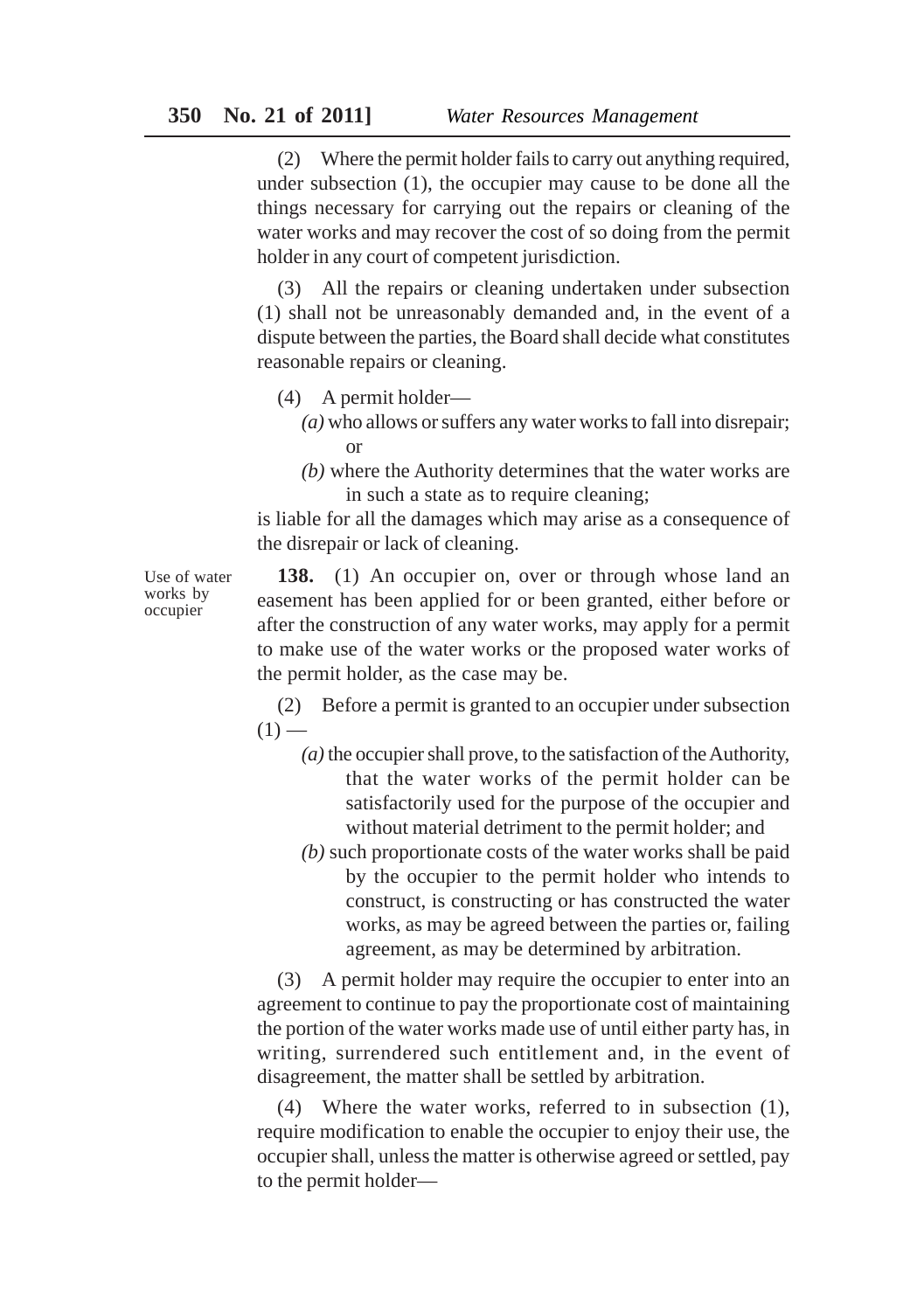- *(a)* the entire cost of modifying them in the manner approved by the Board; and
- *(b)* the cost of constructing and maintaining the devices for apportioning the quantities of water, as the Board may approve.

**139.** Where water works have been excavated by a permit holder on another person's land—

- *(a)* any land used solely for the deposit of the excavated material from the water works executed shall notwithstanding the payment of compensation and except in the case of an easement for drainage or reclamation, remain available to the occupier for the occupier's own purposes; and
- *(b)* the occupier may remove the excavated material, except that no damage shall be done to the water works of the permit holder nor shall the water works be obstructed or interfered with by the removal.

**140.** (1) A deed or other instrument creating an easement acquired under this Part shall be registered against the title affected, in accordance with the Lands and Deeds Registry Act, and a survey diagram, which shall be approved in accordance with the Lands Survey Act, shall be attached to each document granting the easement.

(2) Where an easement is to be effected on land in a customary area, the instrument creating an easement under this Part together with a plan, approved in accordance with the Lands Survey Act, of that particular piece of land to which the easement relates, and the written consent of the traditional authority under whose jurisdiction that land falls, shall be registered in the Miscellaneous Register in accordance with the Lands and Deeds Registry Act.

**141.** (1) An easement acquired under this Part shall terminate where the permit for the exercise of the rights under which the easement is acquired is cancelled or lapses, as provided for in this Act.

(2) On the cancellation or lapse of a permit, any water works constructed by the permit holder on the land of an occupier shall become the property of the occupier unless removed, subject to subsection  $(3)$ , by the permit holder —

- *(a)* voluntarily, within two years from the date of the cancellation or the lapse of the permit; or
- *(b)* on the request of the occupier.

Excavated material

Easements to be registered

Cap. 185 Cap. 188

Cap. 188

Cap. 185

Termination of easement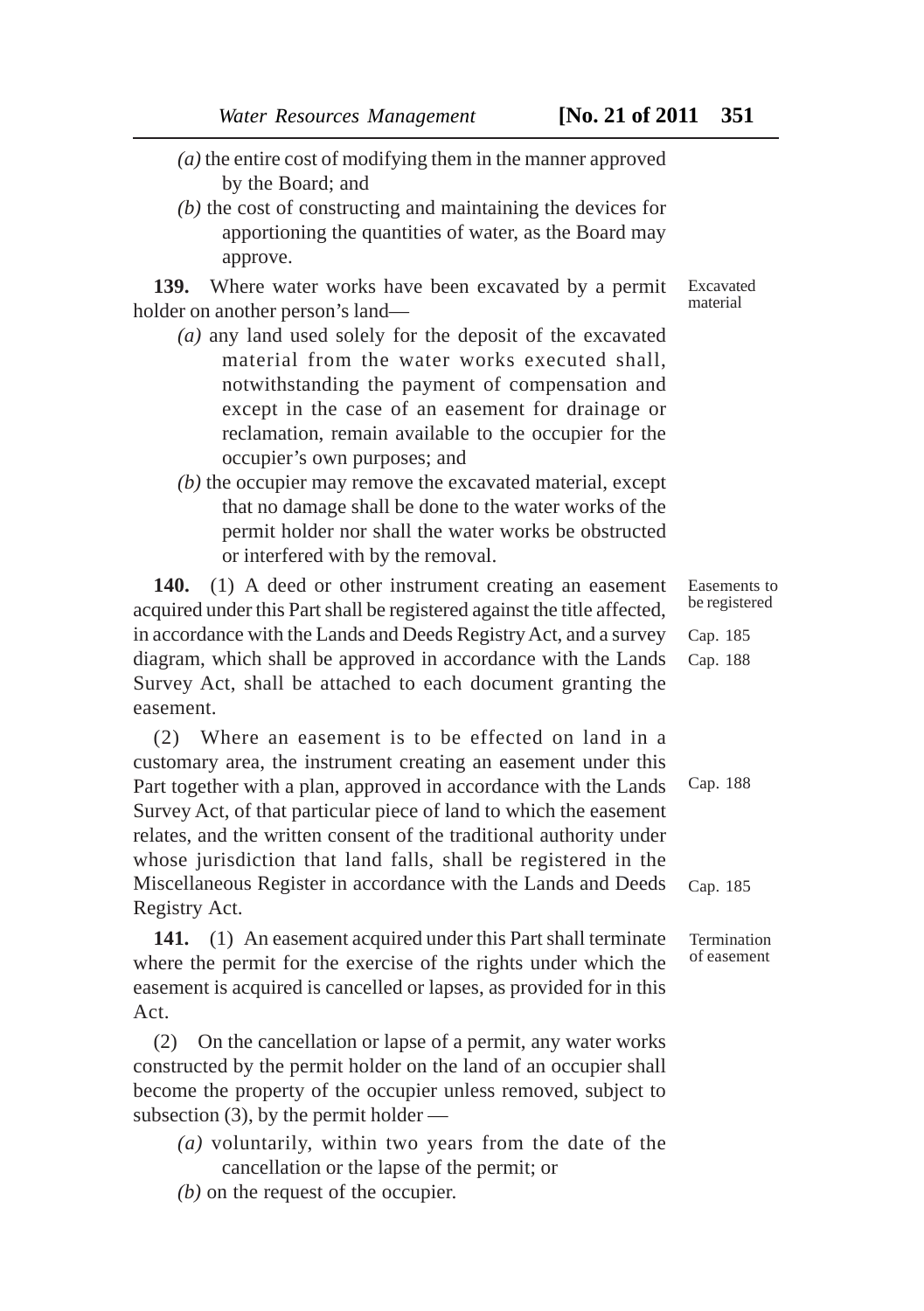(3) Notwithstanding subsection (2), the removal of any fixed assets to the land shall only be effected on the order of the Authority or by the mutual agreement of the parties.

Registration of termination, lapse or variation of easement

**142.** The Authority shall, on the termination, lapse or variation of an easement, notify the occupier over whose land the easement was granted, and the occupier may, at the expense of the person in whose name the easement is registered, take such action as is necessary to cause the occupier's title to be freed from the easement or to record the variation, as the case may require.

# PART XIV

## EMERGENCY SITUATIONS

Definitions

- **143.** In this Part—
	- " early warning system " in relation to water, means any system where information is obtained by, and transmitted to, the Authority and made available to the public, in an appropriate manner, in respect of an imminent emergency;
	- " emergency " means a disaster or incident connected with water, resulting suddenly, either from natural causes or from human conduct, and which causes or poses an imminent threat or causes serious harm or damage to a water resource, the people, property or to an area, and includes—
		- *(a)* a flood which is likely to occur or has occurred;
		- *(b)* a drought which is likely to occur or has occurred;
		- *(c)* any water works which might fail or have failed;
		- *(d)* any risk posed by any dam; or
		- *(e)* any hazardous matter or harmful or toxic substance discharged into a water resource or ground water;
	- "national disaster" means an emergency which has been declared by the President under section *one hundred* and *forty-five* as a national disaster; and
	- " spillage " means the discharge or seepage of any hazardous matter or harmful or toxic substance into a water resource or ground water, as the case may be.

**144.** The Authority shall, in collaboration with relevant appropriate authorities—

- *(a)* establish an early warning system;
- *(b)* provide, install and maintain apparatus required for the purposes of an early warning system; and

Early warning system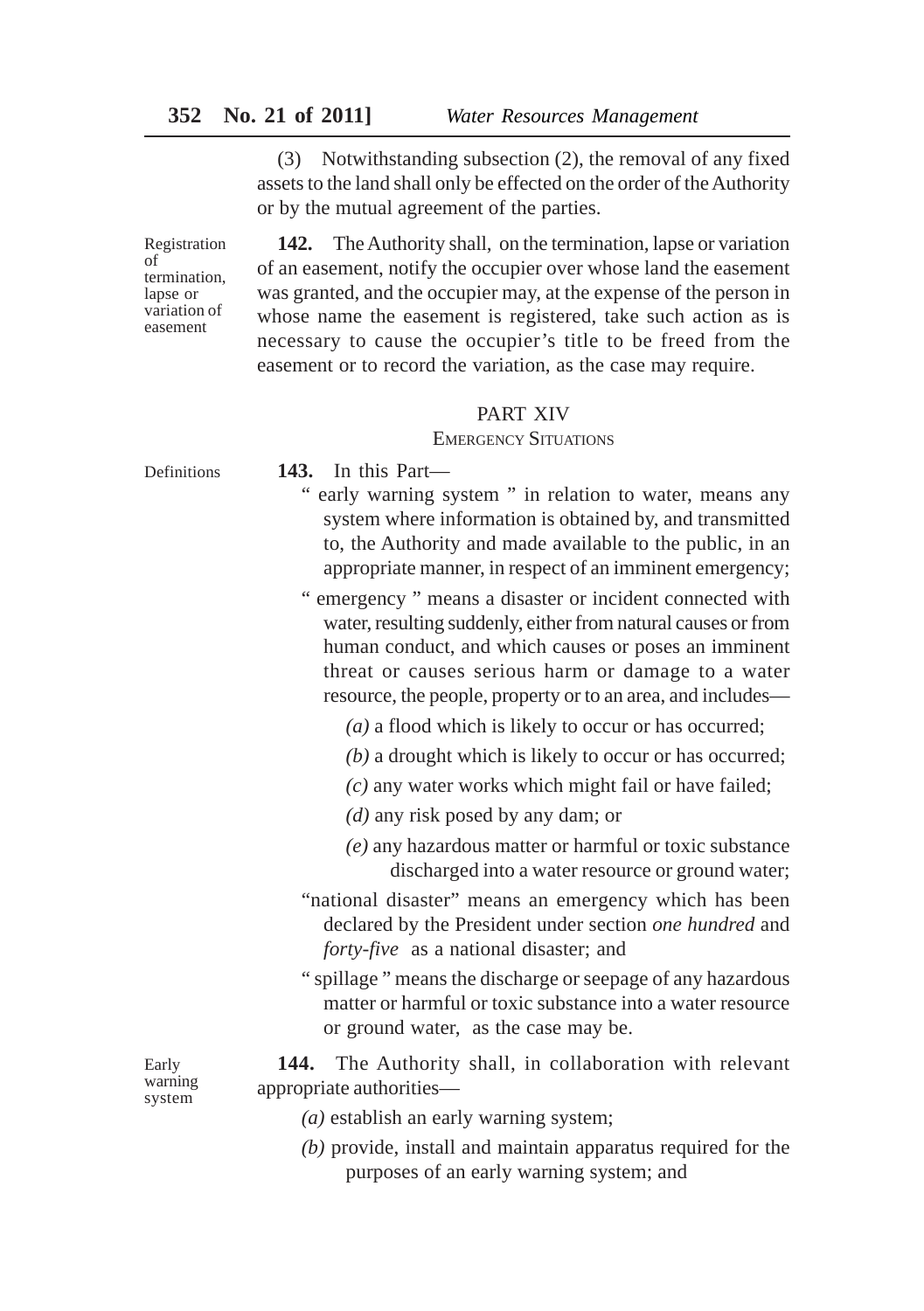*(c)* carry out any other engineering or building operations required for the efficient operation of an early warning system;

either directly, or by requesting any other person or appropriate authority to do so.

**145.** (1) The President shall, on the recommendation of the Authority, by statutory order, declare a national disaster due to any emergency arising in the country.

(2) The Minister shall, on the recommendation of the Authority, by statutory order, declare an emergency relating to a specific area of Zambia or the spillage of harmful or toxic substances.

**146.** (1) Where the Minister declares an emergency relating to a drought in a specific area or if the President declares a national disaster due to a general drought in Zambia, the Authority may, during the period of the declaration—

- *(a)* suspend or amend any permit granted under this Act;
- *(b)* determine the amount of water that may be used by any person for any purpose;
- *(c)* define places from which and times at which water may be used; and
- *(d)* give any necessary and practicable orders or take any action suitable to ensure equitable allocation and use of water.

(2) Where the President, on the advice of the Authority, is satisfied that, by reason of an emergency, a serious deficiency of water for essential domestic and noncommercial purposes exists or is threatened in any area, the President may, by statutory order, direct a person, who has a supply of water in excess of that person's needs for domestic and noncommercial purposes, to allow to be supplied, the excess of water to the area or to a specified person in the area, for such period, as the order may specify.

(3) A person who directed by the President, under subsection (2), fails to comply with the directive, commits an offence and is liable, upon conviction, to the general penalty provided under section *one hundred* and *seventy-two*.

(4) A statutory order made under section *one hundred* and *forty-five* or subsection (2) may require or authorise—

- *(a)* the construction of water works on any land;
- *(b)* the entry on to any land by any person authorised by the Authority; and
- *(c)* such other measures as the President may consider necessary for the equitable use of water.

**Declarations** of emergencies

Measures during droughts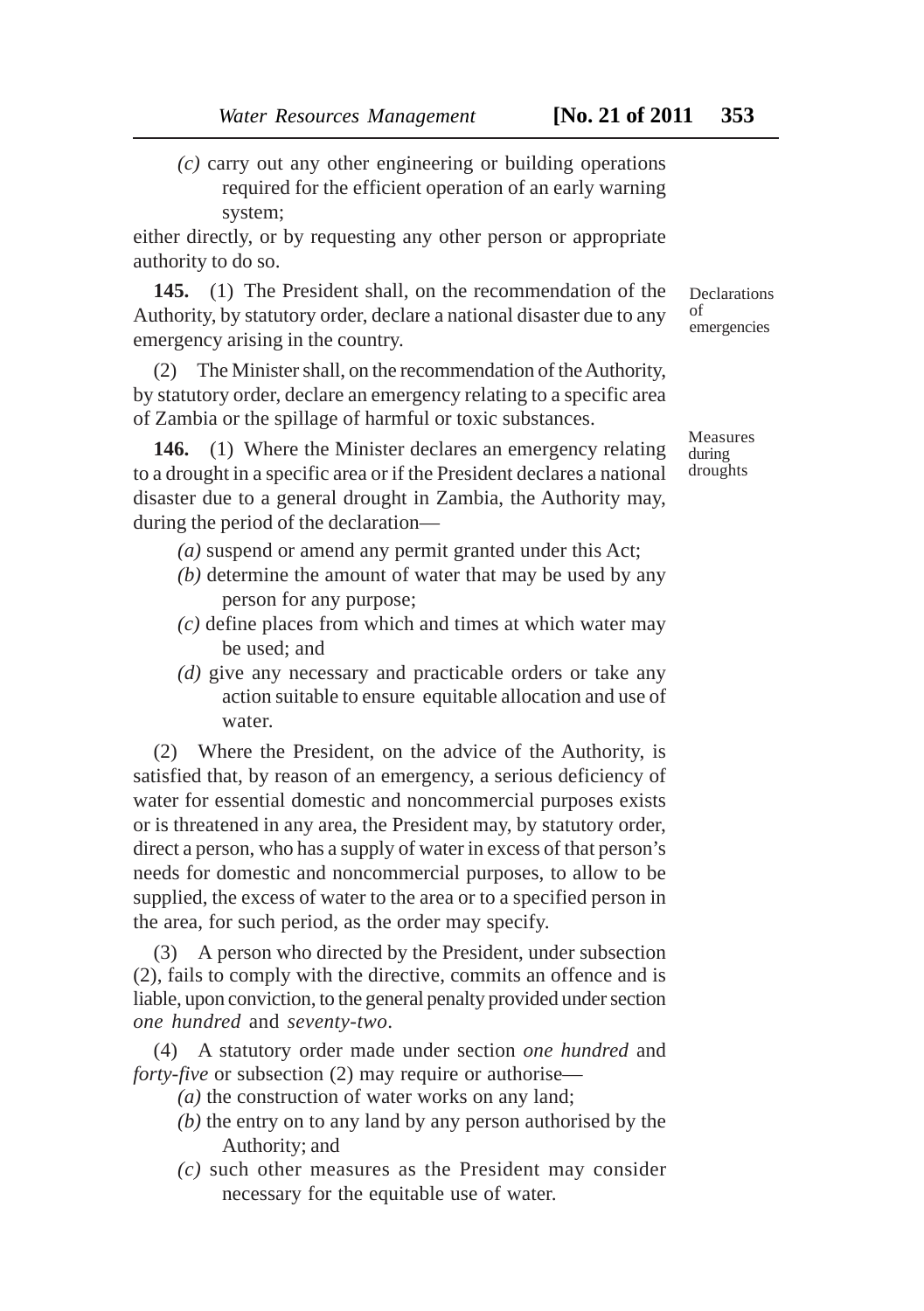(5) Where a person fails to comply with this section, the Authority or any person authorised by the Authority for the purpose—

- *(a)* may take possession of any water supply and operate any water works of the person; and
- *(b)* shall have and may exercise that person's rights in connection with the water works during the period of the declaration, subject to any conditions imposed by the statutory order.

(6) A person exercising any powers under this section shall do so with reasonable care and in such a manner as to cause as little damage as possible in so doing.

(7) A person who, without lawful authority, hinders or obstructs any person acting in accordance with this section or interferes with any water works constructed in accordance with this section, commits an offence and is liable, upon conviction, to the general penalty provided under section *one hundred* and *seventy-two*.

**147.** Where the Minister declares an emergency relating to a flood or impending flood in a specific area, or if the President declares a national disaster due to widespread floods in Zambia, the Authority may, during the period of the declaration—

- *(a)* use any land as is required;
- *(b)* compulsory purchase earth, stone or other materials;
- *(c)* use rolling stock or other vehicles or tools;
- *(d)* dispose of structures and other obstacles;
- *(e)* give such orders or instructions as may be required to reduce possible danger to life and property; and

*(f)* take any other measures as may be required.

**148.** (1) The Authority shall take all practicable measures, necessitated by the circumstances, to prevent, mitigate and eliminate the harmful effects of any emergency.

(2) Where an emergency has been declared by the Minister or the President has declared a national disaster, and without derogating from the generality of subsection (1), the Authority may—

- *(a)* maintain existing water works by cleaning, repairing or otherwise maintaining in a state of efficiency any existing water resource or any water works;
- *(b)* improve any existing water works by—
	- (i) deepening, widening, straightening or otherwise improving any water resource;

Emergency water works

Measures during floods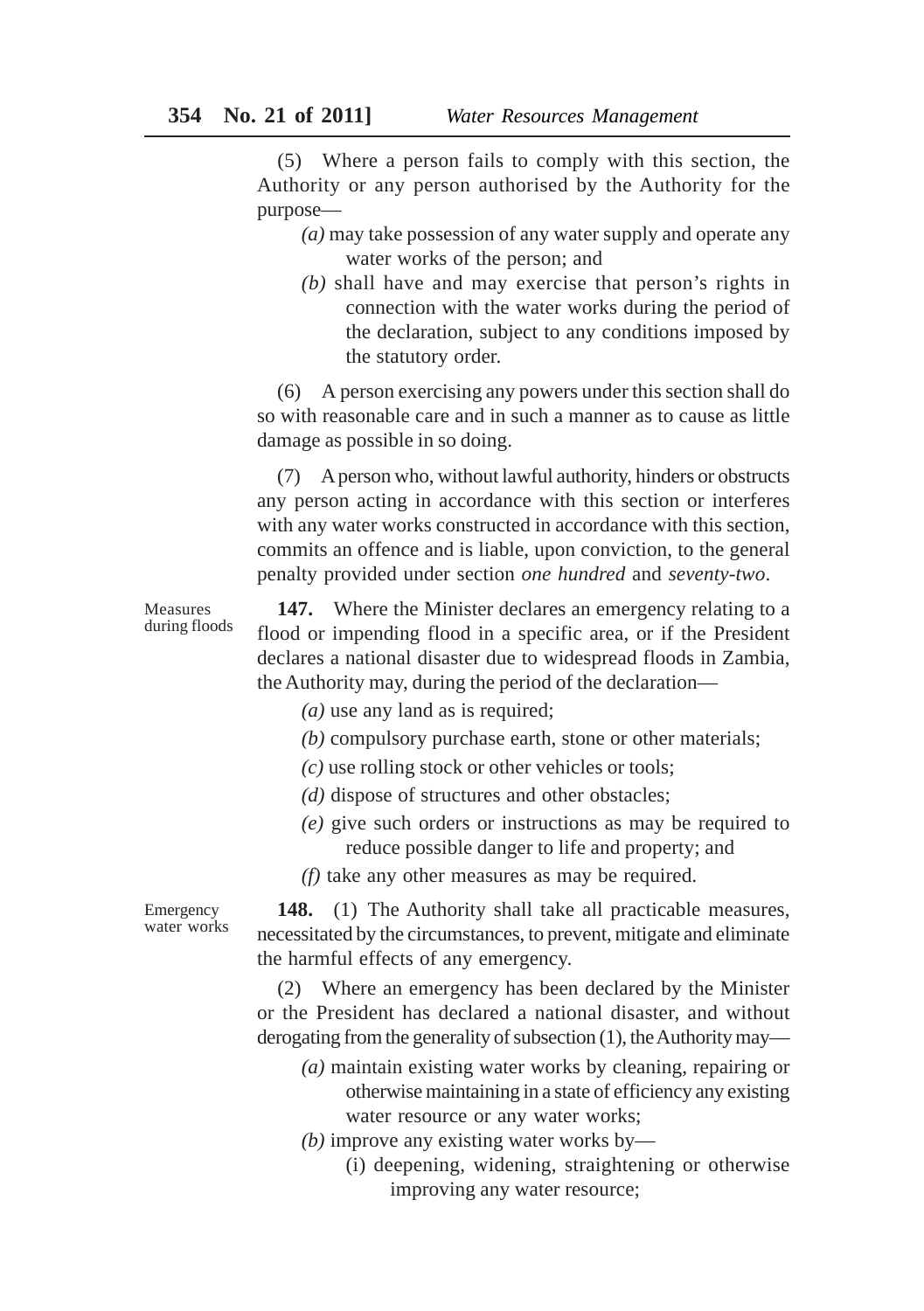- (ii) removing or altering any water works or any obstruction to any water resource; or
- (iii) raising, widening or otherwise improving any existing water works; or
- *(c)* construct new water works, erect any machinery or do any other act required for the drainage of any land.

(3) The Authority may enter into any agreement with any local authority, appropriate authority or conservancy authority for the carrying out, by that authority, of any water works authorised under subsection (2).

(4) The Authority, a local authority, appropriate authority or conservancy authority may—

- *(a)* without making any payment, appropriate and dispose of any matter removed in the course of the carrying out of any water works for widening, deepening or dredging any water resource; and
- *(b)* deposit any matter removed on the banks of the water resource or on such width of land adjoining the water resource as is required to carryout the water works.

**149.** (1) Where the Minister declares an emergency relating to the spillage of any hazardous matter or harmful or toxic substances or if the President declares a national disaster due to the wide-spread impact of the spillage, the responsibility for remedying the situation shall be with the person responsible for the spillage who shall, after knowing about the spillage, immediately—

- *(a)* report the spillage to the Authority, the police, an appropriate authority, a conservancy authority, the catchment council or sub-catchment council, local authority or any other relevant institution in the area;
- *(b)* take all reasonable measures to contain and minimize the effect of the spillage;
- *(c)* undertake clean-up procedures as the Authority may direct;
- *(d)* remedy the effects of the spillage; or
- *(e)* take such measures as the Authority, appropriate authority or conservancy authority may either, orally or in writing, direct.

(2) An oral directive of the Authority, appropriate authority or conservancy authority, given under subsection (1), shall be confirmed in writing within twenty-four hours.

Spillage of harmful or toxic substances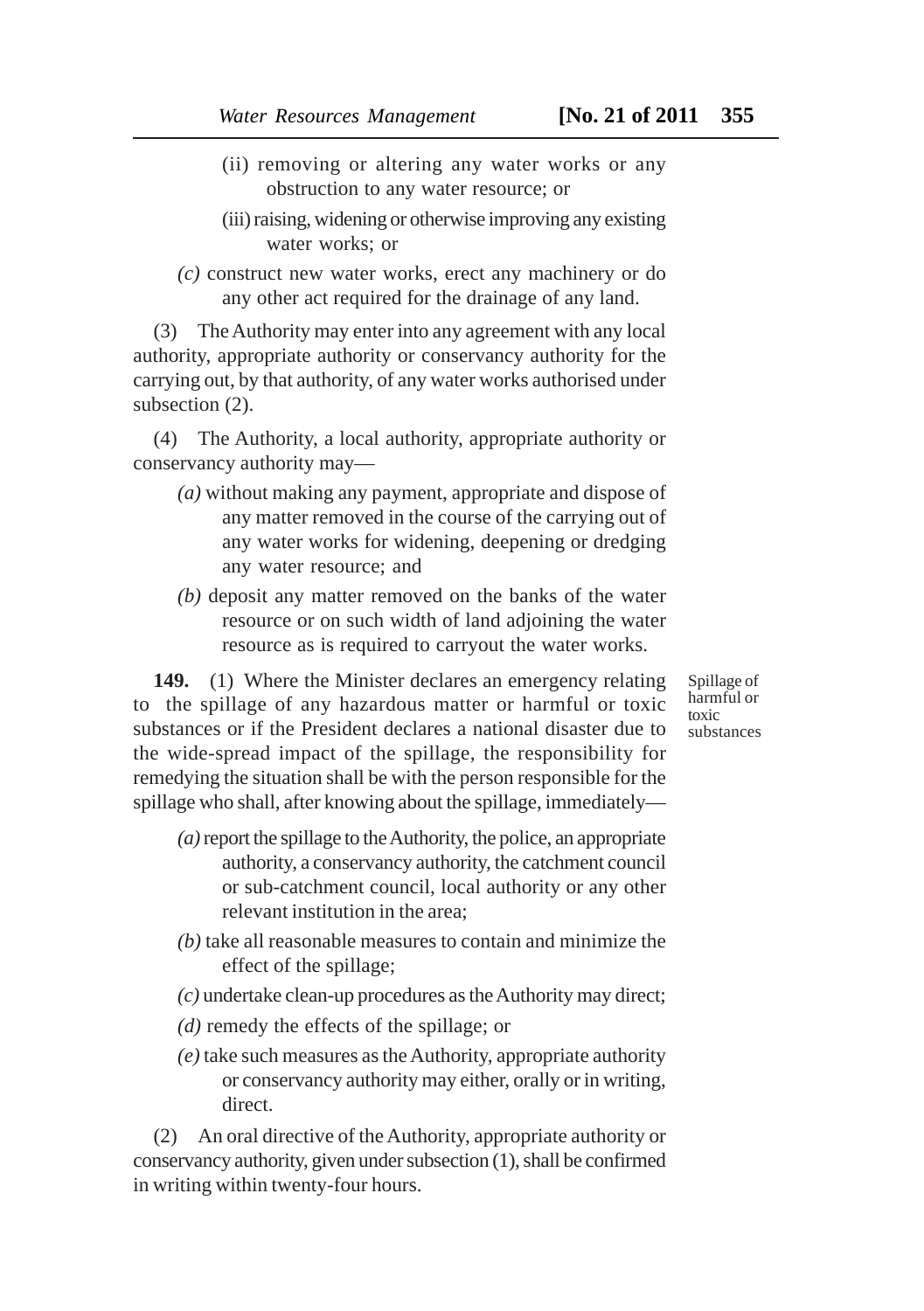(3) Where a person who is responsible for a spillage fails to comply, or inadequately complies, or it is not possible for the Authority, appropriate authority or conservancy authority to give the directive to that person in time, the Authority may—

- *(a)* take all reasonable measures to contain and minimise the effect of the spillage;
- *(b)* inform the public by the most efficient means of communication of the spillage;
- *(c)* undertake any cleanup procedures that may be necessary;
- *(d)* remedy the effects of the spillage; and
- *(e)* recover all the reasonable costs incurred by the Authority as a result of any activity under this subsection from the person who caused the spillage.

(4) Any person who contravenes or fails to comply with any directive given under this section commits an offence and is liable, upon conviction, to a fine not exceeding five hundred thousand penalty units or to imprisonment for a period not exceeding five years, or to both.

# PART XV

# WATER USE CHARGES, FEES AND WATER DEVELOPMENT TRUST FUND

Pricing strategy

**150.** Any charge or fee prescribed, charged or fixed under this Act shall be in accordance with a pricing strategy issued by the Minister, in consultation with the Authority, and shall be fixed so as to—

- *(a)* recover reasonable costs related to the management of the water resource;
- *(b)* recover the costs of administration of the licence and permit systems;
- *(c)* recover the costs of administration relating to the processing of data and information;
- *(d)* provide a reasonable rate of return upon any investment relating to water;
- *(e)* reflect the source from which the water has been used;
- *(f)* reflect the purpose for which the water will be used;
- *(g)* take into account—
	- (i) the costs involved in the construction of any water works or dam works;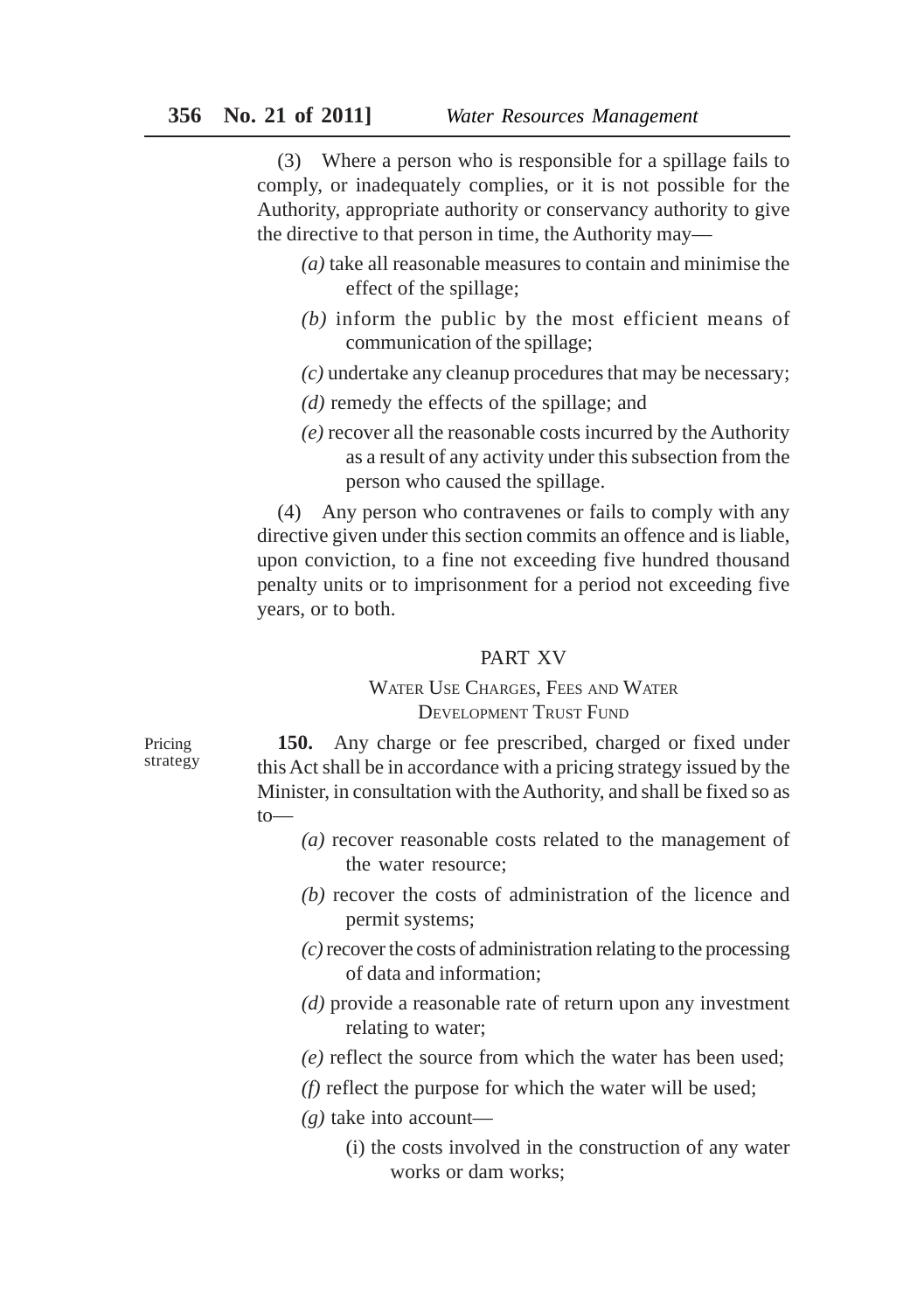resources;

- (ii) any investments made for the conservation of water
- (iii) the strategic importance of the use of the water applied for in the national interest;
- (iv) any investment made that benefits a local community; and
- (v) any de-watering activities that need to be done, under any other law, for mining and industrial purposes.

**151.** (1) The Minister may prescribe charges for the use of water, other than for the purposes specified under section *seventy*.

(2) Subject to subsection (1), the Minister may prescribe different charges for different purposes and categories of uses of water.

- **152.** The Minister shall prescribe a fee for—
	- *(a)* any application for, or grant of, a permit, licence or certificate under this Act; or
	- *(b)* the processing or provision of any data or information under this Act.

**153.** (1) The Authority shall recover any fee or charge due and payable to the Authority as provided under section *one hundred* and *seventy-six* or as may be prescribed.

- (2) Where any charge or fee prescribed is not paid—
	- *(a)* interest shall be payable at a rate to be prescribed by the Minister, during the period of the default, not exceeding the Bank of Zambia base rate; and
	- *(b)* the permit, licence or certificate to which the charge or fee relates may be suspended or restricted until the charges or fees and the interest have been paid.

(3) A person whose permit is suspended or restricted under this section shall not claim the water or easement to which that person would otherwise have been entitled during the period of restriction or suspension.

**154.** (1) The Authority shall retain in a fund managed by it all of the revenue from water use charges and fees paid to the Authority, to be applied by the Authority in meeting costs incurred in the performance of its functions and that of a sub-catchment council and catchment council.

(2) Without limiting subsection (1), funds retained by the Authority under that subsection, may be applied for the payment of compensation payable by the Authority under this Act.

Retention of charges and fees and application of Funds

Recovery of water use charges and fees

Fees

Water use charges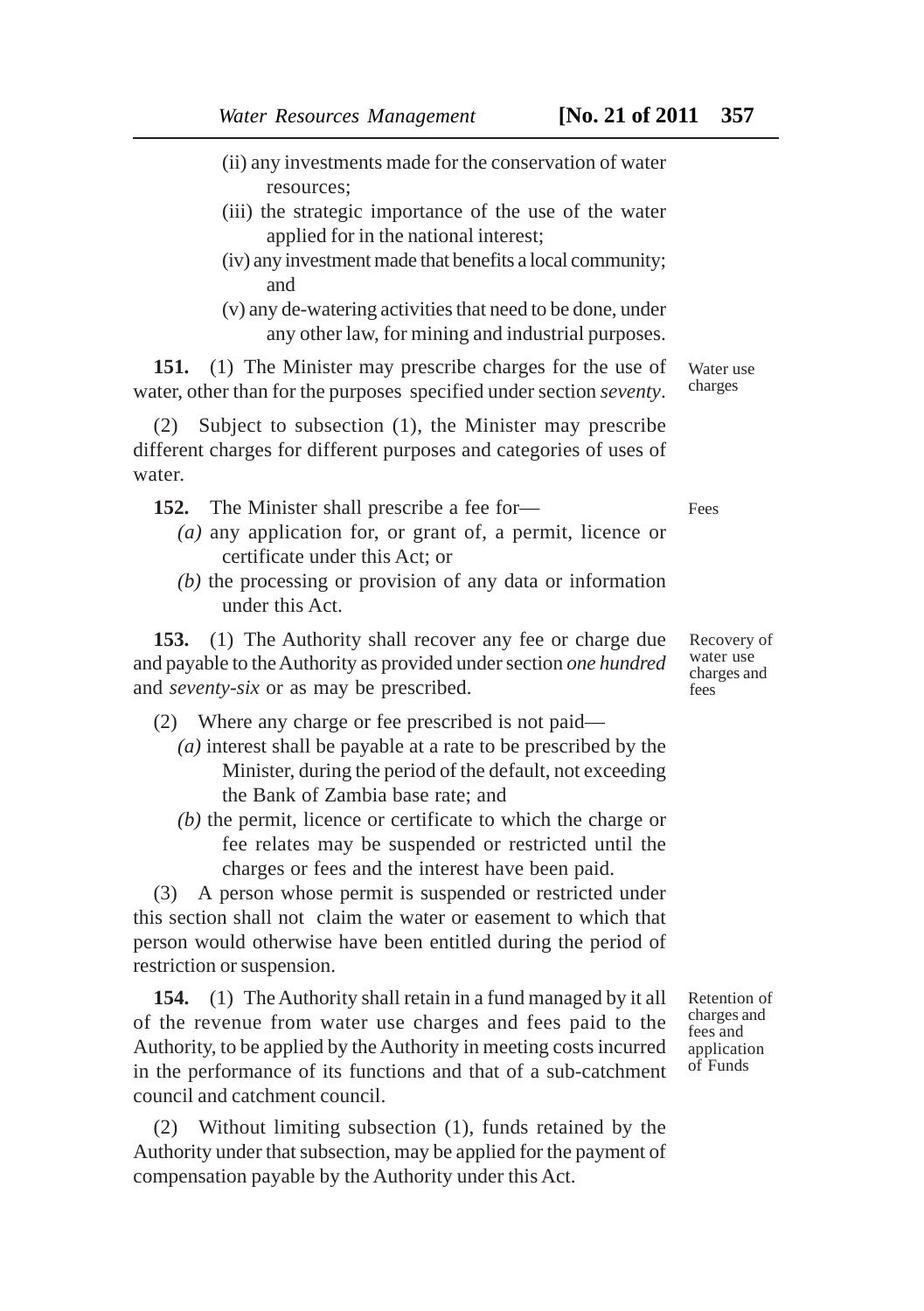Water Development Trust Fund

**155.** (1) There is hereby established the Water Development Trust Fund which shall be managed by trustees.

(2) The Minister shall draw up and register under the relevant law a trust deed to provide for the regulation and management of the Fund.

(3) A trust deed drawn up under subsection (2) shall provide for the tenure of office of the trustees, staff, finances, financial management and procedures of the trusteeship.

(4) There shall be ten trustees of the Fund appointed by the Minister who shall be representatives of the following:

*(a)* the Zambia Institute of Chartered Accountants;

*(b)* the Zambia Development Agency;

*(c)* the Bankers Association of Zambia;

- *(d)* the Zambia Chambers of Commerce and Industry;
- *(e)* the Attorney-General; and
- *(f)* the Permanent Secretaries in the ministries responsible for agriculture, local government, finance, water and environment.

(5) The moneys in the Fund shall be used for the development, conservation and management of water resources.

- (6) There shall be paid into the Fund—
	- *(a)* such moneys as may be appropriated by Parliament for the purposes of the Fund;
	- *(b)* such moneys as may be received by the Fund from donations, grants and bequests from whatever source; and
	- *(c)* such other moneys as may, by or under any law, be payable to the Fund.

(7) The Minister, on the recommendation of the trustees, shall develop principles and guidelines governing the grant of moneys from the Fund and for achieving the objectives of the Fund.

(8) There may be paid from the Fund such grants as the trustees may authorise in furtherance of the objectives of the Fund.

**156.** (1) The financial year of the Fund shall be the period of twelve months ending on 31st December of each year.

(2) The trustees shall cause to be kept proper books of account and other records relating to the Fund accounts.

Financial matters of Fund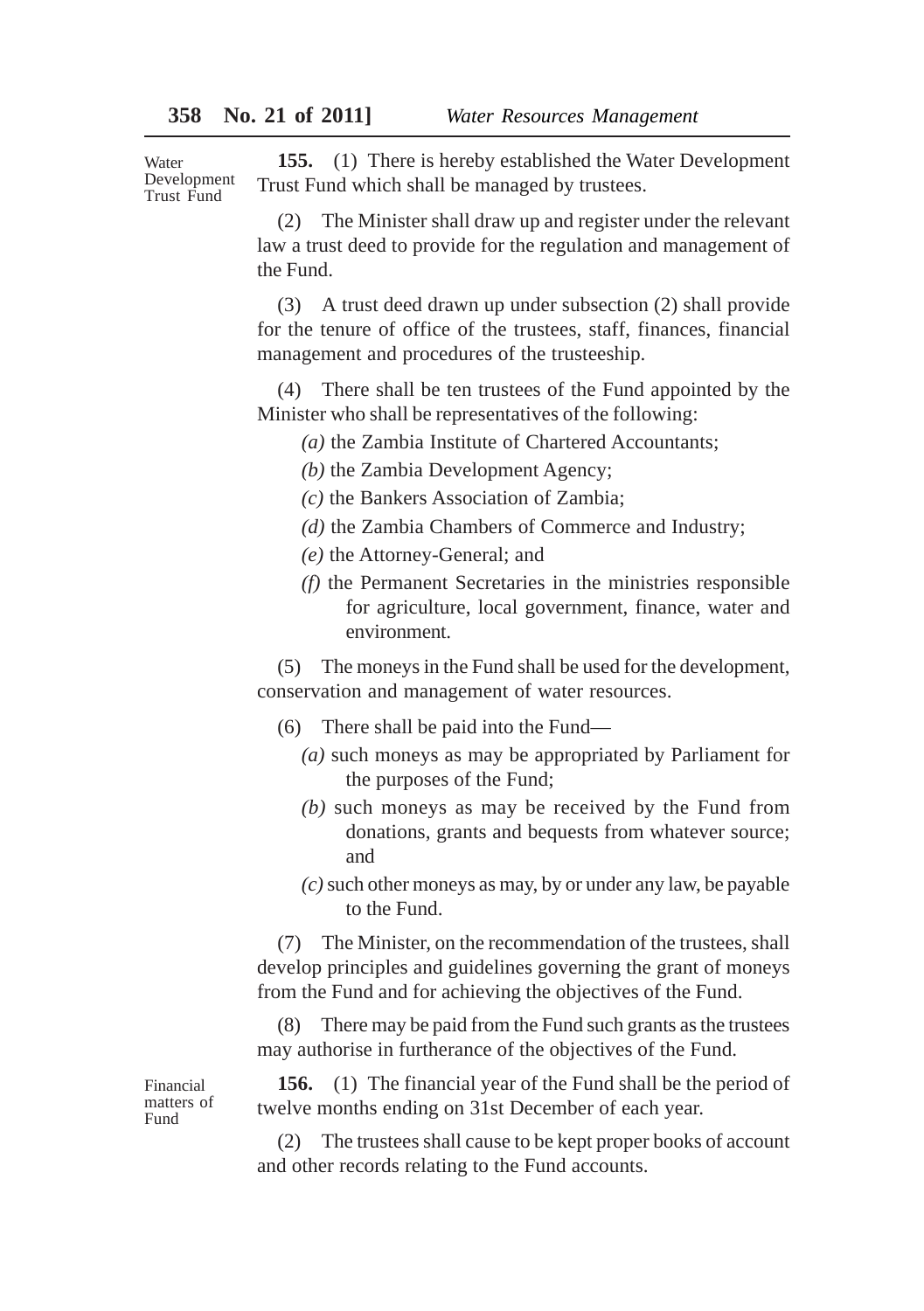(3) The accounts of the Fund shall be audited annually by the Auditor-General or by independent auditors appointed by the Auditor-General.

(4) The auditor's fees shall be paid by the Fund.

(5) As soon as practicable, but not later than ninety days after the end of the financial year of the Government, the trustees of the Fund shall submit to the Minister a report concerning the activities of the Fund during the financial year.

(6) The report referred to in subsection (5), shall include information on the financial affairs of the Fund and there shall be appended to the report—

*(a)* an audited balance sheet;

*(b)* an audited statement of income and expenditure; and

*(c)* such other information as the Minister may require.

(7) The Minister shall, not later than seven days after the first sitting of the National Assembly next after the receipt of the report referred to in subsection (5), lay the report before the National Assembly.

## PART XVI

# ENFORCEMENT AND GENERAL PROVISIONS

**157.** (1) Where no specific provision is specified under this Act providing for an appeal or the process for appeal by any person aggrieved by a decision of—

- *(a)* a catchment council, sub-catchment council or a water users association, that person may appeal to the Director-General;
- *(b)* the Director-General, that person may appeal to the Board;
- (c) the Board, that person may appeal to the Minister; or
- *(d)* the Minister, that person may appeal to a court of competent jurisdiction.

(2) The Board shall encourage and facilitate the resolution of disputes over water between users, users and the Board or users and a water users association by using alternative dispute resolution methods such as—

*(a)* arbitration

- *(b)* mediation; or
- *(c)* conciliation;

Appeals and disputes

Act No. 19 of 2000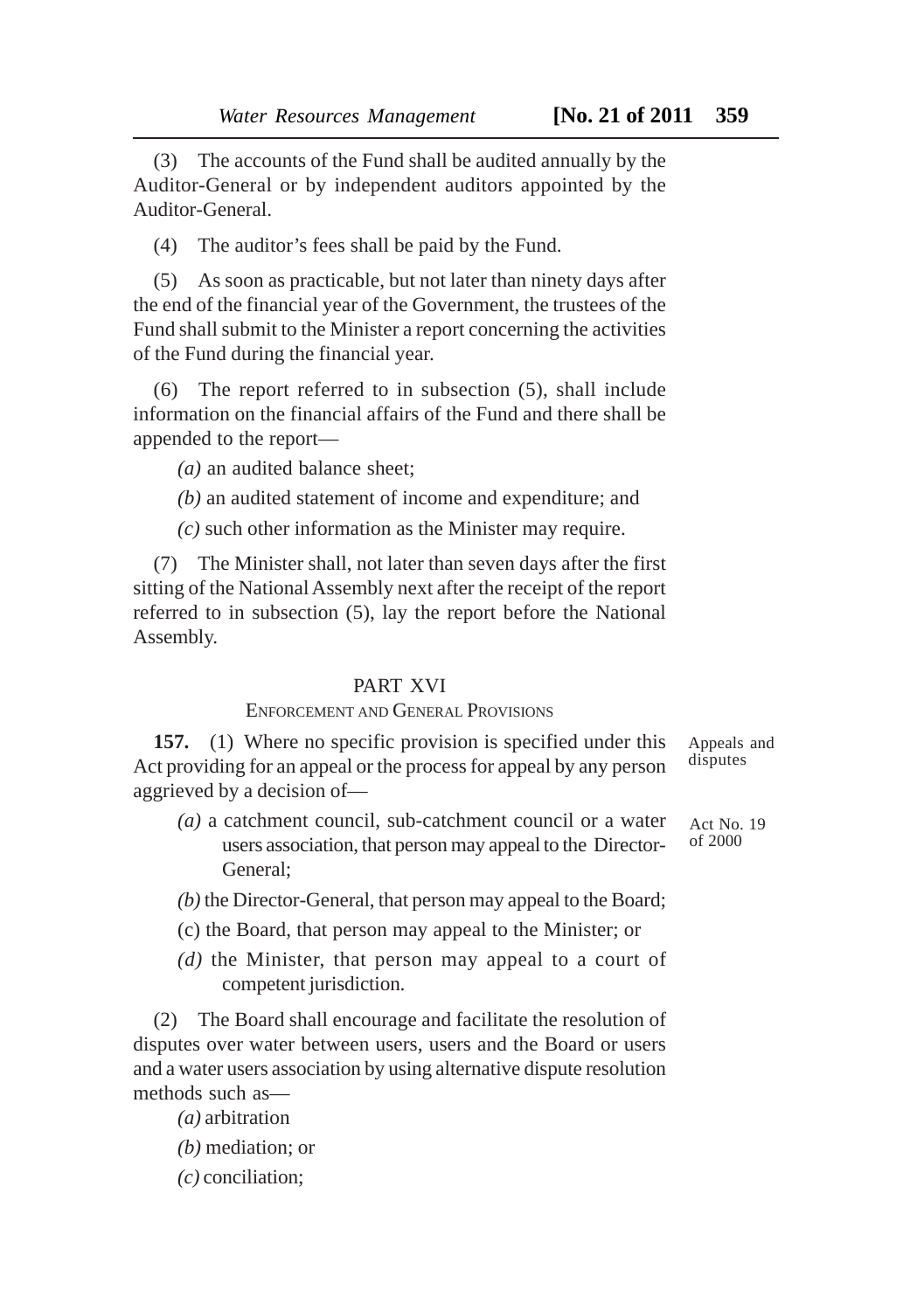(3) Dispute resolution over water in any area under the jurisdiction of a catchment council, sub-catchment council or water users association shall be undertaken by the community or a dispute resolution committee as may be prescribed.

Act No. 19 of 2000

(4) The Arbitration Act, 2000, shall, unless the context otherwise requires, apply to dispute resolution where a neutral person is appointed by the parties, to resolve any dispute or reconcile the parties, but shall not apply to dispute resolution as prescribed under subsection (3).

(5) The parties to a dispute that has been referred to an arbitrator shall bear the costs of the arbitral proceedings.

(6) The costs of arbitral proceedings for dispute resolution under subsection (3) shall be borne by the Board.

(7) For the purposes of this Act, "arbitral proceedings" means proceedings conducted for purposes of this Act, and as may be prescribed, for the settlement of disputes relating to the use of water.

(8) The Authority shall have the jurisdiction to hear and determine disputes relating to the use of water, and shall exercise such powers and functions, in relation to the determination of disputes, as may be conferred or imposed on it by, or under, this or any other law.

(9) An appeal made under this Act or any dispute to be determined by the Authority by, or under, this Act shall be heard and finalised within sixty days of its lodgement.

**158.** An appeal shall not be entertained by the sub-catchment council, catchment council, Director-General, the Board or the Minister unless it is lodged—

- *(a)* within the period provided under this Act for the lodgement of an appeal against the decision or order concerned; or
- *(b)* where no period is so provided, within thirty days after the date on which written notice was served on the person, notifying that person of the decision or order against which the person wishes to appeal;

except that the sub-catchment council, catchment council, Director-General, the Board or the Minister may, in any case, for good cause shown, admit an appeal after the time specified for lodgement of the appeal has expired.

Time for lodging appeal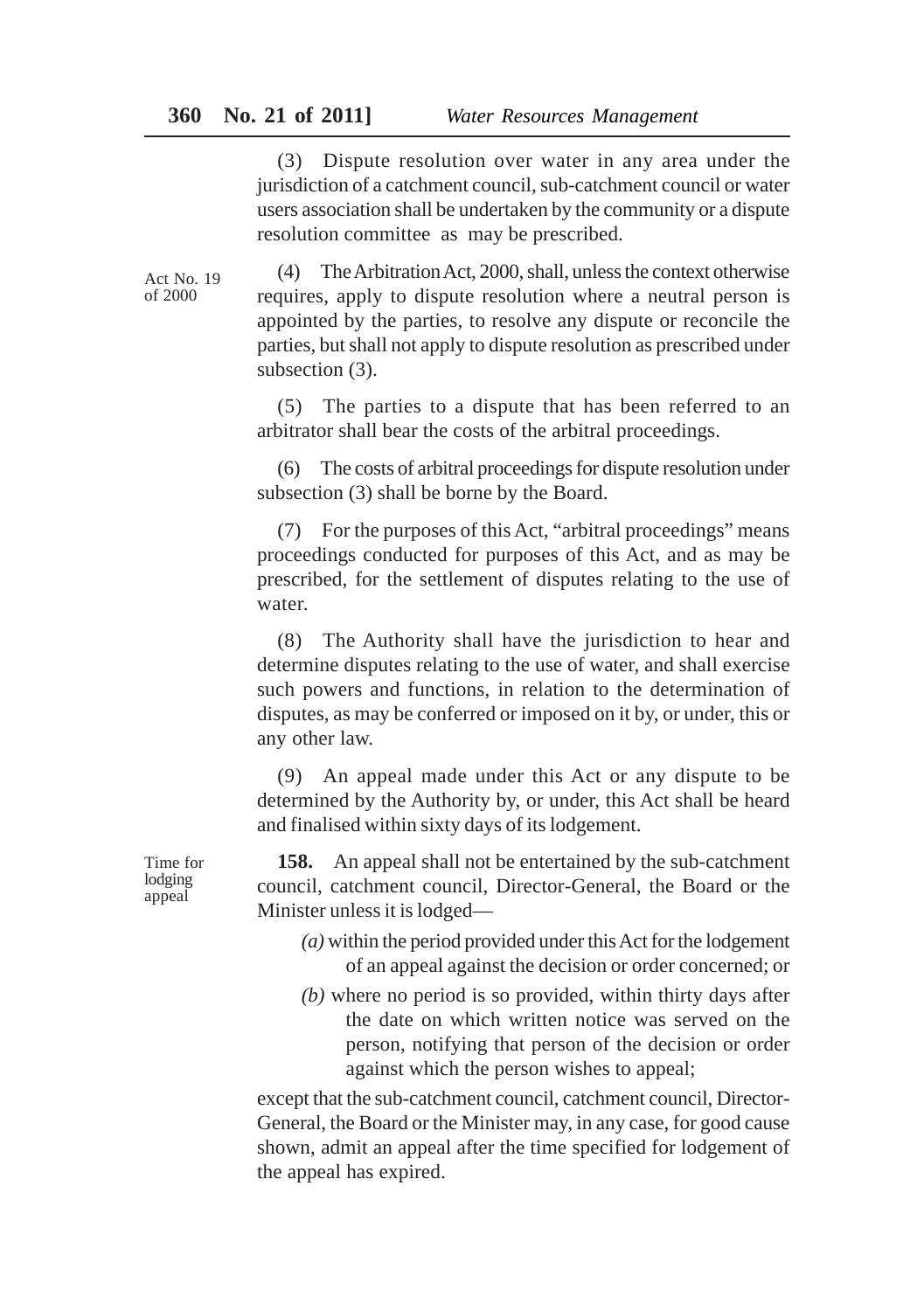**159.** (1) In determining an appeal, the Minister, Board, Director-General, a catchment council or sub-catchment council may affirm, quash or vary the decision or order concerned, as justice requires.

(2) In determining a dispute or in exercising any other quasi judicial function, an authority referred to under subsection (1), shall decide the matter on the merits of the case and make an order which shall do justice between the parties.

**160.** (1) Subject to this Act, a permit holder or any person, proposing to apply for a permit, who wishes to enter on to the land of another person, shall, if that permit holder or other person's proposal is opposed by the occupier—

*(a)* upon submitting in the manner prescribed—

(i) a general description of the proposal;

- (ii) a schedule of land which may be affected by the construction and operation of any water works to be undertaken under the permit; and
- (iii) the names and addresses of the affected occupier; and
- *(b)* upon payment of the prescribed fee;

obtain from the Authority permission to enter on to the land concerned and to carry out any necessary survey or other preliminary investigations in connection with the location of any proposed water works.

(2) The Authority may stipulate a time limit within which the investigation, carried out under subsection (1), shall be completed.

(3) The Authority shall not give permission to any person to enter on any land until the Authority has notified each occupier concerned that an application to enter the land has been made under this section.

**161.** An inspector, agent of the Authority or any person authorised by the Authority for the purpose, may at all reasonable times, without warrant, enter on to any land and inspect any water resource located within, or accessible from, the land for the purpose of—

- Entry by inspectors or other authorised persons
- *(a)* conserving or regulating the water resource or protecting the bed over which it lies or flows;
- *(b)* preventing the excessive or illegal diversion or waste of the water resource or interference with any bed;

**Determination** of appeals and disputes

Entry by permit holder or person applying for permit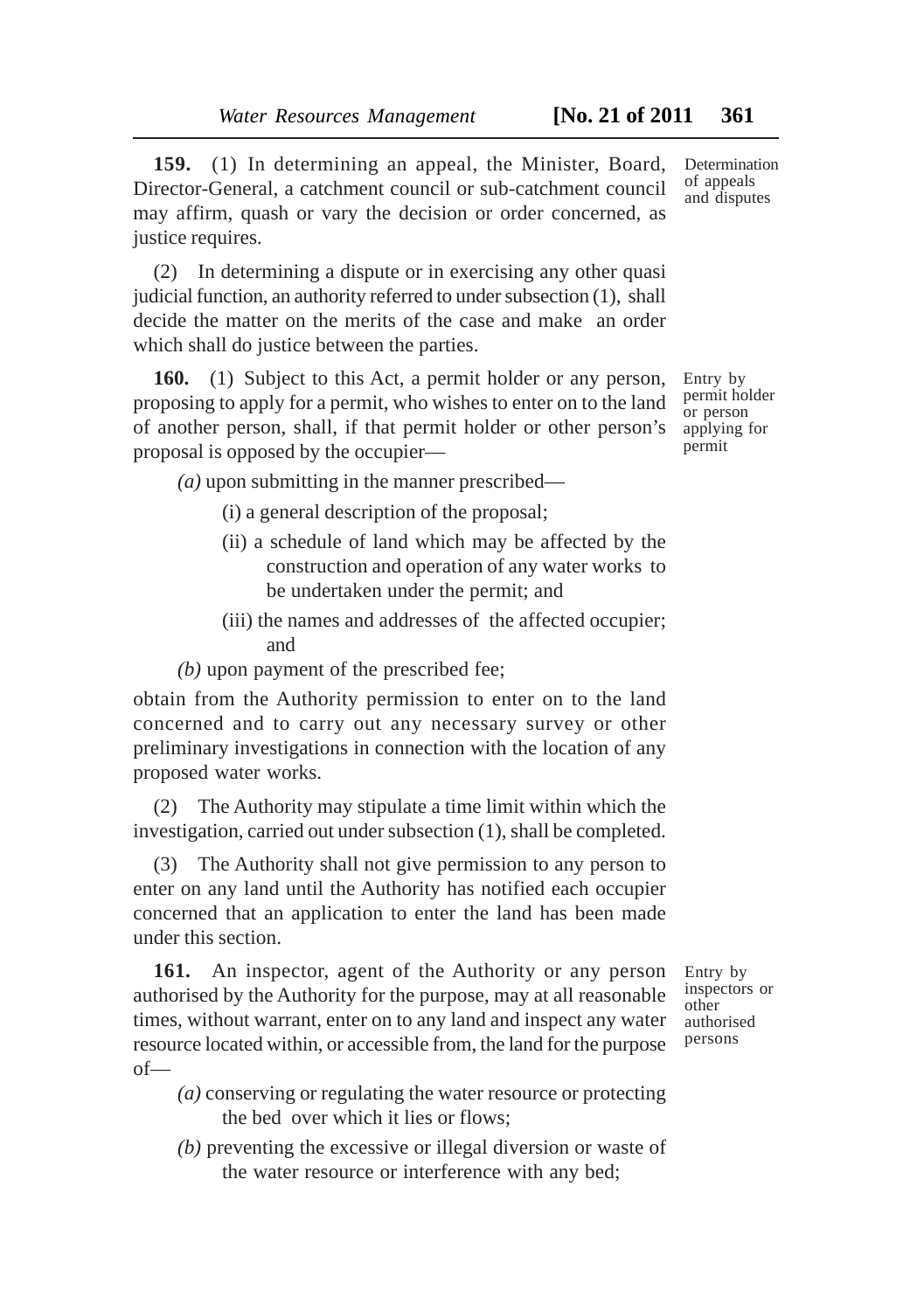- *(c)* ascertaining whether there is or has been any contravention of this Act;
- *(d)* preventing or detecting a contravention of this Act;
- *(e)* preventing water degradation by—
	- (i) ascertaining whether or not circumstances exist which would justify the Authority imposing a requirement to execute water works or take other action to prevent degradation; or
	- (ii) exercising any power conferred on the Authority under this Act to execute and maintain water works or take other action; or
- *(f)* protecting the rights and freedoms of other persons in respect of the use of water.

**162.** (1) In this section, "authorised person" means a person entering on to any land or premises under an authorisation or permission granted under this Act.

(2) Subject to subsection (3), an authorised person shall not enter on to the land or premises of any other person—

*(a)* without first giving reasonable notice, whether written, verbal or otherwise, to the occupier or other person in charge of the land or premises; and

*(b)* during unreasonable hours.

(3) Notwithstanding subsection (2), an inspector may enter, without giving notice, if the inspector—

- *(a)* has reason to believe that a provision of this Act or order made under this Act has been or is about to be contravened;
- *(b)* is unable to give notice within a reasonable time having regard to all the circumstances; or
- *(c)* has given reasonable grounds for not giving notice.

(4) Where so requested by the occupier of the land or premises, the authorised person shall produce evidence of the authorisation or permission, as the case may be, to enter on to the land.

(5) A person exercising any power under this section shall do so with reasonable care and in such a manner as to cause as little damage as possible in so doing.

**163.** (1) A person shall not, without a permit, use water from any water resource or negligently allow or cause any other person to use water from any water resource in contravention of this Act.

Manner of entry

Use water without permit prohibited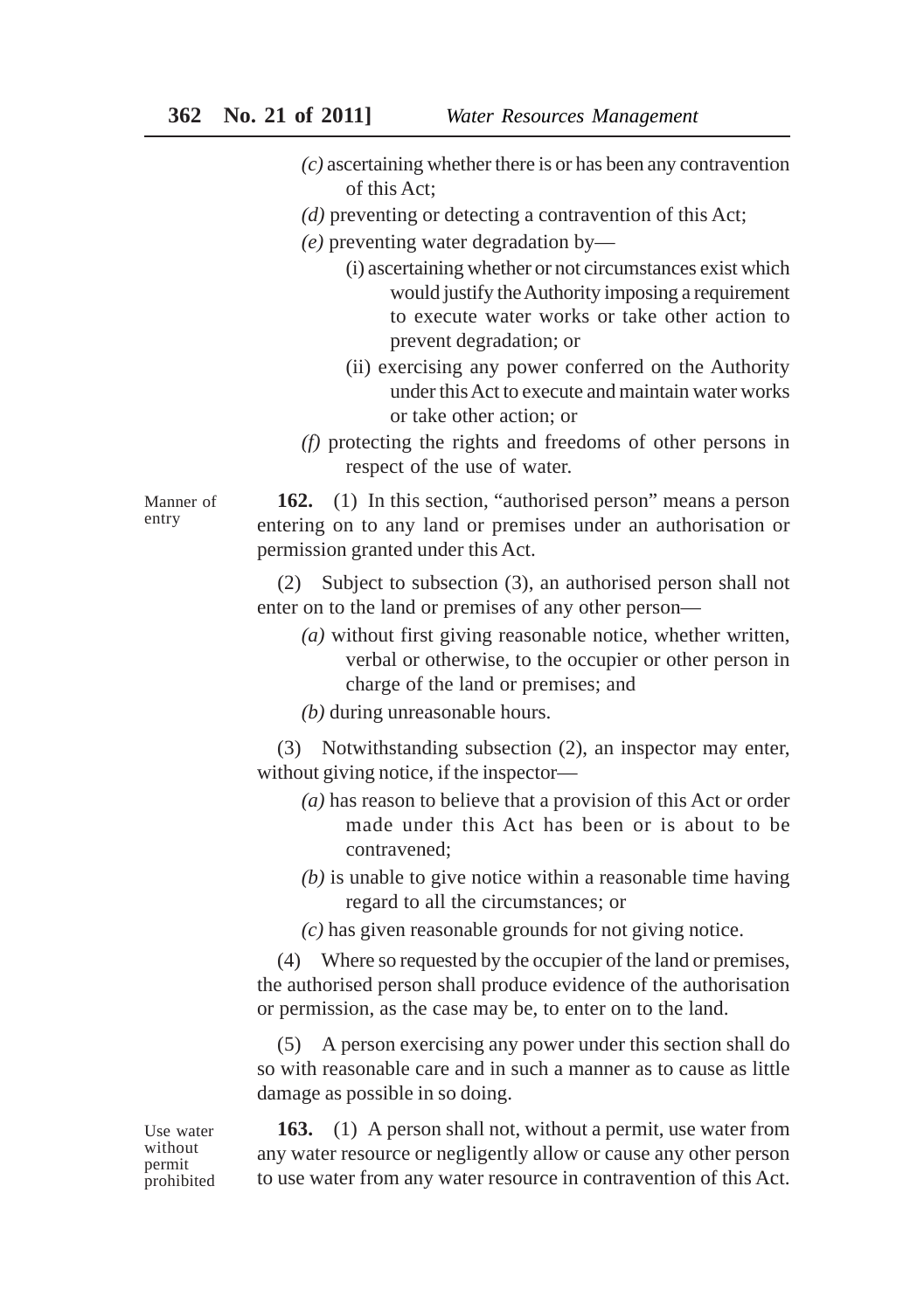(2) A person who contravenes subsection (1), commits an offence and is liable, upon conviction, to the general penalty provided under section *one hundred* and *seventy-two.*

**164.** (1) A person shall not —

- *(a)* wilfully obstruct, molest or hinder an inspector or other employee of the Authority or any person authorised or permitted by the Minister or the Authority, from exercising or performing their powers and functions under this Act;
- *(b)* without the written permission of the Authority, knowingly or wilfully—
	- (i) deface, alter or remove; or
	- (ii) cause to be defaced, altered or removed;

any survey mark, water gauge, weir or measuring device or other water works, structure or appliance installed, by or with the approval of the Authority, for the purposes of control of water or investigations;

- *(c)* wilfully hinder or interrupt, or cause to be hindered or interrupted, any permit holder or that permit holder's employee, contractor or agent, in the lawful exercise or performance of any power and function under this Act;
- *(d)* without lawful authority, wilfully let off or discharge water from the water works of any permit holder so that the permit holder loses the use of that water;
- *(e)* without lawful authority, lay, erect or construct, or cause to be laid, erected or constructed, any water works to connect with the water works of any permit holder which is capable of drawing water from the water works;
- *(f)* unlawfully interfere with the water works or water supply of any permit holder; or
- *(g)* neglect or fail to comply with any lawful order or directive given under this Act.

(2) A person who contravenes subsection (1) commits an offence and is liable, upon conviction, to the general penalty specified under section *one hundred* and *seventy-two.*

**165.** (1) Where by a person's act or omission that person contravenes any requirement or prohibition made or imposed by, or under, this Act and where no provision is made for the remedying of the default or contravention, without affecting any other liability of the person under this Act or otherwise in respect of the contravention or default, the Authority may, by order served on the person concerned, require that person, within a reasonable time specified in the order to—

Remedy of defaults where not provided

Miscellaneous offences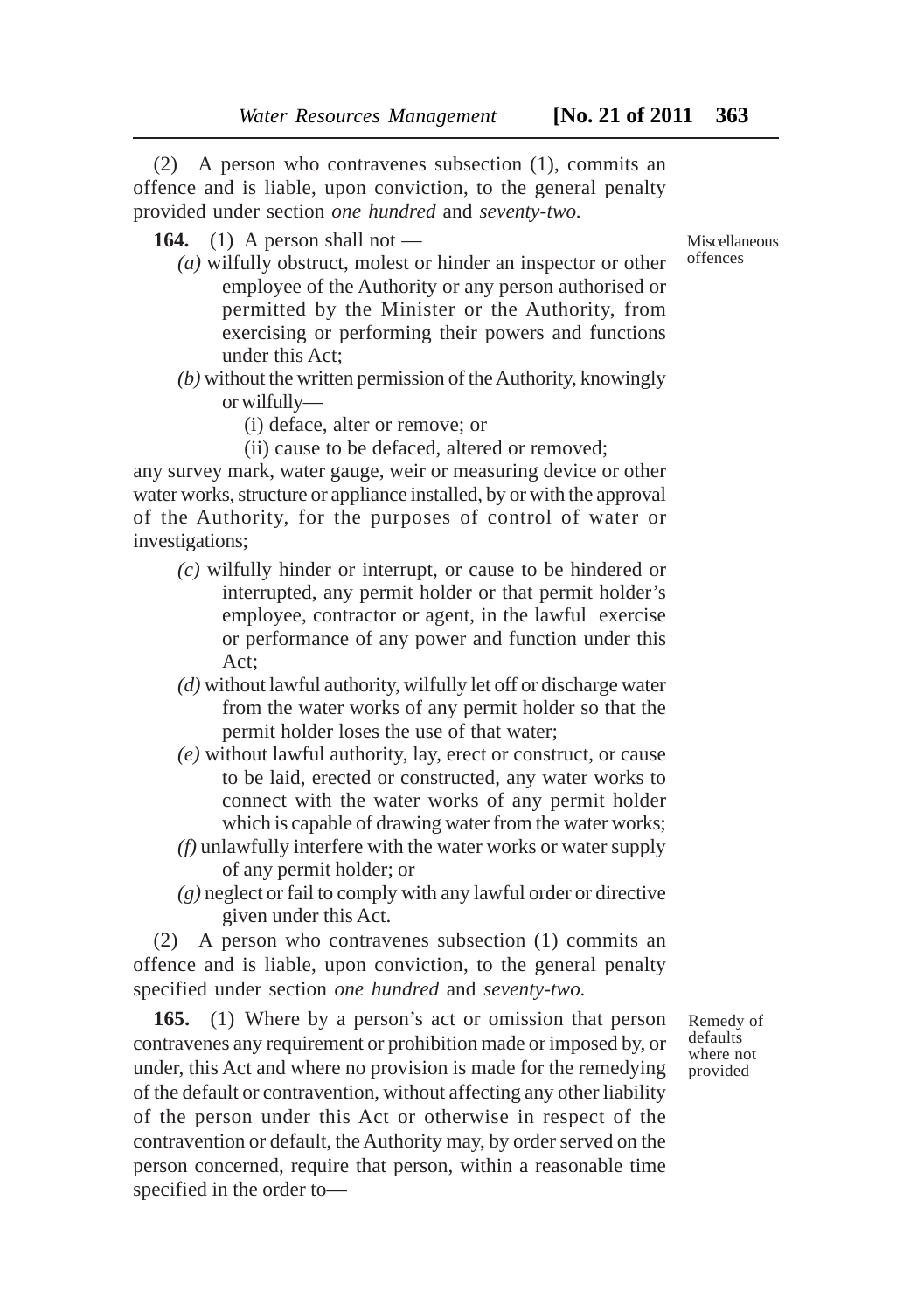- *(a)* remedy the contravention or default;
- *(b)* make good any detriment identified in the order which was caused to any water resource by reason of the contravention or default; and
- *(c)* remove or destroy any water works, plant or machinery employed for the purposes of the contravention or default.

(2) The Authority, any appropriate authority, conservancy authority, catchment council, sub-catchment council or water users association may, if any person does not comply with an order issued under subsection (1), take such steps as are necessary to execute the order and the expenses incurred in doing so shall be recoverable as a debt owing to the Authority.

Duty to provide information to inspector

**166.** (1) A permit holder and any employee or agent of a permit holder shall, on demand by an inspector appointed under this Act—

- *(a)* avail to the inspector such information as is within their knowledge in all matters relating to any investigation conducted under this Act; and
- *(b)* produce for inspection, any permit, licence, certificate, map, plan, specification, drawing or other document or record as the case may be, relating to—
	- (i) the permit, licence or certificate;
	- (ii) any water works constructed under the permit, licence or certificate; or
	- (iii) the flow of water in any water works or in any water resource affected by the water works.

(2) A person who contravenes subsection (1) commits an offence and is liable, upon conviction, to the general penalty provided under section *one hundred* and *seventy-two.*

**167.** (1) A person who has committed or has been alleged to have committed an offence under this Act and who—

- *(a)* refuses, on demand of an inspector or an authorised person, to give that person's name and place of abode and other particulars which the inspector or person may reasonably require; or
- *(b)* in purported compliance with any demand made by an inspector or authorised person, gives a name, place of abode or other particulars which the inspector or person has reason to believe to be false;

may be arrested by the inspector or authorised person, without warrant, and handed over to the nearest police officer.

Requirement to state name and address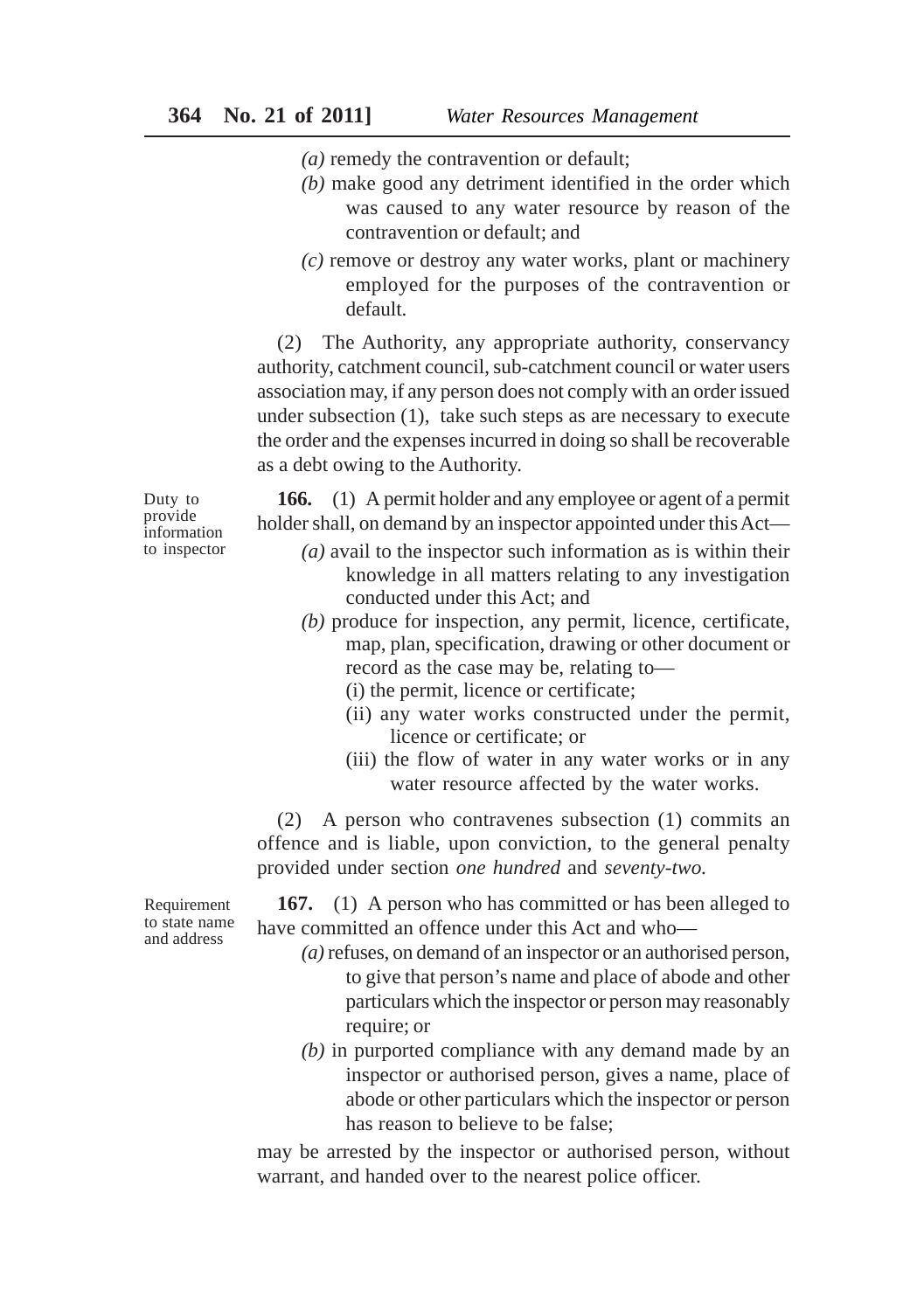(2) Where the true name and place of abode or other particulars of any person, specified in subsection (1), have been ascertained, that person shall be released on executing a bond, if so required, with or without sureties, to appear before a court of competent jurisdiction.

(3) Where a person's true name, place of abode or other particulars are not ascertained within twentyfour hours from the time of that person's arrest or should that person fail to execute a bond or, if so required, to furnish sufficient sureties, that person shall forthwith be brought before a court of competent jurisdiction.

**168.** (1) Any notice required to be served under this Act shall be served—

- *(a)* by delivering it personally to the person required to be served or, if the person is absent or cannot be found—
	- (i) by leaving it at the person's usual or last known place of abode in Zambia; or
	- (ii) by registered post, addressed to the person's usual or last known address in Zambia; or
- *(b)* in the case of a notice required to be served on a local authority, company or other corporate body, by delivering it to its principal officer, leaving it at the office with the employee or sending it through registered post.

(2) Where an occupier is not known and, after diligent inquiry, cannot be found, a notice may be served on the occupier by causing it to be put in a conspicuous position on a property in Zambia last known to have been occupied by that person.

(3) A notice required to be served on an occupier may be addressed to "the occupier" of the land or premises described in the address in respect of which the notice is given, without further name or description.

**169.** An order, notice, consent, approval, permission, demand, objection, application or other thing authorised or required by this Act to be given, made or issued by, or to, the Minister, the Authority, the Board, the Director-General, catchment council, subcatchment, water users association or any other person, shall be in writing.

**170.** (1) An order, notice, consent, approval, demand or other document which the Authority is authorised or required by, or under, this Act to give, make or issue may be signed on behalf of the Authority by—

*(a)* the Chairperson, Vice-Chairperson, Director-General or Secretary; or

Service of notices

Order, etc. to be in writing

Authentication of documents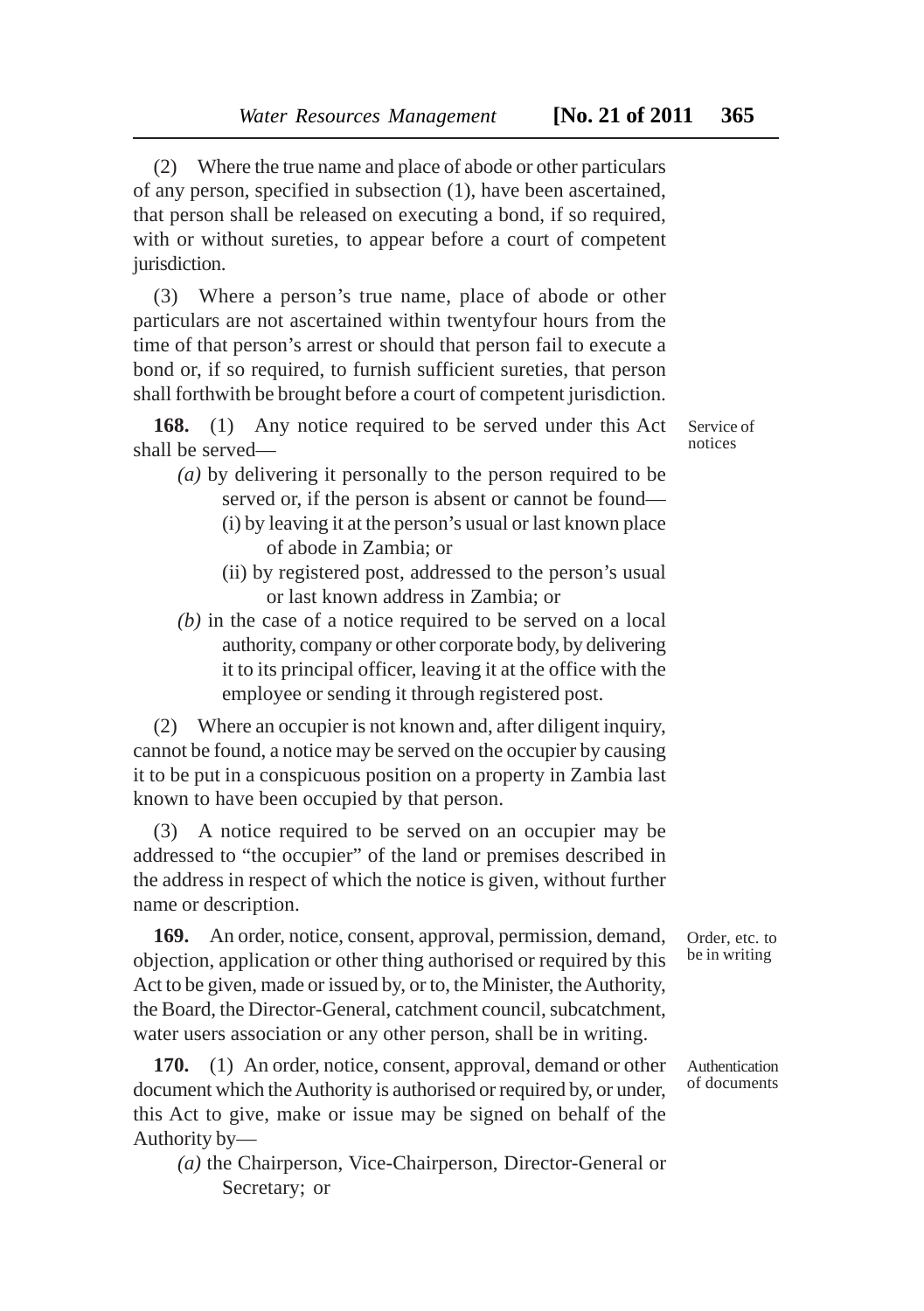# **366 No. 21 of 2011]** *Water Resources Management*

*(b)* any officer of the Authority authorised by the Director-General, in writing, to sign documents of the particular kind or to sign the particular document.

Protection of Minister and others from liability

**171.** In the exercise of any power or duty under this Act, anything done or omitted to be done by—

- *(a)* the Minister, Authority, Board, the Director-General, a catchment council, sub-catchment council or a water users association;
- *(b)* any person acting on the direction of the Minister; or
- *(c)* any member or employee of, or person acting on, the direction of the Authority, the Board or any catchment council, sub-catchment council or water users association;

shall not subject the Minister or any other person referred to in this section, in that person's personal capacity, to any action, suit, claim or demand whatsoever, if it was done or omitted to be done in good faith for purposes of executing this Act.

General penalties for offences

**172.** (1) A person who commits an offence under this Act is, if no other penalty is specified or prescribed in respect of the offence, is liable, upon conviction, to a fine not exceeding five hundred thousand penalty units or to imprisonment for a period not exceeding five years, or to both.

(2) In addition to the penalties specified under subsection (2), any contravention of this Act shall be a ground for refusing the grant of any permit or licence or the cancelling of any permit or licence.

**173.** Where an offence under this Act is committed by a body corporate or an unincorporate body, every director or manager of the body corporate or an unincorporate body shall be liable, upon conviction, as if the director or manager had personally committed the offence, unless the director or manager proves to the satisfaction of the court that the act constituting the offence was done without the knowledge, consent or connivance of the director or manager or that the director or manager took reasonable steps to prevent the commission of the offence.

**174.** (1) The Director of Public Prosecutions may, at the request of the Authority, appoint by name or rank an employee of the Authority as a prosecutor to prosecute any person for an offence committed by that person in contravention of this Act. **Prosecutions** 

> (2) A person appointed as a prosecutor, under subsection (1), shall—

Offences by corporation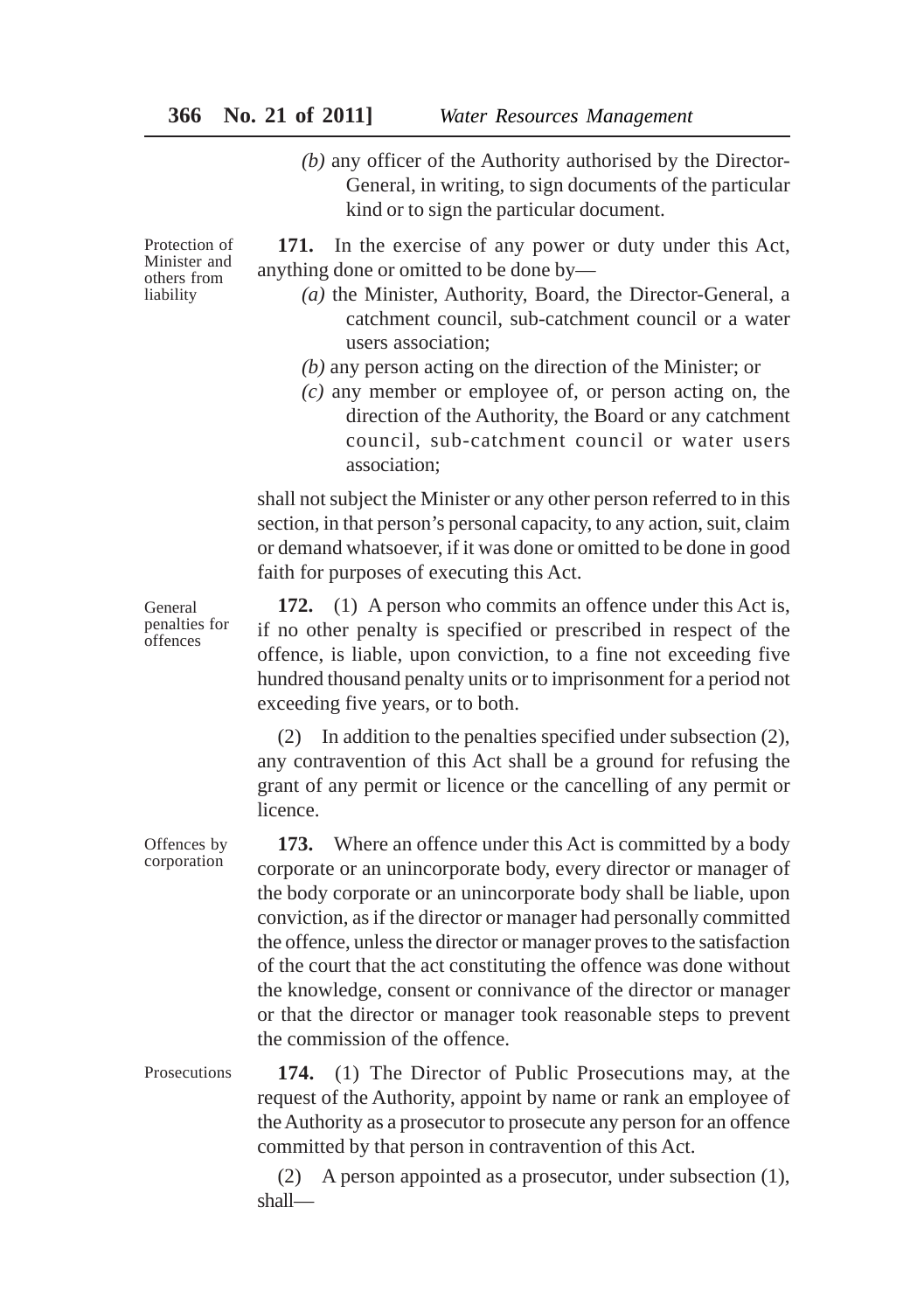- *(a)* have the powers of a prosecutor under the law; and
- *(b)* act in accordance with the general or special instructions of the Director of Public Prosecutions.

**175.** (1) Subject to subsection (2), if a person alleged to be an offender under this Act hereinafter called the alleged offender agrees to pay a specified fine proposed by the Authority, which does not exceed the maximum fine provided by this Act for the offence in question, the Director-General may impose that fine on the alleged offender.

(2) Where criminal proceedings have been instituted against an alleged offender for an offence under this Act, the power conferred by this section shall not be exercised without the written consent of the Director of Public Prosecutions.

(3) The Director-General shall furnish an alleged offender with a certificate setting out the nature of the offence, the date of its occurrence and the fine imposed under subsection (1) and that certificate may be used by the alleged offender as *prima facie* proof of the facts stated in the certificate.

(4) Where any fine, imposed in terms of subsection (1), is not paid on demand, the DirectorGeneral may take steps for, or towards, its recovery in a manner permitted by this Act with respect to the recovery of unpaid charges, fees or debts due and owing to the Authority.

(5) The imposition of a fine, under subsection (1), shall not be treated as a conviction of the alleged offender of a criminal offence and prosecution for the offence in question shall not thereafter be instituted or maintained.

(6) Nothing in this section shall, in any way, affect a liability for the payment of any charge, fee, debt or interest due under this Act.

**176.** (1) An officer appointed for the purposes of this Act may, under warrant by the Director-General, levy distress upon the water works, goods and chattels of the person from whom any charge, fee or debt is recoverable.

(2) A distress levied under this section shall be kept for ten days either at the premises at which such distress is levied for, or at such other place as the person authorised under warrant may consider appropriate at the cost of the person from whom any charge, fee or debt is recoverable.

Fine in lieu of prosecution

Recovery by distress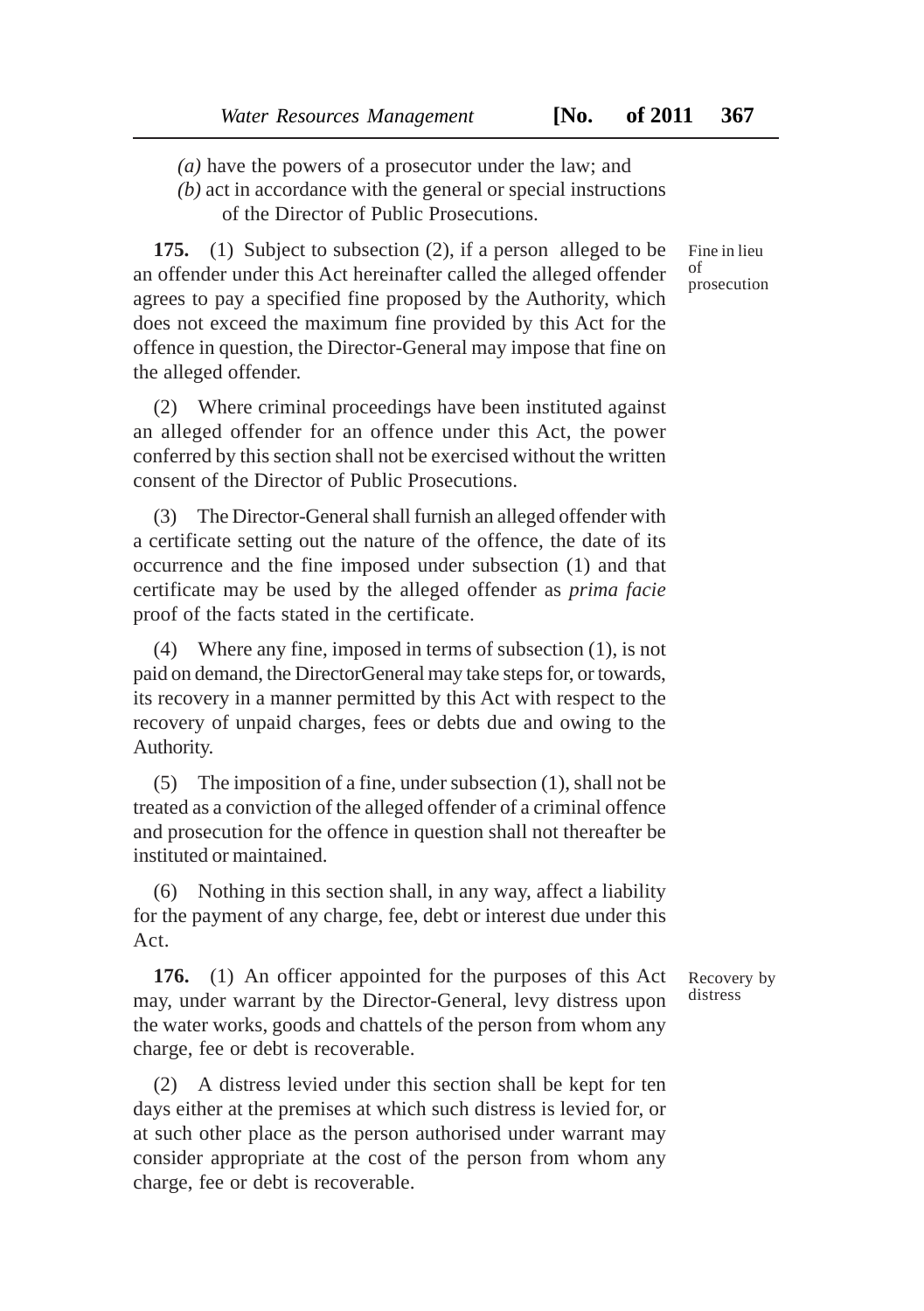(3) If the person from whom any charge, fee or debt is recoverable does not pay the charge, fee or debt due together with the costs incurred in levying the distress and all other costs incidental thereto within the period of ten days mentioned in subsection (2), the water works, goods and chattels upon which distress has been levied shall be sold by public auction and the proceeds realised from such sale shall be applied towards the payment of the costs and all further costs incurred in completing the sale and, the surplus, if any, shall be applied to the payment of any charge, fee or debt and, the balance, if any, shall be paid to the person.

(4) Civil or criminal proceedings shall not be instituted against an officer for any act or omission arising out of the levying of distress.

(5) Where the person upon whose water works goods or chattels distress is to be levied or has been levied, fraudulently removes and conveys away the water works, which are capable of being moved, goods or chattels to prevent the Director-General from distraining them or completing the distress so levied, or if any person wilfully and knowingly aids or assists the person in the fraudulent conveying away or carrying off of any or part of such waterworks, goods or chattels or in concealing them, every person so offending—

- *(a)* shall forfeit to the Director-General a sum equal to double the value of the waterworks, goods or chattels carried off or concealed; and
- *(b)* commits an offence and is liable, upon conviction, to a fine not exceeding three hundred thousand penalty units or to imprisonment for a term not exceeding three years, or to both.

**177.** Where this Act requires that there be public consultation on any matter, the consultation shall be undertaken in a manner and under a procedure prescribed by the Minister.

**178.** An inspection, under this Act, of any water works or boreholes, shall not constitute or imply any guarantee to support or justify any claim against the Authority or the Government.

**179.** (1) The Minister may make regulations for, or with respect to, any matter which by this Act is required or permitted to be prescribed or which is necessary or expedient to be prescribed for carrying out or giving effect to this Act.

(2) Without prejudice to the generality of subsection (1), regulations made under this Act may make provision for, or with respect to—

Public consultation

No warranty implied by inspection

Regulations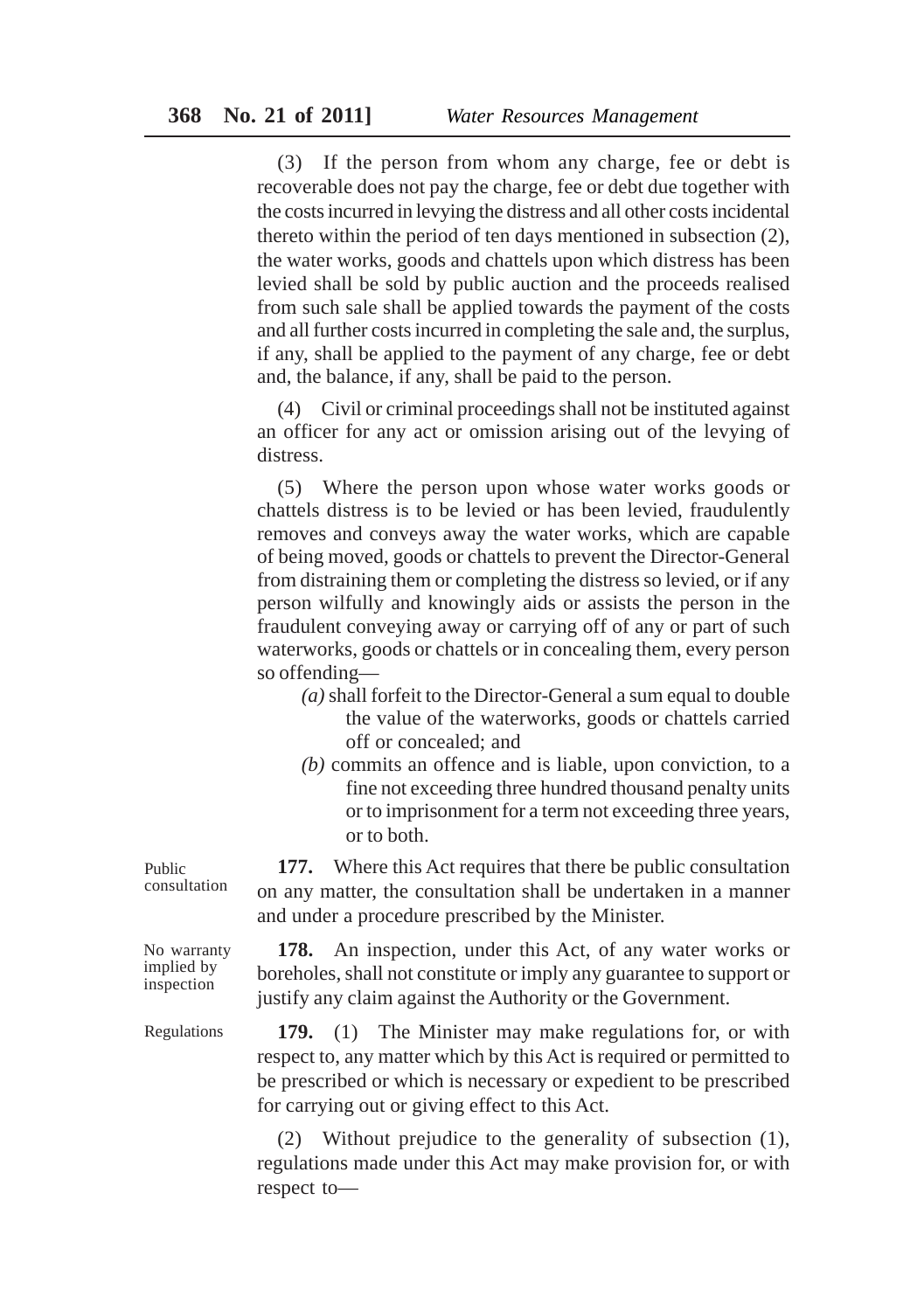- *(a)* abstraction of ground water and the water works so required:
- *(b)* safety of dams;
- *(c)* inspection of water works and dam works;
- *(d)* abandoned water works;
- *(e)* plans and specifications to be submitted under this Act;
- *(f)* forms to be used or the type of certificates, permits or licences to be issued under this Act;
- *(g)* dewatering of mines and quarries, drainage and reclamation of swamps;
- *(h)* protection of aquatic life, flora and fauna; and
- *(i)* Government schemes and community projects.

(3) Regulations made under this section may create offences in respect of any contravention of the regulations and may for any such offence impose penalties not exceeding one hundred thousand penalty units or imprisonment for a period not exceeding twelve months, or to both.

**180.** (1) The Water Act, 1949, is hereby repealed.

(2) Notwithstanding the repeal of the Water Act, the provisions of the Second Schedule relating to savings and transitional provisions shall apply.

# FIRST SCHEDULE

# *(Section 7(2))*

### PART 1

## ADMINISTRATION OF AUTHORITY

**1.** (1) The seal of the Authority shall be such device as may be determined by the Authority and shall be kept by the Secretary.

(2) The Chairperson or the ViceChairperson and the Secretary or any other person authorised by a resolution of the Board to so act, shall authenticate the affixing of the seal.

(3) Any contract or instrument which, if entered into or executed by a person not being a body corporate, would not be required to be under seal, may be entered into or executed without seal on behalf of the Authority by the Secretary or any other person generally or specifically authorised by the Board in that behalf.

(4) Any document purporting to be a document under the seal of the Authority or issued on behalf of the Authority shall be received in evidence and shall be deemed to be so executed or issued, as the case may be, without further proof, unless the contrary is proved. Seal of Authority

Repeal of Cap. 198 Savings and transitional provisions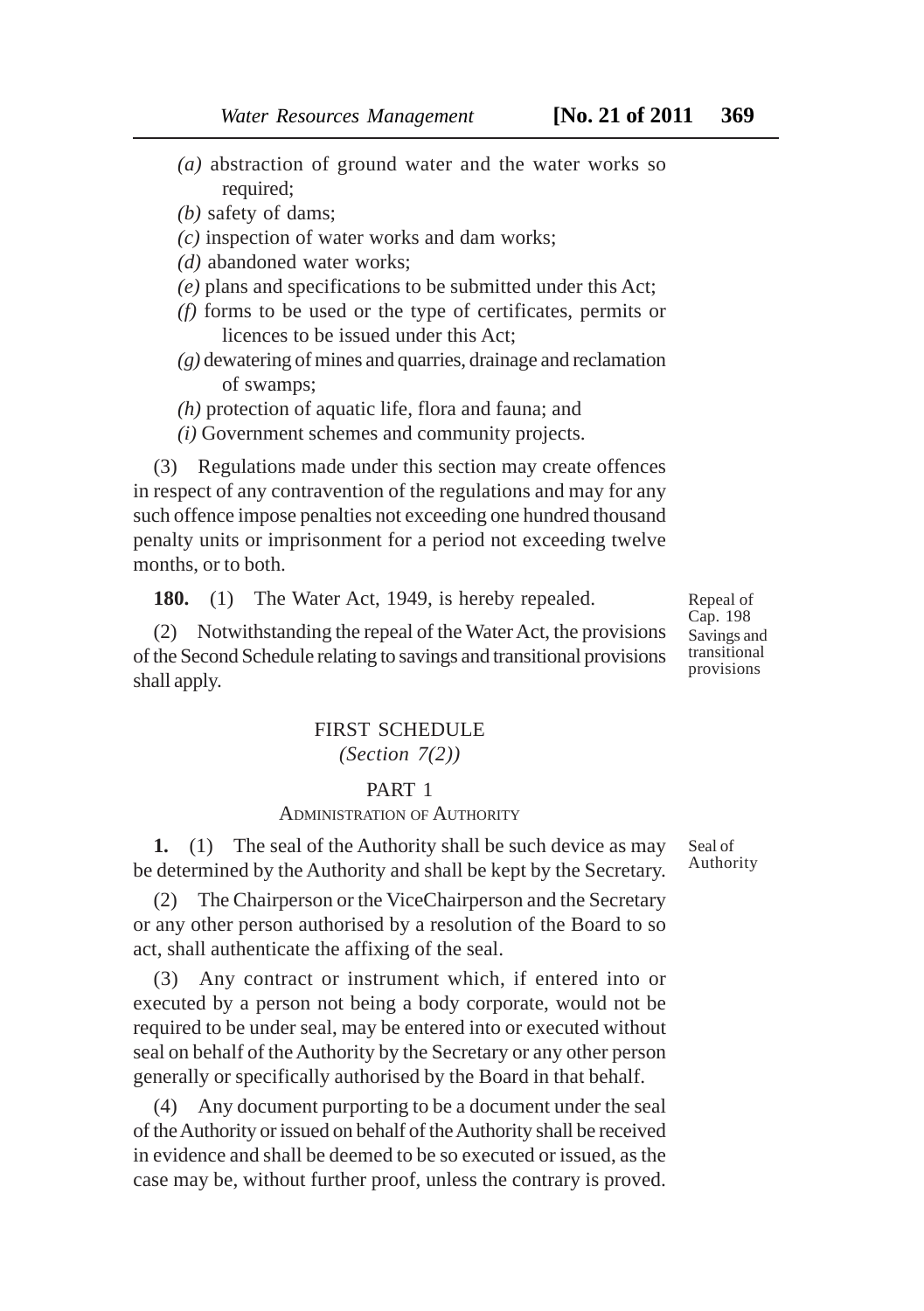Tenure of office and vacancy

**2.** (1) Subject to this Act, a member of the Board shall hold office for a period of three years from the date of appointment and may be re-appointed for a further like period.

(2) Subject to the other provisions of this Act, a member shall, on the expiration of the period for which the member is appointed, continue to hold office until another member is appointed to succeed that member but in no case shall the further period exceed four months.

- (3) The office of a member becomes vacant—
	- *(a)* upon the member's death;
	- *(b)* if the member is adjudged bankrupt;
	- *(c)* if the member is absent from three consecutive meetings of the Board of which the member has had notice, without the prior approval of the Board;
	- *(d)* upon the expiry of one month's notice of the member's notice to resign from office, given by the member in writing to the Board;
	- *(e)* if the member becomes mentally or physically incapable of performing the duties of a member of the Board;
	- *(f)* if the member ceases to be a member of the organisation which nominated the member; or
	- *(g)* if the member is convicted of an offence under this Act or any other law.

(4) The Minister shall, where the office of a member becomes vacant, appoint another member in place of the member who vacates office, and such member shall hold office for the remainder of the term.

(5) A member may resign upon giving one month's notice, in writing, to the organisation which nominated the member and to the Minister.

**3.** Whenever the office of a member becomes vacant before the expiry of the term of office the Minister may appoint in accordance with section eleven, another member in place of the member who vacates office but such member shall hold office only for the unexpired part of the term.

**4.** (1) Subject to this Act, the Board may regulate its own procedure.

(2) The Board shall meet for the transaction of business at least once in every three months at such places and times as the Chairperson may determine.

Filling of casual vacancy

Proceedings of the Board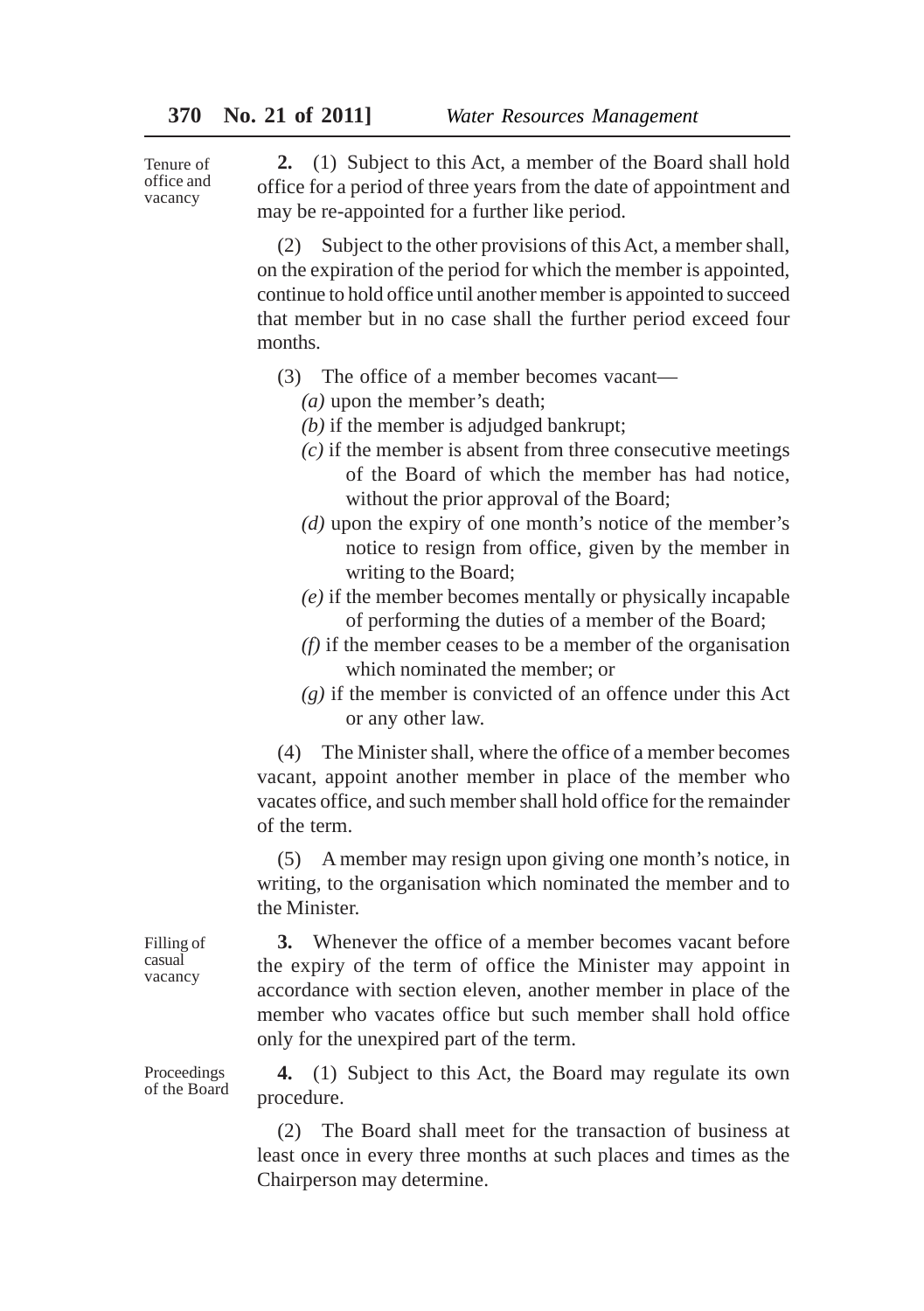(3) Upon giving notice of not less than fourteen days, a meeting of the Board may be called by the Chairperson and shall be called if not less than one third of the members so request in writing:

Provided that if the urgency of any particular matter does not permit the giving of such notice, a special meeting may be called upon a shorter notice being given by three members of the Board.

- (4) Seven members of the Board shall form a quorum.
- (5) There shall preside at any meeting of the Board—
	- *(a)* the Chairperson; and
	- *(b)* in the absence of the Chairperson, the Vice-Chairperson, and in the absence of the Chairperson and the Vice-Chairperson, such member as the members present may elect for the purpose of that meeting.

(6) A decision of the Board on any question shall be by a majority of the members present and voting at the meeting and in the event of an equality of votes, the person presiding at the meeting shall have a casting vote in addition to the deliberative vote.

(7) Where a member is for any reason unable to attend any meeting of the Board, the member may, in writing, nominate another person from the same organisation to attend such meeting in that member's stead and such person shall be deemed to be a member for the purpose of that meeting.

(8) The Board may invite any person, including any representative of a catchment council or sub-catchment council, whose presence is in its opinion desirable, to attend and to participate in the deliberations of the meeting of the Board but such person and representative shall have no vote.

(9) The validity of any proceedings, act or decision of the Board shall not be affected by any vacancy in the membership of the Board or by any defect in the appointment of any member or by reason that any person not entitled to do so took part in the proceedings.

(10) The Board shall cause minutes to be kept of the proceedings of every meeting of the Board and every meeting of any committee established by the Board.

**5.** There shall be paid to members of the Board or any committee of the Board such allowances as the Board may, with the approval of the Minister, determine.

Allowances for members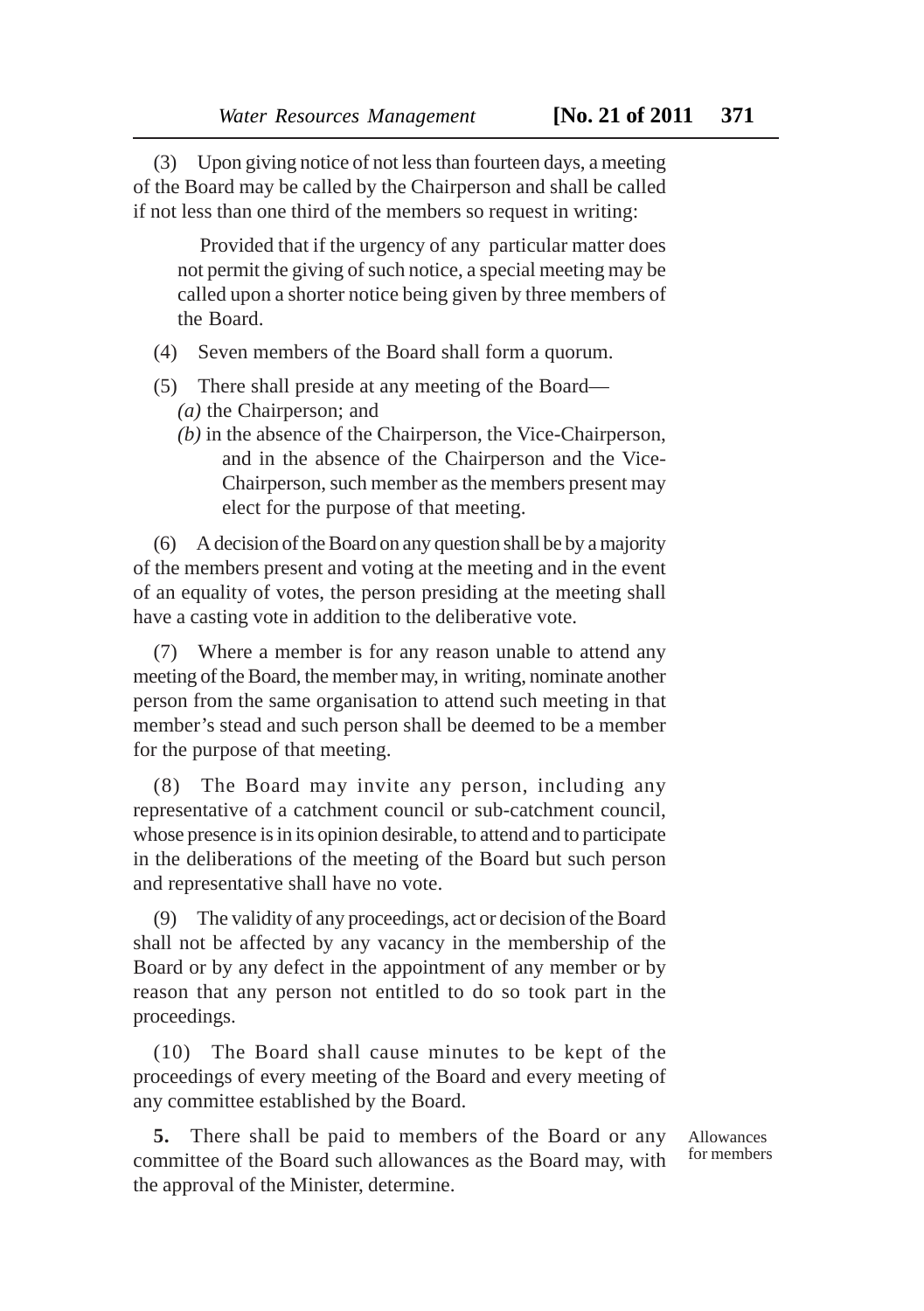Disclosure of interest

**6.** (1) If a member or person is present at a meeting of the Board or a committee of the Board at which any matter, in which that person or any member of the person's immediate family, is directly or indirectly interested in a private capacity, is the subject of consideration, that person or member shall, as soon as is practicable after the commencement of the meeting, disclose that interest and shall not, take part in any consideration or discussion of, or vote on any question relating to, that matter.

(2) A disclosure of interest made under this section shall be recorded in the minutes of the meeting at which it is made.

**7.** (1) A person shall not, without the consent in writing given by, or on behalf of, the Authority, publish or disclose to any unauthorised person, otherwise than in the course of duties of that person, the contents of any document, communication or information whatsoever, which relates to or which has come to the knowledge of that person in the course of that person's duties under this Act.

(2) A person who contravenes subparagraph (1) commits an offence and is liable, upon conviction, to a fine not exceeding two hundred thousand penalty units or to imprisonment for a period not exceeding two years, or to both.

(3) A person who, having any information which to the knowledge of that person has been published or disclosed in contravention of sub-paragraph (1), unlawfully publishes or communicates the information to any other person, commits an offence and is liable, upon conviction, to a fine not exceeding two hundred thousand penalty units or to imprisonment for a period not exceeding two years, or to both.

#### PART II

### FINANCIAL PROVISIONS

**8.** (1) The funds of the Authority shall consist of such moneys as may—

- *(a)* be appropriated to the Authority by Parliament for the purposes of the Authority;
- *(b)* be paid to the Authority by way of fees, charges, grants or donations; and
- *(c)* otherwise vest in or accrue to the Authority.
- (2) The Authority may—
	- *(a)* accept moneys by way of grants or donations from any source in Zambia and subject to the approval of the Minister, from any source outside Zambia;

Prohibition of publication of, or disclosure of, information to unauthorised persons

Funds of Authority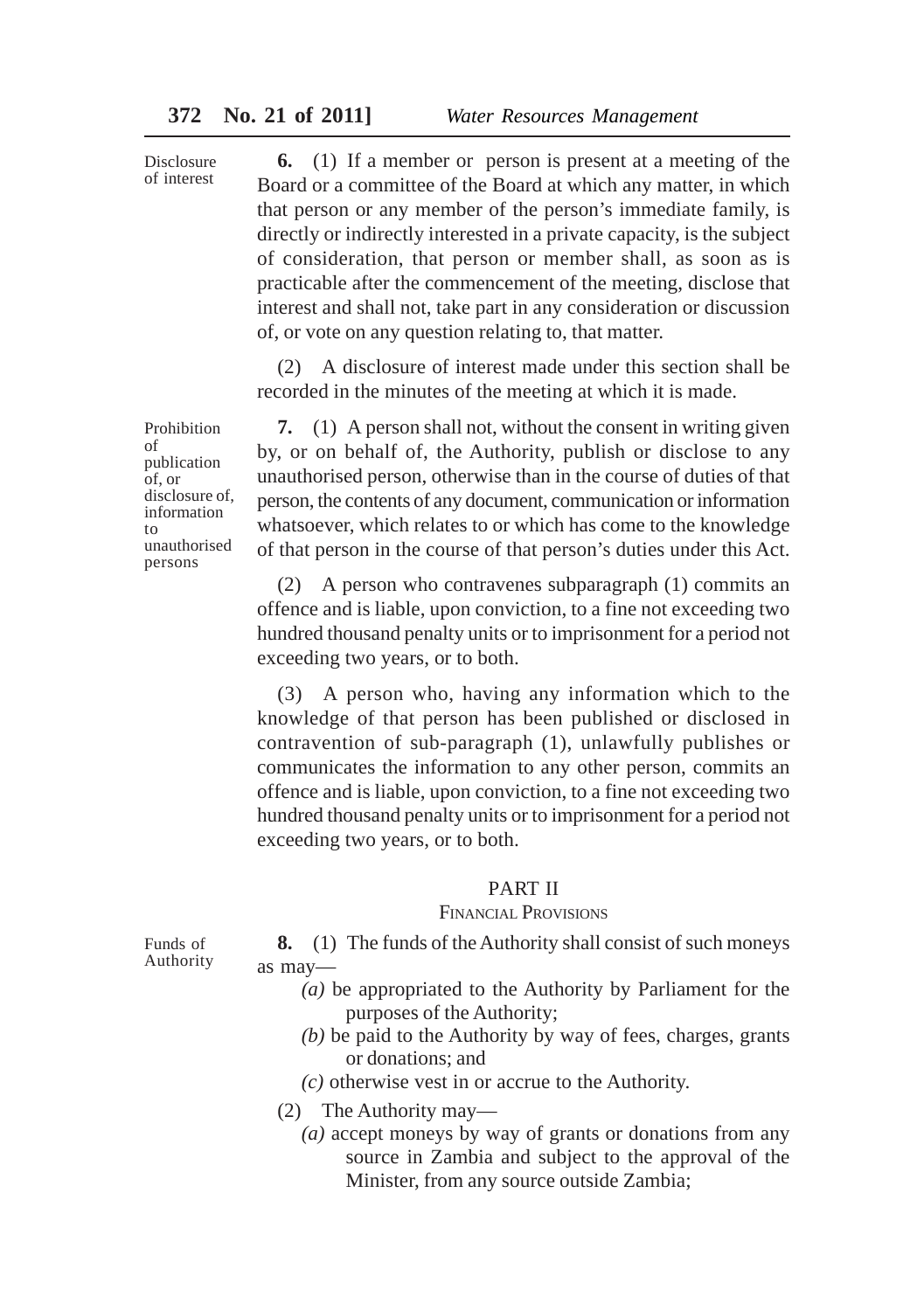- *(b)* subject to the approval of the Minister, raise by way of loans or otherwise, such moneys as it may require for the discharge of its functions; and
- *(c)* in accordance with the regulations made under this Act, charge fees for services provided by the Authority.
- (3) There shall be paid from the funds of the Authority—
	- *(a)* salaries, allowances, loans, gratuities and pensions of staff of the Authority, catchment councils, sub-catchment councils and water users associations and other payments for the recruitment and retention of staff;
	- *(b)* such reasonable travelling and subsistence allowances for members, members of any committee of the Authority, and members of a catchment council, subcatchment council and water users association, when engaged on the business of the Authority and at such rates as the Authority may, with the approval of the Minister, determine; and
	- *(c)* any other expenses incurred by the Authority in the performance of its functions.

(4) The Minister shall prescribe what proportion of the charges collected for water use by the Authority shall be given to subcatchment councils and catchment councils for the management of water resources in the subcatchment and catchment.

(5) The Authority may, after the approval of the Minister, invest in such manner as it thinks fit such of its funds as it does not immediately require for the discharge of its functions.

**9.** The financial year of the Authority shall be the period of twelve months ending on 31st December of each year. Financial

**10.** (1) The Authority shall cause to be kept proper books of account and other records relating to its accounts. Accounts

(2) The accounts of the Authority shall be audited annually by the Auditor-General or such independent auditors as the Auditor-General may approve.

(3) The auditor's fees shall be paid by the Authority.

**11.** (1) As soon as practicable, but not later than ninety days after the end of the financial year, the Authority shall submit to the Minister a report concerning its activities during the financial year.

(2) The report referred to in sub-paragraph (1), shall include information on the financial affairs of the Authority and there shall be appended to the report—

Annual Report

year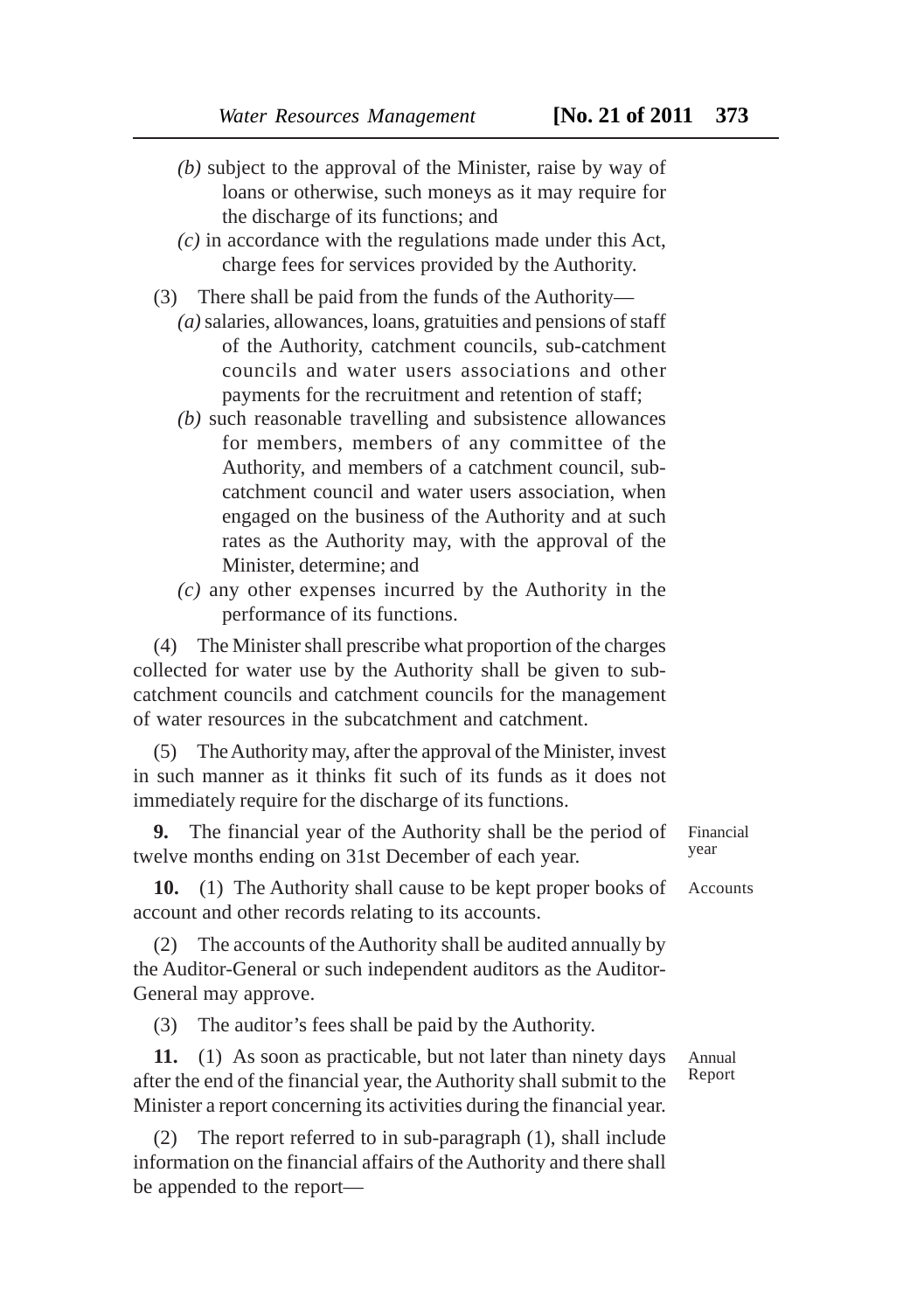*(a)* an audited balance sheet;

*(b)* an audited statement of income and expenditure; and

*(c)* such other information as the Minister may require.

(3) The Minister shall not later than seven days after the first sitting of the National Assembly next after receipt of the report referred to in subparagraph (1), lay the report before the National Assembly.

### SECOND SCHEDULE

```
(Section 180 (2))
```
## SAVINGS AND TRANSITIONAL PROVISIONS

References to Water Board

**1.** On the appointed date, reference in any written law or any other legal document to the Water Board shall be read and construed as references to the Authority established by section *seven* of this Act.

**2.** (1) The Water Board constituted under section *twenty three* of the repealed Act shall continue in office for a period of three months from the appointed date.

(2) Subject to sub-paragraph (1), from the appointed date the Water Board shall exist only for the purpose of winding-up the affairs of the Board and handing over, through the secretary, of all assets, files and pending work of the Board to the authority, and for no other purpose.

**3.** (1) On or after the appointed date, there shall be transferred to, vest in and subsist against the Authority by virtue of this Act and without further assurance—

*(a)* the affairs of the Board; and

*(b)* subject to this Act, all property, rights and obligations which immediately before the appointed date were the property, rights and obligations of the Board.

(2) Except as provided in this Act, every deed, bond and agreement, other than an agreement for personnel service, to which the Government was a party immediately before the appointed date, whether or not of such a nature that rights, liabilities and obligations could be assigned, shall, unless its subject matter or terms make it impossible that it should have effect as modified, as provided under this paragraph, have effect as if—

*(a)* the Authority had been party to it;

Dissolution of Water Board

Vesting of assets and liabilities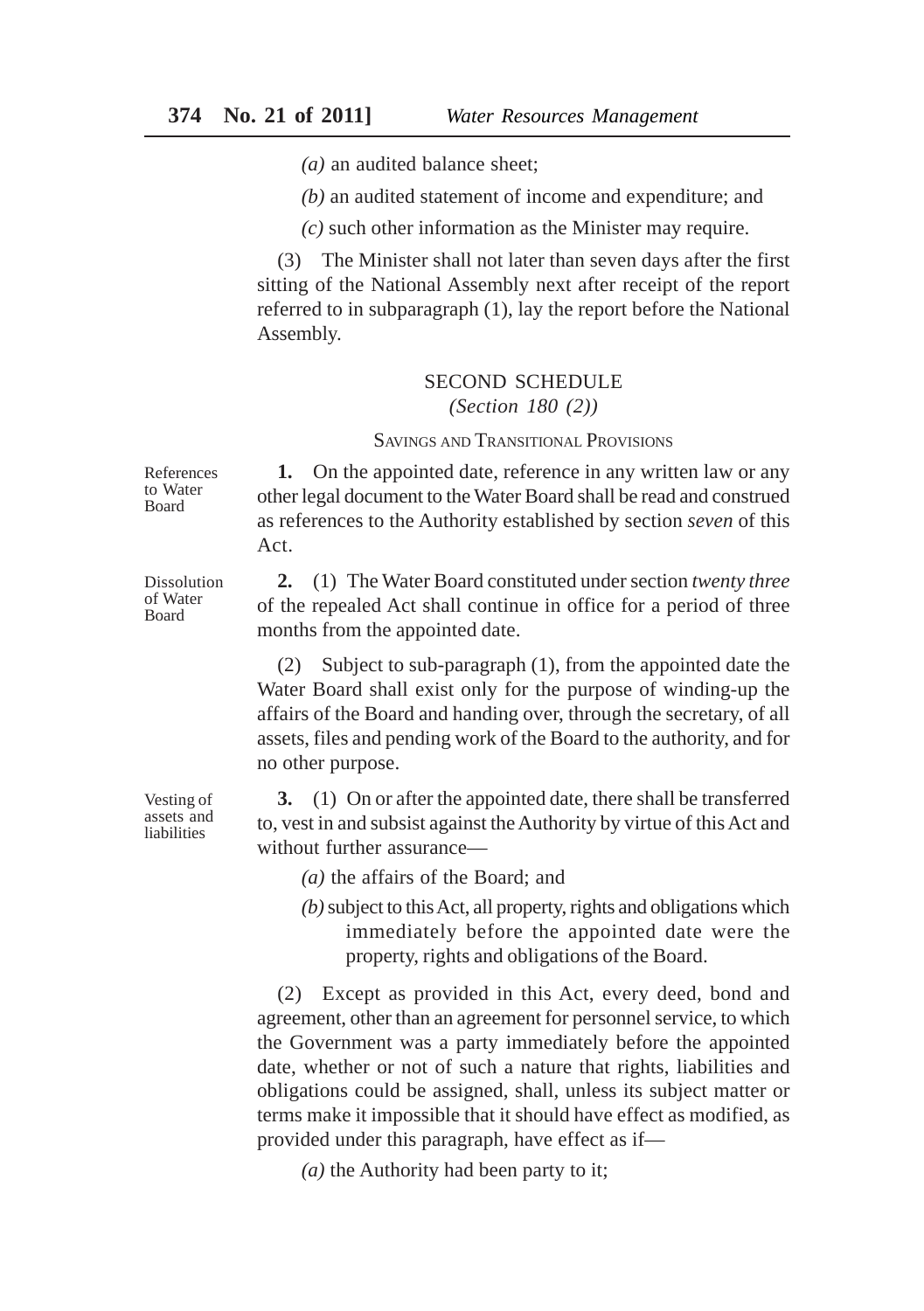- 
- *(b)* for any reference to the Government there was substituted, with respect to anything falling to be done on or after the commencement of this Act, a reference to the Authority; or
- *(c)* for any reference to any officer of the Board, not being a party to it and beneficially interested, there were substituted, as respects anything falling to be done on or after the commencement of this Act, a reference to such officer of the Authority as the Authority shall designate.

(3) Where under this Act, any assets, rights, liabilities and obligations of the Government are deemed to be transferred to the Authority in respect of which transfer a written law provides for registration, the Authority shall make an application in writing to the appropriate registration authority for registration of the transfer.

(4) The registration authority, referred to in subparagraph (3), shall make such entries in the appropriate register as shall give effect to the transfer and, where applicable, issue to the transferee concerned a certificate of title in respect of the property or make necessary amendments to the register and shall endorse the deeds relating to the title, right or obligation concerned and no registration fees or other duties shall be payable in respect of the transaction.

**4.** (1) Where under this Act, any property, rights, liabilities and obligations of the Government incurred, held or vested by or in the Water Board are deemed transferred to the Authority in respect of which transfer a written law provides for registration, the Authority shall make an application in writing to the appropriate registration authority for registration of the transfer.

(2) The registration authority referred to in subparagraph (1), shall make such entries in the appropriate register as shall give effect to such transfer and, where applicable, issue to the transferee concerned a certificate of title in respect of the property or make necessary amendments to the register, as the case may be, and shall endorse the deeds relating to the title, right or obligation concerned, and no registration fees or other duties shall be payable in respect thereof.

**5.** (1) Without prejudice to the other provisions of this Act, where any right, liability or obligation vests in the Authority by virtue of this Act, the Authority and all other persons shall, as from the appointed date, have the same rights, powers and remedies and in particular the same rights as to the instituting or defending of legal Registration of property to be transferred by Government

Legal proceedings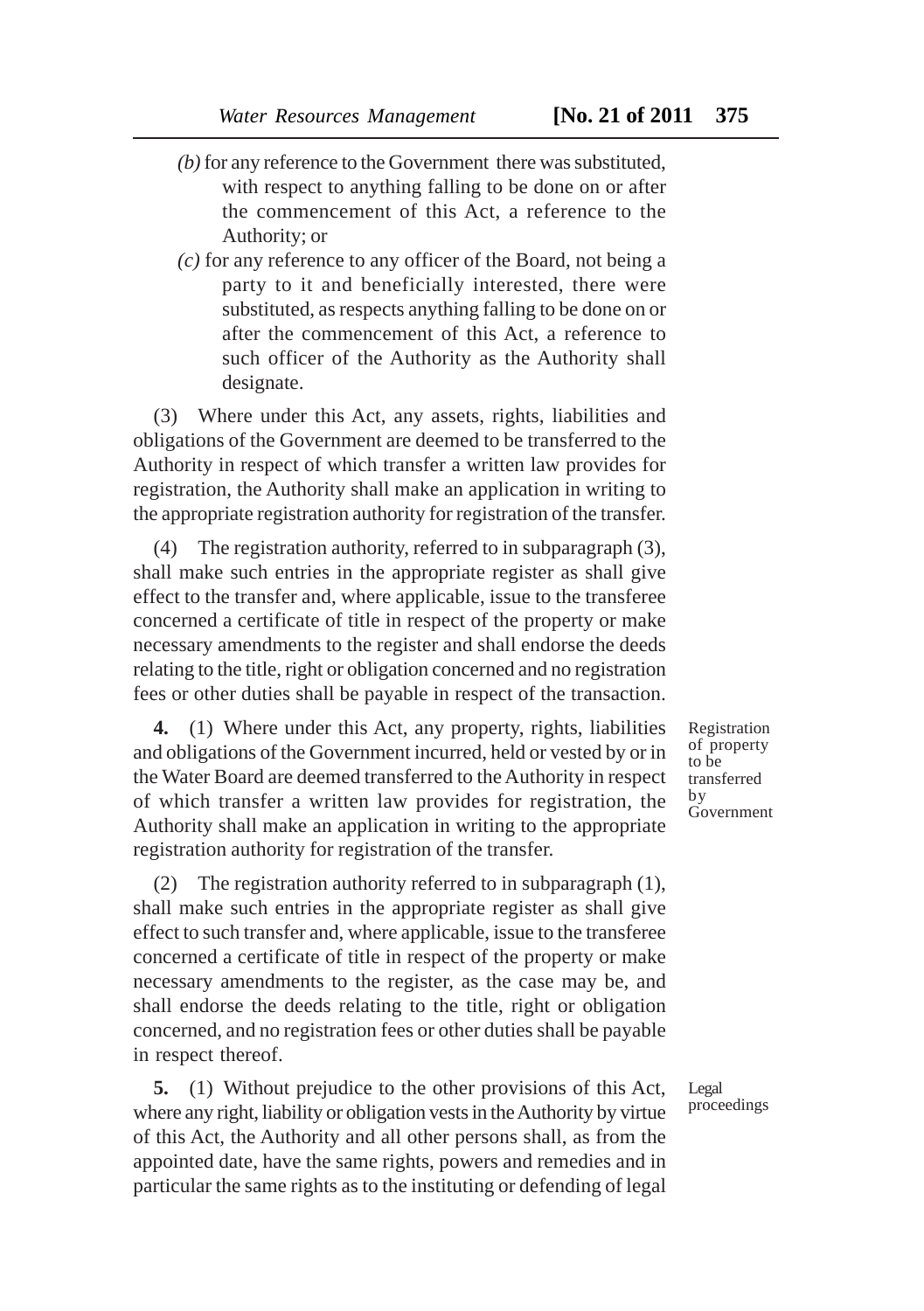proceedings or the making or resisting of applications to any authority for ascertaining or perfecting that right, liability or obligations as they would have had if it had at all times been a right, liability or obligation of the Authority.

(2) Any legal proceedings or applications pending immediately before the appointed date by or against the Government in respect of the Water Board may be continued by or against the Authority.

(3) After the commencement of this Act, proceedings in respect of any right, liability or obligation which was vested in, held, enjoyed, incurred or suffered by the Government in respect of the Water Board may be instituted by or against the Authority.

**6.** (1) On or after the appointed date, the Authority shall, on such terms and conditions as it may, with the approval of the Minister, determine, appoint as officers of the Authority such employees of, or public officers from, the Water Board as may be necessary for the performance of the functions of the Authority.

(2) Where an officer from the Public Service is appointed to the service of the Authority under subparagraph (1)—

- *(a)* the terms and conditions of service with the Authority shall not be less favourable than those the officer enjoyed in the Public Service; and
- *(b)* the officer shall be deemed to have retired under section *thirty-nine* of the Public Service Pensions Act.

(3) On or after the appointed date employees of the Water Board who are not engaged by the Authority under subsection (2), shall be retained by the Government and shall—

*(a)* be re-deployed in the service of the Government; or

*(b)* be retired under section *thirty-nine* of the Public Service Pensions Act.

**7.** (1) Every person claiming any existing right granted under an order of the Water Board may, within twentyfour months from the appointed date, notify the Authority of the claim in accordance with subparagraph  $(3)$ .

(2) Every existing right shall terminate if the person entitled to it fails to notify the Authority, in accordance with subparagraph (1), of the existence of that right before the expiration of the period specified in that subparagraph.

(3) Any person claiming an existing right, in accordance with subparagraph (1), shall, when notifying the Authority of the right, file a report with the Authority describing—

of Water Board

Terms of service of employees

Act No. 35 of 1996

Act No. 35 of 1996

Existing rights under order of Water Board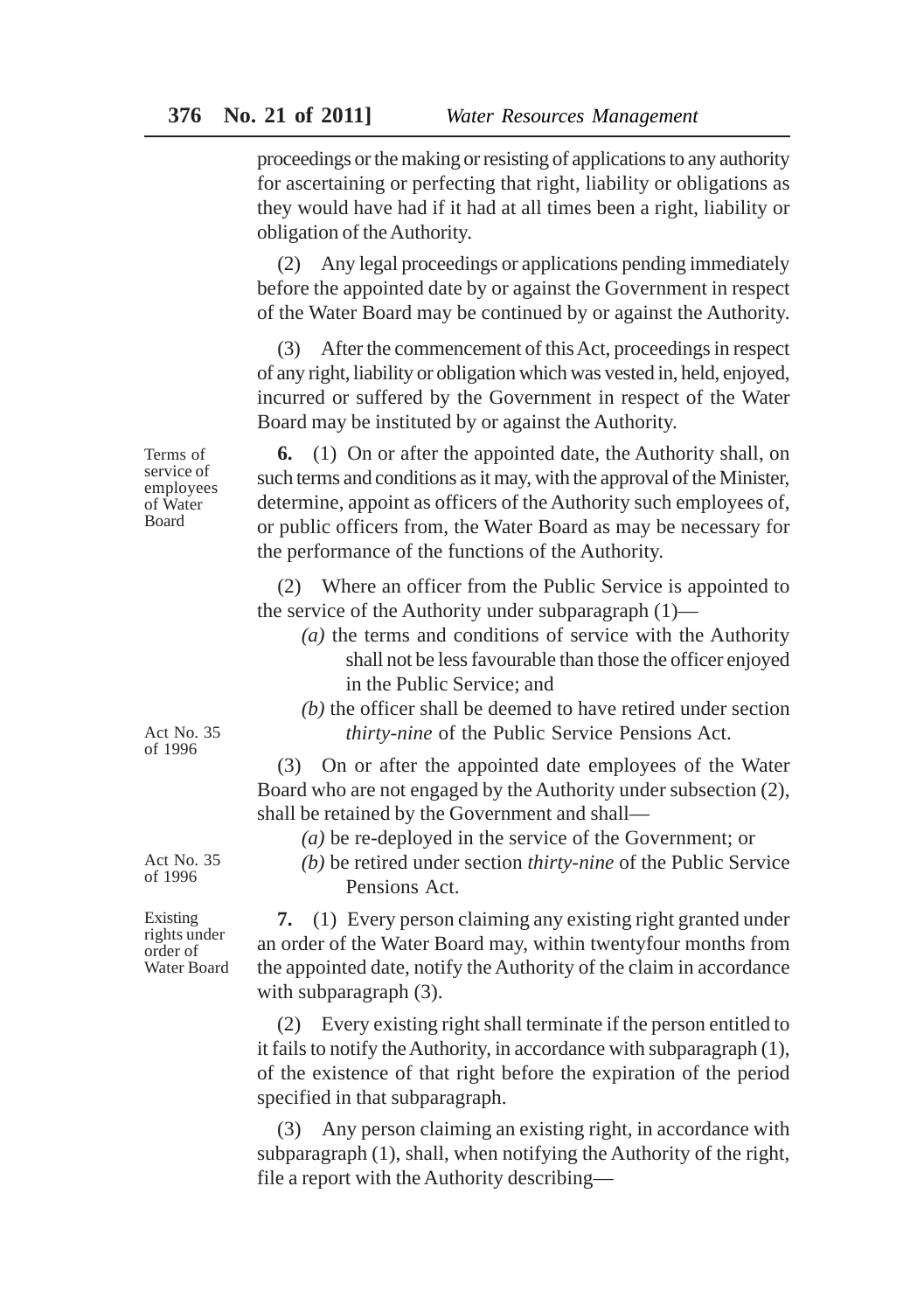- *(a)* the volume of water abstracted under an order of the Water Board;
- *(b)* the water source from which the abstraction is made;
- *(c)* the use for which the abstraction is made;
- *(d)* the date upon which the abstraction commenced; and
- *(e)* any existing works constructed for the enjoyment of the right granted under the repealed Act.

(4) On receipt by the Authority of a notification under this paragraph the Authority shall—

- *(a)* carry out such investigations, through public consultations, with relevant stakeholders, in which the holder of the right shall have the right to be present and be heard, as may be necessary to establish the existence of the right and determine whether the holder of the right used the right in conformity with the repealed Act; an
- *(b)* if it is satisfied of the existence of that right and that the holder of the right used the right in conformity with the repealed Act, record the right and issue a permit under this Act for the same use of water, under conditions provided under this Act.

Existing works

**8.** Notwithstanding any other law, all water works constructed or boreholes drilled prior to the appointed date shall be treated as if constructed or drilled under this Act and shall be subject to this Act.

### THIRD SCHEDULE *(Section 54)*

#### PART 1

#### TREATIES, CONVENTIONS AND AGREEMENTS

1. Revised Southern African Development Protocol on Shared Watercourses, 2000;

2. Convention on Wetlands of International Importance Especially as Water Fowl Habitat, 1971;

3. Convention on Biological Diversity, 1992;

4. Convention on Sustainable Management of Lake Tanganyika, 2003,

5. United Nations Framework Convention on Climate Change, 1992;